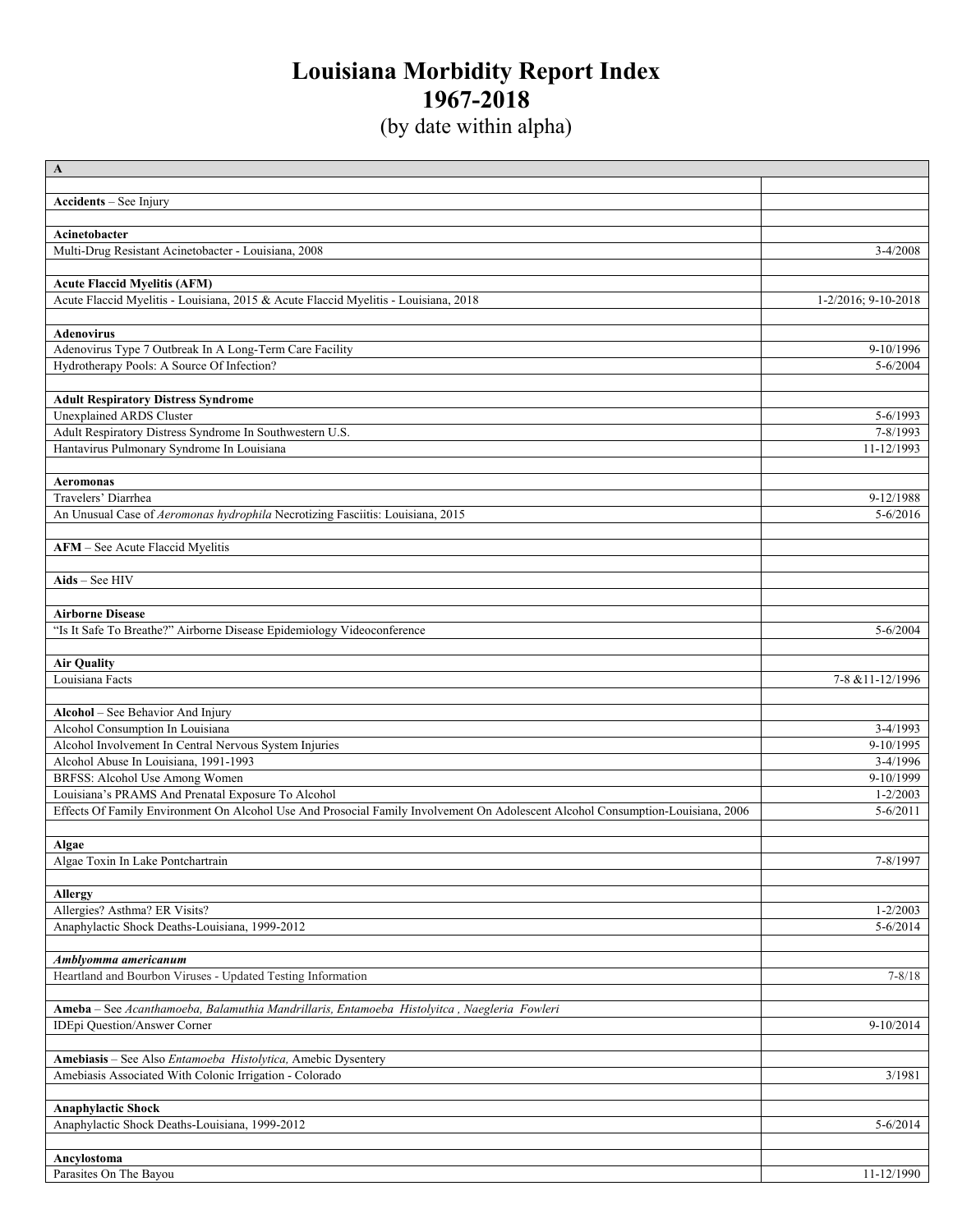| Anemia                                                                                                                                                                       |                                       |
|------------------------------------------------------------------------------------------------------------------------------------------------------------------------------|---------------------------------------|
| Childhood Anemia In Health Units                                                                                                                                             | 5-6/1996                              |
|                                                                                                                                                                              |                                       |
| Angiostrongylus Cantonensis - See Meningitis<br>Eosinophilic Meningitis And Angiostrongylus Cantonensis                                                                      | $5 - 6/2006$                          |
| Rodent Infestations and Disease-Louisiana and U.S.                                                                                                                           | $7 - 8/2014$                          |
| Rat Lungworm: Louisiana, 2017                                                                                                                                                | $7 - 8/2017$                          |
|                                                                                                                                                                              |                                       |
| <b>Animals</b> – See Also Pets                                                                                                                                               |                                       |
| Wild Animals As Pets: The Reasons Why Not                                                                                                                                    | 11-12/1986                            |
| Transmission of Mycobacterium Bovis Tuberculosis At The Zoo                                                                                                                  | $3-4/1992$                            |
| Wolf Hybrids And Rabies                                                                                                                                                      | 7-8/1992                              |
| Raccoons And Human Disease                                                                                                                                                   | 9-10/2005                             |
| Hurricane Response In Louisiana: The Animal Perspective                                                                                                                      | 11-12/2005                            |
| Outlawing Of Private Ownership Of Non-Human Primates In La                                                                                                                   | $3-4/2006$                            |
| Eosinophilic Meningitis And Angiostrongylus Cantonensis                                                                                                                      | $5 - 6/2006$                          |
| Health Threats From Rodent Infestation                                                                                                                                       | $1 - 2/2007$                          |
| The Louisiana Animal Welfare Commission Pet Registry System: Benefits To Public Health                                                                                       | $3-4/2007$                            |
| Animal Shelter Inspections - Louisiana, 2009                                                                                                                                 | 11-12/2009                            |
| Wild Animals In Pools                                                                                                                                                        | $9-10/2011$                           |
| Wildlife and Agricultural Animal Diseases: A Reminder of Potential Hazards to Hunters-Louisiana, 2013<br>Mothballs: An Ineffective and Dangerous Remedy For Animal Invasions | $1 - 2/2013$<br>$5 - 6/2013$          |
| Multi-State Salmonella Outbreak Associates With Baby Chicks Includes Louisiana                                                                                               | $7 - 8/2013$                          |
| Rodent Infestations and Disease-Louisiana and U.S.                                                                                                                           | $7 - 8/2014$                          |
| Zika and Animals                                                                                                                                                             | 9-10/2016                             |
|                                                                                                                                                                              |                                       |
| <b>Anisakiasis</b>                                                                                                                                                           |                                       |
| Nematode Found in Grocery Fish - Louisiana, 2017                                                                                                                             | 11-12/2017                            |
|                                                                                                                                                                              |                                       |
| <b>Anthrax</b> – See Bioterrorism                                                                                                                                            |                                       |
| Anthrax In Louisiana                                                                                                                                                         | 7/1971                                |
| Simplifying The Reportable Disease List                                                                                                                                      | $3-4/1995$                            |
| Anthrax Testing In Louisiana                                                                                                                                                 | $1 - 2/2002$                          |
| Coroner Surveillance                                                                                                                                                         | $1 - 2/2004$                          |
| Cutaneous Anthrax Or Orf: The Reporting System For Bioterrorism Is Working                                                                                                   | $5 - 6/2004$                          |
| Anthrax Detection Systems In Postal Facilities<br>Point Of Dispensing Sites                                                                                                  | $7 - 8/2005$<br>5-6/2007              |
|                                                                                                                                                                              |                                       |
| Antibiotic Resistance/Sensitivity - See Also HAI                                                                                                                             |                                       |
| <b>Emerging Infections</b>                                                                                                                                                   | $3-4/1994$                            |
| Antibiotic Sensitivity In Louisiana                                                                                                                                          | 3-4/2002                              |
| What Is The Louisiana Antibiogram?                                                                                                                                           | $9-10/2002$                           |
| OPH Epi Training Offerings: Available Presentations On Antibiotic Sensitivity                                                                                                | $3-4/2003$                            |
| Trends In Antibiotic Sensitivity                                                                                                                                             | $5-6/03$ , $7-8/04$ , $7-8/06$ , $7-$ |
|                                                                                                                                                                              | 8/07                                  |
| Antimicrobial Resistance Update & Strategic National Stockpile Distribution Information                                                                                      | $5 - 6/2003$                          |
| Atlanta Conference On Antibiotic Use<br>Scene From The Alexandria Antibiotic Resistance Kick/Off                                                                             | 7-8/2003<br>11-12/2003                |
| Your Tax Dollars At Work                                                                                                                                                     | $3-4/2004$                            |
| In-House Training - Lake Charles Region: Antibiotic Resistance For Pharmacists                                                                                               | $3-4/2004$                            |
| Funding                                                                                                                                                                      | $5 - 6/2004$                          |
| Antibiotic Resistance Update Videoconference                                                                                                                                 | $5 - 6/2004$                          |
| Now Available: Antibiograms                                                                                                                                                  | 11-12/2004                            |
| Is Mortality From Staphylococci On The Rise?                                                                                                                                 | $5 - 6/2005$                          |
| Community-Associated Methicillin Resistant Staphylococcus Aureus: Nasal Carriage Prevalence In New Orleans, 2005                                                             | 9-10/2005                             |
| Staphylococcal Disease                                                                                                                                                       | $1 - 2/2007$                          |
| Multi-Drug Resistant Acinetobacter - Louisiana, 2008                                                                                                                         | $3-4/2008$                            |
| Antibiotic Stewardship Program Survey: Louisiana, December 1, 2015 - January 14, 2016                                                                                        | $3-4/2016$                            |
| Antibiotic Awareness Week November 13-19, 2017                                                                                                                               | 9-10/2017                             |
| Candida auris Surveillance: CDC Antibiotic Resistance Laboratory Network                                                                                                     | 9-10/2017                             |
| Active Surveillance Cultures for Antibiotic Resistant Organisms: Louisiana, 2016-2017<br>IDEpi Question/Answer Corner (Antibiogram)                                          | $3-4/2018$<br>$11 - 12/18$            |
|                                                                                                                                                                              |                                       |
| <b>APIC</b>                                                                                                                                                                  |                                       |
| APIC Meeting In New Orleans                                                                                                                                                  | 8/1984                                |
| APIC EPI <sup>I</sup> Intensive Workshop                                                                                                                                     | $1 - 2/2018$                          |
|                                                                                                                                                                              |                                       |
| <b>Appendicitis</b>                                                                                                                                                          |                                       |
|                                                                                                                                                                              |                                       |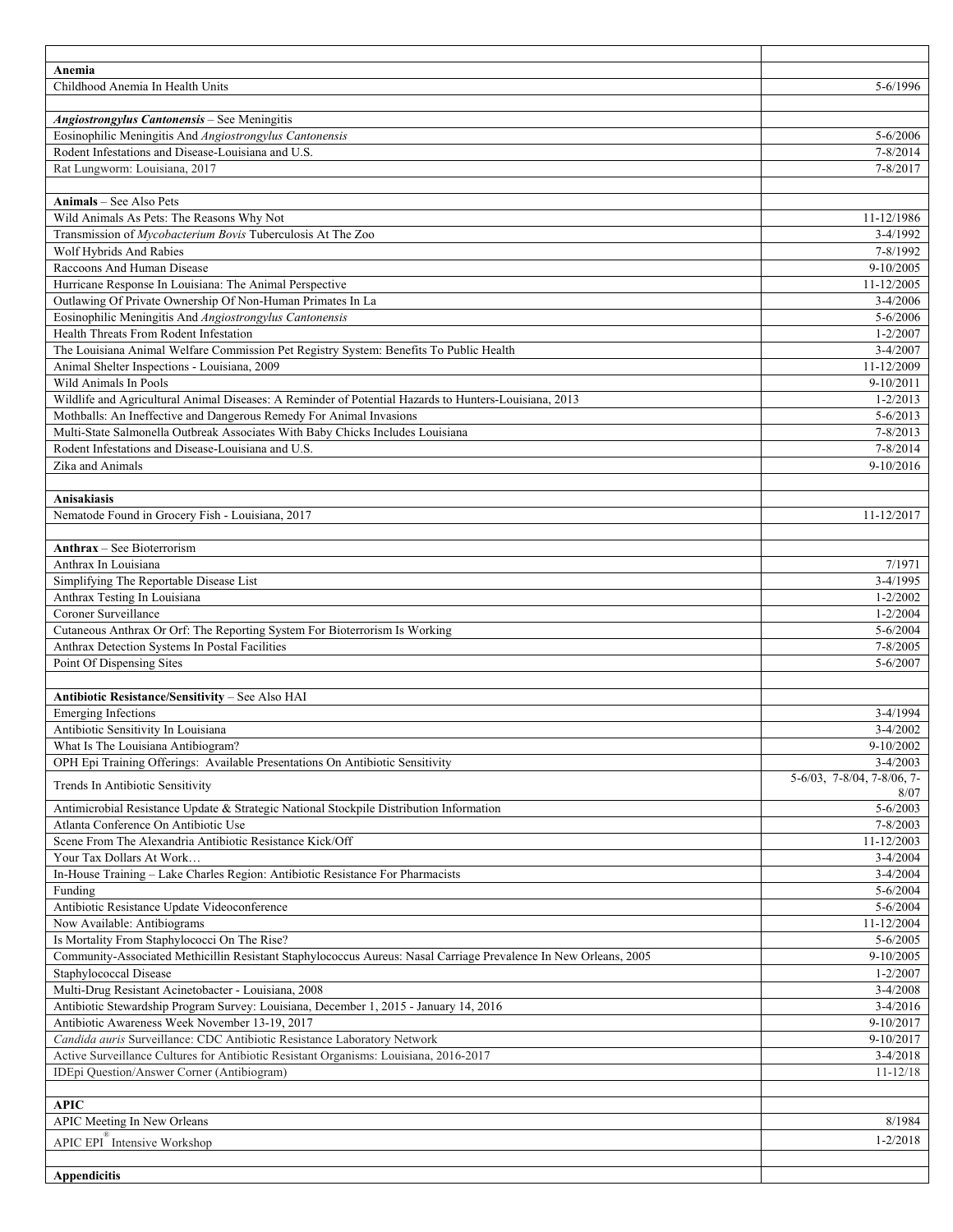| Epidemiology Of Appendicitis - Louisiana, 1999 - 2004                                                                                                  | 5-6/2008                     |
|--------------------------------------------------------------------------------------------------------------------------------------------------------|------------------------------|
|                                                                                                                                                        |                              |
| Arbovirus - See Dengue, Eastern Equine Encephalitis, Mayaro Virus, St. Louis Encephalitis, West Nile Virus<br>Louisiana Arbovirus Surveillance History | $3-4/2005$                   |
|                                                                                                                                                        |                              |
| <b>Arthritis</b>                                                                                                                                       |                              |
| BRFSS: Arthritis Update 2000                                                                                                                           | $3-4/2002$                   |
|                                                                                                                                                        |                              |
| <b>Asbestos</b><br>Physician Advisory-Health Effects of Asbestos                                                                                       | 7/1978                       |
| Asbestosis Hospitalizations-Louisiana, 1999-2009                                                                                                       | $3-4/2011$                   |
|                                                                                                                                                        |                              |
| Ascaris                                                                                                                                                |                              |
| Health Screening Of Vietnamese Refugees                                                                                                                | 6/1975                       |
| Vietnam Refugee Notes<br>Health Status - Indochinese Refugees                                                                                          | 10/1975<br>9/1979            |
|                                                                                                                                                        |                              |
| Aseptic Meningitis - See Meningitis                                                                                                                    |                              |
|                                                                                                                                                        |                              |
| Asthma                                                                                                                                                 |                              |
| Allergies? Asthma? Er Visits?<br>Improved Health Outcomes - La Adolescent School Health Initiative                                                     | $1 - 2/2003$<br>$5 - 6/2003$ |
| Asthma Prevalence In Louisiana                                                                                                                         | $5 - 6/2004$                 |
| A Comparison Of Asthmatics In LA. vs U.S. Using The BRFSS Survey, 2002                                                                                 | $7 - 8/2005$                 |
| Examining The Burden And Mortality Of Asthma Among Adult Racial Groups - Behavioral Risk Factor Survey - Louisiana, 2006                               | $5 - 6/2009$                 |
| A Pre- And Post-Test Assessment Of Asthma Educational Training For Healthcare Providers - Louisiana, 2010                                              | 9-10/2010                    |
| A Review Of Adult Asthma Morbidity And Mortality-Louisiana, 2006-2010                                                                                  | $1 - 2/2013$                 |
| <b>Aurantimonas Altamirensis</b>                                                                                                                       |                              |
| Rare Aurantimonas Altamirensis Infection - Louisiana, 2012                                                                                             | $7 - 8/2012$                 |
|                                                                                                                                                        |                              |
| Automobile - See Injury                                                                                                                                |                              |
|                                                                                                                                                        |                              |
| B                                                                                                                                                      |                              |
|                                                                                                                                                        |                              |
| <b>Babesiosis</b>                                                                                                                                      |                              |
| What's "Tick"-ing?                                                                                                                                     | 11-12/2006                   |
| Babesiosis Blood Products Transmission: Louisiana, 2016                                                                                                | 7-8/2017                     |
|                                                                                                                                                        |                              |
| <b>Bacterial Vaginosis</b>                                                                                                                             |                              |
| <b>STD Treatment Guidelines</b>                                                                                                                        | 7-8/1995                     |
| <b>Balamuthia Mandrillaris</b>                                                                                                                         |                              |
| Third Case Of Granulomatous Amebic Encephalitis Louisiana, 2011-2012                                                                                   | $3-4/2012$                   |
|                                                                                                                                                        |                              |
| <b>Bed Bugs</b>                                                                                                                                        |                              |
| Preventing And Getting Rid Of Bed Bugs Safely Booklet Announcement                                                                                     | 11-12/2012                   |
| <b>Balantidium Coli</b>                                                                                                                                |                              |
| Traveler's Diarrhea                                                                                                                                    | 9-12/1988                    |
|                                                                                                                                                        |                              |
| <b>Bartonella henselae</b>                                                                                                                             | 7-8/2015                     |
| Flea-borne Illnesses in Louisiana, 1968-2015                                                                                                           |                              |
| <b>Baylisascaris Procyonis</b>                                                                                                                         |                              |
| Raccoons And Human Disease                                                                                                                             | $9-10/2005$                  |
| <b>Behavior</b>                                                                                                                                        |                              |
| Alcohol Consumption In Louisiana                                                                                                                       | $3-4/1993$                   |
| Sedentary Lifestyle In Louisiana                                                                                                                       | 9-10/1993                    |
| Louisiana's Physical Activity Profile                                                                                                                  | 9-10/1994                    |
| Youth Risk Behavior Surveillance - Louisiana And The United States, 2011                                                                               | $7 - 8/2012$                 |
|                                                                                                                                                        |                              |
| <b>Bell's Palsy</b><br>Epidemiology Of Bell's Palsy - Louisiana, 1999-2007                                                                             | $3-4/2010$                   |
|                                                                                                                                                        |                              |
| Biosense – see Syndromic Surveillance                                                                                                                  |                              |
| Bioterrorism - See Strategic National Stockpile, Syndromic Surveillance                                                                                |                              |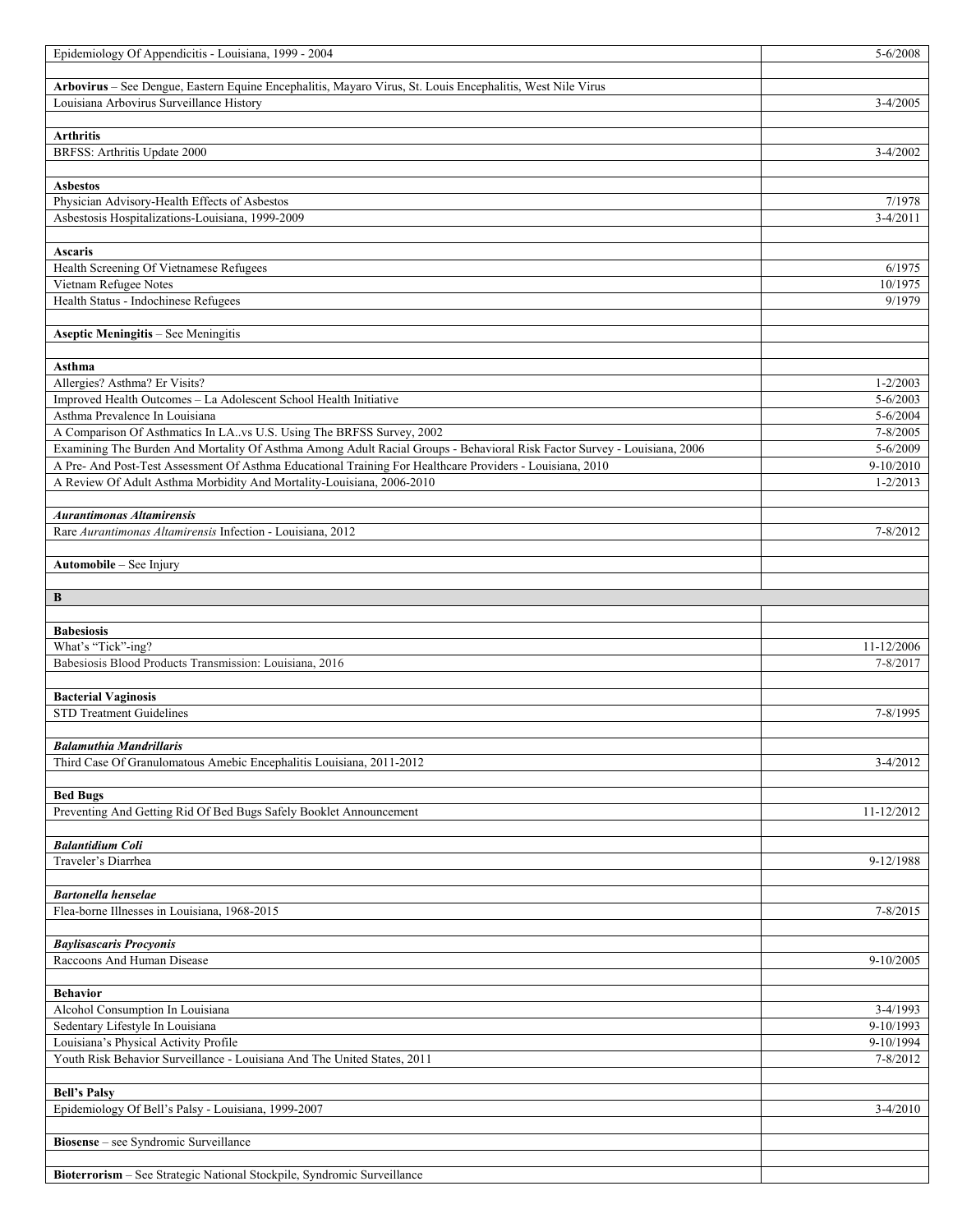| <b>Bioterrorism References</b>                                                                      | 9-10/2001                  |
|-----------------------------------------------------------------------------------------------------|----------------------------|
| Special Edition                                                                                     | 11-12/2001                 |
| Anthrax Testing In Louisiana                                                                        | $1 - 2/2002$               |
| OPH Videoconference Course Offerings: Foodborne Terrorism For Public Health Professionals           | $1 - 2/2003$               |
| <b>Bioterrorism Surveillance</b>                                                                    | $5 - 6/2003$               |
| Videoconference Follow Up: Foodborne Terrorism                                                      | $5 - 6/2003$               |
| Medical Awareness Course Announced                                                                  | $5 - 6/2003$               |
| Coroner Surveillance                                                                                | $1 - 2/2004$               |
| Your Tax Dollars At Work                                                                            | $3 - 4/2004$               |
| Cutaneous Anthrax or Orf: The Reporting System For Bioterrorism Is Working                          | $5 - 6/2004$               |
| LA. - One Of Four States To Earn The Green Light                                                    | 5-6/2004                   |
| Funding                                                                                             | $5 - 6/2004$               |
|                                                                                                     |                            |
| CDC Site Visit For Bioterrorism Grant On April 8th In Baton Rouge                                   | 5-6/2004                   |
| When There Is A Suspicious Substance In The Mail                                                    | 7-8/2004                   |
| Suspicious Substance Guidelines (Biological Agent Exposures)                                        | 9-10/2004                  |
| A Web-Based Integrated Veterinary Surveillance System For La                                        | $3-4/2005$                 |
| Anthrax Detection Systems In Postal Facilities                                                      | 7-8/2005                   |
| Bioterrorism Incident Tracking System End Of Year Review, 2005                                      | $1 - 2/2006$               |
| Cities Readiness Initiative                                                                         | 7-8/2007                   |
| Postal Plan - Louisiana, 2009                                                                       | $1 - 2/2009$               |
| Central Laboratory Progress Report - Louisiana, 2009                                                | 9-10/2009                  |
|                                                                                                     |                            |
| Birth Defects - See Hypothyroidism                                                                  |                            |
| Newborn Screening For Congenital Hypothyroidism In La. 1999-2002                                    | $1 - 2/2004$               |
| Louisiana Birth Defects Monitoring Network: The New Birth Defects                                   | 7-8/2004                   |
|                                                                                                     |                            |
| <b>Screening Babies</b>                                                                             | 9-10/2004                  |
| Newborn Screening For An Additional Five Metabolic Disorders Using Tandem Mass Spectrometry (Ms/Ms) | 11-12/2004                 |
| First Analysis Of Birth Defects Monitoring Network Surveillance Data -Louisiana, 2005               | 5-6/2009                   |
| January 2015 is National Birth Defects Prevention Month!                                            | 11-12/2015                 |
|                                                                                                     |                            |
| <b>Birth Rate</b>                                                                                   |                            |
| Teenage Pregnancy And Birth Rates                                                                   | $3-4/1994$                 |
|                                                                                                     |                            |
| <b>Birth Weight</b>                                                                                 |                            |
| Low Birth Weight In Louisiana                                                                       | 5-6/1990                   |
| Teenage Pregnancy In Louisiana                                                                      | 7-8/1990                   |
| Smoking In Pregnancy                                                                                | $3-4/1995$                 |
| Neonatal Mortality Of Very Low Birth Weight Infants                                                 | 9-10/1998                  |
| Adequate Prenatal Weight Gain And Birth Weight                                                      | $9-10/2003$                |
|                                                                                                     |                            |
| Very Low Birth Weight Deliveries In Level I-Ii Neonatal Facilities -Louisiana, 2004                 | 5-6/2007                   |
| A Short Birth Interval Enhances A Risk Of Low Birthweight - Louisiana, 2000-2004                    | $3-4/2008$                 |
|                                                                                                     |                            |
| <b>Blastomycosis</b>                                                                                |                            |
| Blastomycosis                                                                                       | 4/1978                     |
| Blastomycosis In Washington Parish 1976-85                                                          | 5-6/1987                   |
|                                                                                                     |                            |
| <b>Blood Donation</b>                                                                               |                            |
| Visceral Leishmaniasis In Returning Soldiers Causes Blood Donation Ban                              | 1-2/1992                   |
|                                                                                                     |                            |
| <b>Blood Pressure</b>                                                                               |                            |
| High Blood Pressure Control In Louisiana                                                            | 2/1984                     |
|                                                                                                     | 3-4/1991                   |
| Church Programs Attack High Blood Pressure                                                          |                            |
| New Hypertension Reports To Be Released Soon                                                        | 11-12/1992                 |
|                                                                                                     |                            |
| <b>Borrelia Burgdorferi</b> - See Lyme Disease                                                      |                            |
| Lsu Researcher Studies Borrelia Burgdorferi Ecology- Louisiana, 2011                                | $3-4/2011$                 |
|                                                                                                     |                            |
| <b>Bortella Pertussis - See Pertussis</b>                                                           |                            |
|                                                                                                     |                            |
| <b>Botulism</b>                                                                                     |                            |
| Special Request                                                                                     |                            |
|                                                                                                     | 2/1976                     |
|                                                                                                     |                            |
| <b>Epidemiology Briefs</b>                                                                          | 4/1976                     |
| <b>Infant Botulism</b>                                                                              | $6/78, 9-10/04$            |
| Botulism: A Case Report                                                                             | $1 - 2/1991$               |
| Unexplained Deaths Surveillance, Louisiana, 2002-2004                                               | $1 - 2/2006$               |
| Botulism Case Identification - Louisiana                                                            | $1 - 2/2009$               |
| IDEpi Question/Answer Corner                                                                        | 11-12/2014                 |
| Infant Botulism - Louisiana, 2013<br>Infant Botulism - the Importance of Prompt BabyBIG® Treatment  | $5 - 6/2013$<br>11-12/2017 |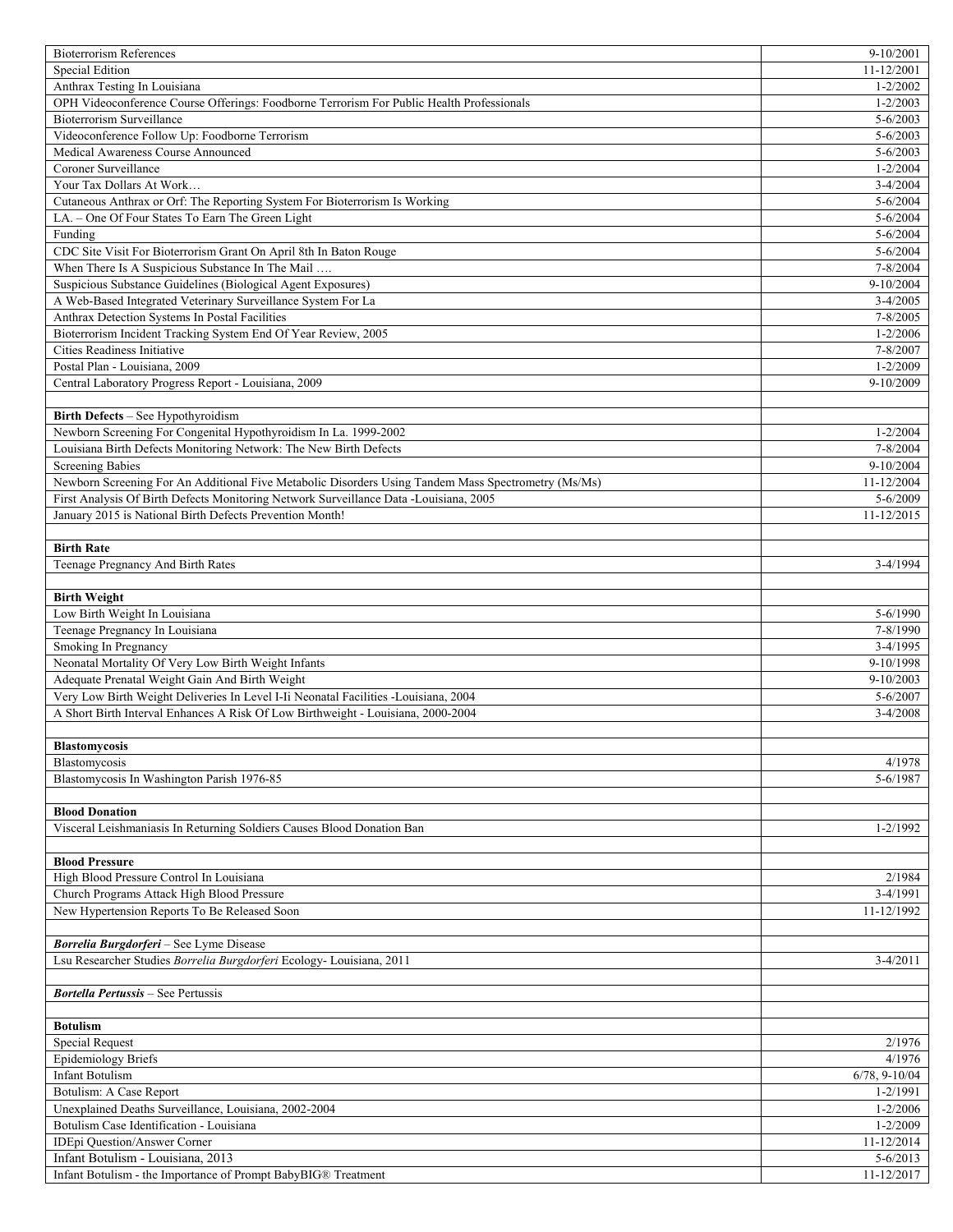| Heartland and Bourbon Viruses - Updated Testing Information<br>$7 - 8/18$<br><b>Breastfeeding</b><br>Breastfeeding Profiles In Louisiana's Mothers, 2000-2001<br>11-12/2005<br>Breastfeeding Trends In Louisiana: Are We Improving?<br>$1 - 2/2007$<br>Pregnancy Intention And Breastfeeding Initiation Among Women-Louisiana, 2004<br>$3-4/2007$<br><b>Bronchiolitis Obliterans</b><br>Workers Health Alert-Bronchiolitis Obliterans Among Food Manufacturing Workers<br>9-10/2006<br>Brucellosis, Brucella - See Bioterrorism<br>Brucellosis In Louisiana 1962-1967<br>10/1967<br>New Antibody Test Available In Brucellosis Diagnosis<br>6/1968<br>CDC Veterinary Public Health Notes, July, 1970<br>7/1970<br>Simplifying The Reportable Disease List<br>$3-4/1995$<br>When There Is A Suspicious Substance In The Mail<br>7-8/2004<br>The Changing Dynamics Of Brucellosis - Louisiana And The United States, 1951-2012<br>7-8/2012<br>Wildlife and Agricultural Animal Diseases: A Reminder of Potential Hazards to Hunters-Louisiana, 2013<br>$1 - 2/2013$<br>Brucellosis-Louisiana, 2008-2012<br>11-12/2013<br>Raw Milk: Just the Facts<br>$5 - 6/2014$<br>Physicians, Infectious Disease and Laboratory Personnel<br>$7 - 8/2016$<br>C<br>California Encephalitis - See Encephalitis<br>Campylobacter<br><b>Bulletin</b><br>8/1981<br>5/1983<br>Gastroenteritis Associated With Raw Oyster Consumption<br>Traveler's Diarrhea<br>9-12/1988<br>Annual Summary Campylobacteriosis 1990<br>7-8/1991<br>Active Surveillance For Enteric Disease In Southeast Louisiana<br>$\overline{1}$ -2/1992<br>Campylobacteriosis In Southeastern Louisiana<br>9-10/1992<br>Active Surveillance Of Enteric Diseases<br>5-6/1993<br>Annual Summary Campylobacteriosis 1996<br>3-4/1997<br>Annual Summary Campylobacteriosis 1997<br>7-8/1998<br>Annual Summary Campylobacteriosis 1998<br>$1 - 2/2000$<br>Campylobacter - Chicken That Sickens: Louisiana, 2014<br>$5 - 6/2015$<br>Campylobacteriosis: Overview and Changes in Testing Louisiana, 1988-2016<br>3-4/2017<br>Cancer<br>Cancer Added To The List Of Reportable Diseases<br>11/1974<br>4-5/1980<br>Lung Cancer In Louisiana<br><b>Bulletin</b><br>11-12/1989<br>3-4/1991<br>Medicare Pays For Screening Mammograms<br>Cancer Incidence In South Louisiana 1983-1986<br>11-12/1991<br>Breast Cancer: New Preventive Health Program<br>9/10/1995<br>Cancer Incidence In Louisiana<br>7-8/1997<br>Helicobacter Pylori And Peptic Ulcer Disease<br>9-10/1997<br>7-8/2000<br>LOUISIANA FACT 1929-30s<br>$3-4/2001$<br>BRFSS: Cervical Cancer Screening 1991-1999<br>Prostate Cancer In Louisiana: Different Than Expected<br>11-12/2004<br>Candida auris<br>Information on Candida auris<br>7-8/2017<br>Candida auris Surveillance: CDC Antibiotic Resistance Laboratory Network<br>9/10/2017<br>Candididasis<br><b>STD Treatment Guidelines</b><br>7-8/1995<br><b>Carbon Monoxide</b><br>One Dead, Family Hospitalized, Cause Of Tragedy A Mystery<br>1/1973<br>Mysterious Illness In A Houma Family<br>3/1973<br>Gastrointestinal Illness Associated With School Field Trip<br>3-4/1989<br>Carbon Monoxide Poisoning Following Hurricane Lili<br>11-12/2002<br>Carbon Monoxide Poisoning In The Aftermath Of Hurricanes Katrina And Rita-Louisiana, August-November, 2005<br>9-10/2005 |                         |                |
|------------------------------------------------------------------------------------------------------------------------------------------------------------------------------------------------------------------------------------------------------------------------------------------------------------------------------------------------------------------------------------------------------------------------------------------------------------------------------------------------------------------------------------------------------------------------------------------------------------------------------------------------------------------------------------------------------------------------------------------------------------------------------------------------------------------------------------------------------------------------------------------------------------------------------------------------------------------------------------------------------------------------------------------------------------------------------------------------------------------------------------------------------------------------------------------------------------------------------------------------------------------------------------------------------------------------------------------------------------------------------------------------------------------------------------------------------------------------------------------------------------------------------------------------------------------------------------------------------------------------------------------------------------------------------------------------------------------------------------------------------------------------------------------------------------------------------------------------------------------------------------------------------------------------------------------------------------------------------------------------------------------------------------------------------------------------------------------------------------------------------------------------------------------------------------------------------------------------------------------------------------------------------------------------------------------------------------------------------------------------------------------------------------------------------------------------------------------------------------------------------------------------------------------------------------------------------------------------------------------------------------------------------------------------------------------------------------------------------------------------------------------------------------------------------------------------------------------------------------------------------------------------------------------------------------------------------------------------------------------------------------------------------------------------------------------------------------------------------------------------------------------------------------------------------------------------------------------------------------------------------------------------------------------------------------------------------------------|-------------------------|----------------|
|                                                                                                                                                                                                                                                                                                                                                                                                                                                                                                                                                                                                                                                                                                                                                                                                                                                                                                                                                                                                                                                                                                                                                                                                                                                                                                                                                                                                                                                                                                                                                                                                                                                                                                                                                                                                                                                                                                                                                                                                                                                                                                                                                                                                                                                                                                                                                                                                                                                                                                                                                                                                                                                                                                                                                                                                                                                                                                                                                                                                                                                                                                                                                                                                                                                                                                                                          | <b>Bourbon Virus</b>    |                |
|                                                                                                                                                                                                                                                                                                                                                                                                                                                                                                                                                                                                                                                                                                                                                                                                                                                                                                                                                                                                                                                                                                                                                                                                                                                                                                                                                                                                                                                                                                                                                                                                                                                                                                                                                                                                                                                                                                                                                                                                                                                                                                                                                                                                                                                                                                                                                                                                                                                                                                                                                                                                                                                                                                                                                                                                                                                                                                                                                                                                                                                                                                                                                                                                                                                                                                                                          |                         |                |
|                                                                                                                                                                                                                                                                                                                                                                                                                                                                                                                                                                                                                                                                                                                                                                                                                                                                                                                                                                                                                                                                                                                                                                                                                                                                                                                                                                                                                                                                                                                                                                                                                                                                                                                                                                                                                                                                                                                                                                                                                                                                                                                                                                                                                                                                                                                                                                                                                                                                                                                                                                                                                                                                                                                                                                                                                                                                                                                                                                                                                                                                                                                                                                                                                                                                                                                                          |                         |                |
|                                                                                                                                                                                                                                                                                                                                                                                                                                                                                                                                                                                                                                                                                                                                                                                                                                                                                                                                                                                                                                                                                                                                                                                                                                                                                                                                                                                                                                                                                                                                                                                                                                                                                                                                                                                                                                                                                                                                                                                                                                                                                                                                                                                                                                                                                                                                                                                                                                                                                                                                                                                                                                                                                                                                                                                                                                                                                                                                                                                                                                                                                                                                                                                                                                                                                                                                          |                         |                |
|                                                                                                                                                                                                                                                                                                                                                                                                                                                                                                                                                                                                                                                                                                                                                                                                                                                                                                                                                                                                                                                                                                                                                                                                                                                                                                                                                                                                                                                                                                                                                                                                                                                                                                                                                                                                                                                                                                                                                                                                                                                                                                                                                                                                                                                                                                                                                                                                                                                                                                                                                                                                                                                                                                                                                                                                                                                                                                                                                                                                                                                                                                                                                                                                                                                                                                                                          |                         |                |
|                                                                                                                                                                                                                                                                                                                                                                                                                                                                                                                                                                                                                                                                                                                                                                                                                                                                                                                                                                                                                                                                                                                                                                                                                                                                                                                                                                                                                                                                                                                                                                                                                                                                                                                                                                                                                                                                                                                                                                                                                                                                                                                                                                                                                                                                                                                                                                                                                                                                                                                                                                                                                                                                                                                                                                                                                                                                                                                                                                                                                                                                                                                                                                                                                                                                                                                                          |                         |                |
|                                                                                                                                                                                                                                                                                                                                                                                                                                                                                                                                                                                                                                                                                                                                                                                                                                                                                                                                                                                                                                                                                                                                                                                                                                                                                                                                                                                                                                                                                                                                                                                                                                                                                                                                                                                                                                                                                                                                                                                                                                                                                                                                                                                                                                                                                                                                                                                                                                                                                                                                                                                                                                                                                                                                                                                                                                                                                                                                                                                                                                                                                                                                                                                                                                                                                                                                          |                         |                |
|                                                                                                                                                                                                                                                                                                                                                                                                                                                                                                                                                                                                                                                                                                                                                                                                                                                                                                                                                                                                                                                                                                                                                                                                                                                                                                                                                                                                                                                                                                                                                                                                                                                                                                                                                                                                                                                                                                                                                                                                                                                                                                                                                                                                                                                                                                                                                                                                                                                                                                                                                                                                                                                                                                                                                                                                                                                                                                                                                                                                                                                                                                                                                                                                                                                                                                                                          |                         |                |
|                                                                                                                                                                                                                                                                                                                                                                                                                                                                                                                                                                                                                                                                                                                                                                                                                                                                                                                                                                                                                                                                                                                                                                                                                                                                                                                                                                                                                                                                                                                                                                                                                                                                                                                                                                                                                                                                                                                                                                                                                                                                                                                                                                                                                                                                                                                                                                                                                                                                                                                                                                                                                                                                                                                                                                                                                                                                                                                                                                                                                                                                                                                                                                                                                                                                                                                                          |                         |                |
|                                                                                                                                                                                                                                                                                                                                                                                                                                                                                                                                                                                                                                                                                                                                                                                                                                                                                                                                                                                                                                                                                                                                                                                                                                                                                                                                                                                                                                                                                                                                                                                                                                                                                                                                                                                                                                                                                                                                                                                                                                                                                                                                                                                                                                                                                                                                                                                                                                                                                                                                                                                                                                                                                                                                                                                                                                                                                                                                                                                                                                                                                                                                                                                                                                                                                                                                          |                         |                |
|                                                                                                                                                                                                                                                                                                                                                                                                                                                                                                                                                                                                                                                                                                                                                                                                                                                                                                                                                                                                                                                                                                                                                                                                                                                                                                                                                                                                                                                                                                                                                                                                                                                                                                                                                                                                                                                                                                                                                                                                                                                                                                                                                                                                                                                                                                                                                                                                                                                                                                                                                                                                                                                                                                                                                                                                                                                                                                                                                                                                                                                                                                                                                                                                                                                                                                                                          |                         |                |
|                                                                                                                                                                                                                                                                                                                                                                                                                                                                                                                                                                                                                                                                                                                                                                                                                                                                                                                                                                                                                                                                                                                                                                                                                                                                                                                                                                                                                                                                                                                                                                                                                                                                                                                                                                                                                                                                                                                                                                                                                                                                                                                                                                                                                                                                                                                                                                                                                                                                                                                                                                                                                                                                                                                                                                                                                                                                                                                                                                                                                                                                                                                                                                                                                                                                                                                                          |                         |                |
|                                                                                                                                                                                                                                                                                                                                                                                                                                                                                                                                                                                                                                                                                                                                                                                                                                                                                                                                                                                                                                                                                                                                                                                                                                                                                                                                                                                                                                                                                                                                                                                                                                                                                                                                                                                                                                                                                                                                                                                                                                                                                                                                                                                                                                                                                                                                                                                                                                                                                                                                                                                                                                                                                                                                                                                                                                                                                                                                                                                                                                                                                                                                                                                                                                                                                                                                          |                         |                |
|                                                                                                                                                                                                                                                                                                                                                                                                                                                                                                                                                                                                                                                                                                                                                                                                                                                                                                                                                                                                                                                                                                                                                                                                                                                                                                                                                                                                                                                                                                                                                                                                                                                                                                                                                                                                                                                                                                                                                                                                                                                                                                                                                                                                                                                                                                                                                                                                                                                                                                                                                                                                                                                                                                                                                                                                                                                                                                                                                                                                                                                                                                                                                                                                                                                                                                                                          |                         |                |
|                                                                                                                                                                                                                                                                                                                                                                                                                                                                                                                                                                                                                                                                                                                                                                                                                                                                                                                                                                                                                                                                                                                                                                                                                                                                                                                                                                                                                                                                                                                                                                                                                                                                                                                                                                                                                                                                                                                                                                                                                                                                                                                                                                                                                                                                                                                                                                                                                                                                                                                                                                                                                                                                                                                                                                                                                                                                                                                                                                                                                                                                                                                                                                                                                                                                                                                                          |                         |                |
|                                                                                                                                                                                                                                                                                                                                                                                                                                                                                                                                                                                                                                                                                                                                                                                                                                                                                                                                                                                                                                                                                                                                                                                                                                                                                                                                                                                                                                                                                                                                                                                                                                                                                                                                                                                                                                                                                                                                                                                                                                                                                                                                                                                                                                                                                                                                                                                                                                                                                                                                                                                                                                                                                                                                                                                                                                                                                                                                                                                                                                                                                                                                                                                                                                                                                                                                          |                         |                |
|                                                                                                                                                                                                                                                                                                                                                                                                                                                                                                                                                                                                                                                                                                                                                                                                                                                                                                                                                                                                                                                                                                                                                                                                                                                                                                                                                                                                                                                                                                                                                                                                                                                                                                                                                                                                                                                                                                                                                                                                                                                                                                                                                                                                                                                                                                                                                                                                                                                                                                                                                                                                                                                                                                                                                                                                                                                                                                                                                                                                                                                                                                                                                                                                                                                                                                                                          |                         |                |
|                                                                                                                                                                                                                                                                                                                                                                                                                                                                                                                                                                                                                                                                                                                                                                                                                                                                                                                                                                                                                                                                                                                                                                                                                                                                                                                                                                                                                                                                                                                                                                                                                                                                                                                                                                                                                                                                                                                                                                                                                                                                                                                                                                                                                                                                                                                                                                                                                                                                                                                                                                                                                                                                                                                                                                                                                                                                                                                                                                                                                                                                                                                                                                                                                                                                                                                                          |                         |                |
|                                                                                                                                                                                                                                                                                                                                                                                                                                                                                                                                                                                                                                                                                                                                                                                                                                                                                                                                                                                                                                                                                                                                                                                                                                                                                                                                                                                                                                                                                                                                                                                                                                                                                                                                                                                                                                                                                                                                                                                                                                                                                                                                                                                                                                                                                                                                                                                                                                                                                                                                                                                                                                                                                                                                                                                                                                                                                                                                                                                                                                                                                                                                                                                                                                                                                                                                          |                         |                |
|                                                                                                                                                                                                                                                                                                                                                                                                                                                                                                                                                                                                                                                                                                                                                                                                                                                                                                                                                                                                                                                                                                                                                                                                                                                                                                                                                                                                                                                                                                                                                                                                                                                                                                                                                                                                                                                                                                                                                                                                                                                                                                                                                                                                                                                                                                                                                                                                                                                                                                                                                                                                                                                                                                                                                                                                                                                                                                                                                                                                                                                                                                                                                                                                                                                                                                                                          |                         |                |
|                                                                                                                                                                                                                                                                                                                                                                                                                                                                                                                                                                                                                                                                                                                                                                                                                                                                                                                                                                                                                                                                                                                                                                                                                                                                                                                                                                                                                                                                                                                                                                                                                                                                                                                                                                                                                                                                                                                                                                                                                                                                                                                                                                                                                                                                                                                                                                                                                                                                                                                                                                                                                                                                                                                                                                                                                                                                                                                                                                                                                                                                                                                                                                                                                                                                                                                                          |                         |                |
|                                                                                                                                                                                                                                                                                                                                                                                                                                                                                                                                                                                                                                                                                                                                                                                                                                                                                                                                                                                                                                                                                                                                                                                                                                                                                                                                                                                                                                                                                                                                                                                                                                                                                                                                                                                                                                                                                                                                                                                                                                                                                                                                                                                                                                                                                                                                                                                                                                                                                                                                                                                                                                                                                                                                                                                                                                                                                                                                                                                                                                                                                                                                                                                                                                                                                                                                          |                         |                |
|                                                                                                                                                                                                                                                                                                                                                                                                                                                                                                                                                                                                                                                                                                                                                                                                                                                                                                                                                                                                                                                                                                                                                                                                                                                                                                                                                                                                                                                                                                                                                                                                                                                                                                                                                                                                                                                                                                                                                                                                                                                                                                                                                                                                                                                                                                                                                                                                                                                                                                                                                                                                                                                                                                                                                                                                                                                                                                                                                                                                                                                                                                                                                                                                                                                                                                                                          |                         |                |
|                                                                                                                                                                                                                                                                                                                                                                                                                                                                                                                                                                                                                                                                                                                                                                                                                                                                                                                                                                                                                                                                                                                                                                                                                                                                                                                                                                                                                                                                                                                                                                                                                                                                                                                                                                                                                                                                                                                                                                                                                                                                                                                                                                                                                                                                                                                                                                                                                                                                                                                                                                                                                                                                                                                                                                                                                                                                                                                                                                                                                                                                                                                                                                                                                                                                                                                                          |                         |                |
|                                                                                                                                                                                                                                                                                                                                                                                                                                                                                                                                                                                                                                                                                                                                                                                                                                                                                                                                                                                                                                                                                                                                                                                                                                                                                                                                                                                                                                                                                                                                                                                                                                                                                                                                                                                                                                                                                                                                                                                                                                                                                                                                                                                                                                                                                                                                                                                                                                                                                                                                                                                                                                                                                                                                                                                                                                                                                                                                                                                                                                                                                                                                                                                                                                                                                                                                          |                         |                |
|                                                                                                                                                                                                                                                                                                                                                                                                                                                                                                                                                                                                                                                                                                                                                                                                                                                                                                                                                                                                                                                                                                                                                                                                                                                                                                                                                                                                                                                                                                                                                                                                                                                                                                                                                                                                                                                                                                                                                                                                                                                                                                                                                                                                                                                                                                                                                                                                                                                                                                                                                                                                                                                                                                                                                                                                                                                                                                                                                                                                                                                                                                                                                                                                                                                                                                                                          |                         |                |
|                                                                                                                                                                                                                                                                                                                                                                                                                                                                                                                                                                                                                                                                                                                                                                                                                                                                                                                                                                                                                                                                                                                                                                                                                                                                                                                                                                                                                                                                                                                                                                                                                                                                                                                                                                                                                                                                                                                                                                                                                                                                                                                                                                                                                                                                                                                                                                                                                                                                                                                                                                                                                                                                                                                                                                                                                                                                                                                                                                                                                                                                                                                                                                                                                                                                                                                                          |                         |                |
|                                                                                                                                                                                                                                                                                                                                                                                                                                                                                                                                                                                                                                                                                                                                                                                                                                                                                                                                                                                                                                                                                                                                                                                                                                                                                                                                                                                                                                                                                                                                                                                                                                                                                                                                                                                                                                                                                                                                                                                                                                                                                                                                                                                                                                                                                                                                                                                                                                                                                                                                                                                                                                                                                                                                                                                                                                                                                                                                                                                                                                                                                                                                                                                                                                                                                                                                          |                         |                |
|                                                                                                                                                                                                                                                                                                                                                                                                                                                                                                                                                                                                                                                                                                                                                                                                                                                                                                                                                                                                                                                                                                                                                                                                                                                                                                                                                                                                                                                                                                                                                                                                                                                                                                                                                                                                                                                                                                                                                                                                                                                                                                                                                                                                                                                                                                                                                                                                                                                                                                                                                                                                                                                                                                                                                                                                                                                                                                                                                                                                                                                                                                                                                                                                                                                                                                                                          |                         |                |
|                                                                                                                                                                                                                                                                                                                                                                                                                                                                                                                                                                                                                                                                                                                                                                                                                                                                                                                                                                                                                                                                                                                                                                                                                                                                                                                                                                                                                                                                                                                                                                                                                                                                                                                                                                                                                                                                                                                                                                                                                                                                                                                                                                                                                                                                                                                                                                                                                                                                                                                                                                                                                                                                                                                                                                                                                                                                                                                                                                                                                                                                                                                                                                                                                                                                                                                                          |                         |                |
|                                                                                                                                                                                                                                                                                                                                                                                                                                                                                                                                                                                                                                                                                                                                                                                                                                                                                                                                                                                                                                                                                                                                                                                                                                                                                                                                                                                                                                                                                                                                                                                                                                                                                                                                                                                                                                                                                                                                                                                                                                                                                                                                                                                                                                                                                                                                                                                                                                                                                                                                                                                                                                                                                                                                                                                                                                                                                                                                                                                                                                                                                                                                                                                                                                                                                                                                          |                         |                |
|                                                                                                                                                                                                                                                                                                                                                                                                                                                                                                                                                                                                                                                                                                                                                                                                                                                                                                                                                                                                                                                                                                                                                                                                                                                                                                                                                                                                                                                                                                                                                                                                                                                                                                                                                                                                                                                                                                                                                                                                                                                                                                                                                                                                                                                                                                                                                                                                                                                                                                                                                                                                                                                                                                                                                                                                                                                                                                                                                                                                                                                                                                                                                                                                                                                                                                                                          |                         |                |
|                                                                                                                                                                                                                                                                                                                                                                                                                                                                                                                                                                                                                                                                                                                                                                                                                                                                                                                                                                                                                                                                                                                                                                                                                                                                                                                                                                                                                                                                                                                                                                                                                                                                                                                                                                                                                                                                                                                                                                                                                                                                                                                                                                                                                                                                                                                                                                                                                                                                                                                                                                                                                                                                                                                                                                                                                                                                                                                                                                                                                                                                                                                                                                                                                                                                                                                                          |                         |                |
|                                                                                                                                                                                                                                                                                                                                                                                                                                                                                                                                                                                                                                                                                                                                                                                                                                                                                                                                                                                                                                                                                                                                                                                                                                                                                                                                                                                                                                                                                                                                                                                                                                                                                                                                                                                                                                                                                                                                                                                                                                                                                                                                                                                                                                                                                                                                                                                                                                                                                                                                                                                                                                                                                                                                                                                                                                                                                                                                                                                                                                                                                                                                                                                                                                                                                                                                          |                         |                |
|                                                                                                                                                                                                                                                                                                                                                                                                                                                                                                                                                                                                                                                                                                                                                                                                                                                                                                                                                                                                                                                                                                                                                                                                                                                                                                                                                                                                                                                                                                                                                                                                                                                                                                                                                                                                                                                                                                                                                                                                                                                                                                                                                                                                                                                                                                                                                                                                                                                                                                                                                                                                                                                                                                                                                                                                                                                                                                                                                                                                                                                                                                                                                                                                                                                                                                                                          |                         |                |
|                                                                                                                                                                                                                                                                                                                                                                                                                                                                                                                                                                                                                                                                                                                                                                                                                                                                                                                                                                                                                                                                                                                                                                                                                                                                                                                                                                                                                                                                                                                                                                                                                                                                                                                                                                                                                                                                                                                                                                                                                                                                                                                                                                                                                                                                                                                                                                                                                                                                                                                                                                                                                                                                                                                                                                                                                                                                                                                                                                                                                                                                                                                                                                                                                                                                                                                                          |                         |                |
|                                                                                                                                                                                                                                                                                                                                                                                                                                                                                                                                                                                                                                                                                                                                                                                                                                                                                                                                                                                                                                                                                                                                                                                                                                                                                                                                                                                                                                                                                                                                                                                                                                                                                                                                                                                                                                                                                                                                                                                                                                                                                                                                                                                                                                                                                                                                                                                                                                                                                                                                                                                                                                                                                                                                                                                                                                                                                                                                                                                                                                                                                                                                                                                                                                                                                                                                          |                         |                |
|                                                                                                                                                                                                                                                                                                                                                                                                                                                                                                                                                                                                                                                                                                                                                                                                                                                                                                                                                                                                                                                                                                                                                                                                                                                                                                                                                                                                                                                                                                                                                                                                                                                                                                                                                                                                                                                                                                                                                                                                                                                                                                                                                                                                                                                                                                                                                                                                                                                                                                                                                                                                                                                                                                                                                                                                                                                                                                                                                                                                                                                                                                                                                                                                                                                                                                                                          |                         |                |
|                                                                                                                                                                                                                                                                                                                                                                                                                                                                                                                                                                                                                                                                                                                                                                                                                                                                                                                                                                                                                                                                                                                                                                                                                                                                                                                                                                                                                                                                                                                                                                                                                                                                                                                                                                                                                                                                                                                                                                                                                                                                                                                                                                                                                                                                                                                                                                                                                                                                                                                                                                                                                                                                                                                                                                                                                                                                                                                                                                                                                                                                                                                                                                                                                                                                                                                                          |                         |                |
|                                                                                                                                                                                                                                                                                                                                                                                                                                                                                                                                                                                                                                                                                                                                                                                                                                                                                                                                                                                                                                                                                                                                                                                                                                                                                                                                                                                                                                                                                                                                                                                                                                                                                                                                                                                                                                                                                                                                                                                                                                                                                                                                                                                                                                                                                                                                                                                                                                                                                                                                                                                                                                                                                                                                                                                                                                                                                                                                                                                                                                                                                                                                                                                                                                                                                                                                          |                         |                |
|                                                                                                                                                                                                                                                                                                                                                                                                                                                                                                                                                                                                                                                                                                                                                                                                                                                                                                                                                                                                                                                                                                                                                                                                                                                                                                                                                                                                                                                                                                                                                                                                                                                                                                                                                                                                                                                                                                                                                                                                                                                                                                                                                                                                                                                                                                                                                                                                                                                                                                                                                                                                                                                                                                                                                                                                                                                                                                                                                                                                                                                                                                                                                                                                                                                                                                                                          |                         |                |
|                                                                                                                                                                                                                                                                                                                                                                                                                                                                                                                                                                                                                                                                                                                                                                                                                                                                                                                                                                                                                                                                                                                                                                                                                                                                                                                                                                                                                                                                                                                                                                                                                                                                                                                                                                                                                                                                                                                                                                                                                                                                                                                                                                                                                                                                                                                                                                                                                                                                                                                                                                                                                                                                                                                                                                                                                                                                                                                                                                                                                                                                                                                                                                                                                                                                                                                                          |                         |                |
|                                                                                                                                                                                                                                                                                                                                                                                                                                                                                                                                                                                                                                                                                                                                                                                                                                                                                                                                                                                                                                                                                                                                                                                                                                                                                                                                                                                                                                                                                                                                                                                                                                                                                                                                                                                                                                                                                                                                                                                                                                                                                                                                                                                                                                                                                                                                                                                                                                                                                                                                                                                                                                                                                                                                                                                                                                                                                                                                                                                                                                                                                                                                                                                                                                                                                                                                          |                         |                |
|                                                                                                                                                                                                                                                                                                                                                                                                                                                                                                                                                                                                                                                                                                                                                                                                                                                                                                                                                                                                                                                                                                                                                                                                                                                                                                                                                                                                                                                                                                                                                                                                                                                                                                                                                                                                                                                                                                                                                                                                                                                                                                                                                                                                                                                                                                                                                                                                                                                                                                                                                                                                                                                                                                                                                                                                                                                                                                                                                                                                                                                                                                                                                                                                                                                                                                                                          |                         |                |
|                                                                                                                                                                                                                                                                                                                                                                                                                                                                                                                                                                                                                                                                                                                                                                                                                                                                                                                                                                                                                                                                                                                                                                                                                                                                                                                                                                                                                                                                                                                                                                                                                                                                                                                                                                                                                                                                                                                                                                                                                                                                                                                                                                                                                                                                                                                                                                                                                                                                                                                                                                                                                                                                                                                                                                                                                                                                                                                                                                                                                                                                                                                                                                                                                                                                                                                                          |                         |                |
|                                                                                                                                                                                                                                                                                                                                                                                                                                                                                                                                                                                                                                                                                                                                                                                                                                                                                                                                                                                                                                                                                                                                                                                                                                                                                                                                                                                                                                                                                                                                                                                                                                                                                                                                                                                                                                                                                                                                                                                                                                                                                                                                                                                                                                                                                                                                                                                                                                                                                                                                                                                                                                                                                                                                                                                                                                                                                                                                                                                                                                                                                                                                                                                                                                                                                                                                          |                         |                |
|                                                                                                                                                                                                                                                                                                                                                                                                                                                                                                                                                                                                                                                                                                                                                                                                                                                                                                                                                                                                                                                                                                                                                                                                                                                                                                                                                                                                                                                                                                                                                                                                                                                                                                                                                                                                                                                                                                                                                                                                                                                                                                                                                                                                                                                                                                                                                                                                                                                                                                                                                                                                                                                                                                                                                                                                                                                                                                                                                                                                                                                                                                                                                                                                                                                                                                                                          |                         |                |
|                                                                                                                                                                                                                                                                                                                                                                                                                                                                                                                                                                                                                                                                                                                                                                                                                                                                                                                                                                                                                                                                                                                                                                                                                                                                                                                                                                                                                                                                                                                                                                                                                                                                                                                                                                                                                                                                                                                                                                                                                                                                                                                                                                                                                                                                                                                                                                                                                                                                                                                                                                                                                                                                                                                                                                                                                                                                                                                                                                                                                                                                                                                                                                                                                                                                                                                                          |                         |                |
|                                                                                                                                                                                                                                                                                                                                                                                                                                                                                                                                                                                                                                                                                                                                                                                                                                                                                                                                                                                                                                                                                                                                                                                                                                                                                                                                                                                                                                                                                                                                                                                                                                                                                                                                                                                                                                                                                                                                                                                                                                                                                                                                                                                                                                                                                                                                                                                                                                                                                                                                                                                                                                                                                                                                                                                                                                                                                                                                                                                                                                                                                                                                                                                                                                                                                                                                          |                         |                |
|                                                                                                                                                                                                                                                                                                                                                                                                                                                                                                                                                                                                                                                                                                                                                                                                                                                                                                                                                                                                                                                                                                                                                                                                                                                                                                                                                                                                                                                                                                                                                                                                                                                                                                                                                                                                                                                                                                                                                                                                                                                                                                                                                                                                                                                                                                                                                                                                                                                                                                                                                                                                                                                                                                                                                                                                                                                                                                                                                                                                                                                                                                                                                                                                                                                                                                                                          |                         |                |
|                                                                                                                                                                                                                                                                                                                                                                                                                                                                                                                                                                                                                                                                                                                                                                                                                                                                                                                                                                                                                                                                                                                                                                                                                                                                                                                                                                                                                                                                                                                                                                                                                                                                                                                                                                                                                                                                                                                                                                                                                                                                                                                                                                                                                                                                                                                                                                                                                                                                                                                                                                                                                                                                                                                                                                                                                                                                                                                                                                                                                                                                                                                                                                                                                                                                                                                                          |                         |                |
|                                                                                                                                                                                                                                                                                                                                                                                                                                                                                                                                                                                                                                                                                                                                                                                                                                                                                                                                                                                                                                                                                                                                                                                                                                                                                                                                                                                                                                                                                                                                                                                                                                                                                                                                                                                                                                                                                                                                                                                                                                                                                                                                                                                                                                                                                                                                                                                                                                                                                                                                                                                                                                                                                                                                                                                                                                                                                                                                                                                                                                                                                                                                                                                                                                                                                                                                          |                         |                |
|                                                                                                                                                                                                                                                                                                                                                                                                                                                                                                                                                                                                                                                                                                                                                                                                                                                                                                                                                                                                                                                                                                                                                                                                                                                                                                                                                                                                                                                                                                                                                                                                                                                                                                                                                                                                                                                                                                                                                                                                                                                                                                                                                                                                                                                                                                                                                                                                                                                                                                                                                                                                                                                                                                                                                                                                                                                                                                                                                                                                                                                                                                                                                                                                                                                                                                                                          |                         |                |
|                                                                                                                                                                                                                                                                                                                                                                                                                                                                                                                                                                                                                                                                                                                                                                                                                                                                                                                                                                                                                                                                                                                                                                                                                                                                                                                                                                                                                                                                                                                                                                                                                                                                                                                                                                                                                                                                                                                                                                                                                                                                                                                                                                                                                                                                                                                                                                                                                                                                                                                                                                                                                                                                                                                                                                                                                                                                                                                                                                                                                                                                                                                                                                                                                                                                                                                                          |                         |                |
|                                                                                                                                                                                                                                                                                                                                                                                                                                                                                                                                                                                                                                                                                                                                                                                                                                                                                                                                                                                                                                                                                                                                                                                                                                                                                                                                                                                                                                                                                                                                                                                                                                                                                                                                                                                                                                                                                                                                                                                                                                                                                                                                                                                                                                                                                                                                                                                                                                                                                                                                                                                                                                                                                                                                                                                                                                                                                                                                                                                                                                                                                                                                                                                                                                                                                                                                          |                         |                |
|                                                                                                                                                                                                                                                                                                                                                                                                                                                                                                                                                                                                                                                                                                                                                                                                                                                                                                                                                                                                                                                                                                                                                                                                                                                                                                                                                                                                                                                                                                                                                                                                                                                                                                                                                                                                                                                                                                                                                                                                                                                                                                                                                                                                                                                                                                                                                                                                                                                                                                                                                                                                                                                                                                                                                                                                                                                                                                                                                                                                                                                                                                                                                                                                                                                                                                                                          |                         |                |
|                                                                                                                                                                                                                                                                                                                                                                                                                                                                                                                                                                                                                                                                                                                                                                                                                                                                                                                                                                                                                                                                                                                                                                                                                                                                                                                                                                                                                                                                                                                                                                                                                                                                                                                                                                                                                                                                                                                                                                                                                                                                                                                                                                                                                                                                                                                                                                                                                                                                                                                                                                                                                                                                                                                                                                                                                                                                                                                                                                                                                                                                                                                                                                                                                                                                                                                                          |                         |                |
|                                                                                                                                                                                                                                                                                                                                                                                                                                                                                                                                                                                                                                                                                                                                                                                                                                                                                                                                                                                                                                                                                                                                                                                                                                                                                                                                                                                                                                                                                                                                                                                                                                                                                                                                                                                                                                                                                                                                                                                                                                                                                                                                                                                                                                                                                                                                                                                                                                                                                                                                                                                                                                                                                                                                                                                                                                                                                                                                                                                                                                                                                                                                                                                                                                                                                                                                          |                         |                |
|                                                                                                                                                                                                                                                                                                                                                                                                                                                                                                                                                                                                                                                                                                                                                                                                                                                                                                                                                                                                                                                                                                                                                                                                                                                                                                                                                                                                                                                                                                                                                                                                                                                                                                                                                                                                                                                                                                                                                                                                                                                                                                                                                                                                                                                                                                                                                                                                                                                                                                                                                                                                                                                                                                                                                                                                                                                                                                                                                                                                                                                                                                                                                                                                                                                                                                                                          |                         |                |
|                                                                                                                                                                                                                                                                                                                                                                                                                                                                                                                                                                                                                                                                                                                                                                                                                                                                                                                                                                                                                                                                                                                                                                                                                                                                                                                                                                                                                                                                                                                                                                                                                                                                                                                                                                                                                                                                                                                                                                                                                                                                                                                                                                                                                                                                                                                                                                                                                                                                                                                                                                                                                                                                                                                                                                                                                                                                                                                                                                                                                                                                                                                                                                                                                                                                                                                                          |                         |                |
|                                                                                                                                                                                                                                                                                                                                                                                                                                                                                                                                                                                                                                                                                                                                                                                                                                                                                                                                                                                                                                                                                                                                                                                                                                                                                                                                                                                                                                                                                                                                                                                                                                                                                                                                                                                                                                                                                                                                                                                                                                                                                                                                                                                                                                                                                                                                                                                                                                                                                                                                                                                                                                                                                                                                                                                                                                                                                                                                                                                                                                                                                                                                                                                                                                                                                                                                          |                         |                |
|                                                                                                                                                                                                                                                                                                                                                                                                                                                                                                                                                                                                                                                                                                                                                                                                                                                                                                                                                                                                                                                                                                                                                                                                                                                                                                                                                                                                                                                                                                                                                                                                                                                                                                                                                                                                                                                                                                                                                                                                                                                                                                                                                                                                                                                                                                                                                                                                                                                                                                                                                                                                                                                                                                                                                                                                                                                                                                                                                                                                                                                                                                                                                                                                                                                                                                                                          |                         |                |
|                                                                                                                                                                                                                                                                                                                                                                                                                                                                                                                                                                                                                                                                                                                                                                                                                                                                                                                                                                                                                                                                                                                                                                                                                                                                                                                                                                                                                                                                                                                                                                                                                                                                                                                                                                                                                                                                                                                                                                                                                                                                                                                                                                                                                                                                                                                                                                                                                                                                                                                                                                                                                                                                                                                                                                                                                                                                                                                                                                                                                                                                                                                                                                                                                                                                                                                                          | Post Katrina Case Study | $11 - 12/2005$ |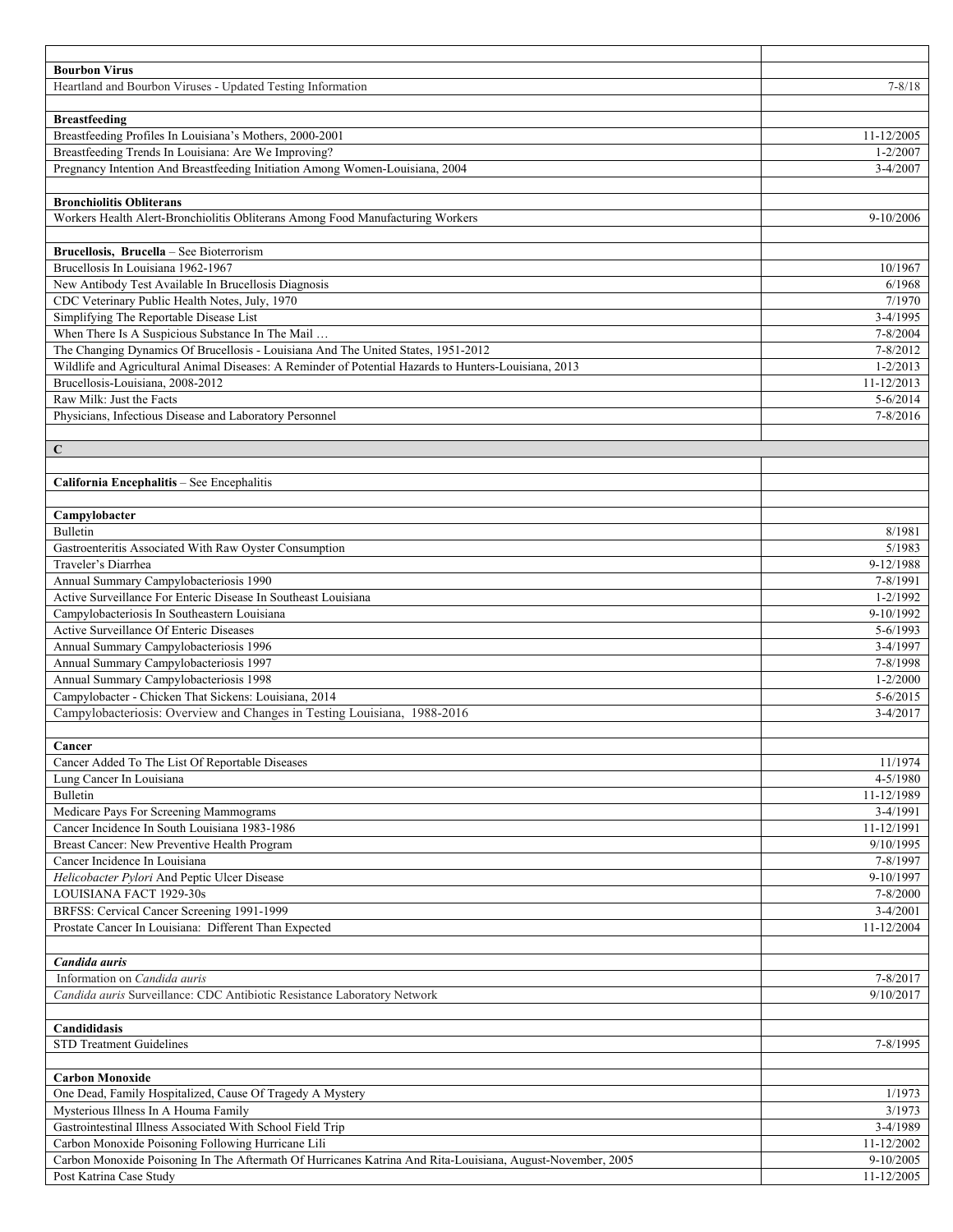| Carbon Monoxide Exposure In Office Building Sickness Employees -Louisiana - 2007                                                   | 5-6/2007          |
|------------------------------------------------------------------------------------------------------------------------------------|-------------------|
| Additions To Disease Reporting Requirement: Carbon Monoxide Poisoning                                                              | $1 - 2/2009$      |
|                                                                                                                                    |                   |
| <b>Cardiovascular Disease</b>                                                                                                      |                   |
| Sedentary Lifestyle In Louisiana                                                                                                   | 9-10/1993         |
| Cardiovascular Disease In Louisiana                                                                                                | $3-4/2000$        |
| BRFSS: Awareness Of Signs And Symptoms Of Heart Attack And Stroke                                                                  | $9-10$ & 11-12/02 |
| Cardiovascular Disease Risk Factors Among Louisianians                                                                             | $5 - 6/2005$      |
|                                                                                                                                    |                   |
| Cat Scratch Fever (CSD) - see Bartonella henselae                                                                                  |                   |
|                                                                                                                                    |                   |
| Cestodiasis (Tapeworm), See Worm                                                                                                   |                   |
| Licensure Of Yomesan                                                                                                               | 5/1982            |
|                                                                                                                                    |                   |
|                                                                                                                                    |                   |
| Chagas                                                                                                                             |                   |
| Chagas Update                                                                                                                      | 11-12/2015        |
|                                                                                                                                    |                   |
| Chancroid                                                                                                                          |                   |
| <b>STD Treatment Guidelines</b>                                                                                                    | 7-8/1995          |
|                                                                                                                                    |                   |
| <b>Chemical</b> – See Asbestos & Environment                                                                                       |                   |
| Review Of Livingston Train Derailment To Date                                                                                      | 1/1983            |
| Chemicals In Louisiana Fish & Shellfish                                                                                            | 7-8/1994          |
| Fish Consumption And Mercury Poisoning                                                                                             | $1 - 2/1995$      |
| Community Exposure To Nitrogen Tetroxide, Bogalusa                                                                                 | 3-4/1996          |
| Fish Consumption Advisories                                                                                                        | $3-4/1996$        |
| Methyl Parathion Environmental Assessments                                                                                         | 5-6/1997          |
| Community Water Fluoridation In Louisiana                                                                                          | 7-8/1997          |
| Methyl Parathion In Louisiana Houses                                                                                               | 5-6/1998          |
| Health Effects Related To Pesticide Exposure                                                                                       | $1 - 2/2002$      |
| Hazardous Substance Emergency Events Surveillance-2001                                                                             | $7 - 8/2003$      |
| Review Of National Response Center Reports For Louisiana, 1990-2003: Trend And Risk Factor Analysis                                | $1 - 2/2005$      |
| Environmental Assessment Summary December 1, 2005                                                                                  | 11-12/2005        |
| Don't Mix With Bleach                                                                                                              | $3-4/2006$        |
| Additions To Disease Reporting Requirements: Pesticides-Related Illness & Injury & Heavy Metals (Arsenic Cadmium, Lead & Mercury); |                   |
| Pesticide Exposure & Toxicity; Heavy Metal Exposure & Toxicity                                                                     | 5-6/2006          |
| School Pesticide Safety                                                                                                            | 7-8/2006          |
| Pesticide Exposure Among Children Less Than Seven Years Of Age -Louisiana Pesticide Surveillance Data, 2003-2007                   | $3-4/2009$        |
| Pesticide Surveillance - Louisiana, 2013                                                                                           | 9-10/2013         |
| IDEpi Question/Answer Corner (chlorine)                                                                                            | 9-10/2014         |
| Pesticide Surveillance Program: Louisiana, 2006-2013                                                                               | $7 - 8/2015$      |
| Pesticide Surveillance: Louisiana, 2006-2014                                                                                       | 7-8/2016          |
|                                                                                                                                    |                   |
|                                                                                                                                    |                   |
| Chickenpox - See Varicella                                                                                                         |                   |
|                                                                                                                                    |                   |
| Chikungunya                                                                                                                        |                   |
| Chikungunya-CDC Health Advisory Alert                                                                                              | $3-4/2014$        |
| Chikungunya, Dengue, Zika, Yellow Fever Virus Traveler's Alert: South America and Africa, 2017                                     | $5 - 6/17$        |
|                                                                                                                                    |                   |
| Child Care - See Day Care, Injury                                                                                                  |                   |
|                                                                                                                                    |                   |
| <b>Chlamydia</b> – See Sexually Transmitted Diseases                                                                               |                   |
| Recommended Changes In Treatment Of Gonorrhea & Pelvic Inflammatory Disease                                                        | 1/1984            |
| Bulletin(S)                                                                                                                        | 11-12/1991        |
| Genital Chlamydia Infections In Louisiana                                                                                          | 7-8/1992          |
| Azithromycin For Chlamydia Infection                                                                                               | 7-8/1993          |
| Chlamydia Rates Decrease In New Orleans                                                                                            | 9-10/1994         |
| Chlamydia Infections In Young Women                                                                                                | 7-8/1996          |
|                                                                                                                                    |                   |
| Cholera – See Vibrio                                                                                                               |                   |
|                                                                                                                                    |                   |
|                                                                                                                                    |                   |
| Chromobacterium Violaceum                                                                                                          |                   |
| Chromobacterium Violaceum B Case Report                                                                                            | 7-8/1989          |
| Rare Death-Chromobacterium Violaceum - Eastern Louisiana, 2010                                                                     | $9-10/2010$       |
| Necrotizing Fasciitis Due to Chromobacterium violaceum: Louisiana, 2018                                                            | $11 - 12/18$      |
|                                                                                                                                    |                   |
| <b>Chronic Disease</b>                                                                                                             |                   |
| New Medical Director For Chronic Disease Section                                                                                   | $1 - 2/1995$      |
| Work Sites, Health Policies And Risk Factors For Chronic Disease                                                                   | $3-4/2005$        |
| Methodological Improvements: Incorporation Of Cell Phones And Raking Weights - BRFSS - La, 2011                                    | 11-12/2012        |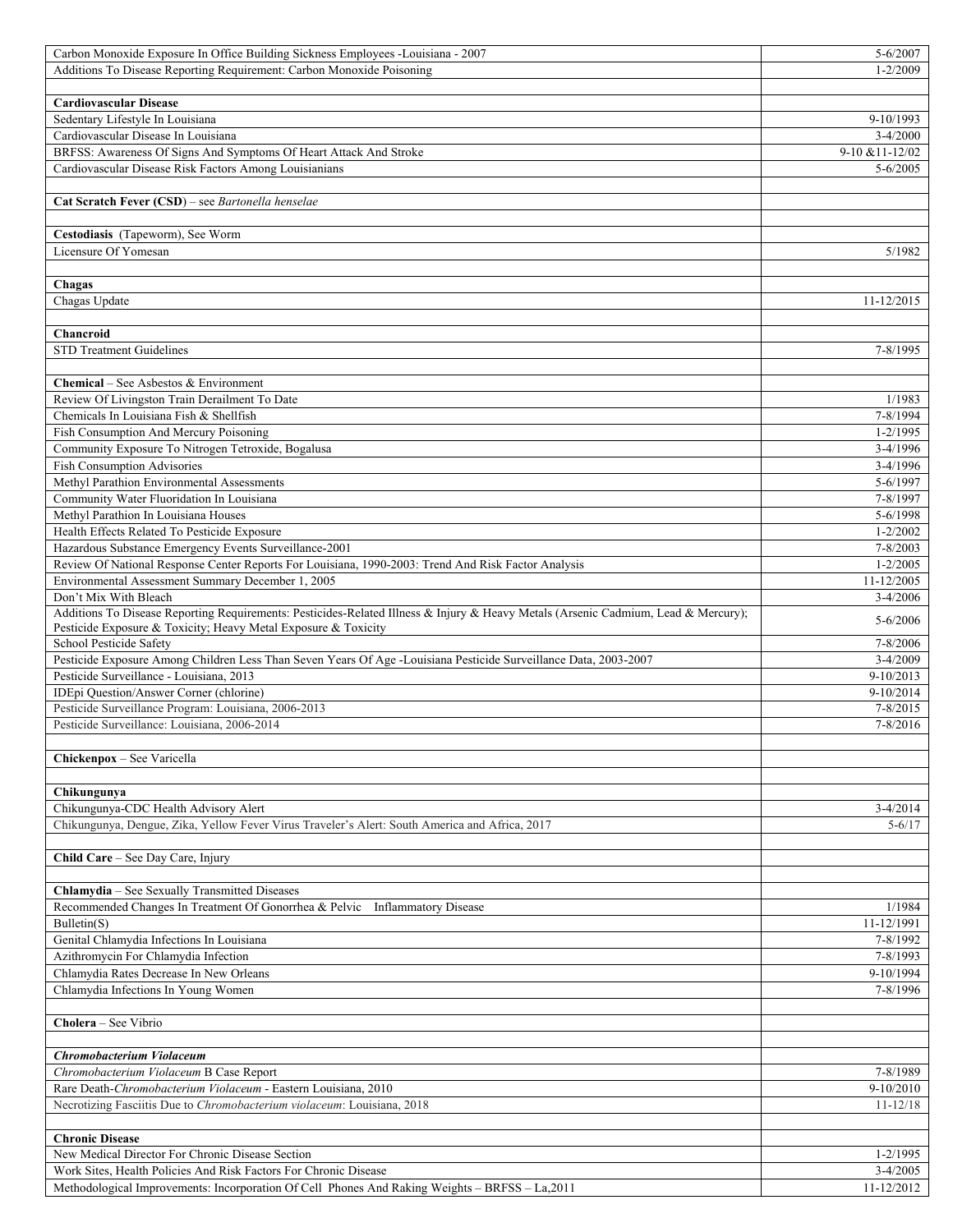| <b>Chronic Fatigue Syndrome</b>                                                                                     |                          |
|---------------------------------------------------------------------------------------------------------------------|--------------------------|
| Chronic Fatigue Syndrome                                                                                            | $3-4/1990$               |
|                                                                                                                     |                          |
| <b>Chronic Wasting Disease (CWD)</b>                                                                                |                          |
| Chronic Wasting Disease (CWD) Update: Louisiana, 2018                                                               | $3-4/2018$               |
| Ciguatoxin                                                                                                          |                          |
| Ciguatoxin Poisoning Louisiana, 2007                                                                                | 11-12/2007               |
|                                                                                                                     |                          |
| CJD - See Creutzfeldt-Jakob Disease                                                                                 |                          |
|                                                                                                                     |                          |
| <b>Clinics</b>                                                                                                      |                          |
| Department Of Health And Hospitals Public Health Clinics Customer Satisfaction Surveys - Louisiana, 2012            | 9-10/2012                |
|                                                                                                                     |                          |
| <b>Clostridium Botulinum - See Botulism</b>                                                                         |                          |
|                                                                                                                     |                          |
| <b>Clostridium Difficile</b>                                                                                        |                          |
| Cluster Of Clostridium Deficile Infections In A Family                                                              | 7-8/1990                 |
| IDEpi Question/Answer Corner                                                                                        | $5 - 6/2015$             |
| Clostridiuim Perfringens - See Foodborne/Food Poisoning                                                             |                          |
| Food Poisoning At Political Banquet - East Baton Rouge                                                              | 3/1967                   |
| Clostridium Perfringens Food Poisoning                                                                              | 9/1967                   |
| Gastroenteritis Outbreak Caused By Clostridium Perfringens                                                          | $1 - 2/1992$             |
| Food-Related Complaints 1992                                                                                        | 7-8/1993                 |
| Outbreak Of Gastroenteritis At A Conference                                                                         | 7-8//1998                |
| An Uninvited Guest At "Turkey Day"                                                                                  | $1 - 2/2002$             |
|                                                                                                                     |                          |
| Clostridium Sordellii                                                                                               |                          |
| An Unusual Bug                                                                                                      | $1 - 2/2005$             |
| Unexplained Deaths Surveillance, Louisiana, 2002-2004                                                               | $1 - 2/2006$             |
| Comamonas testosteroni                                                                                              |                          |
| <b>IDEpi Question/Answer Corner</b>                                                                                 | 11-12/2015               |
|                                                                                                                     |                          |
| Conjunctivitis                                                                                                      |                          |
| Health Screening Of Vietnamese Refugees                                                                             | 6/1975                   |
| <b>STD Treatment Guidelines</b>                                                                                     | 7-8/1995                 |
| Conjunctivitis Outbreak                                                                                             | 11-12/2003               |
|                                                                                                                     |                          |
| Copper                                                                                                              |                          |
| Suspected Chemical Poisoning From Orange Drink Machine-Crowley, LA                                                  | 11/1975                  |
|                                                                                                                     |                          |
| $CRE - see Enterococcus$                                                                                            |                          |
|                                                                                                                     |                          |
| Creutzfeldt-Jakob Disease<br>Creutzfeldt-Jakob Disease In Louisiana                                                 | $1 - 2/2001$             |
| A Web-Based Integrated Veterinary Surveillance System For LA                                                        | $3-4/2005$               |
|                                                                                                                     |                          |
| Croup                                                                                                               |                          |
| Viral Surveillance In Louisiana-1975                                                                                | 2/1976                   |
|                                                                                                                     |                          |
| Cryptosporidium                                                                                                     |                          |
| Travelers' Diarrhea                                                                                                 | 9-12/1988                |
| <b>Questions From Medical Professionals</b>                                                                         | $9-10/2012$              |
| Wildlife and Agricultural Animal Diseases: A Reminder of Potential Hazards to Hunters-Louisiana, 2013               | $1 - 2/2013$             |
| Cryptosporidium Outbreak Investigation-Louisiana, June-September, 2013                                              | 9-10/2014                |
| Water Testing: Louisiana, 2015                                                                                      | $1 - 2/2015$             |
| Cryptosporidiosis Outbreaks Associated with Inflatable Waterslides: Louisiana, 2014<br>IDEpi Question/Answer Corner | $3-4/2015$<br>$3-4/2017$ |
| Don't Swallow the Water!                                                                                            | 7-8/2018                 |
|                                                                                                                     |                          |
| Cyanobacteria                                                                                                       |                          |
| Algae Toxin In Lake Pontchartrain                                                                                   | 7-8/1997                 |
|                                                                                                                     |                          |
| Cyclosporiasis                                                                                                      |                          |
| A Case Study: Difficulties In Diagnosing Cyclosporiasis                                                             | $5 - 6/2004$             |
| Cyclopora cayetenensis Infection: Louisiana, 2017                                                                   | $3-4/2018$               |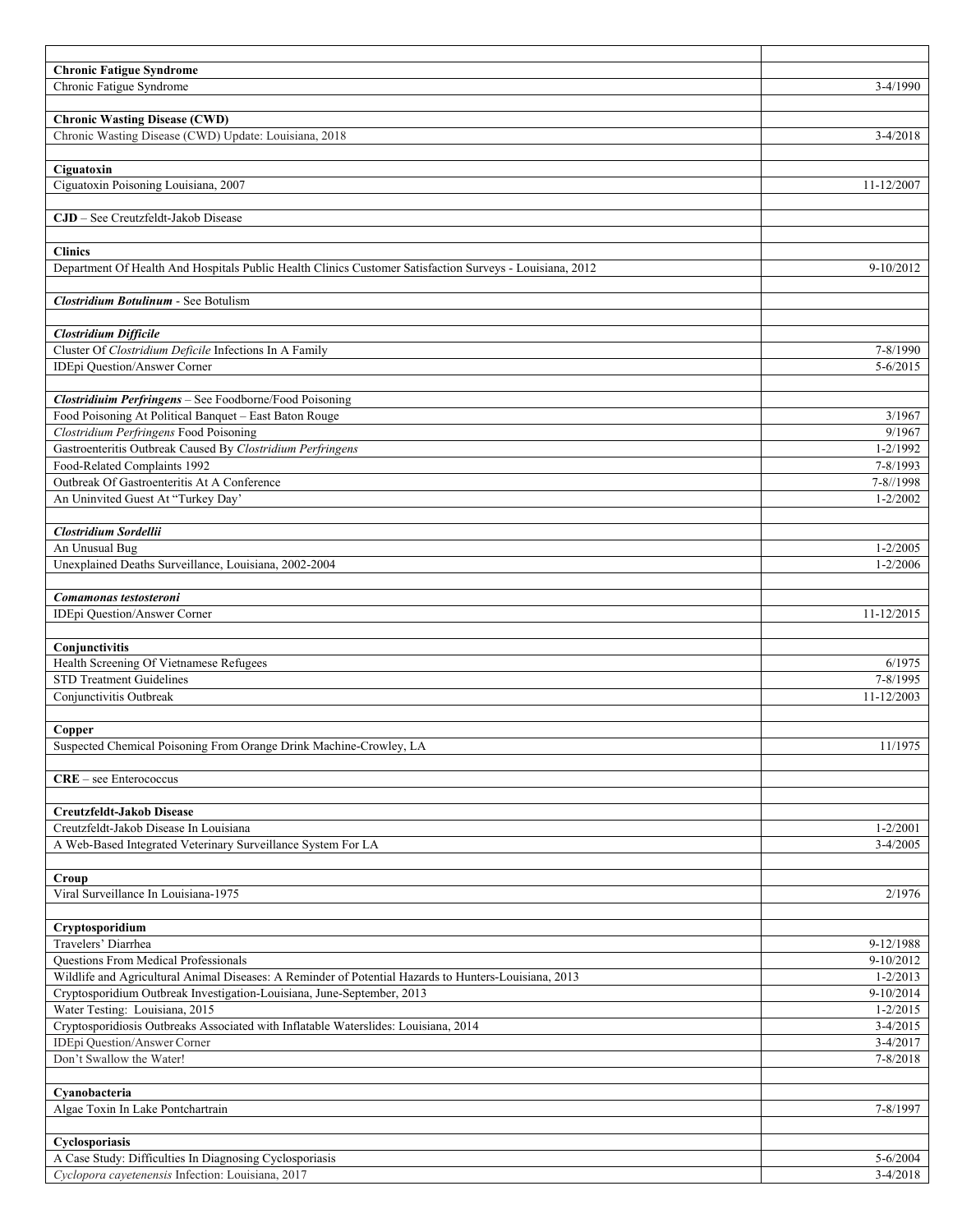| Cytomegalovirus                                                                                             |                    |
|-------------------------------------------------------------------------------------------------------------|--------------------|
| Excluding Sick Children From Day Care Centers                                                               | 9-10/1991          |
|                                                                                                             |                    |
| D                                                                                                           |                    |
|                                                                                                             |                    |
| Day Care<br>Excluding Sick Children From Day Care Centers                                                   | 9-10/1991          |
| Child Care Health Consultant Seminar                                                                        | 9-10/1993          |
| Gingivo-Stomatitis Outbreak In Day Care Center, Region 7- Louisiana, 2008                                   | $5 - 6/2008$       |
|                                                                                                             |                    |
| Death - See Infant Care, Injury, Staphylococcus, Streptococcus                                              |                    |
| Unexplained Deaths Surveillance, Louisiana, 2002-2004                                                       | $1 - 2/2006$       |
| Maternal Mortality Review - Louisiana, 1996-2004                                                            | $1 - 2/2007$       |
| Maternal Mortality Review - Louisiana, 2004                                                                 | 7-8/2007           |
| Relationship Between Medicaid Status And Infant Mortality - Louisiana, 2000-2004                            | 9-10/2007          |
| Injury In Louisiana, 2004                                                                                   | $1 - 2/2008$       |
| Anaphylactic Shock Deaths-Louisiana, 1999-2012                                                              | $5 - 6/2014$       |
| Sudden Unexpected Infant Death: Louisiana, 2013-2014                                                        | 9-10/2016          |
| IDEpi Question/Answer Corner (Unexplained Death)                                                            | $3-4/17$           |
|                                                                                                             |                    |
| Delusional Parasitosis see also Psocoptera; Booklice)                                                       |                    |
| A Case Of Delusional Parasitosis - Not                                                                      | $1 - 2/2005$       |
| Delusional Parasitosis: The Invisible Bug                                                                   | 11-12/2018         |
|                                                                                                             |                    |
| Dengue                                                                                                      |                    |
| Health Screening Of Vietnamese Refugees<br>Communicable Disease Bulletins                                   | 6/1975<br>7-8/1977 |
| Bulletin(S)                                                                                                 | 9/77, 8/79, 4-5/80 |
| Alert: Dengue Fever                                                                                         | 8/1978             |
| Dengue Threat                                                                                               | 2/1980             |
| Alert: Dengue Diagnosed In Texas                                                                            | 9/1980             |
| Communicable Diseases Louisiana, 1981                                                                       | 2/1982             |
| Dengue                                                                                                      | $3-4/1986$         |
| Dengue Fever Update                                                                                         | 9-10/1995          |
| Chikungunya, Dengue, Zika, Yellow Fever Virus Traveler's Alert: South America and Africa, 2017              | $5 - 6/17$         |
|                                                                                                             |                    |
| Dentistry                                                                                                   |                    |
| Recommended Infection-Control Practices For Dentistry                                                       | 5-6/1986           |
| Community Water Fluoridation In Louisiana                                                                   | 7-8/1997           |
|                                                                                                             |                    |
| <b>Diabetes</b>                                                                                             |                    |
| Diabetes Mellitus                                                                                           | 2/1981             |
| Medical Alert Bulletin: Diabetes Onset<br>Reporting Of Diabetes Mellitus On Death Certificates In Louisiana | 12/1982            |
| Diabetic Peripheral Vascular Disease In St. Landry Parish                                                   | 6/1985<br>6/1985   |
| Diabetes In Louisiana                                                                                       | 3-4/1999           |
| Diabetes Prevalence In Louisiana - Indicators Of Care                                                       | 9-10/2001          |
| Erratum: September-October 2001 - Diabetes Prevalence In Louisiana - Indicators Of Care                     | $1 - 2/2002$       |
| Louisiana Fact                                                                                              | $1 - 2/2003$       |
| BRFSS: The Effect Of Diabetes On Stroke Disparities                                                         | $3-4/2003$         |
| Influenza Vaccination: Focus On Diabetics And Older Population                                              | $9-10/2003$        |
| Disparities In Diabetes Prevalence, Management And Mortality                                                | $9-10/2003$        |
| Diabetes In Region 3 Health Units - Louisiana, 2006                                                         | 11-12/2006         |
| Screening For Type 2 Diabetes In School-Based Health Centers-Louisiana, 2007-2008                           | 11-12/2008         |
|                                                                                                             |                    |
| <b>Diarrheal Illness</b>                                                                                    |                    |
| CDC Requests Reporting Of Unusual Diarrheal Illness                                                         |                    |
|                                                                                                             | 7/1982             |
| Active Surveillance For Enteric Disease In Southeast Louisiana                                              | 1-2/1992           |
|                                                                                                             |                    |
| Dientamoeba                                                                                                 |                    |
| Traveler's Diarrhea                                                                                         | 9-12/1988          |
|                                                                                                             |                    |
| Dioxin                                                                                                      |                    |
| Dioxins Found In Fish                                                                                       | 11-12/1990         |
|                                                                                                             |                    |
| Diphtheria/ DTP Vaccine - See Immunization                                                                  |                    |
| Severe Reactions To DTP Vaccine<br>Immunization Recommendations For Adults                                  | 6/1967<br>7/1967   |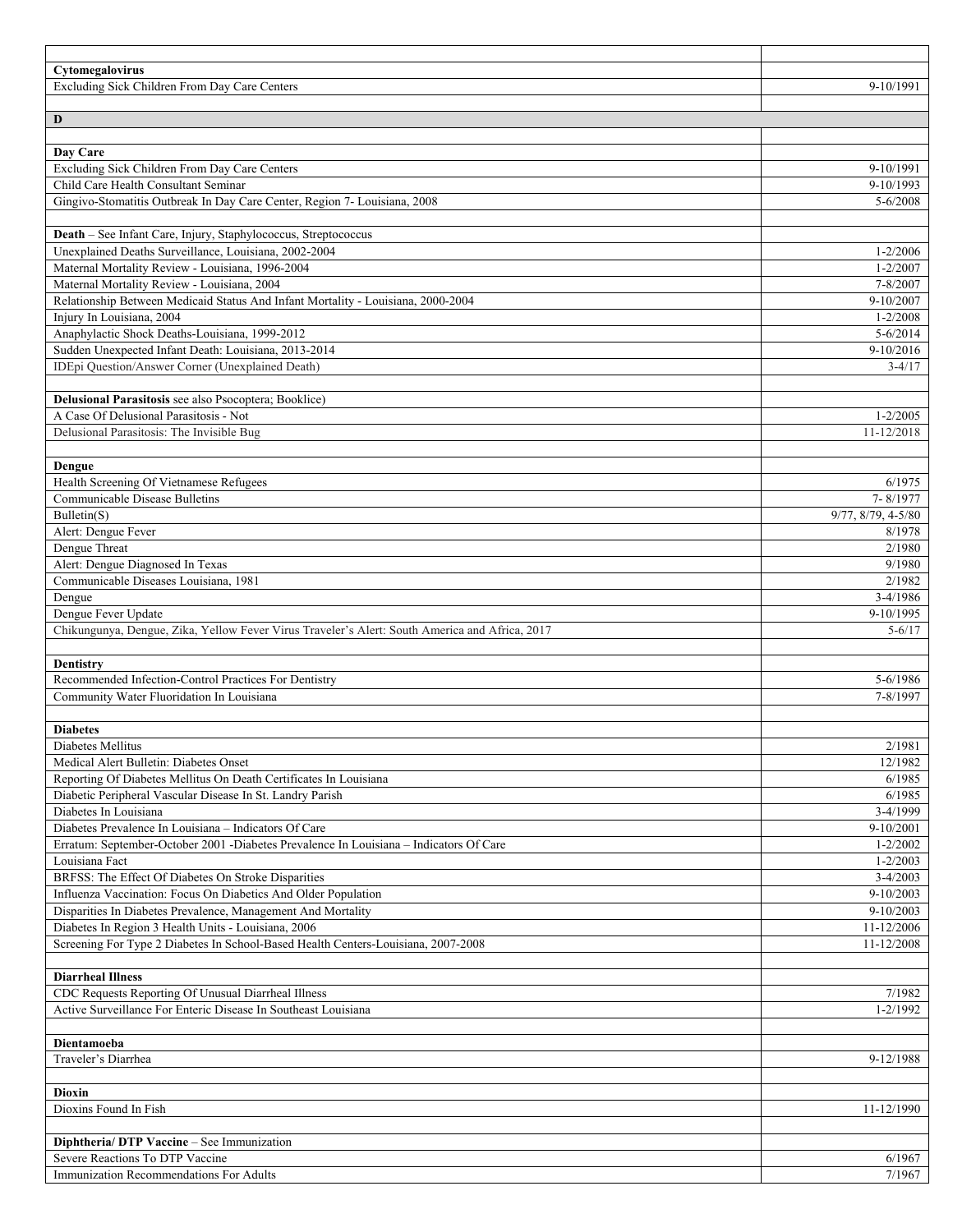| <b>Current Trends</b>                                                                             | 9/1967                               |
|---------------------------------------------------------------------------------------------------|--------------------------------------|
| Diphtheria - Louisiana                                                                            | 10/1968                              |
| Health Screening Of Vietnamese Refugees                                                           | 6/1975                               |
| Revised Immunization Schedule                                                                     | 6/1977                               |
| Bulletin(S)                                                                                       | 12/79, 7/85                          |
| Communicable Diseases Louisiana, 1981                                                             | 2/1982                               |
| Advisory From CDC                                                                                 | 2/1985                               |
| ACIP Recommends Lower Age For Hib Conjugate Vaccines                                              | 5-6/1990                             |
| Immunization Survey Of Two Year Olds From Day Care Centers                                        | 5-6/1990                             |
| Louisiana Facts                                                                                   | 9-10/91, 7-8/93                      |
| <b>Combination Vaccine Approved</b>                                                               | 9-10/1993                            |
| Simplifying The Reportable Disease List                                                           | $3-4/1995$                           |
| Tetanus-Diphtheria Combination Recommended                                                        | 9-10/1996                            |
| Availability Of Diphtheria Antitoxin Through An Investigational New Drug Protocol                 | 5-6/1997                             |
|                                                                                                   |                                      |
| Dipylidium                                                                                        |                                      |
| Parasites on the Bayou                                                                            | 11-12/1990                           |
|                                                                                                   |                                      |
| <b>Disease Names</b>                                                                              |                                      |
| Alternative Disease Names from Previous Centuries                                                 | $1 - 2/2006$                         |
|                                                                                                   |                                      |
| <b>Disability</b>                                                                                 |                                      |
| Disability Prevention in Louisiana                                                                | 9-10/1990                            |
|                                                                                                   |                                      |
| Drinking And Driving - See Injury                                                                 |                                      |
|                                                                                                   |                                      |
| Drowning - See Injury                                                                             |                                      |
|                                                                                                   |                                      |
| DRSP - See - See Antibiotic Resistance/Sensitivity, Streptococcus                                 |                                      |
|                                                                                                   |                                      |
| <b>Drug Information</b>                                                                           |                                      |
| Drug Information Center to Serve LA Health Professionals                                          | 7-8/1977                             |
|                                                                                                   |                                      |
| <b>Drug Use</b>                                                                                   |                                      |
| Access To Sterile Needles Among Young IVDUs In New Orleans                                        | $1 - 2/2001$                         |
| Methamphetamine Events - Louisiana, 2004-2006                                                     | $9-10/2008$                          |
| Considerable Increase In Methamphetamine Events Louisiana, 2011                                   | $3-4/2012$                           |
|                                                                                                   |                                      |
| ${\bf E}$                                                                                         |                                      |
| Eastern Equine Encephalitis - See Encephalitis                                                    |                                      |
|                                                                                                   |                                      |
| Ebola                                                                                             |                                      |
| Ebola Virus Outbreak                                                                              | 5-6/1995                             |
| Local Ties to Outbreak (Ebola) - Louisiana, 2004                                                  | 11-12/2014                           |
|                                                                                                   |                                      |
| <b>Ehrlichia Canis</b>                                                                            |                                      |
| Ehrlichia Canis Infection                                                                         | 1-2/1989                             |
| Human Ehrlichiosis Claiborne Parish                                                               | 7-8/1989                             |
|                                                                                                   |                                      |
| <b>Elderly Population - See Senior</b>                                                            |                                      |
|                                                                                                   |                                      |
| <b>Elephant Ear Plant</b>                                                                         |                                      |
| From U.S.P.H. Hospital Pharmacy Bulletin "Drug Therapy Notes"                                     | 1/1970                               |
|                                                                                                   |                                      |
| Elizabethkingia Meningoseptica                                                                    |                                      |
| Elizabethkingia Meningoseptica - Louisiana, 2011                                                  | 11-12/2011                           |
|                                                                                                   |                                      |
| <b>Emergency Department</b>                                                                       |                                      |
| Allergies? Asthma? ER Visits?                                                                     | $1 - 2/2003$                         |
| Emergency Department Surveillance During Disasters - Louisiana, 2002-2008                         | $1 - 2/2009$                         |
| Hospital Emergency Department Syndromic Surveillance Mardi Gras Metro New Orleans- February, 2012 | $3-4/2012$                           |
| Heat Syndromic Surveillance-Hospital Emergency Departments-Louisiana, 1910-2012                   | 11-12/2012                           |
| Flood Event - Hospital Emergency Department Syndromic Surveillance - Louisiana, 2016              | $1 - 2/2017$                         |
| Hospital Emergency Department Syndromic Surveillance- Mardi Gras - Louisiana, 2018                | $3-4/2018$                           |
|                                                                                                   |                                      |
|                                                                                                   |                                      |
| <b>Emerging Pathogens</b>                                                                         |                                      |
| <b>Emerging Pathogens Surveillance</b>                                                            | 1-2/97, 11-12/97, 5-6/98, 1112/98,   |
| Emerging Pathogens Advisory Committee To Develop Guidelines                                       | 5-6/99, 5-6/00, 11-12/00<br>7-8/1998 |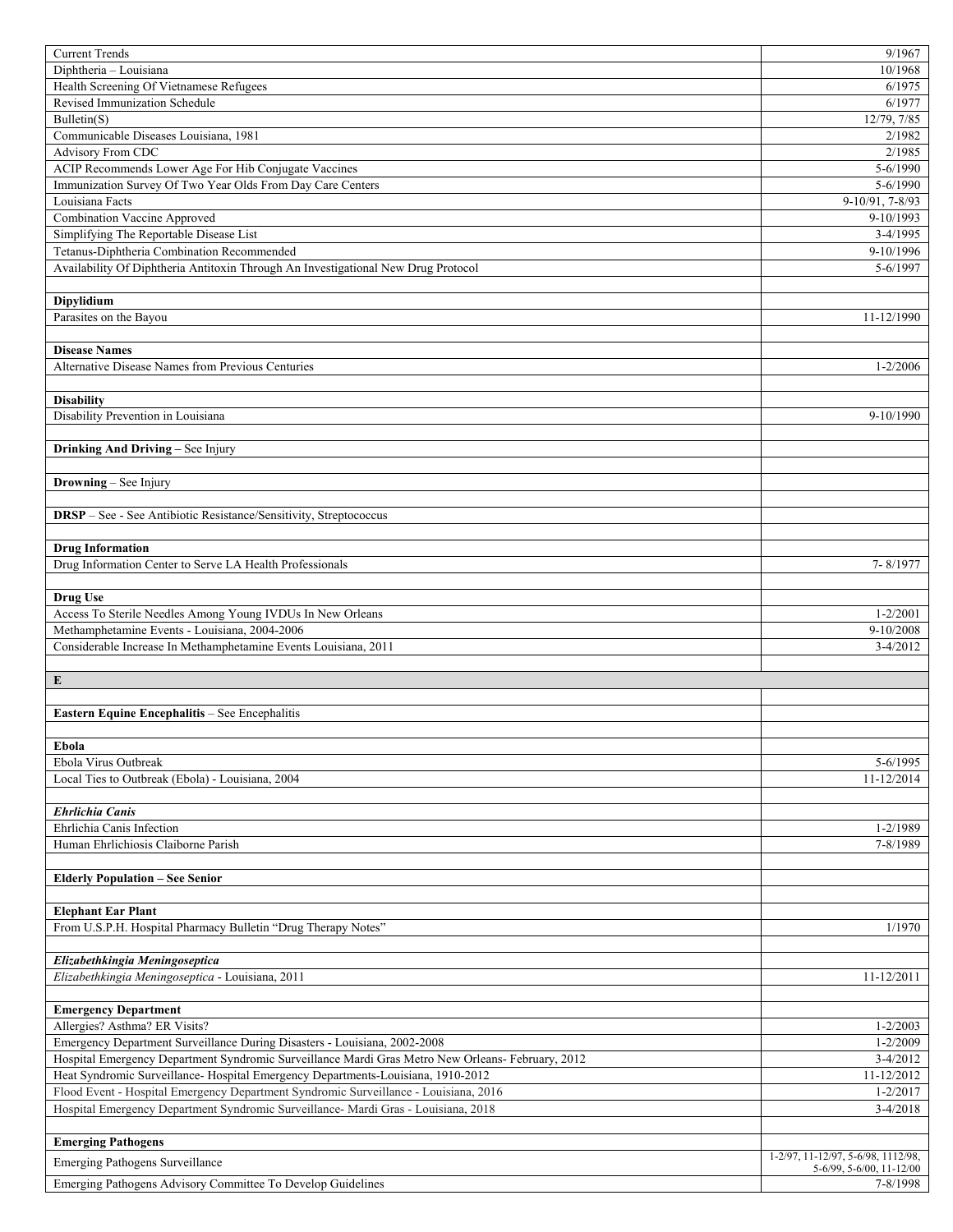| Funding                                                                                                                       | $5 - 6/2004$                  |
|-------------------------------------------------------------------------------------------------------------------------------|-------------------------------|
|                                                                                                                               |                               |
| <b>Empedobacter Brevis</b>                                                                                                    |                               |
| Empedobacter brevis in a Newborn: Louisiana, 2015                                                                             | $5 - 6/2016$                  |
|                                                                                                                               |                               |
| Encephalitis -See St. Louis Encephalitis, Lymphocytic Choriomeningitis, West Nile<br>Encephalitis Due To Herpes Simplex Virus | 4/1967                        |
| California Encephalitis In Louisiana                                                                                          | 12/1967                       |
| Encephalitis-1975: As Mississippi Falls Asleep, Louisiana Wakes Up                                                            | 7/1975                        |
| Viral Surveillance In Louisiana-1975                                                                                          | 2/1976                        |
| Communicable Diseases Louisiana, 1981                                                                                         | 2/1982                        |
| Bulletin                                                                                                                      | 8/1983                        |
| Vector-Borne Encephalitis Surveillance-1983                                                                                   | 4/1984                        |
| St. Louis Encephalitis Outbreak, 1994                                                                                         | 9-10/1994                     |
| Update: St. Louis Encephalitis Outbreak, 1994                                                                                 | $1 - 2/1995$                  |
| Simplifying The Reportable Disease List                                                                                       | $3-4/1995$                    |
| Eastern Equine Encephalitis                                                                                                   | 11-12/97, 7-8/99              |
| Eastern Equine Encephalitis Update                                                                                            | 9-10/1999                     |
| Arthropod-Borne Encephalitis Update                                                                                           | 11-12/2000                    |
| Four Types Of Encephalitis Found In Louisiana In 2001                                                                         | 9-10/2001                     |
| West Nile Virus Activity, Louisiana                                                                                           | $5 - 8/2002$                  |
| A Human Case of Eastern Equine Encephalitis Louisiana, 2015                                                                   | $7 - 8/2015$                  |
|                                                                                                                               |                               |
| Entamoeba Histolytica                                                                                                         |                               |
| Vietnam Refugee Notes                                                                                                         | 10/1975                       |
| Health Status - Indochinese Refugees                                                                                          | 9/1979                        |
| Amebiasis Associated With Colonic Irrigation - Colorado                                                                       | 3/1981                        |
| Bulletin                                                                                                                      | 12/1983                       |
| Travelers' Diarrhea                                                                                                           | 9-12/1988                     |
| <b>Enterics</b>                                                                                                               |                               |
| Public Health Laboratory Considerations-Potential Changes to Enteric Disease Testing Practices at Private Laboratories        | $7 - 8/2015$                  |
| <b>IDEpi Question/Answer Corner</b>                                                                                           | 11-12/2015                    |
|                                                                                                                               |                               |
|                                                                                                                               |                               |
|                                                                                                                               |                               |
| Enterobacter                                                                                                                  |                               |
| IDEpi Question/Answer Corner                                                                                                  | 11-12/2015                    |
| Enterococcus - See also Antibiotic Resistance/Sensitivity                                                                     |                               |
|                                                                                                                               | 1-2/97, 11-12/97, 5-6/98, 11- |
| Emerging Pathogens Surveillance                                                                                               | 12/98, 5-6/99, 5-6/00,        |
|                                                                                                                               | $11 - 12/00$                  |
| Emerging Pathogens Advisory Committee To Develop Guidelines                                                                   | 7-8/1998                      |
| Hydrotherapy Pools: A Source Of Infection?                                                                                    | $5 - 6/2004$                  |
| CRE Surveillance - Louisiana, 2014                                                                                            | $1 - 2/2014$                  |
| <b>IDEpi Question/Answer Corner</b>                                                                                           | $5 - 6/2018$                  |
|                                                                                                                               |                               |
| <b>Enterovirus</b>                                                                                                            |                               |
| Viral Surveillance In Louisiana-1975                                                                                          | 2/1976                        |
| <b>Emerging Infections</b>                                                                                                    | $3-4/1994$                    |
| Active Surveillance Program For Drug-Resistant Pathogens<br>Hydrotherapy Pools: A Source Of Infection?                        | 7-8/1996<br>$5 - 6/2004$      |
| Enterovirus D68-Louisiana, 2014                                                                                               | 9-10/2014                     |
|                                                                                                                               |                               |
| Environment - See Chemical                                                                                                    |                               |
| Review Of Livingston Train Derailment To Date                                                                                 | 1/1983                        |
| Lead Monoxide Spill In Greenwood, Louisiana                                                                                   | 8/1983                        |
| <b>Environmental Epidemiology</b>                                                                                             | 7-8/1986                      |
| Environmental Epidemiology: Health Concerns Vs. Phosphogypsum In The Mississippi River                                        | 11-12/1986                    |
| Environmental Epidemiology Geographic Information System                                                                      | 11-12/1993                    |
| Chemicals In Louisiana Fish & Shellfish                                                                                       | 7-8/1994                      |
| Fish Consumption And Mercury Poisoning                                                                                        | $1 - 2/1995$                  |
| Methyl Parathion Environmental Assessments                                                                                    | 5-6/1997                      |
| Louisiana Fact - Environmental Pollution 1872                                                                                 | 9-10/1997                     |
| Hazardous Substances Emergency Events Surveillance                                                                            | $5 - 6/2001$                  |
| Health Effects Related To Pesticide Exposure                                                                                  | $1 - 2/2002$                  |
| Environmental Assessment Summary December 1, 2005                                                                             | 11-12/2005                    |
| Environmental Health Program Receives 5-Year Federal Grant - Louisiana, 2010                                                  | $5 - 6/2010$                  |
| Oil Spill Surveillance Report - Louisiana - July, 2010                                                                        | 7-8/2010                      |
| Environmental Public Health Tracking Network Louisiana, 2014<br>Natural Gas Release Incidents - Louisiana, 2010-2012          | 7-8/2014<br>$1 - 2/2014$      |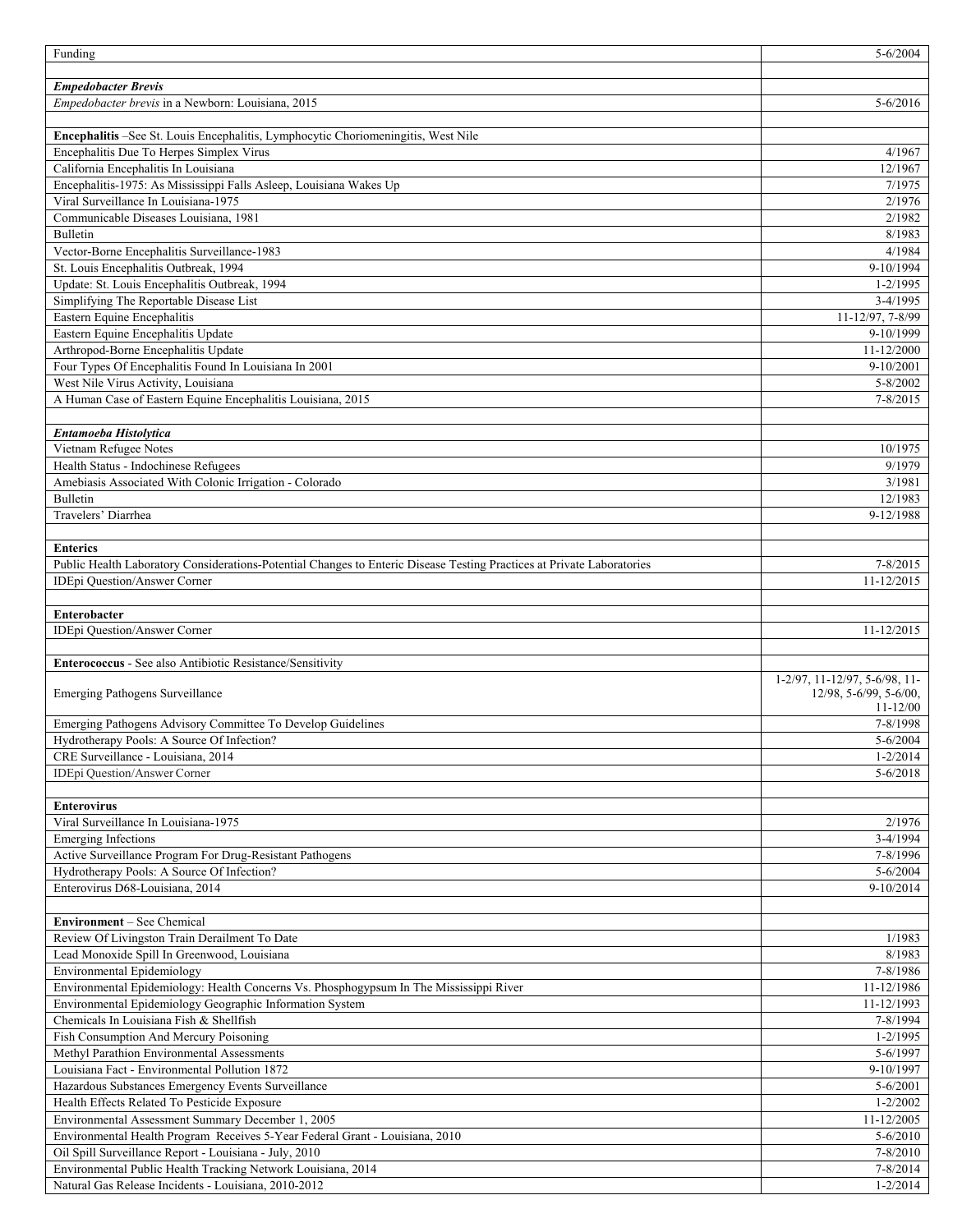| Indoor Environmental Quality Complaint Summary Louisiana, 2003-2013                                           | $1 - 2/2016$           |
|---------------------------------------------------------------------------------------------------------------|------------------------|
| Tracking Climate Change Indicators: Louisiana, 2016                                                           | $7 - 8/2016$           |
| Summary of Ten Years of Data from Reports of School-Related Environmental Exposures in Louisiana, 2006 - 2015 | 11-12/2016             |
| IDEpi Question/Answer Corner (Mold)                                                                           | $3-4/2016$             |
|                                                                                                               |                        |
| Eosinophillia                                                                                                 |                        |
| Eosinophillia -- Myalgia Syndrome (Ems) In L-Tryptophan Users                                                 | $3-4/1990$             |
|                                                                                                               |                        |
| <b>Eosinophilic Meningitis</b>                                                                                |                        |
| Eosinophilic Meningitis and Angiostrongylus Cantonensis                                                       | $5 - 6/2006$           |
| Health Threats From Rodent Infestation                                                                        | $1 - 2/2007$           |
| Rodent Infestations and Disease-Louisiana and U.S.                                                            | $7 - 8/2014$           |
|                                                                                                               |                        |
| <b>Epidemic Intelligence Officer</b>                                                                          |                        |
| Epidemic Intelligence Service (EIS) Officer                                                                   | $1 - 2/1987$           |
| Changing EIS Officers                                                                                         | 7-8/1991               |
| New EIS Officer Named                                                                                         | $3-4/95, 7-8/97$       |
| Dr. Alean Frawley Interviewing Villagers in Kenya                                                             | $11 - 12/17$           |
|                                                                                                               |                        |
| Epidemiology - See Training                                                                                   |                        |
| <b>Ouote Of The Month</b>                                                                                     | 5-6/1996               |
| Epidemiology Video Teleconferences                                                                            | 1-2/1998               |
| Epidemiology Training Activity                                                                                | 11-12/1998             |
| Basic Epidemiology Series For Nurses; Online Resources                                                        | $5 - 6/2000$           |
| OPH Videoconference Course Offerings: Epidemiology Methods Ii                                                 | $1 - 2/2003$           |
| OPH Epi Training Offerings: Field Epidemiological Techniques                                                  | $3-4/03$ , $1-2/04$    |
| Videoconference Courses: Are We Making A Difference? An Epidemiological Approach To Program Evaluation        | $1 - 2/2004$           |
| Regional Epidemiologist Meeting                                                                               | $1 - 2/2005$           |
| Annual Convocation Of Southern State Epidemiologists (CSSE) - New Orleans December 4-6, 2006                  | $-2/2007$              |
|                                                                                                               |                        |
| Epididymitis                                                                                                  |                        |
| <b>STD Treatment Guidelines</b>                                                                               | 7-8/1995               |
|                                                                                                               |                        |
|                                                                                                               |                        |
| Erthythema Infectiosum - See Fifth Disease                                                                    |                        |
|                                                                                                               |                        |
| <b>Erysipelas</b>                                                                                             |                        |
| CDC Veterinary Public Health Notes, July, 1970                                                                | 7/1970                 |
|                                                                                                               |                        |
| Escherichia Coli - See Gastrointestinal Disorders, Traveler                                                   |                        |
| Prevention Of Travelers' Diarrhea                                                                             | 5/1972                 |
| Health Screening Of Vietnamese Refugees                                                                       | 6/1975                 |
| Traveler's Diarrhea                                                                                           | 9-12/1988              |
| Infectious Diseases To Return From Middle East                                                                | 5-6/1991               |
| <b>Emerging Infections</b>                                                                                    | 3-4/1994               |
| Enterotoxigenic E. Coli Gastroenteritis From A Church Supper                                                  | 11-12/1994             |
| E. Coli 0157:H7 In Louisiana                                                                                  | 7-8/1995               |
| Shiga Toxin Producing Escherichia Coli O415; A Multi- State Outbreak - Louisiana, 2012                        | $9-10/2012$            |
| Raw Milk: Just the Facts                                                                                      | $5 - 6/2014$           |
| E. coli O157 Outbreak at a School: Louisiana, 2015                                                            | $5 - 6/2015$           |
| Physicians, Infectious Disease and Laboratory Personnel                                                       | 7-8/2016               |
|                                                                                                               |                        |
| Eye-See Injury                                                                                                |                        |
| Conjunctivitis Outbreak                                                                                       | 11-12/2003             |
| West Nile Virus Manifestations As Chorioretinitis - Louisiana, 2006-2007                                      | $5 - 6/2007$           |
| An Ocular Worm In Central Louisiana, 2008                                                                     | 11-12/2008             |
| An Ocular Worm: South Louisiana, 2015                                                                         | 11-12/2015             |
|                                                                                                               |                        |
| F                                                                                                             |                        |
|                                                                                                               |                        |
| Fax                                                                                                           |                        |
| IDEpi Question/Answer Corner (Secure Fax Form)                                                                | $11 - 12/17$           |
|                                                                                                               |                        |
| Fifth Disease – See Erthythema Infectiosum                                                                    |                        |
| Human Parvo Virus B-19 (Fifth Disease) And Pregnancy                                                          | 9-12/1988              |
|                                                                                                               |                        |
| Fish                                                                                                          |                        |
| Fish Consumption And Mercury Poisoning                                                                        | $1 - 2/1995$           |
| Fish Kills In Louisiana<br>Scrombroid Fish Poisoning - Louisiana - December, 2006                             | 11-12/1996<br>3-4/2007 |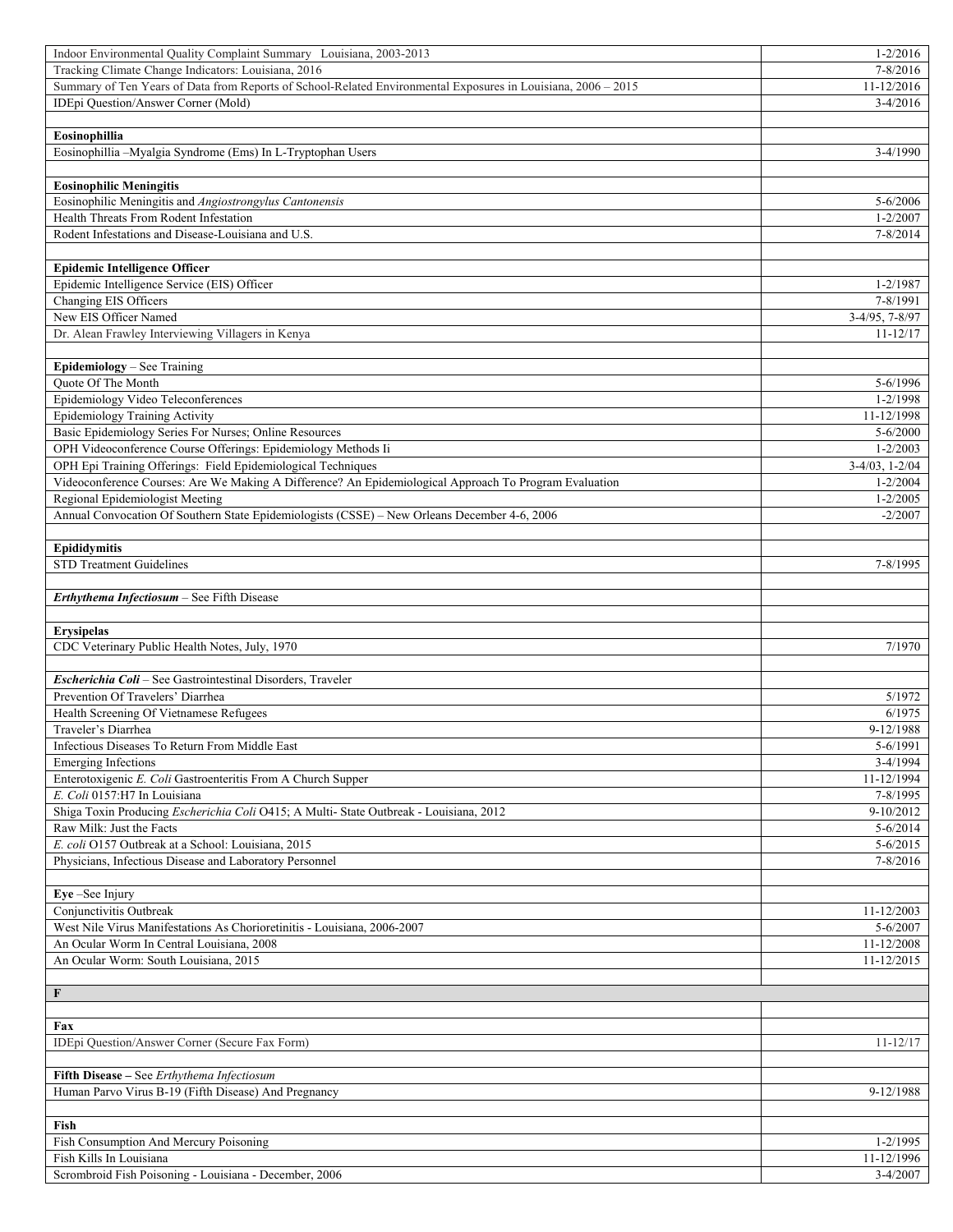| Ciguatoxin Poisoning-Louisiana, 2007                                                                                                | 11-12/2007   |
|-------------------------------------------------------------------------------------------------------------------------------------|--------------|
| Mercury Levels In Seafood: Caught Vs. Bought - Louisiana, 2007                                                                      | 1-2/2008     |
|                                                                                                                                     |              |
| Flea - See Bartonella henselae, Murine Typhus, Yersinia                                                                             |              |
|                                                                                                                                     |              |
| Flood - See Injury                                                                                                                  |              |
| An Outbreak Of Gastroenteritis Due To Oysters                                                                                       | $5 - 6/1996$ |
|                                                                                                                                     |              |
| <b>Fluoride</b>                                                                                                                     |              |
| Community Water Fluoridation In Louisiana                                                                                           | 7-8/1997     |
|                                                                                                                                     |              |
| $Flu - See Influenza$                                                                                                               |              |
|                                                                                                                                     |              |
| <b>Folic Acid</b>                                                                                                                   |              |
| Folic Acid: A Preconception Health Intervention - Louisiana, 2009                                                                   | $7 - 8/2010$ |
|                                                                                                                                     |              |
| Food – See Fish, Nutrition                                                                                                          |              |
| Tomorrow's Food Label                                                                                                               | $1 - 2/1993$ |
| Warning Requirements On Consuming Raw Shellfish                                                                                     | $1 - 2/1993$ |
| Agencies Unveil Food Guide Pyramid                                                                                                  | $1 - 2/1993$ |
| Louisiana Facts                                                                                                                     | $5 - 6/1996$ |
| Change In USDA Food Pyramid                                                                                                         | 7-8/2007     |
|                                                                                                                                     |              |
| Foodborne/Food Poisoning - See Clostridium, Hepatitis, Mercury, Norovirus, Salmonella, Shigella, Staphyloccoccus, Terrorism, Vibrio |              |
| Food Poisoning At Political Banquet - East Baton Rouge                                                                              | 3/1967       |
| Foodborne Outbreak At Ruston                                                                                                        | 6/1969       |
| Health Screening Of Vietnamese Refugees                                                                                             | 6/1975       |
| Suspected Chemical Poisoning From Orange Drink Machine-Crowley, La                                                                  | 11/1975      |
| What To Do About Food Poisoning                                                                                                     | 12/1975      |
| <b>Special Request</b>                                                                                                              | 2/1976       |
| Food Borne Attack In Rapides Parish                                                                                                 | 8/1985       |
| New Orleans Food Festival Food Borne Outbreak-June 28 & 29, 1986                                                                    | $1 - 2/1987$ |
| Preventing Food Outbreaks From Poultry                                                                                              | 9-10/1987    |
| Foodborne Outbreak Of Streptoccoccal Pharyngitis                                                                                    | 7-8/1991     |
| Gastroenteritis Outbreak Caused By Clostridium Perfringens                                                                          | $1 - 2/1992$ |
| Salmonella Enteritidis Outbreak Traced To Food Handler Contamination                                                                | $1 - 2/1992$ |
| Active Surveillance For Enteric Disease In Southeast Louisiana                                                                      | $1 - 2/1992$ |
| <b>Seasonal Food Precautions</b>                                                                                                    | $5 - 6/1992$ |
| Gastroenteritis Among Hotel Employees                                                                                               | 7-8/1992     |
| Annual Summary: Salmonellosis 1991                                                                                                  | 7-8/1992     |
| Large Hepatitis A Outbreak In Monroe Area                                                                                           | 9-10/1992    |
| Cholera In Vermilion Parish                                                                                                         | 9-10/1992    |
| Warning Requirements On Consuming Raw Shellfish                                                                                     | 1-2/1993     |
| Food-Related Complaints 1992                                                                                                        | 7-8/1993     |
| Fish Consumption And Mercury Poisoning                                                                                              | $1 - 2/1995$ |
| The Christmas Staph Party                                                                                                           | $1 - 2/1995$ |
| Simplifying The Reportable Disease List                                                                                             | 3-4/1995     |
| An Outbreak Of Gastroenteritis Due To Oysters                                                                                       | 5-6/1996     |
| Algae Toxin In Lake Pontchartrain                                                                                                   | 7-8/1997     |
| An Outbreak Of Pesticide Poisoning                                                                                                  | $1 - 2/1999$ |
| Ten Great Public Health Achievements - United States, 1900-1999                                                                     | 9-10/1999    |
| Outbreak Of Gastroenteritis At A Fundraising Event                                                                                  | $5 - 6/2000$ |
| Outbreak Of Gastroenteritis At A School                                                                                             | 9-10/2000    |
| Food Complaints; Stuffed Bell Peppers And Salmonella Don't Mix Well                                                                 | 3-4/2001     |
| An Uninvited Guest At "Turkey Day"                                                                                                  | $1 - 2/2002$ |
| Videoconference Courses: Are We Making A Difference? Foodborne Disease Epidemiology                                                 | $1 - 2/2004$ |
| Funding                                                                                                                             | $5 - 6/2004$ |
| Ciguatoxin Poisoning-Louisiana, 2007                                                                                                | 11-12/2007   |
| The National Antimicrobial Resistance Monitoring System                                                                             | 7-8/2017     |
|                                                                                                                                     |              |
| Francisella Novicida                                                                                                                |              |
| Outbreak Of Francisella Novicida Infections Among Occupants At A Long-Term Residential Facility - Louisiana, April-July, 2011       | $1 - 2/2012$ |
| Novel Chronic Francisella novicida Infection Among Patients at a Long Term Residential Facility-Louisiana-January, 2014             | $1 - 2/2014$ |
|                                                                                                                                     |              |
| <b>Funding</b>                                                                                                                      |              |
| Funding                                                                                                                             | $5 - 6/2004$ |
|                                                                                                                                     |              |
|                                                                                                                                     |              |
| Fungus -See Histoplasmosis<br>Pulmonary Hemosiderosis Among Infants                                                                 | 3-4/1998     |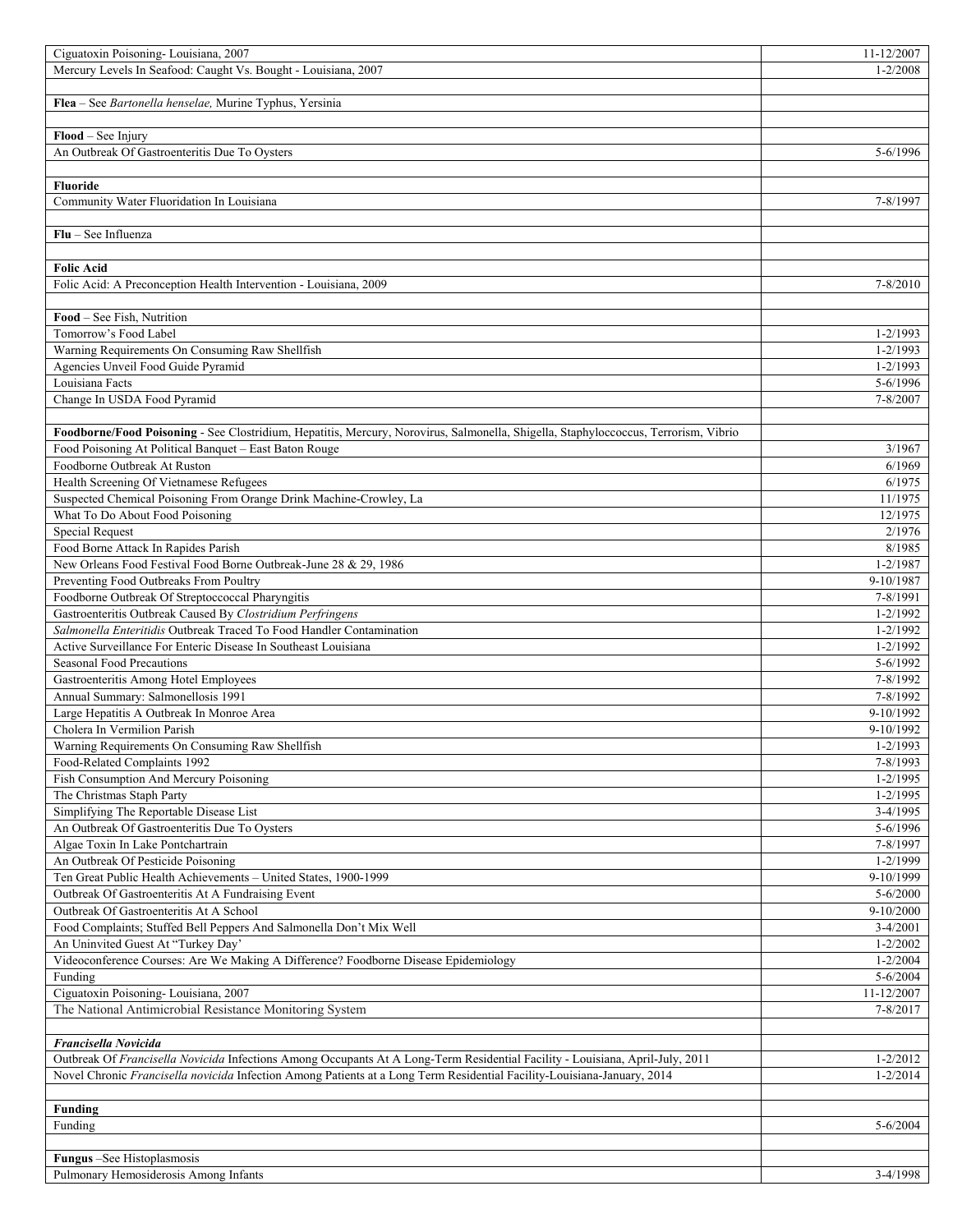| The Effects Of Mold Exposure On Health                                                                          | $1 - 2/2004$                 |
|-----------------------------------------------------------------------------------------------------------------|------------------------------|
| Hydrotherapy Pools: A Source Of Infection?                                                                      | $5 - 6/2004$                 |
| Fungal Endophthalmitis - Louisiana, 2011-2012                                                                   | $5 - 6/2012$                 |
| IDEpi Question/Answer Corner (Mold)                                                                             | $3-4/2016$                   |
| IDEpi Question/Answer Corner (Fungal Diseases)                                                                  | $9-10/18$                    |
|                                                                                                                 |                              |
| $\mathbf G$                                                                                                     |                              |
|                                                                                                                 |                              |
| <b>G6pd Deficiency</b>                                                                                          |                              |
| Health Screening Of Vietnamese Refugees                                                                         | 6/1975                       |
| Galactosemia                                                                                                    |                              |
| Galactosemia                                                                                                    | 5-6/1994                     |
|                                                                                                                 |                              |
| Gastrointestinal Disorders - See E. Coli, Norovirus, Salmonella, Shigella, Vibrio                               |                              |
| Health Screening Of Vietnamese Refugees                                                                         | 6/1975                       |
| Gastroenteritis Associated With Raw Oyster Consumption                                                          | 5/1983                       |
| Bulletin- Gastroenteritis Associated With Boiled Shrimp Consumption                                             | 1/1985                       |
| Traveler's Diarrhea                                                                                             | 9-12/1988                    |
| Gastrointestinal Illness Associated With School Field Trip                                                      | 3-4/1989                     |
| Gastroenteritis Outbreak At A College                                                                           | 1-2/1991                     |
| Salmonella Enteritidis Outbreak Traced To Food Handler Contamination                                            | $1 - 2/1992$                 |
| Active Surveillance For Enteric Disease In Southeast Louisiana                                                  | $1 - 2/1992$                 |
| Gastroenteritis Outbreak Caused By Clostridium Perfringens                                                      | $1 - 2/1992$                 |
| Annual Summary: Shigellosis 1991                                                                                | $3-4/1992$                   |
| Gastroenteritis Among Hotel Employees                                                                           | 7-8/1992                     |
| Annual Summary: Salmonellosis 1991                                                                              | 7-8/1992                     |
| Campylobacteriosis In Southeastern Louisiana                                                                    | 9-10/1992                    |
| Cholera In Vermilion Parish                                                                                     | 9-10/1992                    |
| Outbreak Of Gastroenteritis Among Airline Passengers<br>Outbreak Of Gastroenteritis Linked To Louisiana Oysters | $1 - 2/1993$<br>$1 - 2/1994$ |
| The Christmas Staph Party                                                                                       | $1 - 2/1995$                 |
| Algae Toxin In Lake Pontchartrain                                                                               | 7-8/1997                     |
| Helicobacter Pylori And Peptic Ulcer Disease                                                                    | 11-12/1997                   |
| Outbreak Of Gastroenteritis At A Conference                                                                     | 7-8/1998                     |
| Outbreak Of Gastroenteritis? Think Of Norwalk Virus                                                             | 9-10/2002                    |
| Hydrotherapy Pools: A Source Of Infection?                                                                      | $5 - 6/2004$                 |
|                                                                                                                 |                              |
| GBS - See Streptococcus                                                                                         |                              |
|                                                                                                                 |                              |
| Genetics - See G6pd Deficiency, Galactosemia, Infants, SCID                                                     |                              |
| Network Of Regional Genetics Clinics Open                                                                       | 9/1982                       |
| Report To Physicians: Neonatal Screening In Louisiana                                                           | 9-10/1986                    |
|                                                                                                                 |                              |
| Genital Warts - See Sexually Transmitted Disease                                                                |                              |
| Simplifying The Reportable Disease List                                                                         | 3-4/1995                     |
| <b>STD Treatment Guidelines</b>                                                                                 | 7-8/1995                     |
| German Measles - See Rubella                                                                                    |                              |
|                                                                                                                 |                              |
| Giardia Lamblia                                                                                                 |                              |
| Vietnam Refugee Notes                                                                                           | 10/1975                      |
| Health Status - Indochinese Refugees                                                                            | 9/1979                       |
| Giardia Seldom Transmitted By Water                                                                             | 10/1983                      |
| Traveler's Diarrhea                                                                                             | 9-12/1988                    |
| Wildlife and Agricultural Animal Diseases: A Reminder of Potential Hazards to Hunters-Louisiana, 2013           | $1 - 2/2013$                 |
| Water Testing: Louisiana, 2015                                                                                  | $1 - 2/2015$                 |
|                                                                                                                 |                              |
| Gonorrhea- See Sexually Transmitted Disease & Venereal Disease                                                  |                              |
| Diagnosis Of Gonorrhea                                                                                          | 11/1971                      |
| New Gonorrhea Treatment Schedules                                                                               | 3/1972                       |
| Recommended Treatment Schedules For Gonorrhea                                                                   | 1/1975                       |
| Health Screening Of Vietnamese Refugees                                                                         | 6/1975                       |
| Penicillinase-Producing Neisseria Gonorrhea First Intrusion Into The U.S.                                       | 10-11/1976                   |
| Bulletin(S)<br>PPNG-Shreveport                                                                                  | 5/79, 11-12/91<br>3/1980     |
| Disseminated Gonococcal Infection                                                                               | 12/1980                      |
| Spectinomycin-Resistant Penicillinase-Producing Neisseria Gonorrhea - California                                | 5/1981                       |
| Communicable Diseases Louisiana, 1981                                                                           | 2/1982                       |
|                                                                                                                 |                              |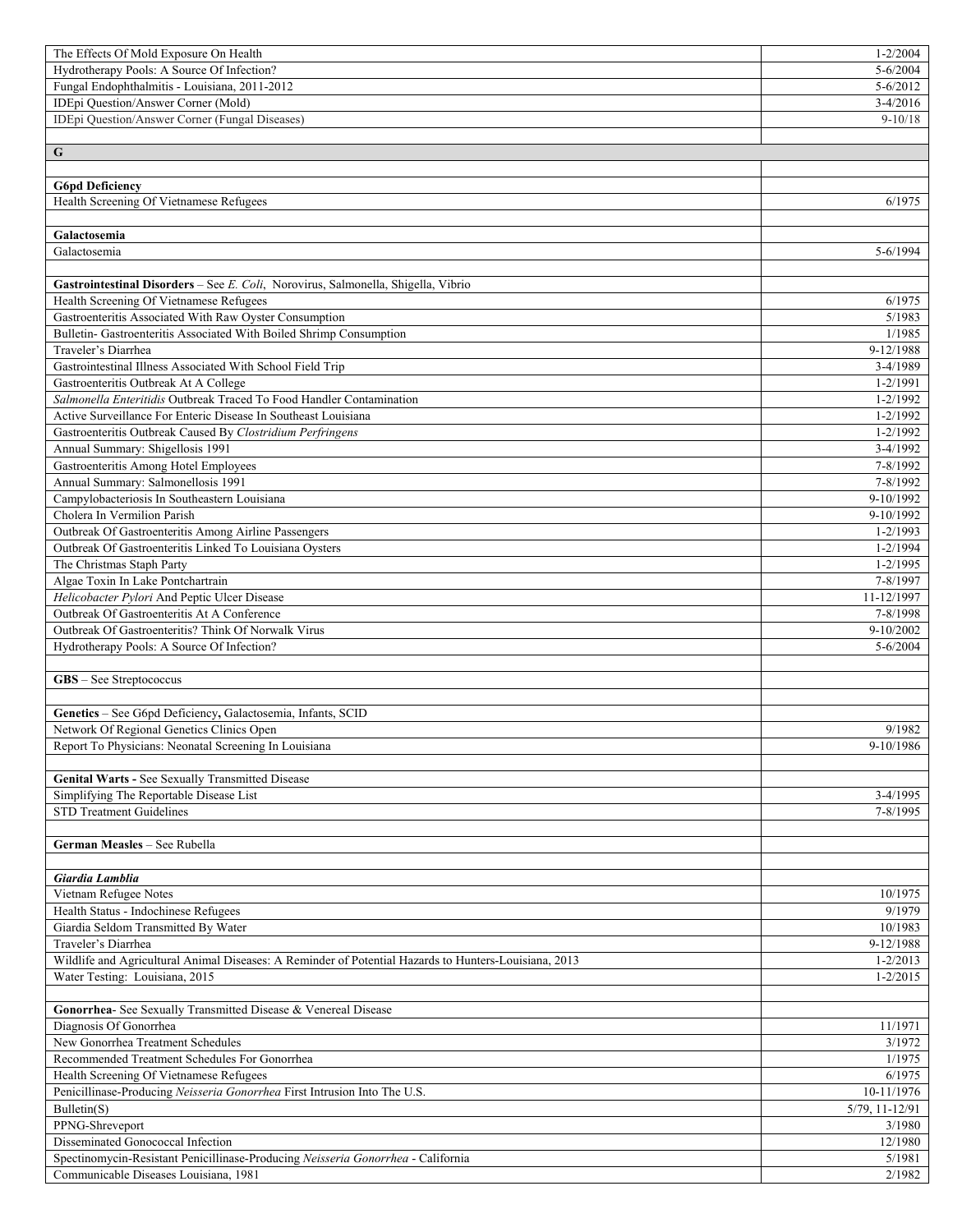| Recommended Changes In Treatment Of Gonorrhea & Pelvic Inflammatory Disease                                       | 1/1984                       |
|-------------------------------------------------------------------------------------------------------------------|------------------------------|
| Penicillinase Producing Neisseria Gonorrhoeae (PPNG) Outbreak In La                                               | 5-6/1986                     |
| Annual Summary - Gonorrhea                                                                                        | 9-10/1990                    |
| <b>Emerging Infections</b>                                                                                        | 3-4/1994                     |
|                                                                                                                   |                              |
| <b>Granuloma Inguinale</b>                                                                                        |                              |
| Simplifying The Reportable Disease List                                                                           | $3-4/1995$                   |
|                                                                                                                   |                              |
| <b>Guillain-Barre Syndrome</b>                                                                                    |                              |
| Guillain-Barre Syndrome; Louisiana Cases Of Guillain-Barre Syndrome                                               | 1/1977                       |
|                                                                                                                   |                              |
| Н                                                                                                                 |                              |
|                                                                                                                   |                              |
| Haemophilus Influenzae<br>Sharp Decrease In Hib Disease                                                           | $5 - 6/1992$                 |
|                                                                                                                   |                              |
| <b>Haff Disease</b>                                                                                               |                              |
| It Looked Like A Myocardial Infarction After Eating Crawfish  Ever Heard Of Haff Disease?                         | $5 - 6/2001$                 |
| Haff Disease  What's Causing It?                                                                                  | $9 - 10/2001$                |
| Haff Disease - Louisiana, 2012                                                                                    | $3-4/2012$                   |
|                                                                                                                   |                              |
| HAI - See Hospital Associated Infections                                                                          |                              |
|                                                                                                                   |                              |
| <b>Hand, Foot And Mouth Disease</b>                                                                               |                              |
| Hand, Foot And Mouth Disease - Louisiana, 2010                                                                    | $3-4/2010$                   |
| IDEpi Question/Answer Corner (Hand, Foot, and Mouth Disease)                                                      | $5 - 6/17$                   |
|                                                                                                                   |                              |
| <b>Hansen's Disease</b>                                                                                           |                              |
| Vietnam Refugee Notes                                                                                             | 10/1975                      |
| Health Status - Indochinese Refugees                                                                              | 9/1979                       |
| Advisories From CDC                                                                                               | 2/1985                       |
| Simplifying The Reportable Disease List                                                                           | $3-4/1995$                   |
| Louisiana Fact                                                                                                    | 5-8/2002                     |
| Hansen's Disease In The United States And Louisiana, 2001<br>Carville: The Gillis W. Long Hansen's Disease Center | $1 - 2/2003$<br>$7 - 8/2003$ |
|                                                                                                                   | 9-10/2004                    |
| Archaeologists And Infection Control Precautions                                                                  |                              |
| Hansen's Disease (Leprosy) On The Rise - Louisiana                                                                | $1 - 2/2011$<br>$1 - 2/2011$ |
| Leprosy Facts<br>The National Hansen's Disease Program                                                            | $1 - 2/2011$                 |
| World Leprosy Week                                                                                                | 11-12/2014                   |
| Human Exposure to Leprosy from a Nine-banded Armadillo: Louisiana, 2015                                           | $3-4/2015$                   |
|                                                                                                                   |                              |
| <b>Hantavirus</b>                                                                                                 |                              |
| Adult Respiratory Distress Syndrome In Southwestern U.S.                                                          | 7-8/1993                     |
| Hantavirus Pulmonary Syndrome In Louisiana                                                                        | 11-12/1993                   |
| Coroner Surveillance                                                                                              | $1 - 2/2004$                 |
| Health Threats From Rodent Infestation                                                                            | $1 - 2/2007$                 |
| Hantavirus Infection-Louisiana, 2013                                                                              | $7 - 8/2013$                 |
| IDEpi Question/Answer Corner                                                                                      | 7-8/2014                     |
| Rodent Infestations and Disease-Louisiana and U.S.                                                                | 7-8/2014                     |
|                                                                                                                   |                              |
| <b>Health Care</b>                                                                                                |                              |
| Inadequate Health Care Coverage, 1991-1994                                                                        | $1 - 2/1997$                 |
| Work Sites, Health Policies And Risk Factors For Chronic Disease                                                  | $3-4/2005$                   |
| An Assessment Of The Future Practice Of Medicine In Louisiana                                                     | $5 - 6/2011$                 |
| Centers For Medicaid And Medicare Services Inpatient Prospective Payment System (Cms Ipps) Reporting Update       | 9-10/2012                    |
|                                                                                                                   |                              |
| <b>Healthy People</b>                                                                                             |                              |
| Louisiana's Physical Activity Profile<br>BFRSS: Health Insurance, Louisiana, 1991-1999                            | 9-10/1994<br>$1 - 2/2001$    |
| Louisiana Service Worker Wellness Report: Results from the Behavioral Risk Factor Surveillance System, 2013-2014  | 9-10/2016                    |
|                                                                                                                   |                              |
| <b>Heartland Virus</b>                                                                                            |                              |
| Heartland and Bourbon Viruses - Updated Testing Information                                                       | $7 - 8/18$                   |
|                                                                                                                   |                              |
| Heat - See Emergency Departments                                                                                  |                              |
|                                                                                                                   |                              |
| <b>Helminths</b>                                                                                                  |                              |
| Vietnam Refugee Notes                                                                                             | 10/1975                      |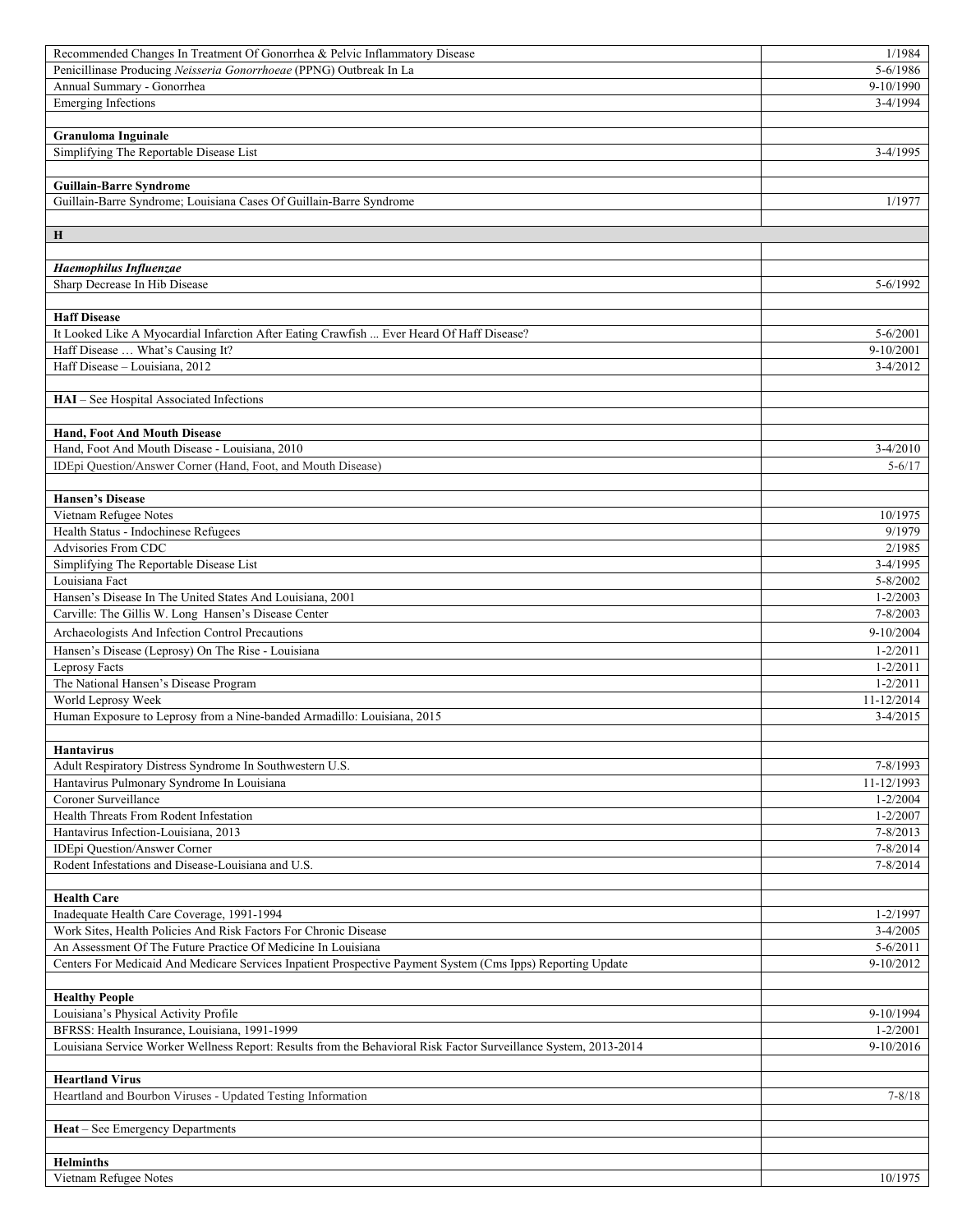| Helicobacter Pylori                                                                                                               |                                          |
|-----------------------------------------------------------------------------------------------------------------------------------|------------------------------------------|
| Helicobacter Pylori And Peptic Ulcer Disease                                                                                      | 11-12/1997                               |
|                                                                                                                                   |                                          |
| Hemophilia                                                                                                                        |                                          |
| Hemophilia Surveillance                                                                                                           | 7-8/2000                                 |
|                                                                                                                                   |                                          |
| <b>Hemorrhagic Fever</b>                                                                                                          |                                          |
| Infectious Diseases To Return From Middle East                                                                                    | 5-6/1991                                 |
| Adult Respiratory Distress Syndrome In Southwestern U.S.                                                                          | 7-8/1993                                 |
|                                                                                                                                   |                                          |
| Hepatitis - See Immunization                                                                                                      |                                          |
| Institutional Hepatitis - Orleans Parish                                                                                          | 1/1968                                   |
| Rural Outbreak Of Hepatitis - Union Parish                                                                                        | 2/1968                                   |
| Immune Serum Globulin (ISG) For Prevention Of Viral Hepatitis                                                                     | 8/1968                                   |
| Infectious Hepatitis - Grant Parish                                                                                               | 2/1969                                   |
| The Public Health Implications Of Presence Of Hep B Antigen In Human Serum                                                        | 4/1972                                   |
| Recommendation Of The Public Health Svc. ACIP - Immune Serum Globulin For Protection Against Viral Hepatitis                      | 8/1972                                   |
| Hepatitis in Slidell, Louisiana                                                                                                   | 7/1973                                   |
| Criteria for Furnishing State Purchased Gamma Globulin to Hepatitis Contact                                                       | 10/1973                                  |
| Louisiana Oysters Linked to Hepatitis in Texas And Georgia                                                                        | 10/1973                                  |
| <b>Oyster Related Hepatitis</b>                                                                                                   | 11/1973                                  |
| The Hepatitis Surveillance Project Introductory Facts                                                                             | 9/1974                                   |
| Health Screening Of Vietnamese Refugees                                                                                           | 6/1975                                   |
| Epidemiologic Briefs                                                                                                              | 8/1975                                   |
| Hepatitis Surveillance In Louisiana                                                                                               | 8/1976                                   |
| Day Care Center Associated Viral Hepatitis                                                                                        | 9/1977                                   |
| Immune Globulins For Protection Against Viral Hepatitis                                                                           | 1/78, 10/81                              |
| Food Borne Hepatitis A Outbreak, St. Tammany Parish                                                                               | 5/1978                                   |
| Hepatitis Outbreak - Avoyelles Parish, Louisiana                                                                                  | 1/1979                                   |
| Immunizations For Foreign Travel; Hepatitis A Prophylaxis                                                                         | 7/1979                                   |
| Health Status - Indochinese Refugees                                                                                              | 9/1979                                   |
| Bulletin(S)                                                                                                                       | 10&11/79, 10/83, 11-12/87,<br>$7 - 8/92$ |
| Pseudo Outbreak Of Hepatitis A - Louisiana                                                                                        | 10&11/1979                               |
| Hepatitis B Vaccine Efficacy Trial                                                                                                | 1/1981                                   |
| Viral Hepatitis: Serologic Diagnosis                                                                                              | 12/1981                                  |
| Communicable Diseases Louisiana, 1981                                                                                             | 2/1982                                   |
| Recommendation Of The ACIP - Inactivated Hepatitis B Virus Vaccine                                                                |                                          |
|                                                                                                                                   | 6/1982                                   |
| Delta Agent And Hepatitis B                                                                                                       | 9/1984                                   |
| Perinatal Transmission Of Hepatitis B And Its Prevention                                                                          | 4/1985                                   |
| New Recombinant DNA Hb (Hepatitis B) Vaccine                                                                                      | 5-6/1987                                 |
| Notification Of Contact With Infectious Disease (Act 805)                                                                         | 11-12/1987                               |
| Prevention Of Perinatal Transmission Of Hep. B Virus: Prenatal Screening Of All Pregnant Women For Hep. B Surface Antigen         | 5-6/1988                                 |
| Update: Universal Precautions For Prevention Of Human Immunodeficiency Virus, Hepatitis B Virus and Other Bloodborne Pathogens In |                                          |
| Health-Care Settings                                                                                                              | 9-12/1988                                |
| Hepatitis B-Region 4                                                                                                              | $3-4/1990$                               |
| Reporting Of Hepatitis C Cases; Annual Summary-Hepatitis B                                                                        | 7-8/1990                                 |
| Statewide Perinatal Hepatitis B Program Underway                                                                                  | 11-12/1990                               |
| Annual Summary: Hepatitis A 1989; 1990; 1993; 1998; 1999                                                                          | 3-4/90; 3-4/91; 3-4/94; 5-6/99;          |
|                                                                                                                                   | $1 - 2/01$                               |
| Hepatitis A Outbreak Associated With Day Care Centers                                                                             | 5-6/1991                                 |
| Hepatitis C Antibody Testing Available                                                                                            | 7-8/1991                                 |
| Expanded Vaccination Of Southeast Asian Newborns Against Hepatitis B                                                              | 7-8/1991                                 |
| Excluding Sick Children From Day Care Centers                                                                                     | 9-10/1991                                |
| Hepatitis B Program For Southeast Asians Begins                                                                                   | 11-12/1991                               |
| Universal Vaccination Of Infants Against Hepatitis B                                                                              | 3-4/1992                                 |
| Hepatitis B Carriage In Pregnant Women                                                                                            | 7-8/1992                                 |
| Large Hepatitis A Outbreak In Monroe Area; Annual Summary: Hepatitis A 1991                                                       | 9-10/1992                                |
| Annual Summary-Hepatitis C 1992; 1996; 1998                                                                                       | 7-8/93; 3-4/98; 9-10/99                  |
| Survey Of Hepatitis B Vaccination Of Southeast Asian Children                                                                     | 9-10/1993                                |
| Hepatitis C Test Approved                                                                                                         | 11-12/1993                               |
| Evaluation Of Louisiana's Perinatal Hepatitis B Vaccination Program                                                               | 1-2/1994                                 |
|                                                                                                                                   | 1-2/92; 11-12/92; 1-2/94; 1-             |
| Annual Summary: Hepatitis B 1990; 1991; 1992; 1993; 1995; 1997, 1998                                                              | 2/95; 11-12/96; 9-10/98; 5-<br>6/00      |
| School-Based Vaccination Of Adolescents Against Hepatitis B                                                                       | 3-4/1994                                 |
| Hepatitis A Outbreak In Sulphur Area                                                                                              | 5-6/1994                                 |
| Hepatitis A Among Elementary School Students                                                                                      | 7-8/1994                                 |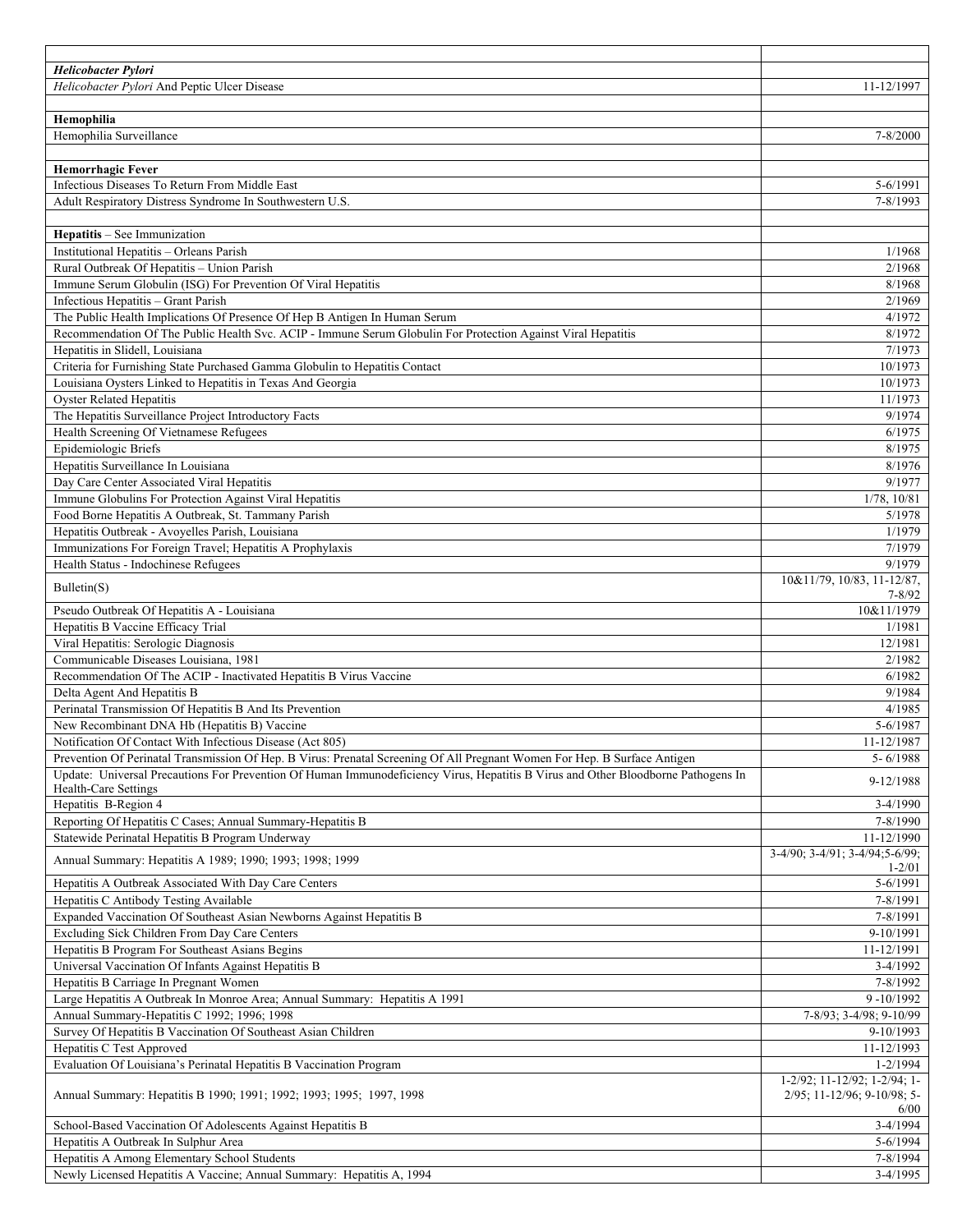| Hospital Hepatitis B Immunization Survey                                                                                                                          | 7-8/1995                         |
|-------------------------------------------------------------------------------------------------------------------------------------------------------------------|----------------------------------|
| Expanded Hepatitis B Vaccination Strategy; Annual Summary: Hepatitis B, 1994                                                                                      | $1 - 2/1996$                     |
| An Outbreak Of Gastroenteritis Due To Oysters; Annual Summary Hepatitis A - 1995                                                                                  | $5 - 6/1996$                     |
| Prevention Of Perinatal Hepatitis B Transmission; Annual Summary Hepatitis A - 1996                                                                               | 7-8/1997                         |
| Reminder (Hepatitis B Vaccination)                                                                                                                                | 1-2, 3-4, 5-6 & 7-8/98           |
| Hepatitis C Virus Infection - A National Plan                                                                                                                     | 5-6/1998                         |
| Recommendations For Occupational Exposure To Hepatitis C                                                                                                          | 7-8/1998                         |
| Change In HBV Vaccine Dose                                                                                                                                        | 11-12/1998                       |
| Hepatitis C In Louisiana, 1992-1998                                                                                                                               | 11-12/1999                       |
| Hepatitis B Vaccination For Adolescents                                                                                                                           | $3 - 4/2000$                     |
| Hepatitis B And C Surveillance Update                                                                                                                             | $1 - 2/2003$                     |
| Funding                                                                                                                                                           | $5 - 6/2004$                     |
| Hepatitis C Infection In Louisiana                                                                                                                                | $5 - 6/2005$                     |
| May Is Hepatitis Awareness Month!                                                                                                                                 | $3-4/09$ , $3-4/10$ , $3-4/15$   |
| The Adult Hepatitis B Initiative, Louisiana 2011                                                                                                                  | $3-4/2011$                       |
| World Hepatitis Testing Day - May 19, 2012<br>Hepatitis A Virus (HAV) Reporting: An Evaluation of Non-Cases-Louisiana, 2013                                       | $3-4/2012$<br>11-12/2013         |
| Hepatitis Awareness Month; Hepatitis Risk Assessment: Online Tool                                                                                                 | $3-4/2014$                       |
| Save The Date-World Hepatitis Testing Day; Field Epidemiological Workshop                                                                                         | $5 - 6/2014$                     |
| Prevention of Perinatal Hepatitis B Transmission                                                                                                                  | $5 - 6/2015$                     |
| IDEpi Question/Answer Corner (Hepatitis A)                                                                                                                        | $9-10/2015$                      |
| Hepatitis C Testing Support - Federally Qualified Health Centers: Louisiana, 2015                                                                                 | 11-12/2015                       |
| National Hepatitis Testing Day                                                                                                                                    | $3-4/2016$                       |
| Updated Recommendations on Hepatitis B for Obstetricians and Pediatricians                                                                                        | $3-4/18$                         |
|                                                                                                                                                                   |                                  |
| Herpes - See Sexually Transmitted Disease                                                                                                                         |                                  |
| Encephalitis Due To Herpes Simplex Virus                                                                                                                          | 4/1967                           |
| What To Know About Genital Herpes                                                                                                                                 | 3/1982                           |
| Bulletin: National Neonatal Herpes Simplex Surveillance Program                                                                                                   | 1/1984                           |
| Excluding Sick Children From Day Care Centers                                                                                                                     | 9-10/1991                        |
| Simplifying The Reportable Disease List                                                                                                                           | $3-4/1995$                       |
| Corrections - STD Treatment Guidelines                                                                                                                            | 7-8/1995                         |
| <b>STD Treatment Guidelines</b>                                                                                                                                   | 9-10/1995                        |
| Gingivo-Stomatitis Outbreak In Day Care Center, Region 7- Louisiana, 2008                                                                                         | $5 - 6/2008$                     |
|                                                                                                                                                                   |                                  |
|                                                                                                                                                                   | 7-8/2008                         |
| Herpes Simplex In Children Aged Five Years And Under-Louisiana, 1999-2004<br>Herpes Zoster In Children Less Than Five Years Of Age                                | 9-10/2008                        |
|                                                                                                                                                                   |                                  |
| <b>HIPAA</b>                                                                                                                                                      |                                  |
| HIPAA Permits Disclosure Of Patient Information Required By Louisiana Law                                                                                         | $5 - 8/2002$                     |
|                                                                                                                                                                   |                                  |
| <b>Histoplasmosis</b>                                                                                                                                             |                                  |
| Histoplasmosis - Northern Louisiana                                                                                                                               | 3/1978                           |
| Histoplasmosis - Louisiana, 2007                                                                                                                                  | 9-10/2007                        |
|                                                                                                                                                                   |                                  |
| <b>HIV</b> (Human Immunodeficiency Virus)                                                                                                                         |                                  |
| Update On Aids - United States                                                                                                                                    | 10/1982                          |
| Aids: Precautions For Clinical & Laboratory Staffs                                                                                                                | 11/1982                          |
| Aids Cases In Louisiana As Of July 12, 1983; Case Definition Of Aids Used By CDC For Epidemiologic Surveillance                                                   | 6/1983                           |
| Aids: Precautions For Health-Care Workers And Allied Professionals                                                                                                | 9/1983                           |
| Bulletin Heat-Treated Factor Viii Concentrates For Treatment Of Patients With Hemophilia                                                                          | 10/1983                          |
|                                                                                                                                                                   | $4/84$ , 3-4, 7-8, 11-12/86, 5-6 |
| Aids Update/Louisiana Aids Update/Trends                                                                                                                          | & 7-8/87, 1-4 & 11-12/89, 3-     |
|                                                                                                                                                                   | 4, 5-6 & 7-8/90, 1-2 & 3-4/01    |
| Antibodies To A Retrovirus Etiologically Associated With Aids In Populations With Increased Incidences Of The Syndrome                                            | 8/1984                           |
| Aids In Louisiana                                                                                                                                                 | 4/1985                           |
| Facts About Aids                                                                                                                                                  | 10-11/1985                       |
| Summary: Recommendations For Preventing Transmission Of Infection With Human T-Lymphotoropic Virus Type Iii/<br>Lymphadenopathy-Associated Virus In The Workplace | 12/1985                          |
| Bulletin HTLV-Iii Western Blot Availability; Louisiana Aids Update                                                                                                | $1 - 2/1986$                     |
| Louisiana's Aids Education And Risk Reduction Program; Louisiana Aids Update                                                                                      | 5-6/1986                         |
| Aids/HIV Antibody Counseling And Testing; Louisiana Aids Update                                                                                                   | $1 - 2/1987$                     |
| Physician Referral Network For Aids & HIV-Related Illness; Louisiana Aids Update                                                                                  | $3-4/1987$                       |
| Expansion Of The CDC Surveillance Definition For Aids; Louisiana Aids Update                                                                                      | 9-10/1987                        |
| Criteria For Patient Eligibility For Federally Funded Azidothymindine (Azt)                                                                                       | 9-10/1987                        |
| Aids And Mosquitoes                                                                                                                                               | 9-10/1987                        |
| Mandatory Premarital HIV Screening In Louisiana                                                                                                                   | 11-12/1987                       |
| Notification Of Contact With Infectious Disease (Act 805); Louisiana Aids Update                                                                                  | 11-12/1987                       |
| Hemophilia And HIV Infection In Louisiana<br>Recommendations For Management Of HIV Infection And Acquired Immunodeficiency Syndrome; Louisiana Aids Update        | 1-4/1988<br>7-8/1988             |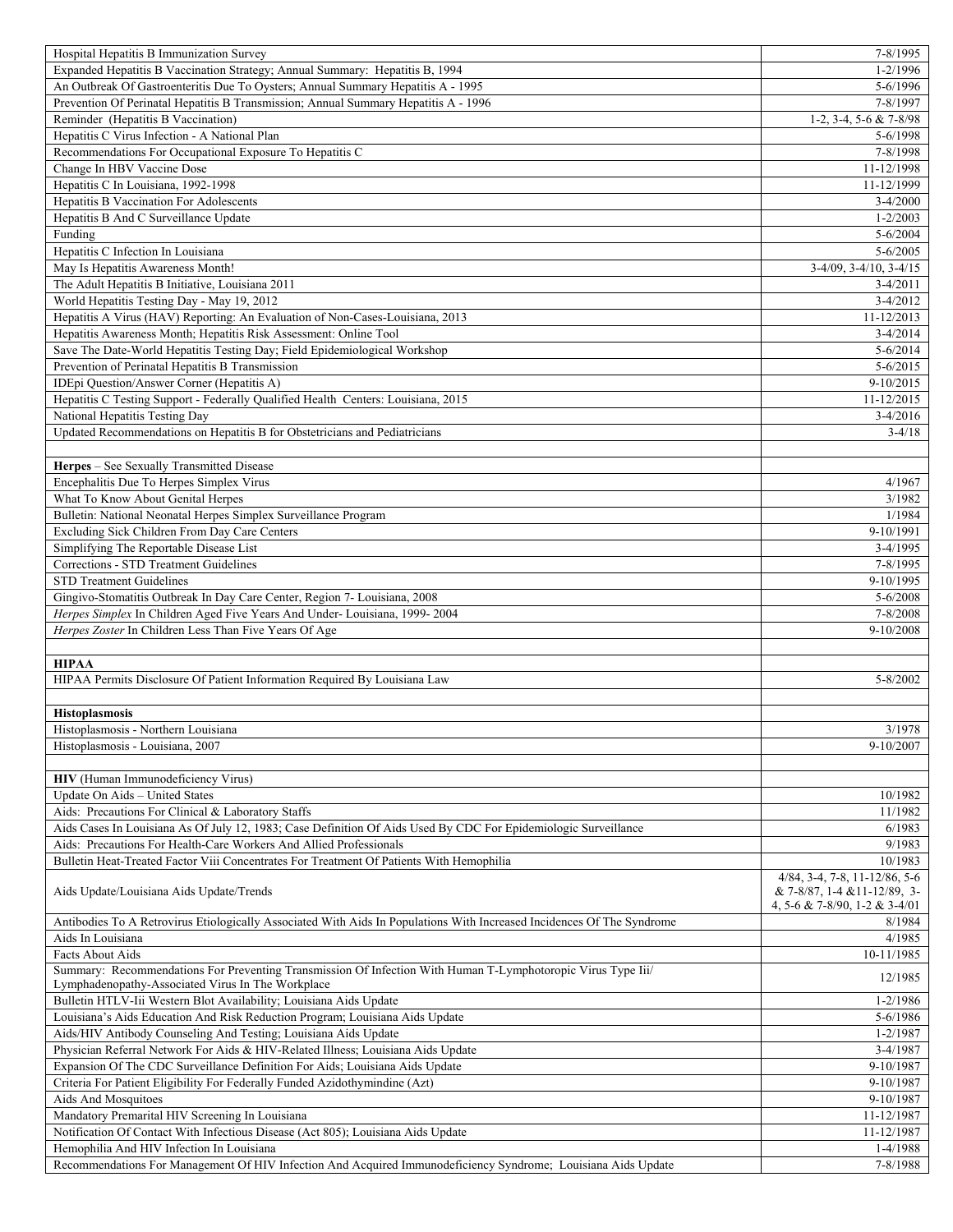| Update: Universal Precautions For Prevention Of Human Immuno-Deficiency Virus, Hepatitis B Virus And Other Bloodborne Pathogens<br>In Health-Care Settings; Louisiana Aids Update            | 9-12/1988                    |
|----------------------------------------------------------------------------------------------------------------------------------------------------------------------------------------------|------------------------------|
| Blood Bank Screening For Htlv-1                                                                                                                                                              | 9-12/1988                    |
| Update On The Aids Surveillance Program; Aids Update; Louisiana Aids                                                                                                                         | $3-4/89, 5-6/89$             |
| Tb And Aids In Louisiana                                                                                                                                                                     | 5-6/1989                     |
| HIV Infection In Louisiana; Azt                                                                                                                                                              | 7-8/1989                     |
| General Recommendations On HIV And Aids; Louisiana Aids<br>Aids Update Female Aids Cases; Trends                                                                                             | 9-10/1989<br>$9 - 10/90$     |
| Aids Update Trends In Risk Groups; Trends                                                                                                                                                    | 11-12/90                     |
| Aids Update Opportunistic Infections                                                                                                                                                         | $1 - 2/1991$                 |
| Home Health Care For HIV/Aids Clients; Aids Update Survival Time                                                                                                                             | 3-4/1991                     |
| HIV Infection Increasing In Louisiana Women; Corrections-Survival Time; Aids Update Pediatric Aids                                                                                           | 5-6/1991                     |
| Aids Update 1990 Case Rates; Trends                                                                                                                                                          | 7-8/1991                     |
| Bulletins Aids Helpline For Health Professionals; Excluding Sick Children From Day Care Centers; Aids Update Regional Shifts In Aids<br>Cases; Trends                                        | 9-10/1991                    |
| Aids Update Cases With No Identified Risk; Trends                                                                                                                                            | 11-12/1991                   |
| Changes In Azt Program; Aids Update The Spectrum Of HIV Infection; Trends                                                                                                                    | 1-2/1992                     |
| New Orleans Qualifies For Ryan White Title I Funding; Aids Update HIV Infection: Difference In Clinical Manifestations By Race In<br>Patients With 200-500 Cd4 Cells; Trends                 | $3-4/1992$                   |
| Aids Update HIV In Teenagers; Multidrug-Resistant Tuberculosis And Aids; Trends                                                                                                              | 5-6/1992                     |
| Aids Update HIV Infection: Difference In Clinical Manifestations By Mode Of Transmission; Bulletin: New Aids Case Definition                                                                 |                              |
| Postponed Indefinitely; Trends                                                                                                                                                               | 7-8/1992                     |
| Aids Update Aids In The Elderly; Trends                                                                                                                                                      | 9-10/1992                    |
| Polio Vaccine And HIV Infection<br>Aids Update Prevalence Of HIV Infection In Women Of Childbearing Age; Trends                                                                              | 11-12/1992<br>11-12/1992     |
| Expansion Of The Aids Case Definition; Aids Update Idiopathic Cd4-T-Lymphocytopenia (Icl)                                                                                                    | $1 - 2/1993$                 |
| HIV Reporting; Trends; Aids Update Urban Versus Rural Distribution                                                                                                                           | $3-4/1993$                   |
| Aids Update Increase In Heterosexual Transmission; Trends                                                                                                                                    | 5-6/1993                     |
| Aids Update Aids In Hispanics; Trends                                                                                                                                                        | 7-8/1993                     |
| Aids Update Aids Injecting Drug Users; Trends                                                                                                                                                | 9-10/1993                    |
| Aids Update Tuberculosis And Aids; Trends                                                                                                                                                    | 11-12/1993                   |
| Aids Update 1993 CDC Aids Case Definition: Impact On The Number Of Cases In La; Reporting Of HIV And Aids Cases; Trends                                                                      | $1 - 2/1994$                 |
| HIV Prevention Community Planning; Trends; Aids Update Survival Time<br>Azt Prevents HIV Spread To Infants; Aids Update HIV Infection In Louisiana ; Reporting Of HIV And Aids Cases; Trends | 3-4/1994<br>5-6/1994         |
| Aids Update Trends In Modes Of Transmission By Ethnicity And Gender                                                                                                                          | 7-8/1994                     |
| Aids Update HIV Infection In Women And Infants; Trends                                                                                                                                       | 9-10/1994                    |
| Aids Update Prevalence Of HIV Among Clients Attending The New Orleans STD Clinic; Trends                                                                                                     | 11-12/1994                   |
| Aids Update Aids In The Elderly; Trends                                                                                                                                                      | $1 - 2/1995$                 |
| Aids Update HIV Infection Among Teenage Mothers, Orleans Parish, 1990-1993; Trends                                                                                                           | 3-4/1995                     |
| Aids Update The Profile Of Reported Aids Cases Through 1994; Trends                                                                                                                          | 5-6/1995                     |
| Survey Of Childbearing Women Suspended<br>Aids Update The Epidemiology Of Recent HIV Infection; Trends                                                                                       | 5-6/1995<br>9-10/1995        |
| Prevention Of Perinatal HIV Transmission; Aids Update Use Of Pcp Prophylaxis; Trends                                                                                                         | 11-12/1995                   |
| Azt Found Protective In Needlesticks; Aids Update Counseling Of Sex Partners                                                                                                                 | $1 - 2/1996$                 |
| Aids Update Pediatric HIV Cases                                                                                                                                                              | $3-4/1996$                   |
| Aids Update HIV- Related Risk Behavior In The General Population; Trends                                                                                                                     | 5-6/1996                     |
| Postexposure Prophylaxis To HIV Update; Aids Update HIV Seroincidence In A New Orleans STD Clinic                                                                                            | 7-8/1996                     |
| Aids Update Epidemiological Profile Of Injection Drug Users; Trends                                                                                                                          | 9-10/1996                    |
| Survey On Needle Sales; Aids Update Aids Cases In Men Who Have Sex With Men                                                                                                                  | 11-12/1996                   |
| Notification Of Partners Of HIV-Infected Persons<br>Aids Update Epidemiology Of Aids In Baton Rouge                                                                                          | $1 - 2/1997$<br>3-4/1997     |
| Aids Update Aids And HIV Infection In Young Persons; Trends                                                                                                                                  | 5-6/1997                     |
| Aids Update HIV Prevalence Estimates; Trends                                                                                                                                                 | 7-8/1997                     |
| Aids Update Profile Of The Epidemic, 1996                                                                                                                                                    | 9-10/1997                    |
| Aids Update HIV Incidence In A New Orleans STD Clinic                                                                                                                                        | 11-12/1997                   |
| STD Treatment As HIV Prevention                                                                                                                                                              | $1 - 2/1998$                 |
| Aids Update Estimated Perinatal Transmission Rates; Trends                                                                                                                                   | $1-2 & 3-4/98$               |
| The Impact Of Protease Inhibitors On Selected Opportunistic Infections; Trends<br>HIV Prevalence Among Persons With Syphilis; Trends                                                         | 5-6/1998<br>7-8/1998         |
| HIV/Aids Update Profile Of The Epidemic, 1997                                                                                                                                                | 9-10/1998                    |
| HIV/Aids Update HIV And Pregnancy In Teenage Females; Trends                                                                                                                                 | 11-12/1998                   |
| Continued Risk Behavior In Gay Men; HIV/Aids Update Aids Related Mortality; Trends                                                                                                           | 1-2/1999                     |
| HIV/Aids Update The HIV/Aids Epidemic In The U.S.; Trends                                                                                                                                    | 3-4/1999                     |
| HIV/Aids Update Cryptosporidiosis Among HIV Patients; Trends                                                                                                                                 | 5-6/1999                     |
| HIV/Aids Update Microsporidial Infection Among HIV-Infected Patients; Trends                                                                                                                 | 9-10/1999                    |
| HIV/Aids Update STDs Cause HIV Spread In Louisiana                                                                                                                                           | 11-12/1999                   |
| HIV/Aids Update HIV/Aids And Tuberculosis; Trends<br>HIV/Aids Update Alcohol And Drug Use Among HIV + Persons; HIV-Aids Surveillance Epidemiologists In Louisiana; Trends                    | $1 - 2/2000$<br>$3 - 4/2000$ |
| HIV/Aids Update Response To HIV Treatment In Substance Abusers; Trends                                                                                                                       | $5 - 6/2000$                 |
| HIV/Aids Update Profile Of The Epidemic, 1999                                                                                                                                                | 7-8/2000                     |
|                                                                                                                                                                                              |                              |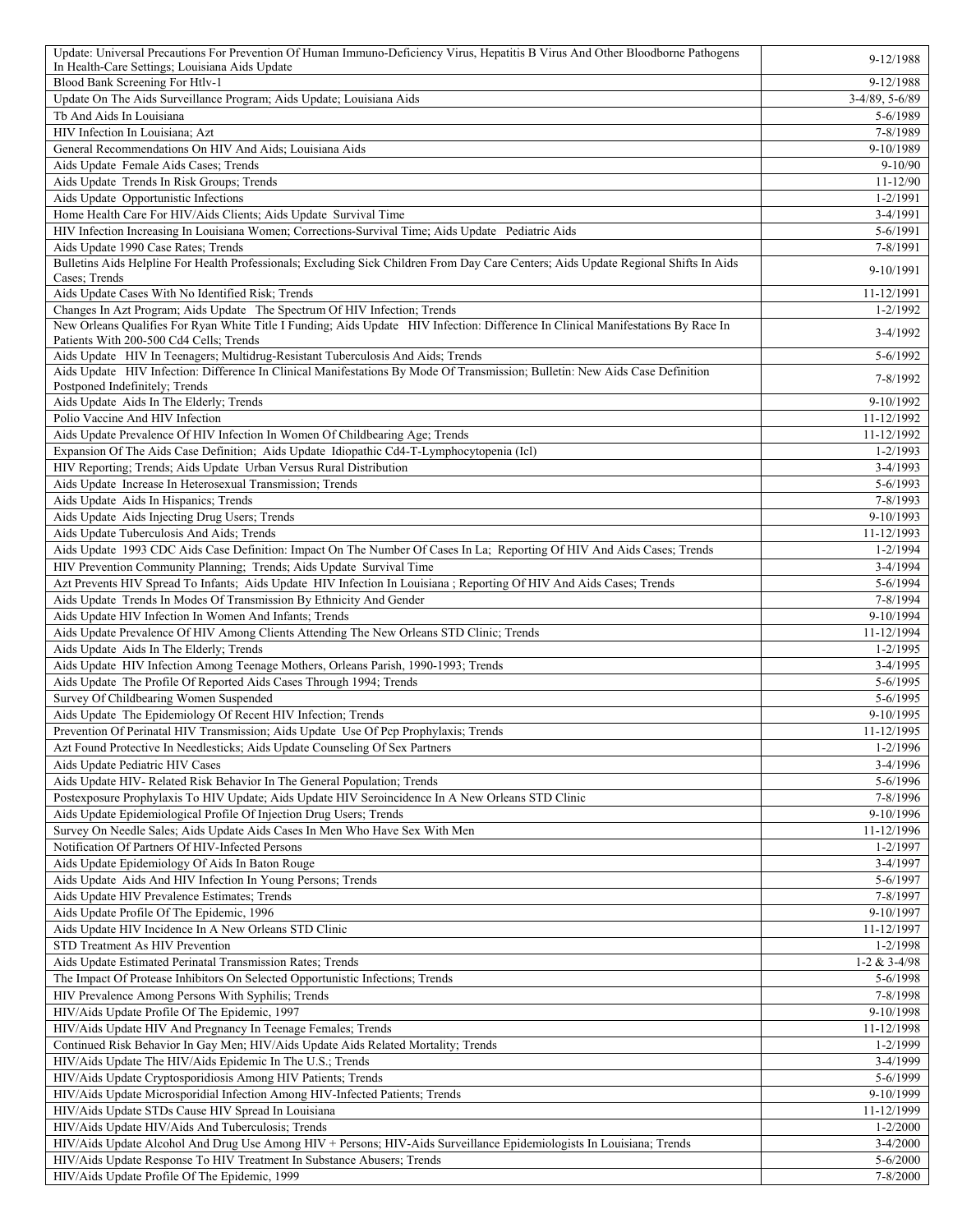| HIV/Aids Update New Efforts To Reduce Perinatal HIV Transmission In Louisiana; HIV Resources For Clinicians                                                     | $9-10/2000$                  |
|-----------------------------------------------------------------------------------------------------------------------------------------------------------------|------------------------------|
| <b>Statistics About HIV And Aids</b>                                                                                                                            | 11-12/2000                   |
| Tuberculosis In Louisiana                                                                                                                                       | $3-4/2003$                   |
| HIV-1 Genotyping, Analysis                                                                                                                                      | $1 - 2/2003$                 |
| The Pelican Project-On The Right Track For A Right Start - The HIV/Aids Program Perinatal HIV Reduction Initiative                                              | $5 - 6/2004$                 |
| Relationship Between Prenatal HIV Prevention Counseling And Medicaid Status In Louisiana 1997-1999                                                              | $1 - 2/2005$                 |
| Calculation Of HIV/Aids Case Rates Using Population Date Adjusted For Population Migration - Louisiana, 2005-2006<br>HIV/Aids Surveillance Louisiana, 2000-2009 | $1 - 2/2008$<br>11-12/2010   |
| Perinatal HIV Surveillance - Louisiana, 1994 - 2010                                                                                                             | 7-8/2012                     |
| Trends in Mortality and Causes of Death Among Louisiana Residents Living With HIV-Louisiana, 1999-2009                                                          | $1 - 2/2013$                 |
| HIV/AIDS Surveillance Update-Louisiana, 2003-2012                                                                                                               | 9-10/2014                    |
| National HIV Testing Day - June 27, 2017                                                                                                                        | $3-4/17$                     |
|                                                                                                                                                                 |                              |
| <b>Home Health</b>                                                                                                                                              |                              |
| Home Health Services Available                                                                                                                                  | 5/1972                       |
| Home Health Care For HIV/Aids Clients                                                                                                                           | 3-4/1991                     |
|                                                                                                                                                                 |                              |
| Hookworm - See Trichuris or Ancylostoma                                                                                                                         |                              |
| Louisiana Fact -Hookworms, 1910-1914                                                                                                                            | $5 - 6/2014$                 |
|                                                                                                                                                                 |                              |
| Hospital Associated Infections - See Also Antibiotic Resistance/Sensitivity, NHSN, Training                                                                     |                              |
| Healthcare Associated Infections: Getting To Zero Initiative - St. Tammany Parish Hospital - Louisiana, 2009                                                    | 7-8/2009<br>9-10/2009        |
| Erratum - Healthcare Associated Infections- Page 1 July-August, 2009<br>Healthcare Associated Infections Initiative-Louisiana, 2010                             | 11-12/2010                   |
| Nursing Home Toolkits                                                                                                                                           | $1 - 2/2012$                 |
| Health Care Associated Infections (HAI) Standardized Infection Ratio(Sir) Report - U.S. and Louisiana, January-December 2010                                    | $5 - 6/2012$                 |
| Centers For Medicaid And Medicare Services Inpatient Prospective Payment System (MS IPPS) Reporting Update                                                      | 9-10/2012                    |
| Carbapenem-Resistant Enterobacteriaceae Prevalence: Louisiana Hospitals, 2013                                                                                   | $1 - 2/2015$                 |
| NHSN Validation Program: Louisiana, 2015                                                                                                                        | 5-6 & 9-10/15                |
| NHSN/Emerging Infectious Disease Workshops                                                                                                                      | $7 - 8/2015$                 |
| Announcements: NSHN and Emerging Disease Workshops                                                                                                              | $9-10/2016$                  |
| Multi-Drug Resistant Organisms Management in Long Term Care Facilities Workshops - 2017                                                                         | 11-12/2016                   |
| Healthcare-Associated Infections and Emerging Infectious Disease Workshops 2017                                                                                 | $7 - 8/17$                   |
| Diagnostic Stewardship for Healthcare-associated Infections: Louisiana, 2015-2017                                                                               | $7 - 8/18$                   |
|                                                                                                                                                                 |                              |
|                                                                                                                                                                 |                              |
| Human Papillomavirus (HPV)                                                                                                                                      |                              |
| New Recommendation, Strengthened Partnerships and Enhanced Provider Evaluation to Improve HPV Vaccination Rates                                                 | $1 - 2/2017$                 |
|                                                                                                                                                                 |                              |
| Human T-Lymphotropic Virus (HTLV) – See HIV<br>Bulletin                                                                                                         | $1 - 2/1986$                 |
|                                                                                                                                                                 |                              |
| Hurricane - See Chemical, Emergency Department, Injury, Syndromic Surveillance                                                                                  |                              |
| Hurricane Andrew-Related Injuries And Illnesses                                                                                                                 | 11-12/1992                   |
| Hurricanes Katrina And Rita                                                                                                                                     | 9-10/2005                    |
| Hurricane Response In Louisiana: The Animal Perspective                                                                                                         | 11-12/2005                   |
| Katrina Related Regional Responses- Regions 3, 5, 8 & 9, La                                                                                                     | 11-12/2005                   |
| Environmental Assessment Summary December 1, 2005                                                                                                               | 11-12/2005                   |
| Vibrio Illnesses After Hurricanes Katrina And Rita - Louisiana, August 29-October 15, 2005                                                                      | 11-12/2005                   |
| Carbon Monoxide Poisoning In The Aftermath Of Hurricanes Katrina And Rita—Louisiana, August-November, 2005                                                      | 11-12/2005                   |
| Post Katrina Case Study (Carbon Monoxide)                                                                                                                       | 11-12/2005                   |
| Katrina Related Responses From Regions 3, 5, 8 And 9* - Louisiana                                                                                               | 11-12/2005                   |
| Hurricanes Katrina And Rita Related Education                                                                                                                   | $1 - 2/2006$<br>$1 - 2/2006$ |
| Important Notice: Hypothyroidism Testing In La. After Katrina<br>Hurricane Katrina's Impact On Tuberculosis Control In The Gulf States                          | $3-4/2006$                   |
| School-Based Health Center Post Katrina And Rita Needs Assessment Survey: Louisiana, 2006                                                                       | $5 - 6/2006$                 |
| Evaluation Of The Louisiana Pregnancy Risk Assessment Monitoring System And The Effects Of Hurricane Katrina                                                    | 9-10/2006                    |
| Changes For The Louisiana Public Health Laboratory System                                                                                                       | 9-10/2006                    |
| Federal Medical Stations Louisiana, 2006                                                                                                                        | 11-12/2006                   |
| 'An Eye On The Ball Is Worth A Million Bytes'; Putting Syndromic Surveillance In Its Proper Place With Ears-Louisiana, 2007                                     | 11-12/2007                   |
| Operation Prepare, Regions 1 And 3 - Louisiana, 2007                                                                                                            | 11-12/2007                   |
| Assessment Of The Medical Special Needs Shelter For Hurricane Gustav Evacuees - Central Louisiana, 2008                                                         | 11-12/2009                   |
| Hurricane Isaac Syndromic Surveillance-Louisiana, August 27-September 3, 2012                                                                                   | $3-4/2013$                   |
|                                                                                                                                                                 |                              |
| <b>Hypertension</b>                                                                                                                                             |                              |
| Treatment Of Hypertension<br>Hypertension Control Conference In New Orleans                                                                                     | 6/1976<br>5-6/1989           |
| New Hypertension Reports To Be Released Soon                                                                                                                    | 11-12/1992                   |
| Diagnosis And Treatment Of Hypertension In Adolescents, School-Based Health Centers - Louisiana - July 1, 2009 - March 31, 2010                                 | 9-10/2010                    |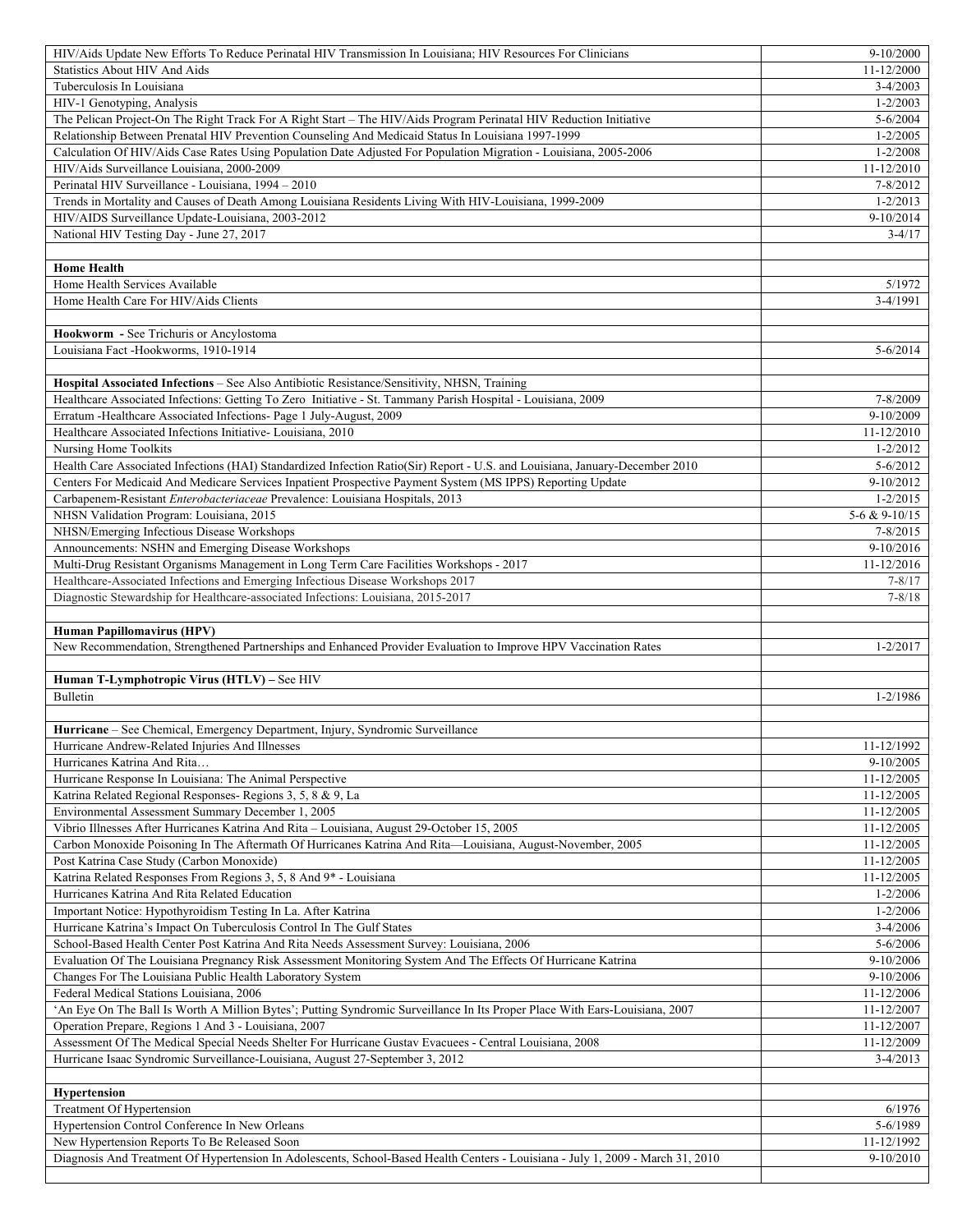| Hypothyroidism - See Birth Defects                                                                                              |                               |
|---------------------------------------------------------------------------------------------------------------------------------|-------------------------------|
| Neonatal Hypothyroidism Screening Now Available                                                                                 | 1/1980                        |
| Problems With Pku And Hypothyroid Specimens                                                                                     | 12/1983                       |
| New Pku And Hypothyroid Forms                                                                                                   | 1-2/1986                      |
| Blood Collection Procedures For Hypothyroid & PKU Specimens                                                                     | 7-8/1987                      |
| Newborn Screening For Congenital Hypothyroidism, La, 1988-1999                                                                  | $5 - 6/2001$                  |
| Newborn Screening For Congenital Hypothyroidism In La. 1999-2002                                                                | $1 - 2/2004$                  |
| Important Notice: Hypothyroidism Testing In La. After Katrina                                                                   | $1 - 2/2006$                  |
|                                                                                                                                 |                               |
| 1                                                                                                                               |                               |
|                                                                                                                                 |                               |
| <b>IDEpi Question/Answer Corner</b>                                                                                             |                               |
| Cryptosporidium (Questions from Medical Professionals)                                                                          | 9-10/2012                     |
| Suspect Tuberculosis (What Should be Done With This)                                                                            | $5 - 6/2013$                  |
| Water Disinfection with Bleach                                                                                                  | $9-10/2013$                   |
| Rabies; Patient Information Records; Outbreak Information Reports                                                               | 11-12/2013                    |
| Hantavirus                                                                                                                      | 7-8/2014                      |
| Amebas                                                                                                                          | $9-10/2014$                   |
| Influenza/Ebola/MERS/EV-D68; Botulism                                                                                           | 11-12/2014                    |
| C. difficile                                                                                                                    | $5 - 6/2015$                  |
| Hepatitis A                                                                                                                     | 9-10/2015                     |
| Enterics, Measles, Mumps, Rubella, and Varicella, Comamonas testosteroni/Pseudomonas Aeromonas, Mycobacterium, Xanthomonas,     |                               |
| Enterobacter                                                                                                                    | 11-12/2015                    |
| Norovirus                                                                                                                       | $1 - 2/2016$                  |
| Mold; SEET                                                                                                                      | $3-4/2016$                    |
| Cryptosporidium                                                                                                                 | $3-4/2017$                    |
| <b>Unexplained Death</b>                                                                                                        | $3-4/17$                      |
| Hand, Foot, and Mouth Disease                                                                                                   | $5 - 6/17$                    |
| Secure Fax Form                                                                                                                 | $11 - 12/17$                  |
| Beach Advisory/ Enterococci                                                                                                     | $5 - 6/2018$                  |
| <b>Fungal Diseases</b>                                                                                                          | $9 - 10/18$                   |
| Antibiogram                                                                                                                     | $11 - 12/18$                  |
|                                                                                                                                 |                               |
| <b>IDRIS</b> – See Reporting                                                                                                    |                               |
|                                                                                                                                 |                               |
|                                                                                                                                 |                               |
|                                                                                                                                 |                               |
| Immunization - See Herpes, Schools, Travel, Typhoid, Vibrio, Yellow Fever                                                       |                               |
| Immunization Recommendations For Adults                                                                                         | 7/1967                        |
| Recommendation Of The Public Health Service Advisory Committee On Immunization Practice                                         | 5, 7 & 9/68, 8/69, 7/76, 2/83 |
| Immunization Requirements For Foreign Travel                                                                                    | 12/1971                       |
| October "Immunization Action Month"                                                                                             | 9/1973                        |
| Are International Travelers Over Immunized?                                                                                     | 10/1974                       |
| Epidemiologic Briefs                                                                                                            | 8/1975                        |
| The 'Swine Flu' Immunization Program General Information                                                                        | 5/1976                        |
| <b>Immunization Practice</b>                                                                                                    | 7/1976                        |
| Immunization Of Children At High Risk From Influenza Infection                                                                  | 8/1976                        |
| Revised Immunization Schedule                                                                                                   | 6/1977                        |
| Changes In Immunization Requirements For International Travel                                                                   | 2/1979                        |
| Immunizations For Foreign Travel                                                                                                | 3-4/79, 5/79, 6/79, 7/79      |
| Advisories From CDC - DTP Vaccine                                                                                               | 2/1985                        |
| Bulletin - DTP Vaccine                                                                                                          | 7/1985                        |
| Fetal Risk Associated With Maternal Vaccination                                                                                 | 9/1985                        |
| 1987 National Immunization Conference                                                                                           | 5-6/1987                      |
| Day Care Center Assessment                                                                                                      | 5-6/1988                      |
| Tetanus: Caution In Assessing Immunization History                                                                              | 7-8/1988                      |
| Louisiana Hospital Immunity Survey 1989                                                                                         | $3-4/1990$                    |
| Immunization Survey Of Two Year Olds From Day Care Centers                                                                      | 5-6/1990                      |
| New Head Of The Immunization Section                                                                                            | 11-12/1990                    |
| Immunization Survey Shows Decline In Coverage                                                                                   | 3-4/1991                      |
| Misconceptions About Contraindications To Immunization                                                                          | 7-8/1991                      |
| Annual Summary: Hepatitis B 1990                                                                                                | $1 - 2/1992$                  |
| New Vaccine Information Pamphlet; Use Of Influenza And Pneumococcal Vaccines In Nursing Homes; Universal Vaccination Of Infants | $3-4/1992$                    |
| Against Hepatitis B; Unusual Influenza Season                                                                                   |                               |
| Sharp Decrease In Hib Disease; Shots For Tots: Louisiana's Infant Immunization Initiative                                       | 5-6/1992                      |
| Bulletin: Universal Hepatitis B Vaccination Begins August 1                                                                     | 7-8/1992                      |
| Influenza High Risk Immunization Program 1992-93                                                                                | 9-10/1992                     |
| Update: Polio Eradication In The Americas; Polio Vaccine And HIV Infection                                                      | 11/12/1992                    |
| Immunization Coverage In Public Clinics                                                                                         | $1 - 2/1993$                  |
| Parent Immunization Survey                                                                                                      | 5-6/1993                      |
| New Combination Vaccine Approved<br>Improved Immunization Coverage In Public Clinics                                            | 9-10/1993<br>11-12/1993       |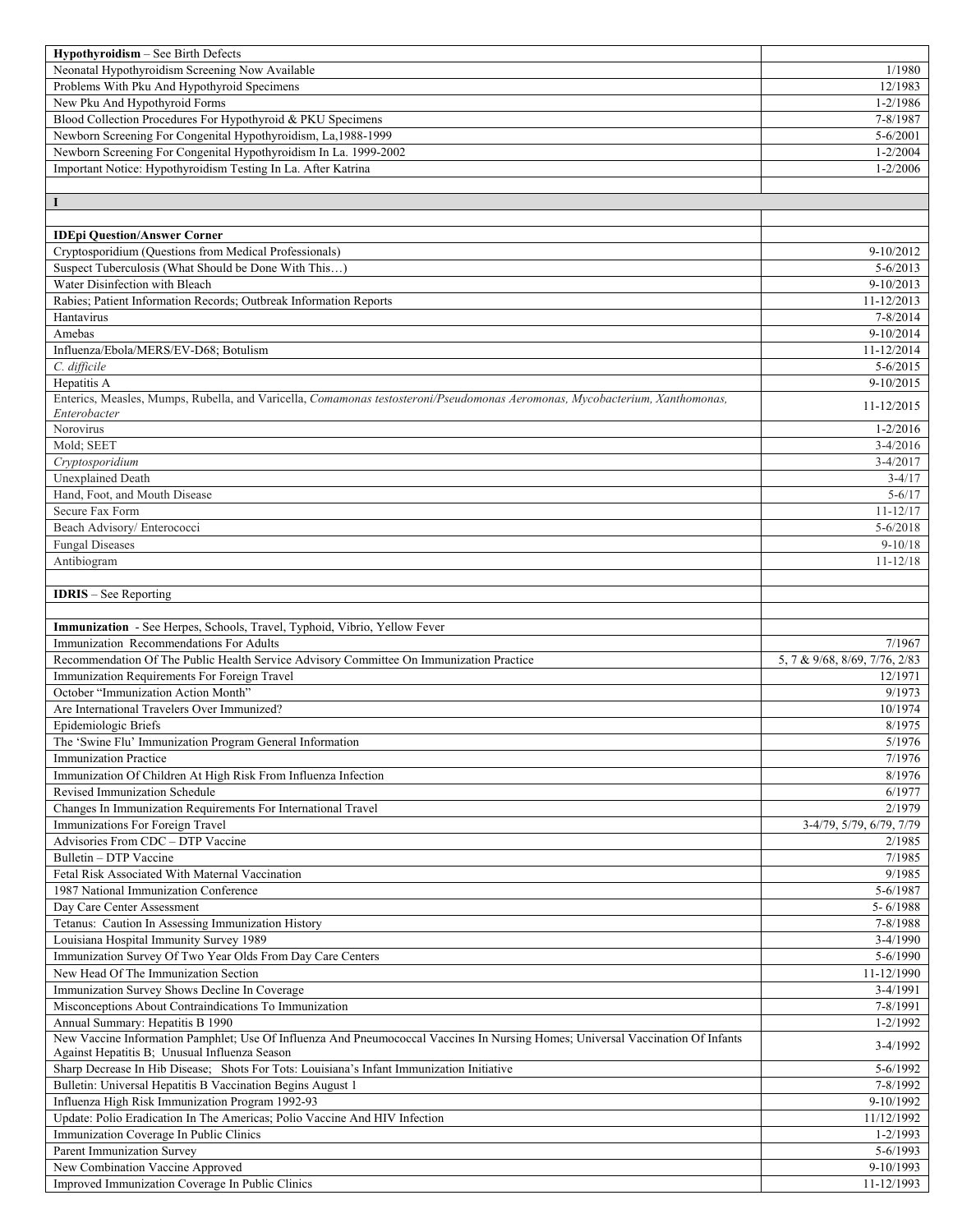| Immunization Schedule Changes; Federal Program To Provide Vaccine                                                              | $1 - 2/1994$                                                          |
|--------------------------------------------------------------------------------------------------------------------------------|-----------------------------------------------------------------------|
| School-Based Vaccination Of Adolescents Against Hepatitis B; Shots For Tots Update                                             | $3-4/1994$                                                            |
| Vaccines For Children                                                                                                          | 7-8/1994                                                              |
| Influenza Immunization Program 1994-95                                                                                         | 9-10/1994                                                             |
| CDC Vaccine-Preventable Diseases Course; Louisiana's Improved Immunization Levels                                              | 11-12/1994                                                            |
| Bulletin Shortage Of Immune Globulin Supplies                                                                                  | $3-4/1995$                                                            |
| Newly Licensed Varicella Virus Vaccine                                                                                         | 5-6/1995                                                              |
| Immunization Course For Physicians; Bulletin National Adult Immunization Week                                                  | 7-8/1995                                                              |
| Improvement In Infant Immunization Rates; CDC Immunization Course By Satellite                                                 | $1 - 2/1996$                                                          |
|                                                                                                                                |                                                                       |
| Immunization Assessments; Tetanus-Diphtheria Combination Recommended                                                           | 9-10/1996                                                             |
| Acellular Pertussis Vaccine Approved For Infants                                                                               | 11-12/1996                                                            |
| New Vaccine Combination                                                                                                        | $1 - 2/1997$                                                          |
| Immunization Levels Rise In Louisiana; Louisiana Fact 1875                                                                     | 3-4/1997                                                              |
| Varicella Vaccine Now Available At Health Units                                                                                | 5-6/1997                                                              |
| Availability Of Diphtheria Antitoxin Through An Investigational New Drug Protocol                                              | 5-6/1997                                                              |
| Influenza Immunization Program, 1997-98                                                                                        | 7-8/1997                                                              |
| Adolescent Immunization                                                                                                        | 9-10/1997                                                             |
| Infant Immunization Coverage; Notice Pneumococcal Polysaccharide Vaccine                                                       | 5-6/1999                                                              |
| PPV Vaccine Available                                                                                                          | 5-6/1999                                                              |
| Influenza Immunization Program, 1999-2000 Season                                                                               | 9-10/1999                                                             |
| Ten Great Public Health Achievements - United States, 1900-1999                                                                | 9-10/1999                                                             |
| Influenza Vaccination Trends; Revised Immunization Schedule                                                                    | $1 - 2/2000$                                                          |
| Modified Guidelines For Meningococcal Vaccine                                                                                  | $1 - 2/2000$                                                          |
| <b>Hepatitis B Vaccination For Adolescents</b>                                                                                 | $3-4/2000$                                                            |
|                                                                                                                                |                                                                       |
| Bulletin Varicella Vaccination                                                                                                 | $5 - 6/00$ , $5 - 6/01$                                               |
| First Pneumococcal Vaccine Approved For Infants And Toddlers                                                                   | $3-4/2001$                                                            |
| Td Vaccine Shortage                                                                                                            | $5 - 6/2001$                                                          |
| Improved Health Outcomes - La Adolescent School Health Initiative                                                              | $5 - 6/2003$                                                          |
| Influenza, Pneumonia And Tetanus Immunizations                                                                                 | $9 - 10/2003$                                                         |
| Has Mortality From Influenza And Pneumonia Been Rising In Louisiana?                                                           | 7-8/2005                                                              |
| <b>Immunization Bulletins</b>                                                                                                  | $3 - 4/2006$                                                          |
| Notice: Legislative Changes In Immunization Laws For School-Aged Children                                                      | 7-8/2008                                                              |
| Vaccination Coverage Among Adolescents Aged Thirteen To Seventeen Years - La & The U.S., 2008                                  | 11-12/2009                                                            |
| H1N1 Vaccination Campaign - Louisiana, 2009-2010                                                                               | 9-10/2010                                                             |
| Back-to-School Vaccination                                                                                                     | $7 - 8/2013$                                                          |
| Vaccine Adverse Events: Cause or Coincidence                                                                                   | 9-10/2014                                                             |
| Vaccination Coverage Among Children in Kindergarten-Louisiana vs. United States, 2013-14 School Year                           | 11-12/2014                                                            |
| IDEpi Question/Answer Corner(Measles, Mumps, Rubella, and Varicella)                                                           | 11-12/2015                                                            |
|                                                                                                                                |                                                                       |
| Immunization Schedule Louisiana, 2016 Through 2017                                                                             | 7-8/2016                                                              |
| Physicians, Infectious Disease and Laboratory Personnel                                                                        | $7 - 8/2016$                                                          |
| Improving Infant Immunization Rates - Louisiana, 2017                                                                          | $3 - 4/17$                                                            |
| Adult Vaccination Coverage Surveillance: United States and Louisiana, 2017                                                     | $5 - 6/17$                                                            |
| Schools and Vaccination Louisiana, 2017                                                                                        | $7 - 8/17$                                                            |
| One-third of Children Aged 19 to 35 Months Are Not Up-to-Date with Age Appropriate Vaccinations - Louisiana, 2016              | $11 - 12/17$                                                          |
| Annual School Vaccination Rates - Louisiana, 2017-2018                                                                         | $7 - 8/18$                                                            |
| Know the Site and Get It Right (Vaccination Administration)                                                                    | $9 - 10/18$                                                           |
|                                                                                                                                |                                                                       |
| Impetigo - See Streptococcus                                                                                                   |                                                                       |
| Health Screening Of Vietnamese Refugees                                                                                        | 6/1975                                                                |
| Statement On Management Of Streptococcal Infections                                                                            | 4/1976                                                                |
|                                                                                                                                |                                                                       |
| <b>Indices</b>                                                                                                                 |                                                                       |
|                                                                                                                                |                                                                       |
| Subject Index For The Louisiana Morbidity Report, 1997-1999; 2000-2002; 2003-2004; 2005-2006; 2007-2008; 2009-2010; 2011-2012; | $11 - 12/00$ ; $3 - 4/03$ ; $11 - 12/04$ ;<br>11-12/06; 11-12/08; 11- |
| 2013-2014; 2015-2016; 2017-2018                                                                                                | $12/10; 11-12/12; 11-12/14;$                                          |
|                                                                                                                                | $11 - 12/16$ ; $11 - 12/18$                                           |
|                                                                                                                                |                                                                       |
| Infant Care - See Birth Weight, Breastfeeding, Death, Hypothyroidism, Immunization, Lead, Neonate                              |                                                                       |
| Misconceptions Of Infant Care Among A Group Of School-Age Mothers - A Preliminary Report                                       | 6/1974                                                                |
| Crib Safety                                                                                                                    | 9/1974                                                                |
|                                                                                                                                |                                                                       |
| Report To Physicians: Neonatal Screening In Louisiana                                                                          | 9-10/1986                                                             |
| Louisiana Facts                                                                                                                | 7-8/1991                                                              |
| Universal Vaccination Of Infants Against Hepatitis B                                                                           | $3-4/1992$                                                            |
| Sharp Decrease In Hib Disease                                                                                                  | 5-6/1992                                                              |
| Shots For Tots: Louisiana's Infant Immunization Initiative                                                                     | $5 - 6/1992$                                                          |
| Healthy Babies Campaign                                                                                                        | 7-8/1993                                                              |
| Azt Prevents HIV Spread To Infants                                                                                             | 5-6/1994                                                              |
| Early Prenatal Care And Infant Mortality                                                                                       | 9-10/1994                                                             |
| Prevention Of Perinatal HIV Transmission                                                                                       | 11-12/1995                                                            |
|                                                                                                                                |                                                                       |
| Preventing Neural Tube Defects                                                                                                 | 9-10/1996                                                             |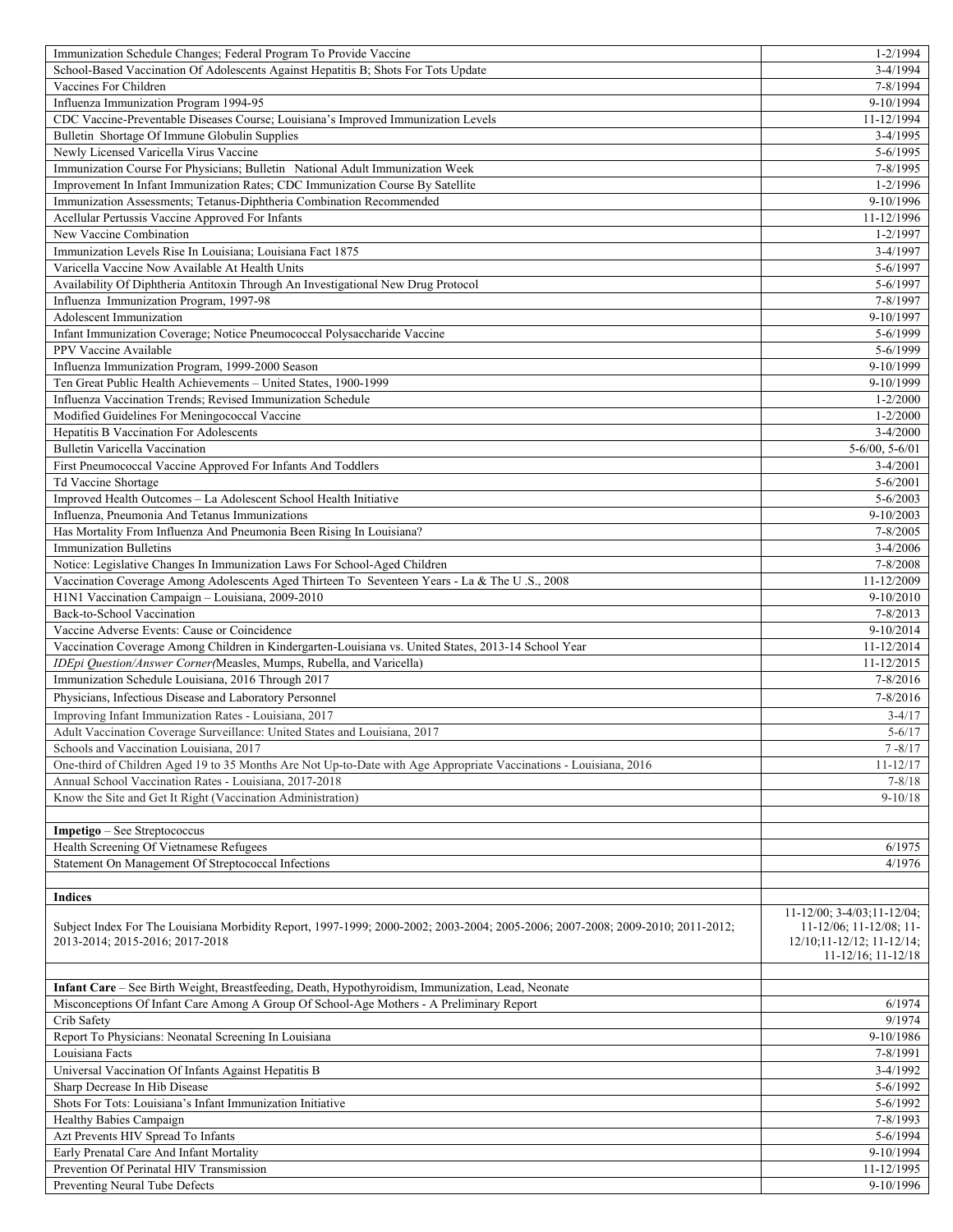| Prenatal Care And Infant Mortality                                                                                             | 5-6/1997                                       |
|--------------------------------------------------------------------------------------------------------------------------------|------------------------------------------------|
| Pulmonary Hemosiderosis Among Infants                                                                                          | $3-4/1998$                                     |
| First Pneumonococcal Vaccine Approved For Infants And Toddlers                                                                 | $3-4/2001$                                     |
| Infant Mortality Rates Suffer Rapid Increase, New Orleans, Louisiana 2000-2002                                                 | $3-4/2005$                                     |
| Analysis Of Fetal And Infant Mortality Rates -Using Perinatal Period Of Risk Approach- La 2000-2002                            | $1 - 2/2006$                                   |
| Neonatal Mortality To Teen Mothers, Louisiana, 1997                                                                            | $3-4/2006$                                     |
| <b>Bulletin: Newborn Screening</b>                                                                                             | 11-12/2007                                     |
|                                                                                                                                |                                                |
| Whose Infants Are More Likely To Be Delivered By Primary Cesarean?-Louisiana, 2005                                             | $5 - 6/2008$                                   |
| Newborn Heel Stick Screening In Louisiana: Disease Detection 2003-2007                                                         | 7-8/2008                                       |
| Retinopathy Of Prematurity - Louisiana, 1999-2003                                                                              | 9-10/2007                                      |
| Babies With Syphilis - Louisiana, 2006                                                                                         | 9-10/2007                                      |
| Infant Car Seat Use - Louisiana, 1998-2004                                                                                     | 11/12/2009                                     |
| Neonatal Sepsis - Louisiana, 2002-2005                                                                                         | $1 - 2/2010$                                   |
| Data Drives Planning To Reduce Infant Mortality - Louisiana, 2003-2005                                                         | $3-4/2010$                                     |
| Infant Secondhand Smoke Exposure - Louisiana, 1998-2004                                                                        | 11-12/2010                                     |
| An Assessment Of The Future Practice Of Medicine In Louisiana                                                                  | $5 - 6/2011$                                   |
| MRSA in a NICU - Louisiana, 2012                                                                                               | 9-10/2012                                      |
|                                                                                                                                |                                                |
| Infants With Positive Salmonella Cultures-Louisiana, 2013                                                                      | $3-4/2013$                                     |
| Factors Associated with Newborn Hearing Loss, Early Hearing Detection and Intervention Data: Louisiana, 2005-2010              | $1 - 2/2015$                                   |
| Empedobacter brevis in a Newborn: Louisiana, 2015                                                                              | $5-6/2016$                                     |
| Infant Safe Sleep: Louisiana                                                                                                   | 9-10/2018                                      |
|                                                                                                                                |                                                |
| <b>Infection Control</b>                                                                                                       |                                                |
| Hospital Infections Control                                                                                                    | 7-8/1977                                       |
| Summary: Recommendations For Preventing Transmission Of Infection With Human T-Lymphotoropic Virus Type Iii/                   |                                                |
| Lymphadenopathy-Associated Virus In The Workplace                                                                              | 12/1985                                        |
| Recommended Infection-Control Practices For Dentistry                                                                          | 5-6/1986                                       |
| CDC Voice Information System - Hospital Infections                                                                             | 5-6/1991                                       |
|                                                                                                                                |                                                |
| Use Of Influenza And Pneumococcal Vaccines In Nursing Homes                                                                    | $3-4/1992$                                     |
| Update: Polio Eradication In The Americas                                                                                      | 11/12/1992                                     |
| Polio Vaccine And HIV Infection                                                                                                | 11/12/1992                                     |
| Notice To Infection Control Practitioners                                                                                      | $1 - 2/1994$                                   |
| <b>Emerging Infections</b>                                                                                                     | $3-4/1994$                                     |
| CDC Vaccine-Preventable Diseases Course                                                                                        | 11-12/1994                                     |
|                                                                                                                                |                                                |
|                                                                                                                                |                                                |
| Louisiana Fact                                                                                                                 | 7-8/1997                                       |
| <b>Infection Control Practitioners Survey</b>                                                                                  | 11-12/1999                                     |
| Archaeologists And Infection Control Precautions                                                                               | 9-10/2004                                      |
| International Infection Prevention Week - October 18th-24th, 2015                                                              | $9-10/2015$                                    |
|                                                                                                                                |                                                |
| <b>Influenza</b> – See Immunization                                                                                            |                                                |
| Influenza                                                                                                                      | 12/67, 12/68, 1/81, 3-4/86                     |
|                                                                                                                                | 5 & 9/68, 8/69, 7/76,                          |
| Recommendation Of The Public Health Service Advisory Committee On Immunization Practices                                       | 11/77                                          |
| Influenza - United States And Louisiana                                                                                        | 1/1969, 1/1972                                 |
| Influenza Vaccine                                                                                                              | 8/1971, 10/1978                                |
| Influenza In Louisiana                                                                                                         | 1/1973                                         |
| Influenza B Seen In New Orleans                                                                                                |                                                |
|                                                                                                                                | 1/1974                                         |
| Current Status Of Influenza In Louisiana                                                                                       | 2/1974                                         |
| Influenza, 1975-1976                                                                                                           | 6/1975, 2/1976                                 |
| New Influenza Strain Isolated                                                                                                  | 11/1975                                        |
| Influenza Update (Through March 6, 1976)                                                                                       | 1/1976                                         |
| Viral Surveillance In Louisiana-1975                                                                                           | 2/1976                                         |
| <b>Epidemiology Briefs</b>                                                                                                     | 4/1976                                         |
| The 'Swine Flu' Immunization Program                                                                                           | 5/1976                                         |
| Swine Influenza-Selected Notes                                                                                                 | 7/1976                                         |
| Influenza: Questions & Answers; Immunization Of Children At High Risk From Influenza Infection                                 | 8/1976                                         |
| Public Health Service Recommendations for Vaccinating Normal Children 3-18 & High Risk Children 6 Months-3 Years Against Swine |                                                |
| Flu                                                                                                                            | 10-11/1976                                     |
| Flu Program Suspended, Now Resumed                                                                                             | 1/1977                                         |
|                                                                                                                                | 12/1977                                        |
| Fact Sheet On Influenza                                                                                                        |                                                |
|                                                                                                                                | $2-3\sqrt{77}$ , 1& $2\sqrt{78}$ , 1/79,       |
| Bulletin - Influenza Update(S)                                                                                                 | 8/80, 7/82, 1/85, 9-12/88,<br>11-12/89, 1-2/98 |
| Influenza Vaccine Guidelines 1979-80                                                                                           | 8/1979                                         |
|                                                                                                                                |                                                |
| Flu Surveillance                                                                                                               | 10 & 11/1979                                   |
| Review - Influenza Season 1979-80                                                                                              | 6/1980                                         |
| Influenza Vaccine 1981-82                                                                                                      | 8/1981                                         |
| Recommendations For The Management Of Cases And Contacts Of Meningococcal And Hemophilus Influenzae Type B Infections          | 4/1982                                         |
| Important Correction For April, 1982 Special Issue<br>Influenza Vaccination Program 1983-84                                    | 5/1982<br>7/1983                               |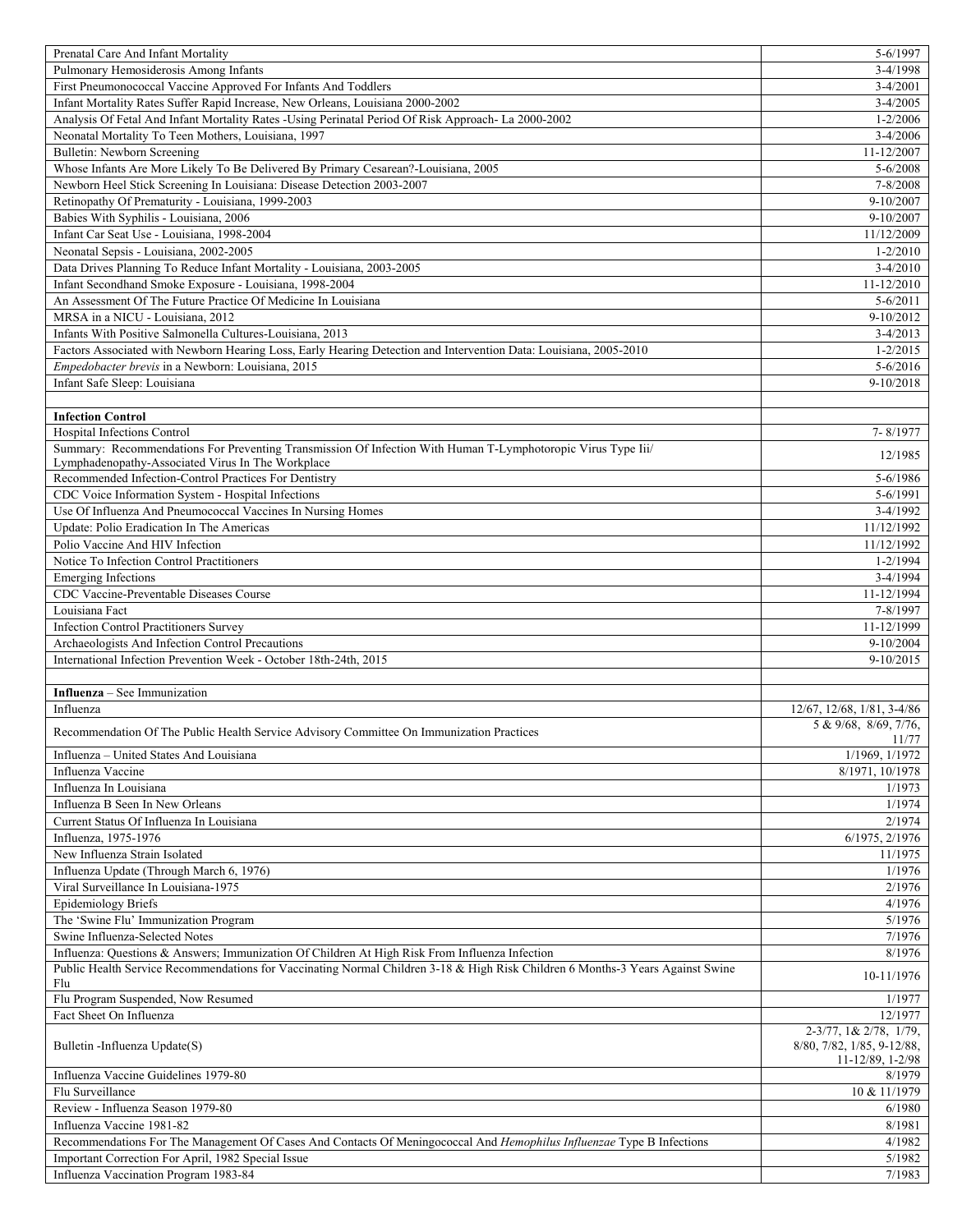| Influenza In Louisiana January-February, 1984                                                                                    | 3/1984                                       |
|----------------------------------------------------------------------------------------------------------------------------------|----------------------------------------------|
| Influenza Immunization Program                                                                                                   | 6/84, 9-10/94, 9-10/96, 7-<br>$8/97, 7-8/98$ |
| Recommendation Of The ACIP - Polysaccharide Vaccine For Prevention Of Haemophilus Influenzae Type B Disease                      | 3/1985                                       |
| Haemophilus Influenzae Vaccine; Influenza Immunization Program                                                                   | 5/1985                                       |
| Influenza High Risk Immunization Program 1986-87                                                                                 | 7-8/1986                                     |
| CDC's Recommendations Regarding Influenza Immunizations                                                                          | 7-8/1987                                     |
| National Childhood Vaccine Injury Act: Requirements for Permanent Vaccination Records and for Reporting of Selected Events After | 1-4/1988                                     |
| Vaccination                                                                                                                      |                                              |
| Influenza High Risk Immunization Program 1988-89                                                                                 | 7-8/1988                                     |
| Influenza - October 31, 1989 - March 31, 1989; New Vaccine Requirement For Day Care Center Enrollment                            | 3-4/1989                                     |
| Influenza High Risk Immunization Program 1989-90                                                                                 | 5-6/1989                                     |
| ACIP Recommends Lower Age For Hib Conjugate Vaccines                                                                             | 5-6/1990                                     |
| Influenza 1990-91                                                                                                                | 9-10/90, 5-6/91                              |
| Annual Summary - H. Influenza Disease 1989                                                                                       | 11-12/1990                                   |
| Hib Vaccine Given At Age 2 Months                                                                                                | $3-4/1991$                                   |
| Corrections - Hib Vaccine Given At Age 2 Months                                                                                  | 5-6/1991                                     |
| Influenza High Risk Immunization Program 1991-92; Excluding Sick Children From Day Care Centers                                  | 9-10/1991                                    |
| Influenza Arrives Early; Annual Summary: H. Influenza Disease 1990<br>Louisiana Facts 1918-1919                                  | 11-12/1991                                   |
| Unusual Influenza Season; Use Of Influenza And Pneumococcal Vaccines In Nursing Homes                                            | $1-2/92, 5-6/03$<br>3-4/1992                 |
| Influenza High Risk Immunization Program 1992-93                                                                                 | 9-10/1992                                    |
| 1992-93 Influenza Season                                                                                                         | 5-6/1993                                     |
| Early Outbreaks Of Influenza A; Combination Vaccine Approved                                                                     | 9-10/1993                                    |
| Rimantadine Approved For Influenza A Treatment & Prophylaxis                                                                     | 11-12/1993                                   |
| 1993-94 Influenza Season                                                                                                         | $5 - 6/1994$                                 |
| 1995-1996 Flu Program                                                                                                            | 9-10/1995                                    |
| Correction - Flu Program Recommendations                                                                                         | 11-12/1995                                   |
| Louisiana's Influenza Surveillance Program                                                                                       | $1 - 2/1996$                                 |
| Influenza 1997-98 Season; 1998-99 Season; 1999-2000 Season                                                                       | 3-4/98; 5-6/99; 5-6/00                       |
| Surveillance For Influenza A, Subtype H5n1, In Louisiana                                                                         | 5-6/1998                                     |
| 1998-1999 Influenza Immunization Update; Influenza Surveillance Enhancement                                                      | 9-10/1998                                    |
| Bulletin Revision To Louisiana Morbidity Report's Provisional Data Table                                                         | 9-10/1998                                    |
| Sub-Typing Of Influenzae Isolates                                                                                                | 3-4/1999                                     |
| Influenza A Outbreak Louisiana, July 1999                                                                                        | 9-10/1999                                    |
| <b>Influenza Vaccination Trends</b>                                                                                              | $1 - 2/2000$                                 |
| Louisiana Fact 1929-30s                                                                                                          | 7-8/2000                                     |
| 2001-2002 Influenza Season                                                                                                       | $5 - 8/2002$                                 |
| Influenza Program -2002                                                                                                          | 9-10/2002                                    |
| Influenza, Pneumonia And Tetanus Immunizations                                                                                   | $9-10/2003$                                  |
| Influenza Vaccination: Focus On Diabetics And Older Population                                                                   | 9-10/2003                                    |
| Your Tax Dollars At Work                                                                                                         | $3-4/2004$                                   |
| Funding                                                                                                                          | $5 - 6/2004$                                 |
| Has Mortality From Influenza And Pneumonia Been Rising In Louisiana?                                                             | 7-8/2005                                     |
| Influenza In Louisiana-An Analysis Of Sentinel Surveillance Data, 1998-2004                                                      | $9-10/2005$                                  |
| Pandemic Influenza In Louisiana: What To Expect                                                                                  | $1 - 2/2006$                                 |
| Influenza And Pneumococcal Vaccination Coverage Among Older Adults-Louisiana, 2004-2005                                          | $1 - 2/2007$                                 |
| Pandemic Influenza Preparedness                                                                                                  | $1 - 2/2007$                                 |
| Pandemic Influenza External Tabletop Exercise                                                                                    | $3-4/2007$                                   |
| Sentinel Surveillance For Influenza, 07/02 & 07/06                                                                               | $3-4/07$ , 11-12/07                          |
| Influenza Activity Summary Louisiana, 2007-2008 Season                                                                           | 11-12/07                                     |
| Swine Flu Updates/Information                                                                                                    | $3-4/2009$                                   |
| The Strategic National Stockpile And H1N1 Influenza - Louisiana, 2009                                                            | 7-8/2009                                     |
| Central Laboratory Progress Report - Louisiana, 2009                                                                             | 9-10/2009                                    |
| 2009 H1N1 Summary - Louisiana - CDC Week 39, 2009                                                                                | 9-10/2009                                    |
| Septicemia - Louisiana, 1999-2007                                                                                                | 9-10/2009                                    |
| H1N1 Vaccination Campaign -Louisiana, 2009-2010                                                                                  | $9-10/2010$                                  |
| 2010-2011 Influenza Vaccine Update                                                                                               | 11-12/2010                                   |
| How To Become A Sentinel Site For Influenza Surveillance                                                                         | 11-12/2010                                   |
| Hospitals Plan For An Influenza Pandemic-Louisiana, 2011                                                                         | $3-4/2011$<br>$1 - 2/2013$                   |
| Wildlife and Agricultural Animal Diseases: A Reminder of Potential Hazards to Hunters-Louisiana, 2013                            |                                              |
| Influenza Update<br>Influenza Vaccine: 2013-2014 Composition                                                                     | $1 - 2/2013$<br>$5 - 6/2013$                 |
| Influenza Update-Louisiana, 2013                                                                                                 | 11-12/2013                                   |
| Influenza Information for Curious Minds                                                                                          | $1 - 2/2014$                                 |
| Influenza Pediatric Deaths - Louisiana, 2013-2014                                                                                |                                              |
|                                                                                                                                  | 7-8/2014<br>11-12/2014, 7-8/2016             |
| IDEpi Question/Answer Corner (Influenza, Respiratory Viral)<br>Influenza Vaccination: Louisiana, 2015                            | 9-10/2015                                    |
| I Think My Dog Has The Flu                                                                                                       | $9-10/2015$                                  |
| Virologic Surveillance Summary: Louisiana, 2015                                                                                  | 11-12/2015                                   |
|                                                                                                                                  |                                              |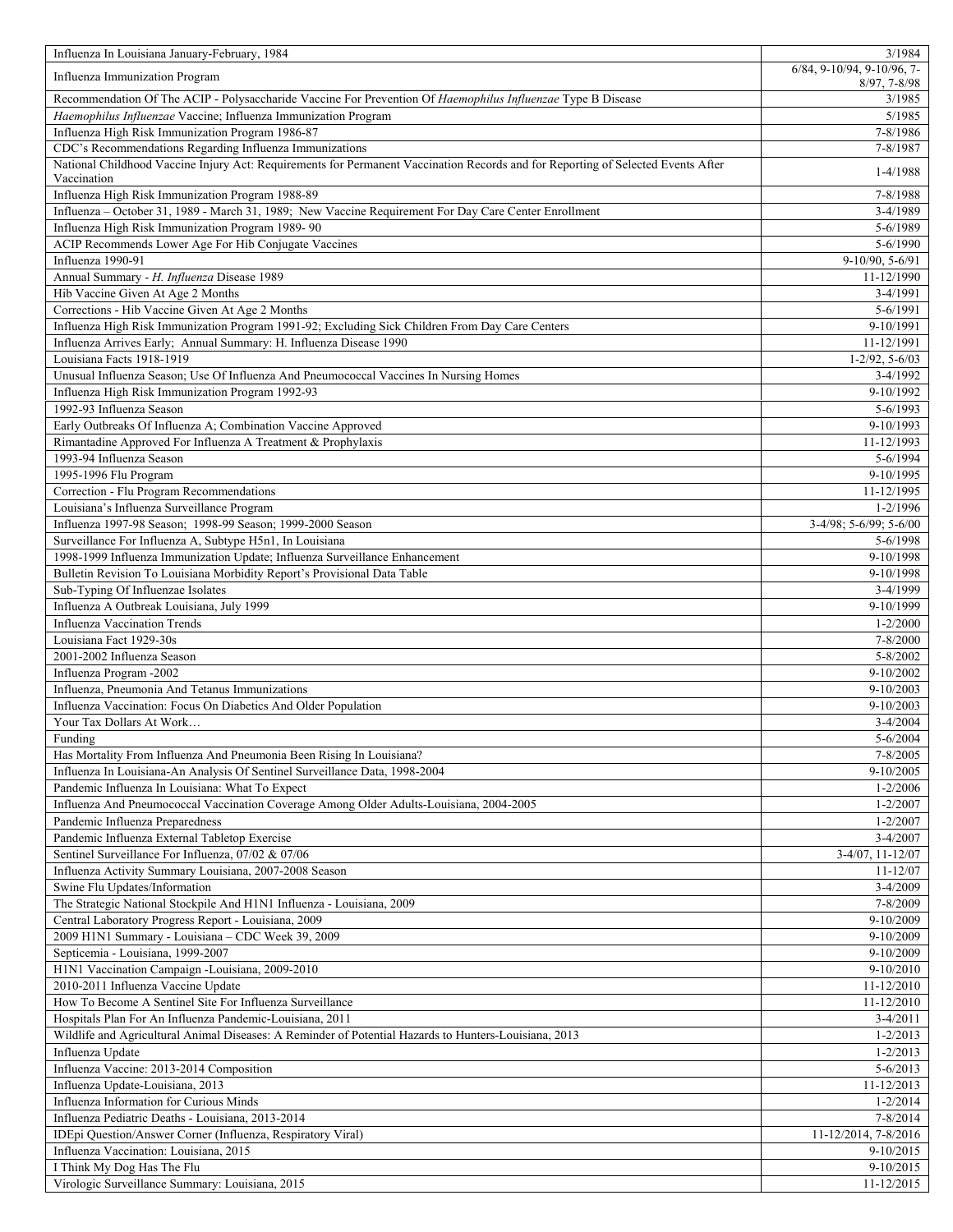| Influenza Update: Louisiana, 2016-2017                                                                                                  | $5 - 6/17$                 |
|-----------------------------------------------------------------------------------------------------------------------------------------|----------------------------|
| Rapid Influenza Diagnostic Test Evaluation: Louisiana                                                                                   | $9-10/17$                  |
| Nursing Home Residents and Staff - Influenza Vaccination Louisiana, 2018                                                                | $9 - 10/18$                |
|                                                                                                                                         |                            |
| Injury Control - See Alcohol, Chemical, Emergency Department, Flood, Hurricane, Syndromic Surveillance                                  |                            |
| Changing Faces In The Epidemiology Office-OPH                                                                                           | 3-4/1989                   |
| <b>Buckets Potential Drowning Hazard</b>                                                                                                | 5-6/1989                   |
| Intentional Injury Homicide In New Orleans                                                                                              | 11-12/1989                 |
| Bulletins - Severe Head Injuries Now Reportable                                                                                         | 11-12/1991                 |
| <b>Bulletins</b>                                                                                                                        | $11 - 12/94$               |
| Louisiana Spinal Cord Injuries-Motor Vehicle Crashes                                                                                    | $3-4/1992$                 |
| Traumatic Spinal Cord Injuries To Louisiana Residents, 1991                                                                             | 11-12/1992                 |
| Injuries To Oil Drilling Workers                                                                                                        | 3-4/1993                   |
| Louisiana Severe Traumatic Brain Injury 1992                                                                                            | 7-8/1993                   |
| 1993 Louisiana Severe Traumatic Head Injury                                                                                             | 5-6/1994                   |
| The Health Effects Of The Flood<br>Alcohol Involvement In Central Nervous System Injuries                                               | 5-6/1995                   |
| The Louisiana Safe Kids Coalition                                                                                                       | 9-10/1995                  |
|                                                                                                                                         | 11-12/1995<br>$1 - 2/1996$ |
| Car Safety Seats Used Improperly; Injuries From Electric Heating Pads                                                                   | $5 - 6/1996$               |
| Louisiana Unintentional Fatal Child Injuries, 1994; Fatal Falls - Louisiana, 1994<br>Traumatic Brain Injuries Among Louisiana's Infants | 7-8/1996                   |
| Unintentional Childhood Injury Fatality Report                                                                                          | 3-4/1997                   |
| Pedestrian Injuries                                                                                                                     | $1 - 2/1997$               |
| Domestic Violence And Sexual Abuse Project                                                                                              | 5-6/1997                   |
| Fire Deaths And Injuries                                                                                                                | 11-12/1997                 |
| Louisiana Fact -Injury Prevention 1873                                                                                                  | $1 - 2/1998$               |
| Drowning Fatalities In Louisiana                                                                                                        | $3-4/1998$                 |
| Deaths From Injuries, 1995-1996                                                                                                         | 9-10/1998                  |
| Childhood Injury                                                                                                                        | 11-12/1998                 |
| Child Deaths In Louisiana                                                                                                               | $1 - 2/1999$               |
| Brain Injuries And Motorcycle Helmets                                                                                                   | 3-4/1999                   |
| Seat Belt Use In Louisiana                                                                                                              | 7-8/1999                   |
| Ten Great Public Health Achievements - United States, 1900-1999                                                                         | 9-10/1999                  |
| Airway Obstruction Deaths Of Louisiana Children                                                                                         | 11-12/1999                 |
| Spinal Cord Injury Among Louisiana's Youth                                                                                              | $1 - 2/2000$               |
| Tornado-Related Injuries                                                                                                                | 7-8/2000                   |
| Fatal Fire And Burn Injuries                                                                                                            | $9-10/2000$                |
| Dog Bites, Orleans, 1999                                                                                                                | 11-12/2000                 |
| Personal Flotation Device (PFD) Usage                                                                                                   | $1 - 2/2001$               |
| Violence In Louisiana                                                                                                                   | $5 - 6/2001$               |
| Errata: May-June 2001 - Violence In Louisiana                                                                                           | 7-8/2001                   |
| An Observational Study On Child Passenger Safety Seat Use                                                                               | 11-12/2002                 |
| Stayin' Afloat 2003                                                                                                                     | 5-6/2003                   |
| Hazardous Substance Emergency Events Surveillance-2001                                                                                  | 7-8/2003                   |
| Conjunctivitis Outbreak                                                                                                                 | 11-12/2003                 |
| All Kids Need To Be Buckled Up - Do It Right!                                                                                           | $5 - 6/2004$               |
| Hazardous Substances Emergency Events Surveillance Related Injuries, Fatalities & Evacuations In La, 2002                               | 11-12/2004                 |
| Review Of National Response Center Reports For Louisiana, 1990-2003: Trend And Risk Factor Analysis                                     | $1 - 2/2005$               |
| An Unusual Bug                                                                                                                          | $1 - 2/2005$               |
| A Closer Look At Drowning, Louisiana                                                                                                    | $7 - 8/2005$               |
| Unexplained Deaths Surveillance, Louisiana, 2002-2004                                                                                   | $1 - 2/2006$               |
| Workers Health Alert-Bronchiolitis Obliterans Among Food Manufacturing Workers                                                          | 9-10/2006                  |
| Death At Work: Fatal Occupational Injuries-La., 1995-2004                                                                               | 11-12/2006                 |
| Injury In Louisiana, 2004                                                                                                               | $1 - 2/2008$               |
| Life Stress Factors Associated With Physical Abuse During Pregnancy - Louisiana, 2000 - 2004                                            | 7-8/2008                   |
| Infant Car Seat Use - Louisiana, 1998-2004                                                                                              | 11-12/2009                 |
| Work-Related Hospitalizations - Louisiana, 1998-2007                                                                                    | $1 - 2/2010$               |
| Unintentional Falls Among Older Adults - Louisiana, 2007                                                                                | $5 - 6/2010$               |
| An Analysis Of Low Back Pain Disorders In Workers Louisiana, 1988-2009                                                                  | 11-12/2011                 |
| Fatalities in the Construction Industry - Louisiana, 2007-2011                                                                          | 7-8/2013                   |
| Work-related Lead Exposures and U.S. 190 Old Mississippi River Bridge Renovations-Louisiana-2013-2014                                   | 3/4/2014                   |
| Derailment Incidents Review: Louisiana, 2005-2014                                                                                       | 11-12/2015                 |
| Traumatic Injury Hospitalizations Among Louisiana Workers, 2006-2014: Results of a Severity Threshold Analysis                          | $1 - 2/2016$               |
| Non-Fatal and Fatal Injury Surveillance: Louisiana, 2014                                                                                | $1 - 2/2017$               |
| Motor Vehicle Crash Deaths: Louisiana vs. United States, 2013                                                                           | $3-4/2018$                 |
| Evaluation of the Louisiana Early Event Detection System for Timely Capture of Work-related Amputations                                 | $5 - 6/2018$               |
|                                                                                                                                         |                            |
| Intestinal Parasites - See Entamoeba Histolytica, Giardia Lamblia, Worms                                                                |                            |
| Vietnam Refugee Notes                                                                                                                   | 10/1975                    |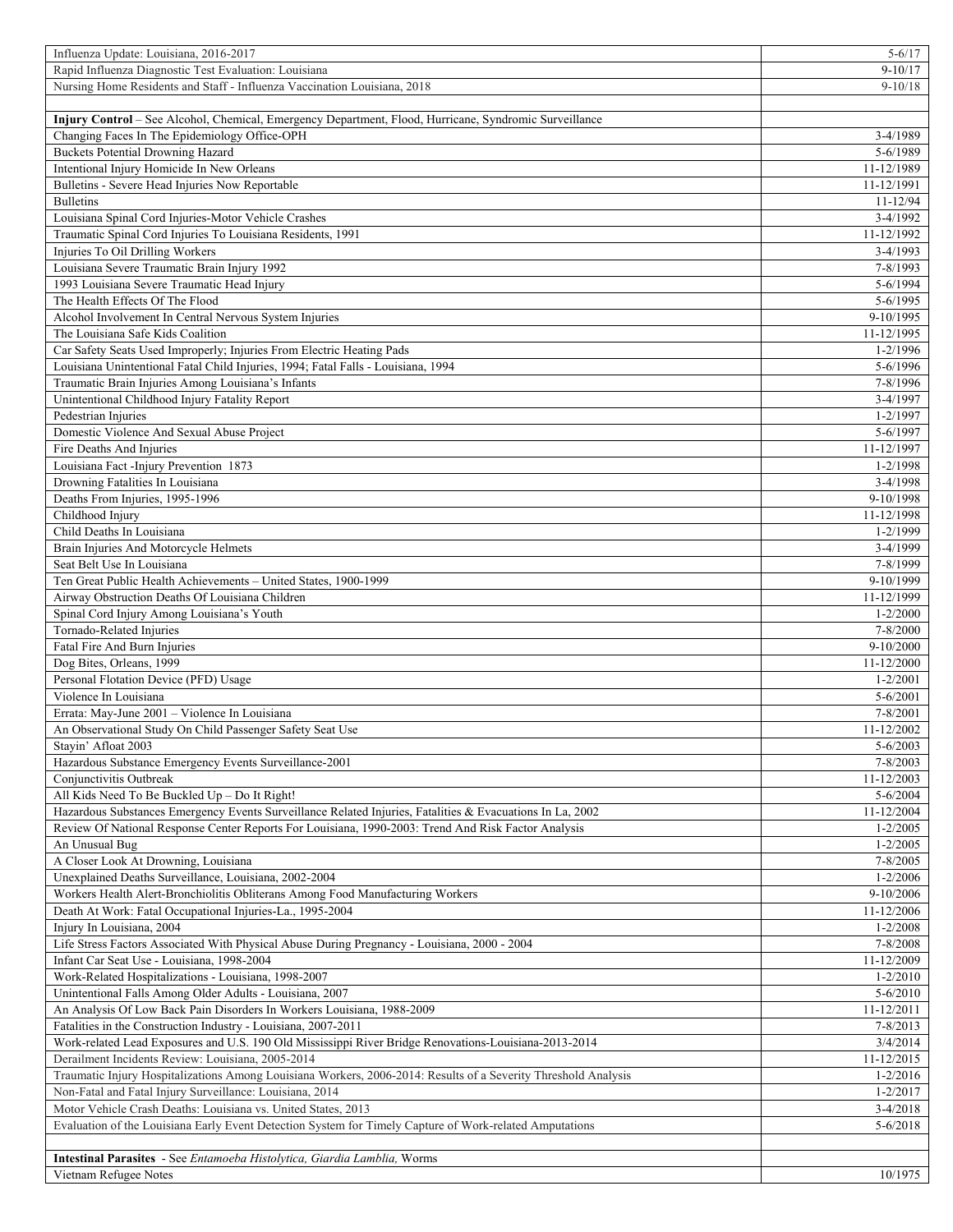| <b>Insects</b> – See Arbovirus, Lice                                                                                   |                           |
|------------------------------------------------------------------------------------------------------------------------|---------------------------|
| A Case Of Delusional Parasitosis - Not                                                                                 | $1 - 2/2005$              |
| What's "Tick"-ing?                                                                                                     | 11-12/2006                |
| Tick-Borne Relapsing Fever Infection-Louisiana 2011                                                                    | 11-12/2011                |
|                                                                                                                        |                           |
| Isoniazid                                                                                                              |                           |
| Inh Poisoning - Orleans Parish                                                                                         | 4/1969                    |
| Isoniazid-Associated Liver Disease Preliminary Recommendations Of The Ad Hoc Committee                                 | 3/1971                    |
| Isoniazid And The Liver                                                                                                | 12/1971                   |
|                                                                                                                        |                           |
| <b>Isospora</b>                                                                                                        |                           |
| Travelers' Diarrhea                                                                                                    | 9-12/1988                 |
|                                                                                                                        |                           |
| $\mathbf{J}$                                                                                                           |                           |
|                                                                                                                        |                           |
| <b>Japanese Encephalitis</b>                                                                                           |                           |
| Japanese Encephalitis                                                                                                  | 9-10/2017                 |
|                                                                                                                        |                           |
| <b>John Snow</b><br><b>Ouote Of The Month</b>                                                                          | 5-6/1996                  |
|                                                                                                                        |                           |
| $\mathbf K$                                                                                                            |                           |
|                                                                                                                        |                           |
| Katrina- See Hurricanes                                                                                                |                           |
| Important Notice: Hypothyroidism Testing In La. After Katrina                                                          | $1 - 2/2006$              |
|                                                                                                                        | 11-12/2005                |
| Katrina-Related Regional Responses- Regions 3, 5, 8 & 9, La                                                            |                           |
| Evaluation Of The Louisiana Pregnancy Risk Assessment Monitoring System And The Effects Of Hurricane Katrina           | 9-10/2006                 |
|                                                                                                                        |                           |
| Kawasaki Syndrome                                                                                                      |                           |
| Intravenous Gamma Globulin Treatment For Kawasaki Syndrome                                                             | 3-4/1987                  |
|                                                                                                                        |                           |
| Kawashiorkor<br>Kawashiorkor In Louisiana - A Case Report                                                              |                           |
|                                                                                                                        | 7-8/1990                  |
|                                                                                                                        |                           |
|                                                                                                                        |                           |
| Klebsiella pneumoniae - see CRE                                                                                        |                           |
|                                                                                                                        |                           |
| $\mathbf{L}$                                                                                                           |                           |
|                                                                                                                        |                           |
| Laboratory                                                                                                             |                           |
| <b>Infectious Waste</b>                                                                                                | 9-10/1989                 |
| Elisa Value Reporting Versus Titer Reporting                                                                           | 11-12/1989                |
| Pulsed Field Gel Electrophoresis                                                                                       | $3-4/1998$                |
| State To Become A Regional Reference Laboratory                                                                        | 9-10/1998                 |
| Laboratory Announces Riboprinter                                                                                       | $3 - 4/2004$              |
| Changes For The Louisiana Public Health Laboratory System                                                              | 9-10/2006                 |
| Central Laboratory Progress Report - Louisiana, 2009                                                                   | 9-10/2009                 |
| Electronic Laboratory Data And Meaningful Use                                                                          | $1 - 2/2012$              |
| Louisiana Fact - Laboratory - Office of Public Health                                                                  | $9-10/2014$               |
| Water Testing: Louisiana, 2015                                                                                         | $1 - 2/2015$              |
| Public Health Central Laboratory Relocation                                                                            | $1 - 2/2015$              |
| Public Health Laboratory Considerations-Potential Changes to Enteric Disease Testing Practices at Private Laboratories | 7-8/2015                  |
| Physicians, Infectious Disease and Laboratory Personnel                                                                | 7-8/2016                  |
| Electronic Laboratory Reporting: Louisiana, 2017                                                                       | $3-4/17$                  |
| Changes in Specimen Submission for Culture-Independent Diagnostic Tests: Louisiana 2017                                | $5 - 6/17$                |
| Rapid Influenza Diagnostic Test Evaluation: Louisiana                                                                  | $9 - 10/17$               |
|                                                                                                                        |                           |
| <b>Lactose Intolerance</b>                                                                                             |                           |
| Health Screening Of Vietnamese Refugees                                                                                | 6/1975                    |
|                                                                                                                        |                           |
| Law                                                                                                                    |                           |
| Law Enforcement And Public Health - Louisiana, 2010                                                                    | $1 - 2/2010$              |
|                                                                                                                        |                           |
| Lead                                                                                                                   |                           |
| Review Of Livingston Train Derailment To Date                                                                          | 1/1983                    |
| Lead Monoxide Spill In Greenwood, Louisiana                                                                            | 8/1983                    |
| Impact Of The New CDC Lead Poisoning Prevention Guidelines                                                             | $1 - 2/1992$              |
| Pilot Blood Lead Screening Program Begins<br>Childhood Lead Screening Results                                          | 9-10/1992<br>$1 - 2/1998$ |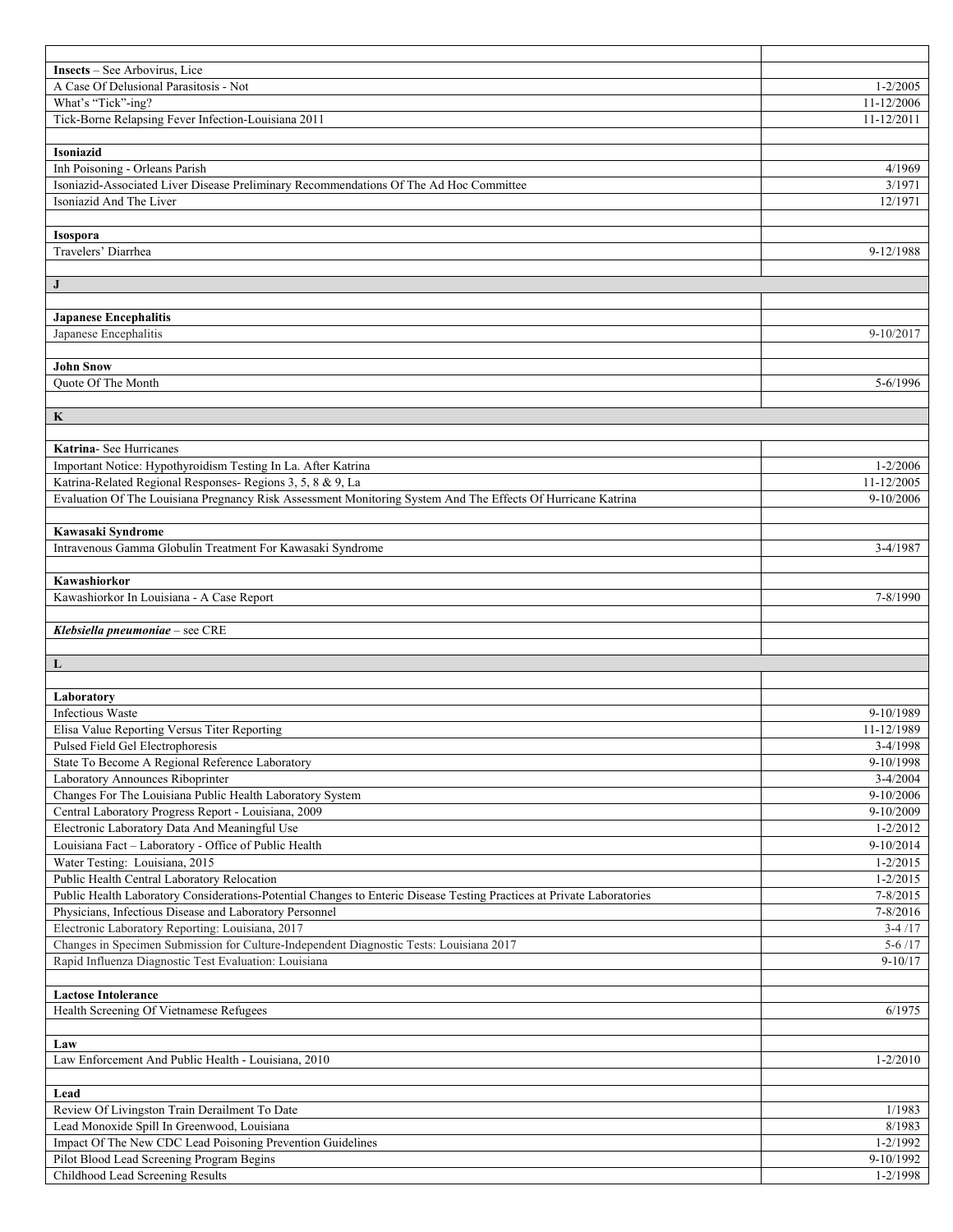| Adult Blood Lead Testing - Louisiana, 2007                                                                                                      | 7-8/2008                     |
|-------------------------------------------------------------------------------------------------------------------------------------------------|------------------------------|
| Adult Lead Poisoning Document For Healthcare Providers                                                                                          | 9-10/2008                    |
| Blood Lead Surveillance in Children and Adults-Louisiana, 2012                                                                                  | $1 - 2/2013$                 |
| Work-related Lead Exposures and U.S. 190 Old Mississippi River Bridge Renovations-Louisiana-2013-2014                                           | 3/4/2014                     |
| National Lead Poisoning Prevention Week: October 23-29, 2016                                                                                    | 9-10/2016                    |
| Tracking Exposures Through Louisiana's Adult Blood Lead Epidemiology Surveillance (ABLES), 2012-2016                                            | 7-8/2017                     |
|                                                                                                                                                 |                              |
| LEEDS - See Syndromic Surveillance                                                                                                              |                              |
| Use of the Louisiana Early Event Detection System to Follow the Impact of Cold Weather: December 1, 2017 - January 18, 2018                     | $1 - 2/2018$                 |
|                                                                                                                                                 |                              |
| <b>Legionnaires' Disease</b>                                                                                                                    |                              |
| Legionnaires' Disease: Preliminary Report On Its Diagnosis, Etiology, Pathology And Therapy                                                     | 10/1977                      |
| <b>Bulletins</b>                                                                                                                                | 6/78, 7/79                   |
| Legionnaires' Disease - Update, 1979                                                                                                            | 3-4/1979                     |
| Legionellosis In Washington Parish                                                                                                              | 11-12/1989                   |
| A Pseudo-Outbreak Of Legionnaires' Disease                                                                                                      | 7-8/1995                     |
| Hydrotherapy Pools: A Source Of Infection?                                                                                                      | $5 - 6/2004$                 |
| Prevalence Of Legionella Antibodies, Louisiana, 2005                                                                                            | $7 - 8/2005$                 |
| Questions From Medical Professionals                                                                                                            | 9-10/2012                    |
| Prevalence of Legionella Antibodies - Louisiana                                                                                                 | $3-4/2013$                   |
| Legionnaires' Disease-Louisiana, 2012-2013                                                                                                      | $7 - 8/2013$                 |
|                                                                                                                                                 |                              |
| Leishmaniasis                                                                                                                                   |                              |
| Infectious Diseases To Return From Middle East                                                                                                  | 5-6/1991                     |
| Visceral Leishmaniasis In Returning Soldiers Causes Blood Donation Ban                                                                          | $1 - 2/1992$                 |
| Cutaneous Leishmaniasis - An Emerging Imported Infection: Louisiana, 2015                                                                       | 9-10/2015                    |
|                                                                                                                                                 |                              |
| Leprosy - See Hansen's Disease                                                                                                                  |                              |
|                                                                                                                                                 |                              |
| Leptospirosis                                                                                                                                   |                              |
| Leptospirosis - Rapides Parish                                                                                                                  | 4/1971                       |
| Leptospirosis - A Disease Endemic To Southern La - Part 1                                                                                       | 6/1976                       |
| Leptospirosis - A Disease Endemic To Southern La - Part Ii                                                                                      | 9/1976                       |
| Simplifying The Reportable Disease List                                                                                                         | $3-4/1995$                   |
| Health Threats From Rodent Infestation<br>Wildlife and Agricultural Animal Diseases: A Reminder of Potential Hazards to Hunters-Louisiana, 2013 | $1 - 2/2007$<br>$1 - 2/2013$ |
| Rodent Infestations and Disease-Louisiana and U.S.                                                                                              | 7-8/2014                     |
|                                                                                                                                                 |                              |
|                                                                                                                                                 |                              |
| Leptospirosis-Louisiana, 2016                                                                                                                   | 3-4/2017 & 5-6/2018          |
|                                                                                                                                                 |                              |
| Lice (Pediculosis)                                                                                                                              |                              |
| An Old Companion Is Not Necessarily An Old Friend                                                                                               | 2/1974                       |
| Head Lice Control                                                                                                                               | 11/1975                      |
| <b>STD Treatment Guidelines</b>                                                                                                                 | 7-8/1995                     |
|                                                                                                                                                 |                              |
| Listeria                                                                                                                                        |                              |
| Health Threats From Rodent Infestation                                                                                                          | $1 - 2/2007$                 |
| Listeria Cluster Identified, Associated With Consumption Of Hog's Head Cheese - Louisiana, 2010<br>Raw Milk: Just the Facts                     | 9-10/2010<br>$5 - 6/2014$    |
|                                                                                                                                                 |                              |
| Louisiana Fact                                                                                                                                  |                              |
| State Board Of Health, 1855                                                                                                                     | 11-12/1989                   |
| Yellow Fever, 1853                                                                                                                              | $3-4/1990$                   |
| Louisiana's Three Ouarantine Stations, 1884                                                                                                     | 7-8/1990                     |
| Pellagra, 1929                                                                                                                                  | 9-10/1990                    |
| Smallpox 1949                                                                                                                                   | 11-12/1990                   |
| Huey P. Long 1927                                                                                                                               | 3-4/1991                     |
| Rabies 1952                                                                                                                                     | 5-6/1991                     |
| Infantile Paralysis 1951                                                                                                                        | 7-8/1991                     |
| Diphtheria 1935                                                                                                                                 | 9-10/1991                    |
| Sanitary Code City Of New Orleans 1817                                                                                                          | 11-12/1991                   |
| Recommendations To Housekeepers-Yellow Fever 1897                                                                                               | 11-12/1992                   |
| Influenza 1918-1919                                                                                                                             | $1 - 2/1993$                 |
| Vaccination - Smallpox 1878                                                                                                                     | $3-4/1993$                   |
| <b>Ouarantine Notice 1883</b>                                                                                                                   | 5-6/1993                     |
| Control Of Communicable Diseases Mid-1880's                                                                                                     | 7-8/1993                     |
| Yellow Fever - City Planning 1804                                                                                                               | 9-10/1993                    |
| Board Of Health New Orleans 1816-17                                                                                                             | 11-12/1993                   |
| Local Boards Of Health, 1882<br>Early Method Of Handling Garbage, Pre-1900                                                                      | 1-2/1994<br>3-4/1994         |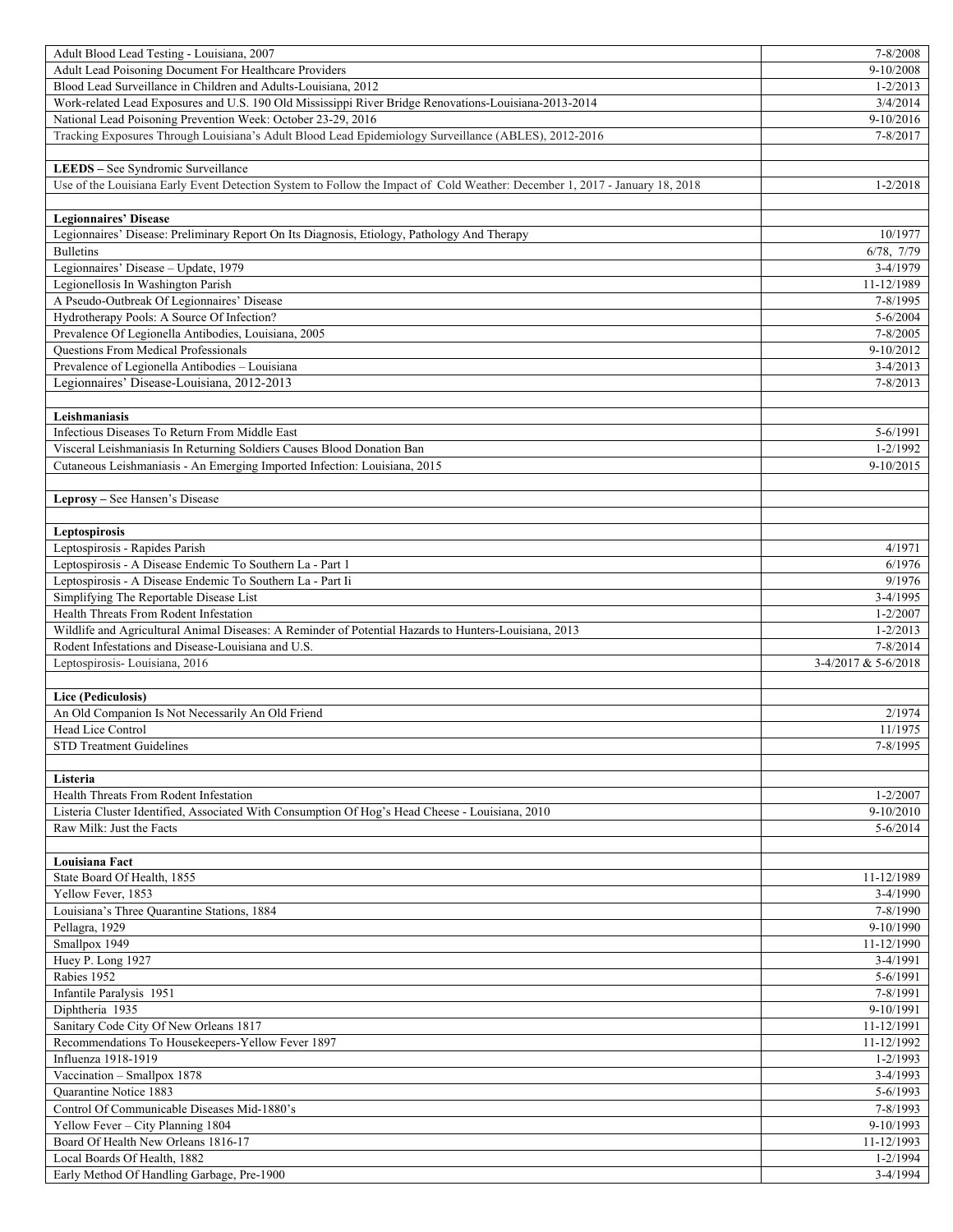| Drinking Water Of Earlier Days: Part 1                                         | 5-6/1994                    |
|--------------------------------------------------------------------------------|-----------------------------|
| Drinking Water Of Earlier Days: Part 2                                         | 7-8/1994                    |
| Tuberculosis 1906-1916                                                         | 9-10/1994                   |
| Most Commonly Reported Causes Of Death-1872                                    | 11-12/1994                  |
| Professorship Of Hygiene - 1873                                                | $1 - 2/1995$                |
| Reporting Diseases -1870                                                       | 3-4/1995                    |
| Tuberculosis - Case Numbers 1928-38                                            | $5 - 6/1995$                |
| Smallpox 1872                                                                  | 7-8/1995                    |
| Swamp Itch                                                                     | 9-10/1995                   |
| Sanitary Inspections 1918-19                                                   | 11-12/1995                  |
| Smallpox 1733, 1802, 1949                                                      | $1 - 2/1996$                |
| Board Of Health New Orleans 1804                                               | $3-4/1996$                  |
| Shrimp Ordinance 1880                                                          | $5 - 6/1996$                |
| Analysis Of Air In New Orleans In 1873                                         | 7-8/1996                    |
| Sanitary Police 1872                                                           | 9-10/1996                   |
| Ozone 1875                                                                     | 11-12/1996                  |
| Bad Air /Yellow Fever 1800                                                     | $1 - 2/1997$                |
| Vaccinations/Smallpox 1875                                                     | $3-4/1997$                  |
| Unpaved Streets 1872                                                           | 5-6/1997                    |
| Infection Control 1884                                                         | 7-8/1997                    |
| Environmental Pollution 1872                                                   | 9-10/1997                   |
| First Pharmacist/Licensed Pharmacy 1816                                        | 11-12/97, 7-8/05            |
| Injury Prevention 1873                                                         | $1 - 2/1998$                |
| Drainage System 1918                                                           | $3-4/1998$                  |
| Vital Statistics 1911                                                          | 5-6/1998                    |
| Journal Of The Louisiana Medical Society                                       | 7-8/1998                    |
| Board Of Health 1855 & 1878                                                    | 9-10/1998                   |
| Flood 1927                                                                     | 11-12/1998                  |
| First HMO 1924                                                                 |                             |
|                                                                                | 1-2/1999                    |
| Quarantine Division Within The National Board Of Health - 1880                 | 3-4/1999                    |
| Section Of Industrial Hygiene -1942                                            | 5-6/1999                    |
| APHA Louisiana Physicians 1872                                                 | 7-8/1999                    |
| Malaria Control 1918                                                           | 9-10/1999                   |
| Yellow Fever                                                                   | $1 - 2/2000$                |
| Sanitation 1800-1921                                                           | $3-4/2000$                  |
| Anti-Mosquito Campaign 1901                                                    | $5 - 6/2000$                |
| Cancer Deaths 1930                                                             | 7-8/2000                    |
| Board Of Health 1800                                                           | $9-10/2000$                 |
| Asiatic Cholera 1866                                                           | 11-12/2000                  |
| Charity Hospital 1736                                                          | $1 - 2/2001$                |
| Sisters Of Charity 1834                                                        | $3-4/2001$                  |
| Flood 1927                                                                     | $5 - 6/2001$                |
| Health Train 1910                                                              | $9-10/2001$                 |
| Yellow Fever-Bananas 1878                                                      | $1 - 2/2002$                |
| Yellow Fever -News 1853                                                        | $3 - 4/2002$                |
| Leprosy 1971                                                                   | 5-8/2002                    |
| Quarantine Stations Mississippi River 1886-87                                  | 9-10/2002                   |
|                                                                                |                             |
| Obesity/Diabetes                                                               | $1 - 2/2003$                |
| Influenza 1918                                                                 | $5 - 6/2003$                |
| Tb 1910 Spitting Ordinance                                                     | 11-12/2003                  |
| America's First Woman Pharmacist-1734                                          | 5-6/2007                    |
| Dr. Anthony Stefanski -Oldest Living Veterinarian                              | 11-12/2007                  |
| Louisiana And Mental Health                                                    | $5 - 6/2008$                |
| Cooperation Between City, State And Federal Governments Beats The Plague -1914 | $5 - 6/2009$                |
|                                                                                | $1 - 2/2010$                |
| First Full-Time Epidemiologist<br><b>First Book</b>                            | $3-4/2010$                  |
|                                                                                | $3 - 4/2011$                |
| Share-Cropper's Plague-Pellagra<br>Peychaud's Bitters                          | $7 - 8/2013$                |
| Hookworms, 1910-1914                                                           | $5 - 6/2014$                |
|                                                                                |                             |
| Laboratory-Office of Public Health                                             | 9-10/2014                   |
| Maritime Quarantine Stations<br>Native American Medicine                       | $1 - 2/2015$                |
|                                                                                | 9-10/2015                   |
| First State Bacteriological Laboratory                                         | $1 - 2/2016$                |
| At the Forefront of Modern Dentistry                                           | 9-10/2016                   |
| Anniversary - 60 Years in Print                                                | $11 - 12/17$                |
|                                                                                |                             |
| Lyme Disease - See Also Borrelia Burgdorferi                                   |                             |
| Lyme Disease<br><b>Bulletins</b>                                               | 7/1982<br>$9-12/88, 3-4/89$ |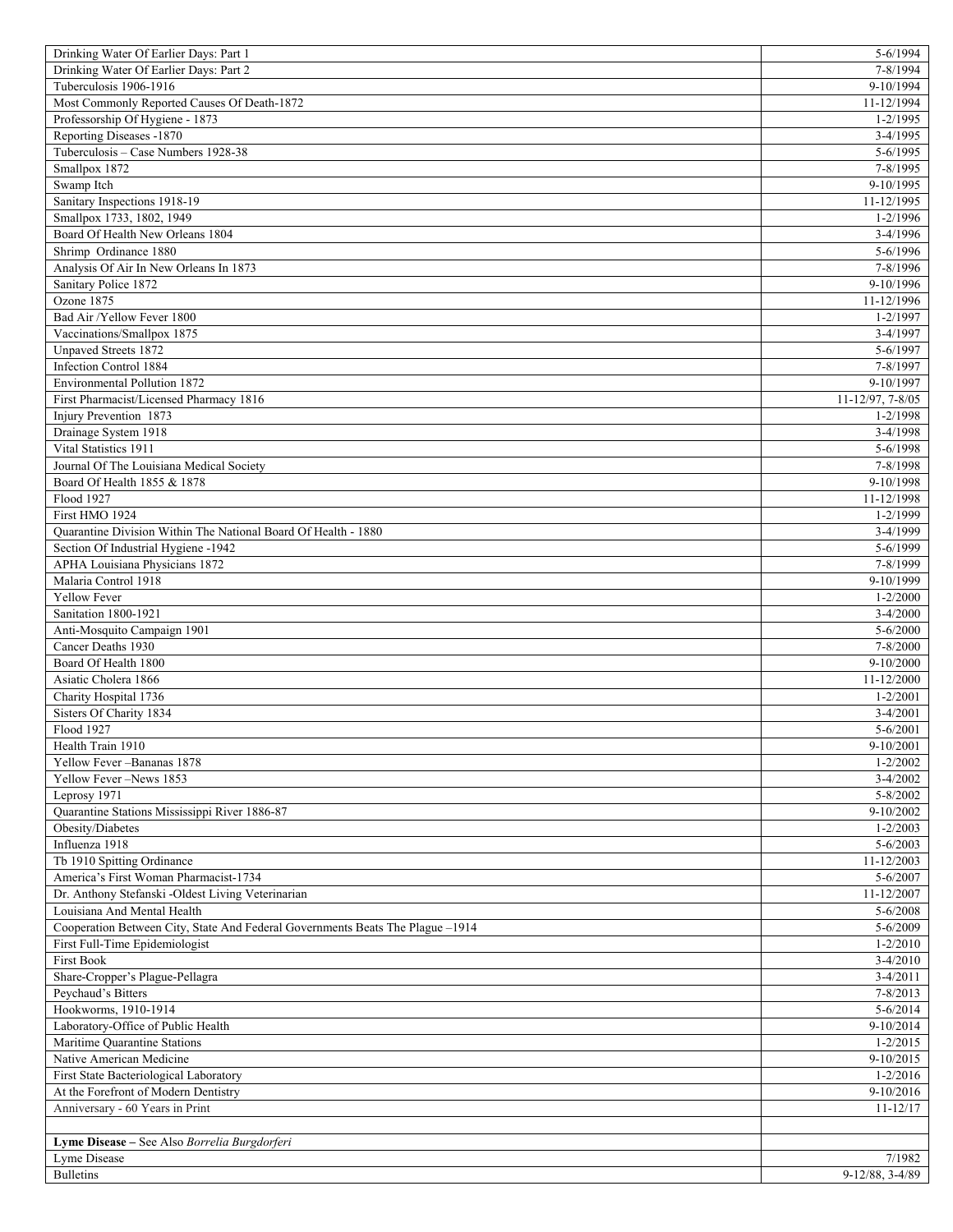| <b>Beware Of Ticks</b>                                                                                                                                                  | $3-4/1990$               |
|-------------------------------------------------------------------------------------------------------------------------------------------------------------------------|--------------------------|
|                                                                                                                                                                         |                          |
| <b>Lymphocytic Choriomeningitis</b>                                                                                                                                     |                          |
| Lymphocytic Choriomeningitis And Hamsters                                                                                                                               | 3/1974                   |
|                                                                                                                                                                         |                          |
| M                                                                                                                                                                       |                          |
|                                                                                                                                                                         |                          |
| <b>Malaria</b><br>Malaria Surveillance                                                                                                                                  |                          |
| Malaria                                                                                                                                                                 | 5/1967<br>4/1970         |
| Malaria Surveillance Summary, Usa, 1970                                                                                                                                 | 6/1971                   |
| Health Screening Of Vietnamese Refugees                                                                                                                                 | 6/1975                   |
| Chemoprophylaxis Of Malaria                                                                                                                                             | 5/1978                   |
| Health Status - Indochinese Refugees                                                                                                                                    | 9/1979                   |
| Malaria Outbreak Among Newly Arriving Vietnamese Refugees-N.O., La                                                                                                      | 2/1980                   |
| Bulletin                                                                                                                                                                | $4 - 5/1980$             |
| Communicable Diseases Louisiana, 1981                                                                                                                                   | 2/1982                   |
| Health Precautions For International Travelers                                                                                                                          | 5/1984                   |
| Adverse Reactions To Fansidar And Updated Recommendations For Its Use In The Prevention Of Malaria                                                                      | 11 & 12/84               |
| New Malaria Drug Recommended                                                                                                                                            | 7-8/1990                 |
| Simplifying The Reportable Disease List                                                                                                                                 | $3-4/1995$               |
| Louisiana Fact                                                                                                                                                          | 3-4/98, 9-10/99          |
| Unusual Cases, 2003: An Interesting And Deadly Malaria Case                                                                                                             | 7-8/2003                 |
| Update Malaria-Louisiana, 2013                                                                                                                                          | $5 - 6/2014$             |
|                                                                                                                                                                         |                          |
| <b>Mammograms</b>                                                                                                                                                       |                          |
| Medicare Pays For Screening Mammograms                                                                                                                                  | 3-4/1991                 |
|                                                                                                                                                                         |                          |
| <b>Mayaro Virus</b><br>Mayaro Virus Infection Louisiana, 2011                                                                                                           | $7 - 8/2011$             |
|                                                                                                                                                                         |                          |
| Measles - See Rubeola                                                                                                                                                   |                          |
|                                                                                                                                                                         |                          |
| <b>Medical Waste</b>                                                                                                                                                    |                          |
| <b>Bulletin Medical Waste Disposal</b>                                                                                                                                  | 3-4/1991                 |
|                                                                                                                                                                         |                          |
| Meningitis - See Lymphocytic Choriomeningitis, N.Meningitidis                                                                                                           |                          |
| Fulminating Meningococcemia - Jefferson Davis                                                                                                                           | 5/1967                   |
| Prophylaxis Of Contacts In Meningococcal Disease                                                                                                                        | 7/1967                   |
| Aseptic Meningitis - Southeast Louisiana                                                                                                                                | 6/1968                   |
| Aseptic Meningitis - Summer 1971                                                                                                                                        | 9/1971                   |
| Meningococcal Disease                                                                                                                                                   | 2/1975                   |
| Reporting Of All Cases Of Bacterial Meningitis Requested                                                                                                                | 10/1975                  |
| Viral Surveillance In Louisiana-1975                                                                                                                                    | 2/1976                   |
| Meningococcal Disease Alert                                                                                                                                             | 12/1976                  |
| Revised Recommendations For Management Of Meningococcal Carriers/ Meningococcal Disease In Louisiana<br>1978 Update-Meningococcal Disease In Louisiana (1/1/78-7/31/78) | 5/1977<br>8/1978         |
| Bulletin(S)                                                                                                                                                             | 2-3/77, 3/81, 9-10/91    |
| Communicable Diseases Louisiana, 1981                                                                                                                                   | 2/1982                   |
| Recommendations For The Management Of Cases and Contacts Of Meningococcal and <i>Hemophilus Influenzae</i> Type B Infections                                            | 4/1982                   |
| Advisories From CDC - Travel                                                                                                                                            | 2/1985                   |
| Notification Of Contact With Infectious Disease (Act 805)                                                                                                               | 11-12/1987               |
| Meningococcal Disease In Louisiana 1984-1988                                                                                                                            | 5-6/1989                 |
| Annual Summary - N. Meningitidis Disease 1989                                                                                                                           | 11-12/1990               |
| Excluding Sick Children From Day Care Centers                                                                                                                           | 9-10/1991                |
| Annual Summary: Meningococcal Disease 1992                                                                                                                              | $5 - 6/1993$             |
| Annual Summary: Meningococcal Infections 1993                                                                                                                           | 11-12/1994               |
| Simplifying The Reportable Disease List                                                                                                                                 | $3-4/1995$               |
| Annual Summary Meningococcal Infection, 1994                                                                                                                            | 11-12/1995               |
| Annual Summary Meningococcal Infections - 1995                                                                                                                          | 9-10/1996                |
| Annual Summary Meningococcal Disease - 1996                                                                                                                             | 9-10/1997                |
| Annual Summary Meningococcal Infection - 1998                                                                                                                           | 7-8/1999                 |
| Modified Guidelines For Meningococcal Vaccine                                                                                                                           | $1 - 2/2000$             |
| Annual Summary Meningococcal Infection - 1999<br>Meningococcal Meningitis Trends                                                                                        | 11-12/2000<br>$3-4/2001$ |
| Tracking A Serial Killer                                                                                                                                                | 7-8/2001                 |
| Outbreak Of Aseptic Meningitis Associated With Echovirus Type 13, Louisiana, 2001                                                                                       | $9-10/2001$              |
| Annual Summary - Neisseria Meningitidis                                                                                                                                 | $1 - 2/2002$             |
| Coroner Surveillance                                                                                                                                                    | $1 - 2/2004$             |
|                                                                                                                                                                         |                          |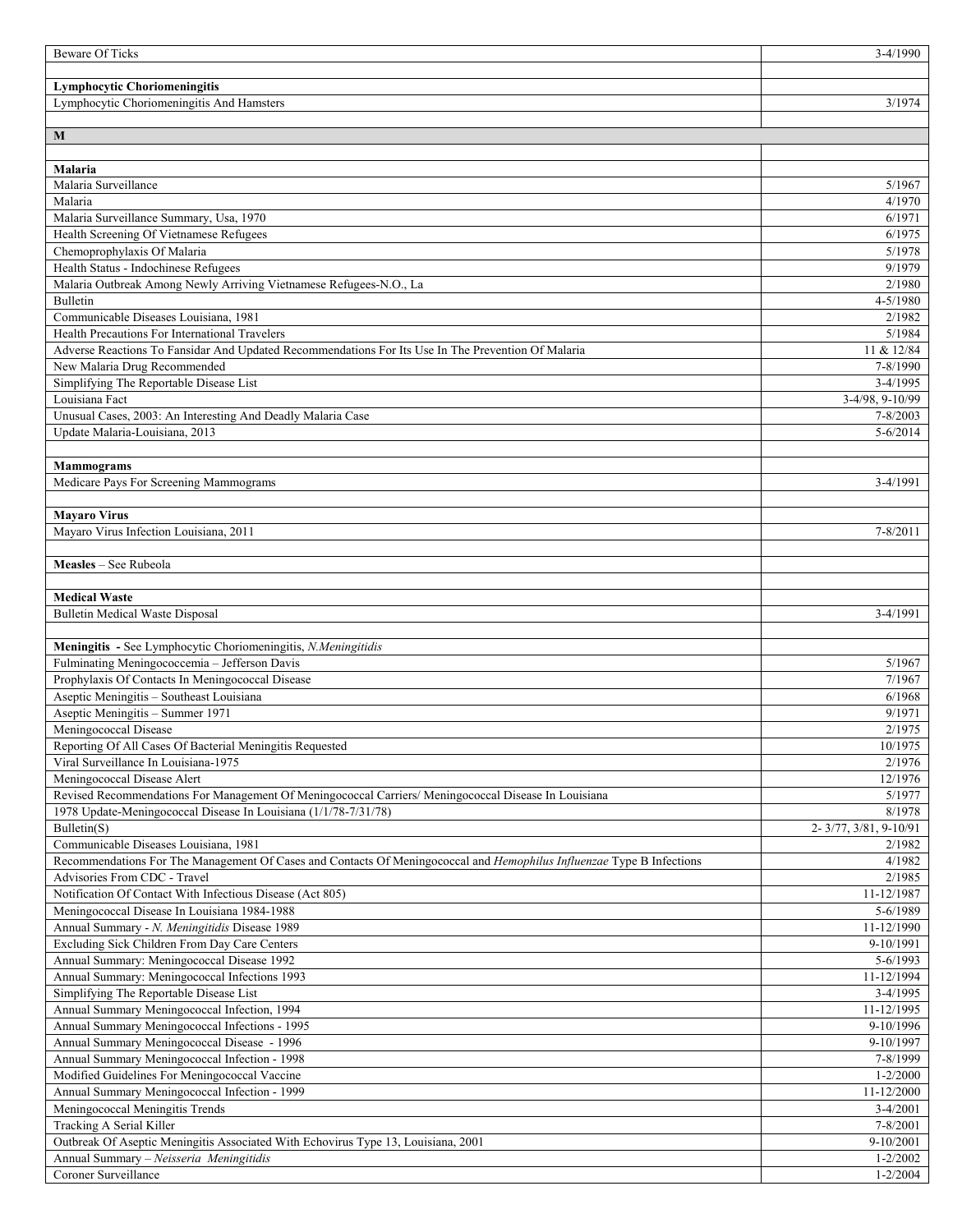| One-Year Sequelae In Patients With West Nile Virus Encephalitis And Meningitis In Louisiana                      | $5 - 6/2005$               |
|------------------------------------------------------------------------------------------------------------------|----------------------------|
| Unexplained Deaths Surveillance, Louisiana, 2002-2004                                                            | $1 - 2/2006$               |
| Neisseria Meningitidis: An Organizational Meningitis Outbreak                                                    | 3-4/2006                   |
| Eosinophilic Meningitis And Angiostrongylus Cantonensis                                                          | 5-6/2006                   |
| Neisseria Meningitidis- Louisiana, 2008                                                                          | $3-4/2008$                 |
| Meningococcal Disease Region 7* - Louisiana - February, 2009                                                     | $5 - 6/2009$               |
| An Outbreak Of Meningococcal Meningitis In A Prison - Central Louisiana, 2010                                    | $1 - 2/2010$               |
| Investigating Reporting Discrepancies for Meningococcal Invasive Disease-Louisiana, 1999-2010                    | $5 - 6/2013$               |
|                                                                                                                  |                            |
| <b>Mental Health</b>                                                                                             |                            |
| Louisiana Fact                                                                                                   | 5-6/2008                   |
|                                                                                                                  |                            |
| Mercury                                                                                                          |                            |
| Mercury Poisoning - Jefferson Parish                                                                             | 6/1971                     |
| Fish Consumption And Mercury Poisoning                                                                           | $1 - 2/1995$               |
| Mercury Levels In Seafood: Caught Vs. Bought - Louisiana, 2007                                                   | $1 - 2/2008$               |
| Blood Mercury Levels - Louisiana, 2007                                                                           | 11-12/2008                 |
|                                                                                                                  |                            |
| <b>MERS</b>                                                                                                      |                            |
| MERS-CoV Testing - Louisiana, 2014                                                                               | 7-8/2014                   |
| Influenza/Ebola/MERS/EV-D68; Botulism<br><b>IDEpi Question/Answer Corner</b>                                     | 11-12/2014                 |
|                                                                                                                  |                            |
|                                                                                                                  |                            |
| Methamphetamine See Drug Use                                                                                     |                            |
|                                                                                                                  |                            |
|                                                                                                                  |                            |
| <b>Miscarriage</b><br>St. Gabriel Miscarriage Study Results Announced                                            | 5-6/1990                   |
|                                                                                                                  |                            |
|                                                                                                                  |                            |
| $Mold - See Fungus$                                                                                              |                            |
|                                                                                                                  |                            |
| <b>Molluscus Contagiosum</b>                                                                                     |                            |
| <b>STD Treatment Guidelines</b>                                                                                  | 7-8/1995                   |
|                                                                                                                  |                            |
|                                                                                                                  |                            |
| <b>Mortality Rates</b>                                                                                           |                            |
| Several Measures Of The Force Of Mortality For Louisiana And Her Parishes                                        | 5/1973                     |
|                                                                                                                  |                            |
| <b>Morbidity And Mortality Report</b>                                                                            |                            |
| MMWR Now Available At Reasonable Cost                                                                            | 3/1983                     |
| Mortality And Economic Impact Of Smoking In Louisiana                                                            | $5 - 6/1992$               |
| Louisiana Smoking Trends: BRFSS 1991-1992                                                                        | $3-4/1994$                 |
|                                                                                                                  |                            |
| <b>MRSA</b> – See Staphylococcus Aureus                                                                          |                            |
| Community-Acquired Methicillin-Resistant Staphyloccus Aureus Infections - Michigan                               | 4/1981                     |
| Methicillin-Resistant Staphylococcus Aureus Infections In Nursing Homes                                          | 5-6/1989                   |
| Methicillin-Resistant Staphylococcus Aureus (Mrsa) State Guidelines                                              | 7-8/1993                   |
|                                                                                                                  | 1-2&11-12/97, 5-6& 11-     |
| <b>Emerging Pathogens Surveillance</b>                                                                           | 12/98, 5-6/99, 5-6/00, 11- |
|                                                                                                                  | 12/00                      |
| Information On Methicillin-Resistant Staphylococcus Aureus (MRSA)                                                | $3-4/2002$                 |
| Community-Acquired MRSA                                                                                          | $1 - 2/2003$               |
| Community-Associated Methicillin Resistant Staphylococcus Aureus: Nasal Carriage Prevalence In New Orleans, 2005 | 9-10/2005                  |
| MRSA In A NICU - Louisiana, 2012                                                                                 | 9-10/2012                  |
|                                                                                                                  |                            |
| Mosquito, Mosquito-Borne - See AIDS, Chikungunya, Dengue, Encephalitis, Malaria, Vector-borne, West Nile, Zika   |                            |
| World Mosquito Day to Raise Awareness of the Importance of Mosquito Control                                      | 7-8/2015                   |
| Physicians, Infectious Disease and Laboratory Personnel                                                          | 7-8/2016                   |
|                                                                                                                  |                            |
| Motor Vehicle - See Injury                                                                                       |                            |
|                                                                                                                  |                            |
| <b>Mumps</b>                                                                                                     |                            |
| Recommendations For Mumps Vaccine                                                                                | 1/1968                     |
| Viral Surveillance In Louisiana-1975                                                                             | 2/1976                     |
| Revised Immunization Schedule                                                                                    | 6/1977                     |
| Communicable Diseases Louisiana, 1981                                                                            | 2/1982                     |
| Louisiana Mumps Outbreak                                                                                         | 3-4/1987                   |
| Mumps In The 1980=S                                                                                              | 5-6/1989                   |
| Mumps Cases Decline In 1990                                                                                      | 1-2/1991                   |
| Annual Summary: Mumps 1991                                                                                       | 5-6/1992                   |
| IDEpi Question/Answer Corner<br>Mumps Transmission Information                                                   | 11-12/2015<br>3-4/2017     |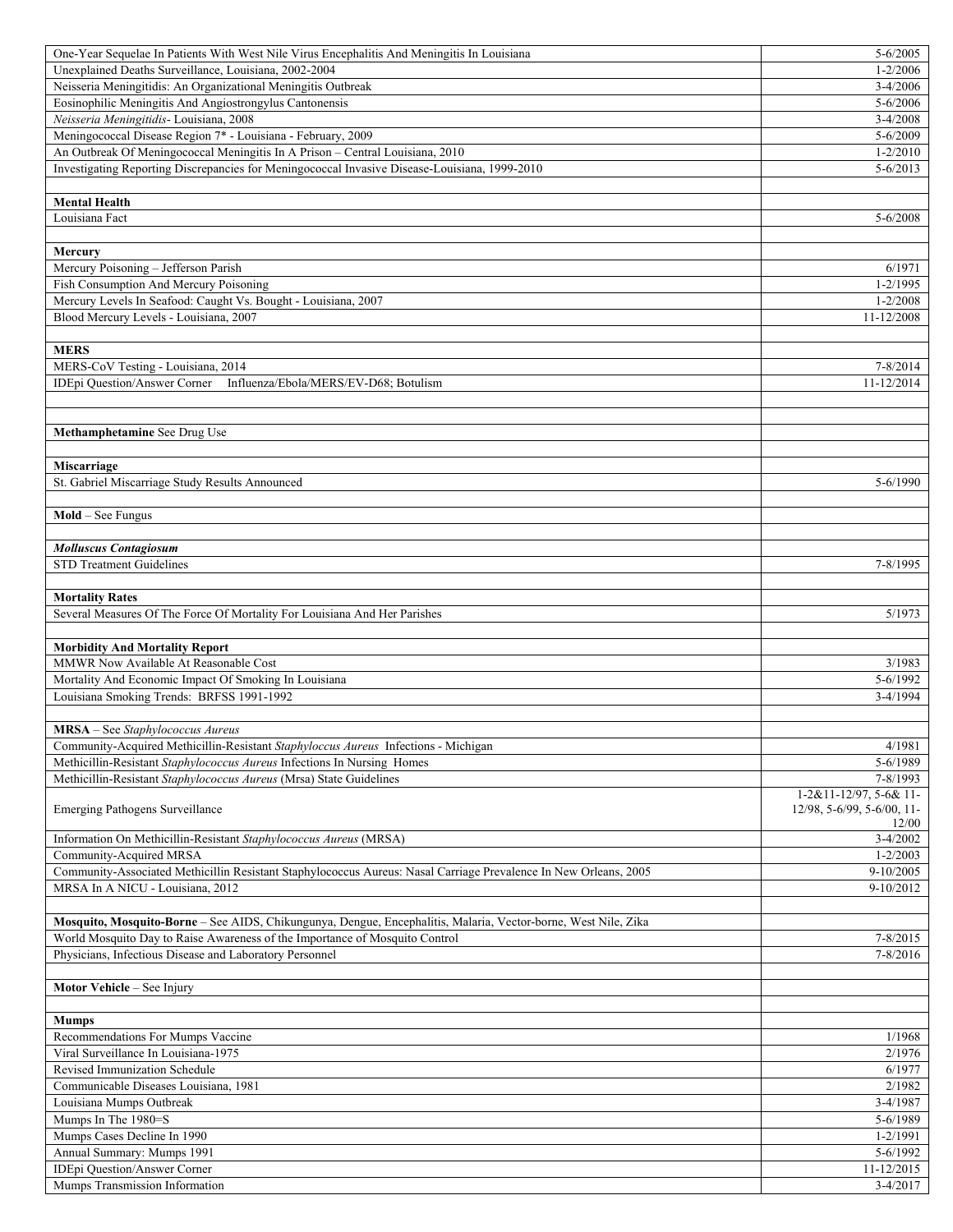| <b>Murine Typhus</b>                                                                                                                                              |                             |
|-------------------------------------------------------------------------------------------------------------------------------------------------------------------|-----------------------------|
| Rodent Infestations and Disease-Louisiana and U.S.                                                                                                                | 7-8/2014                    |
| Flea-borne Illnesses in Louisiana, 1968-2015                                                                                                                      | $7 - 8/2015$                |
| Mycobacteria                                                                                                                                                      |                             |
| Mycobacterium Chelonei: "Pseudoepidemic"- New Orleans                                                                                                             | 6/1976                      |
| American Thoracic Society- Treatment Of Mycobacterial Diseases - M. Intracellulare (Battey Bacillus), M. Kansasii, M. Tuberculosis                                | 4/1977                      |
| Nontuberculos Mycobacterial Infections In Hemodialysis Patients -Louisiana, 1982                                                                                  | 4/1983                      |
| Testing For Atypical Mycobacteria Available                                                                                                                       | 9-10/1991                   |
| Hydrotherapy Pools: A Source Of Infection?                                                                                                                        | $5 - 6/2004$                |
| Pedicure Foot Spa Infections (Mycobacteria) - Louisiana, 2009                                                                                                     | $3-4/2009$                  |
| Septicemia - Louisiana, 1999-2007                                                                                                                                 | 9-10/2009                   |
| Raw Milk: Just the Facts                                                                                                                                          | $5 - 6/2014$                |
| IDEpi Question/Answer Corner                                                                                                                                      | 11-12/2015                  |
| $\mathbf N$                                                                                                                                                       |                             |
|                                                                                                                                                                   |                             |
| Naegleria Fowleri                                                                                                                                                 |                             |
| A Primary Amebic Meningoencephalitis (Pam) Fatality Louisiana, 2011                                                                                               | 9-10/2011                   |
| Second Case Of Naegleria Fowleri Meningoencephalitis Associated With Neti Pot Use - Louisiana, 2011                                                               | $1 - 2/2012$                |
| Naeglaria fowleri Primary Meningoencephalitis-Louisiana, 2013                                                                                                     | 11-12/2013                  |
| Water Testing: Louisiana, 2015                                                                                                                                    | $1 - 2/2015$                |
|                                                                                                                                                                   |                             |
| <b>National Antimicrobial Resistance Monitoring Systems (NARMS)</b>                                                                                               |                             |
| The National Antimicrobial Resistance Monitoring System                                                                                                           | 7-8/2017                    |
|                                                                                                                                                                   |                             |
| Natural Disasters - See Emergency Department<br>Hurricane Andrew-Related Injuries And Illnesses                                                                   | 11-12/1992                  |
|                                                                                                                                                                   |                             |
| <b>Necrotizing Fasciitis</b>                                                                                                                                      |                             |
| Necrotizing Fasciitis - It Was Not the Tap Water: Louisiana, 2015                                                                                                 | 9-10/2015                   |
| Necrotizing Fasciitis Due to Chromobacterium violaceum: Louisiana, 2018                                                                                           | $11 - 12/18$                |
|                                                                                                                                                                   |                             |
|                                                                                                                                                                   |                             |
| Neisseria Cinerea                                                                                                                                                 |                             |
| An Unusual Case of Neisseria: Louisiana, 2016                                                                                                                     | 9-10/2016                   |
|                                                                                                                                                                   |                             |
| Neisseria Gonorrhea - See Gonorrhea                                                                                                                               |                             |
| Neisseria Meningitides - See Meningitis                                                                                                                           |                             |
|                                                                                                                                                                   |                             |
| Nematode                                                                                                                                                          |                             |
| Rat Lungworm: Louisiana, 2017                                                                                                                                     | 7-8/2017                    |
| Nematode Found in Grocery Fish - Louisiana, 2017                                                                                                                  | 11-12/2017                  |
|                                                                                                                                                                   |                             |
| Neonatal Screening - See Infant                                                                                                                                   |                             |
| Report To Physicians: Neonatal Screening In Louisiana                                                                                                             | 9-10/1986                   |
| Pre-Discharge Neonatal Screening Required                                                                                                                         | 5-6/1991                    |
| Neonatal Sickle Cell Screening And Follow-Up                                                                                                                      | 7-8/1991                    |
| Neonatal Screening Program Results                                                                                                                                | 9-10/1991                   |
|                                                                                                                                                                   |                             |
| <b>NHSN</b> – See also HAI, Antibiotic Resistance<br>Centers For Medicaid And Medicare Services Inpatient Prospective Payment System (CmMS IPPS) Reporting Update | $9-10/12$                   |
| Introduction to Infection Prevention, Epidemiology, and NHSN Definitions Workshops - 2017                                                                         | $1 - 2/17$                  |
| NHSN AUR Module Louisiana, January 18, 2017; 1-2/17                                                                                                               | $1 - 2/17$                  |
| NHSN Standardized Utilization Ratio Demonstrates Exposure Risks to Patients on Devices: Louisiana, January 8, 2018                                                | $1 - 2/18$                  |
|                                                                                                                                                                   |                             |
| <b>Norovirus</b>                                                                                                                                                  |                             |
| Gastroenteritis Associated With Raw Oyster Consumption                                                                                                            | 5/1983                      |
| Traveler's Diarrhea                                                                                                                                               | 9-12/1988                   |
| Gastroenteritis Outbreak At A College                                                                                                                             | 1-2/1991                    |
| Outbreak Of Gastroenteritis Among Airline Passengers                                                                                                              | 1-2/1993                    |
| Outbreak Of Gastroenteritis Linked To Louisiana Oysters                                                                                                           | 1-2/1994                    |
| An Outbreak Of Gastroenteritis Due To Oysters                                                                                                                     | $5 - 6/1996$                |
| <b>Oysters-Related Outbreak</b><br>Outbreak Of Gastroenteritis? Think Of Norwalk Virus                                                                            | 1-2/1997                    |
| Videoconference Follow Up: Foodborne Terrorism                                                                                                                    | $9-10/2002$<br>$5 - 6/2003$ |
| Region 1, Norovirus Outbreak                                                                                                                                      | 11-12/2003                  |
|                                                                                                                                                                   |                             |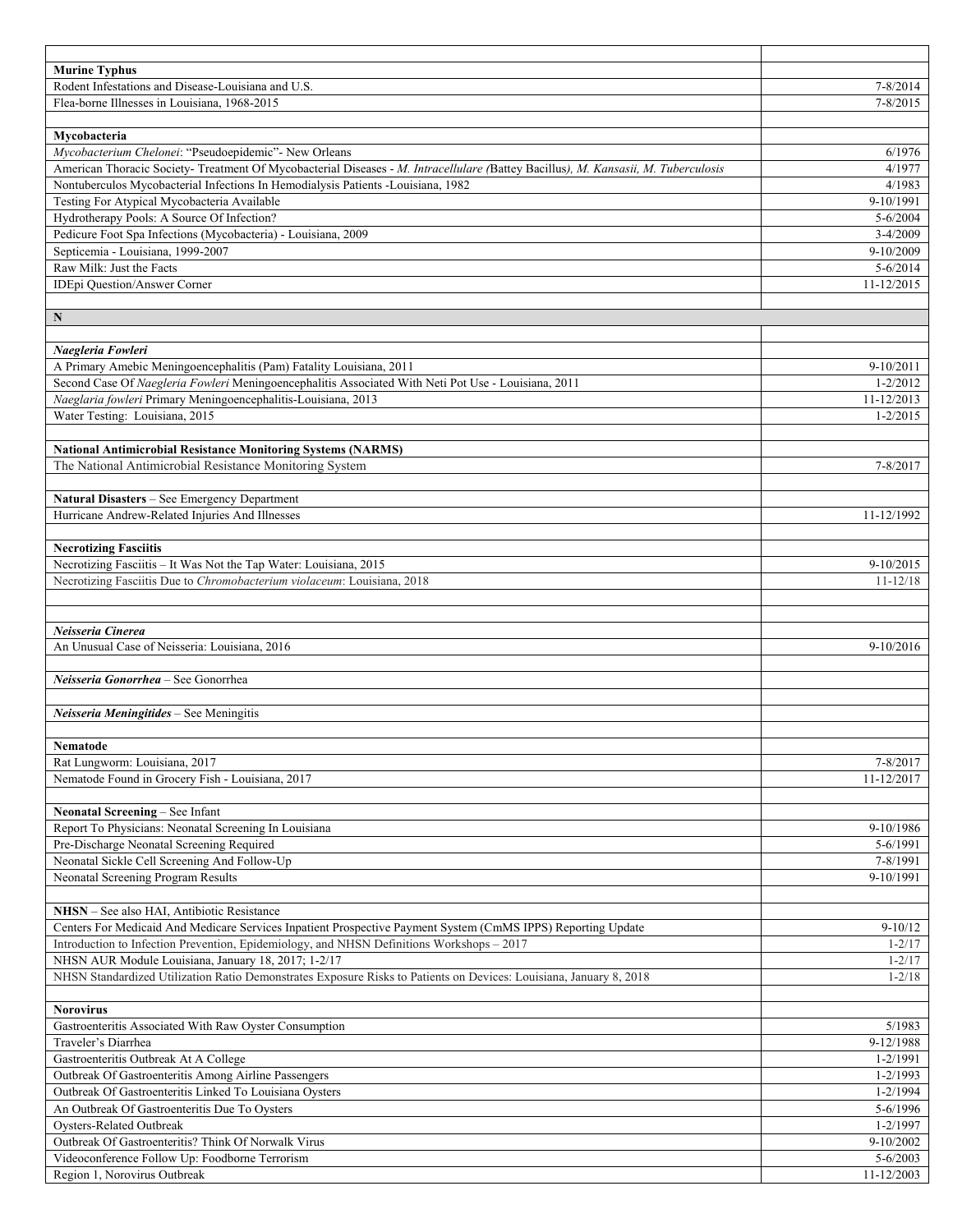| To Close Or Not To Close                                                                                            | $3-4/2004$     |
|---------------------------------------------------------------------------------------------------------------------|----------------|
| Norovirus - Region Iv - Louisiana, 2008                                                                             | $3-4/2008$     |
| Norovirus Outbreak Investigation- Raw Oyster Consumption- Gulf Coast, 2010                                          | $5 - 6/2010$   |
| Norovirus-Louisiana, 2013                                                                                           | $7 - 8/2013$   |
| Test Your Knowledge (Norovirus)                                                                                     | $3-4/2014$     |
| IDEpi Question/Answer Corner                                                                                        | $1 - 2/2016$   |
| Out-of-State Norovirus Outbreaks Associated With Louisiana Oysters, 2016                                            | $5 - 6/2016$   |
| It Was the Chef in the Kitchen With the Noro- Louisiana, 2016                                                       | $1 - 2/2017$   |
|                                                                                                                     |                |
| Norwalk - See Norovirus                                                                                             |                |
|                                                                                                                     |                |
|                                                                                                                     |                |
| <b>Notifiable Diseases</b>                                                                                          |                |
| 1989 Annual Summary Available                                                                                       | 7-8/1991       |
| 1990 Annual Summary Available                                                                                       | $1 - 2/1992$   |
|                                                                                                                     |                |
| Nutrition - See Food                                                                                                |                |
| Severe Undernutrition: A Reportable Condition In Louisiana                                                          | 8/1970         |
| The Louisiana Nutrition Surveillance Program A Preliminary Report                                                   | 10/1973        |
| Severe Undernutrition                                                                                               | 7/1979         |
| Louisiana Chosen For Pediatric Under Nutrition Grant By CDC                                                         | $1-4/1988$     |
| Surveillance Of Severe Pediatric (Sspun) Update                                                                     | 5-6/1989       |
| Tomorrow's Food Label                                                                                               | $1 - 2/1993$   |
| Agencies Unveil Food Guide Pyramid                                                                                  | $1 - 2/1993$   |
| Obesity And Nutrition, Louisiana 1991-1994                                                                          | 7-8/1996       |
| Preventing Neural Tube Defects                                                                                      | 9-10/1996      |
| Severe Pediatric Undernutrition                                                                                     | 9-10/1997      |
| Sociodemographic Characteristics Of A High Risk WIC Population                                                      | $7 - 8/2000$   |
| Folic Acid: A Preconception Health Intervention - Louisiana, 2009                                                   | 7-8/2010       |
|                                                                                                                     |                |
| $\mathbf 0$                                                                                                         |                |
|                                                                                                                     |                |
| <b>Obesity</b>                                                                                                      |                |
| Obesity In Louisiana                                                                                                | $1 - 2/1993$   |
| Louisiana's Physical Activity Profile                                                                               | 9-10/1994      |
| Obesity And Nutrition, Louisiana 1991-1994                                                                          | 7-8/1996       |
| Overweight And Obesity                                                                                              | 11-12/2000     |
| Louisiana Fact                                                                                                      | $1 - 2/2003$   |
| Region Ix Childhood Obesity Study                                                                                   | $5 - 6/2005$   |
|                                                                                                                     |                |
|                                                                                                                     |                |
| Examining The Trends In Obesity Among Adults - Behavioral Risk Factor Survey - Louisiana, 2003-2007                 | 9-10/2009      |
|                                                                                                                     |                |
| <b>Occupational Health - See Injury</b>                                                                             |                |
| Louisiana Office Of Public Health's Occupational Health Surveillance Program                                        | $3-4/2006$     |
|                                                                                                                     |                |
| Ophthalmia Neonatorum                                                                                               |                |
| Simplifying The Reportable Disease List                                                                             | 3-4/1995       |
|                                                                                                                     |                |
| <b>Outbreak Investigations</b>                                                                                      |                |
| Gastroenteritis Outbreak At A College                                                                               | $1 - 2/1991$   |
| Outbreak Of Gastroenteritis Among Airline Passengers                                                                | $1 - 2/1993$   |
| Outbreak Of Gastroenteritis Linked To Louisiana Oysters                                                             | $1 - 2/1994$   |
| An Outbreak Of Gastroenteritis Due To Oysters                                                                       | 5-6/1996       |
| Oysters-Related Outbreak                                                                                            | $1 - 2/1997$   |
| Outbreak Of Gastroenteritis? Think Of Norwalk Virus                                                                 | 9-10/2002      |
| Outbreak Investigations - Louisiana, 1950-2008                                                                      | $3-4/2010$     |
| Norovirus Outbreak Investigation- Raw Oyster Consumption- Gulf Coast, 2010                                          | $5 - 6/2010$   |
| Ending An Outbreak-Shigella Region 8, Louisiana, 2010                                                               | $3-4/2011$     |
| UV Exposure Cluster - Regions 4 And 5 - Louisiana, 2011                                                             | $5 - 6/2011$   |
| Shiga Toxin Producing Escherichia Coli O415; A Multi-State Outbreak - Louisiana, 2012                               | $9-10/2012$    |
| Cryptosporidium Outbreak Investigation-Louisiana, June-September, 2013                                              | 9-10/2014      |
| Outbreak Investigations - Louisiana, 1950-2013                                                                      | $11 - 12/2014$ |
| Outbreak and Communicable Disease Reporting Louisiana, 2015                                                         | $7 - 8/2015$   |
| Overview: 65 Years of Outbreak Investigations Louisiana, 1950-2016                                                  | $1 - 2/2018$   |
|                                                                                                                     |                |
| P                                                                                                                   |                |
|                                                                                                                     |                |
| Pam - See Primary Amebic Meningoencephalitis                                                                        |                |
|                                                                                                                     |                |
| Parasites - See Ascaris, Ancylostoma, Dipylidium, Entamoeba, Giardia, Helminths, Hookworm, Strongyloides, Trichuris |                |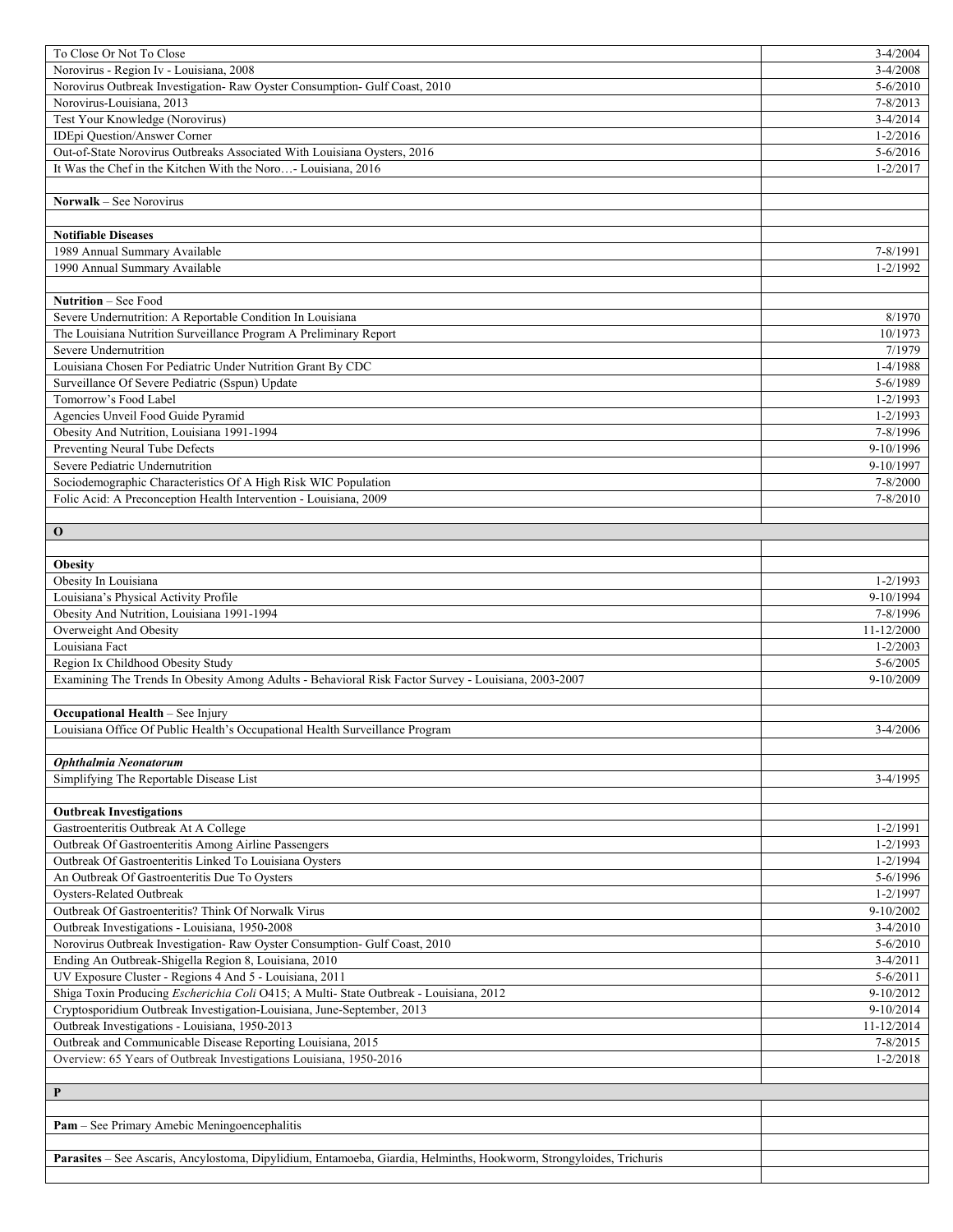| <b>Parovirus</b> – See Fifth Disease                                           |                                  |
|--------------------------------------------------------------------------------|----------------------------------|
|                                                                                |                                  |
| Pediculosis - See Lice                                                         |                                  |
|                                                                                |                                  |
| Pellagra<br>Louisiana Facts                                                    |                                  |
|                                                                                | 9-10/90, 7-8/00, 3-4/2011        |
| Pelvic Inflammatory Disease - See Sexually Transmitted Disease                 |                                  |
| Pelvic Inflammatory Disease-United States                                      | 12/1979                          |
| Recommended Changes In Treatment Of Gonorrhea And Pelvic Inflammatory Disease  | 1/1984                           |
| <b>STD Treatment Guidelines</b>                                                | 7-8/1995                         |
| Corrections - STD Treatment Guidelines                                         | 9-10/1995                        |
|                                                                                |                                  |
| Pertussis - See Immunization                                                   |                                  |
| Pertussis Outbreak In Southern Louisiana - Orleans                             | 5/1967                           |
| <b>Current Trends</b><br>Pertussis Outbreak - Sabine                           | 9/1967<br>11/1967                |
| Pertussis Recommendations                                                      | 9/1970                           |
| Health Screening Of Vietnamese Refugee                                         | 6/1975                           |
| Whooping Cough In Southern Louisiana                                           | 7/1975                           |
| <b>Epidemiology Briefs</b>                                                     | 4/1976                           |
| Whoop Whoop Whoop                                                              | 9/1980                           |
| Communicable Diseases Louisiana, 1981                                          | 2/1982                           |
| Whooping Cough (Pertussis) And The Vaccine                                     | 2/1985                           |
| Pertussis Surveillance                                                         | 7-8/1987                         |
| Bulletin<br>Acellular Pertussis Vaccine                                        | 1-4/1988<br>1-2/1989             |
| Pertussis-Covenant House, New Orleans                                          | 11-12/1989                       |
| Annual Summary-Pertussis 1989                                                  | 9-10/1990                        |
| <b>Combination Vaccine Approved</b>                                            | 9-10/1993                        |
| Acellular Pertussis Vaccine Approved For Infants                               | 11-12/1996                       |
| Louisiana Fact                                                                 | 7-8/2000                         |
| Annual Summary-Pertussis 2000                                                  | 9-10/2001                        |
| Pertussis: Hidden In Louisiana?                                                | $3 - 4/2005$                     |
| Pertussis Update - Louisiana, 2008                                             | $9-10/2008$                      |
| Pertussis Health Alert                                                         | $9-10/2013$                      |
| Pertussis Outbreak? Louisiana, 2016-2017                                       | $5 - 6/17$                       |
| Pesticide - See Chemical, Environment, Poison, Sanitary Code                   |                                  |
|                                                                                |                                  |
| Pets                                                                           |                                  |
| Wild Animals As Pets: The Reasons Why Not                                      | 11-12/1986                       |
| Wolf Hybrids And Rabies                                                        | 7-8/1992                         |
| Monkey Business - A Brief Summary Of The Dangers Of Non-Human Primates As Pets | $5 - 6/2011$                     |
|                                                                                |                                  |
| Pharmacy - See Strategic National Stockpile                                    |                                  |
| Louisiana Fact                                                                 | $11 - 12/97, 7 - 8/05, 5 - 6/07$ |
| Phenylketonuria                                                                |                                  |
| Problems With Pku And Hypothyroid Specimens                                    | 12/1983                          |
| Bulletin: Pku-Hypothyroid Screening Lab 10 Form                                | 9/1984                           |
| New Pku And Hypothyroid Forms                                                  | 1-2/1986                         |
| Blood Collection Procedures For Hypothyroid & Pku Specimens                    | 7-8/1987                         |
| Pku In Louisiana                                                               | $5 - 6/2000$                     |
| The Importance Of A Repeat Newborn Screen                                      | $3-4/2002$                       |
|                                                                                |                                  |
| <b>Photobacterium Damselae</b>                                                 |                                  |
| Photobacterium Damselae, Rare Illness In Humana Louisiana, 2011                | $7 - 8/2011$                     |
| <b>Physical Activity</b>                                                       |                                  |
| Louisiana's Physical Activity Profile                                          | 9-10/1994                        |
| Prevalence Of Physical Inactivity- Louisiana                                   | $5 - 8/2002$                     |
| New Orleans Bottoms Out                                                        | 9-10/2004                        |
|                                                                                |                                  |
| Physicians                                                                     |                                  |
| Physicians Please Read This                                                    | 3/1976                           |
| Do Physicians Report Diseases                                                  | 7-8/1990                         |
| Louisiana Facts                                                                | $1-2/95.3-4/96$                  |
| Immunization Course For Physicians                                             | 7-8/1995                         |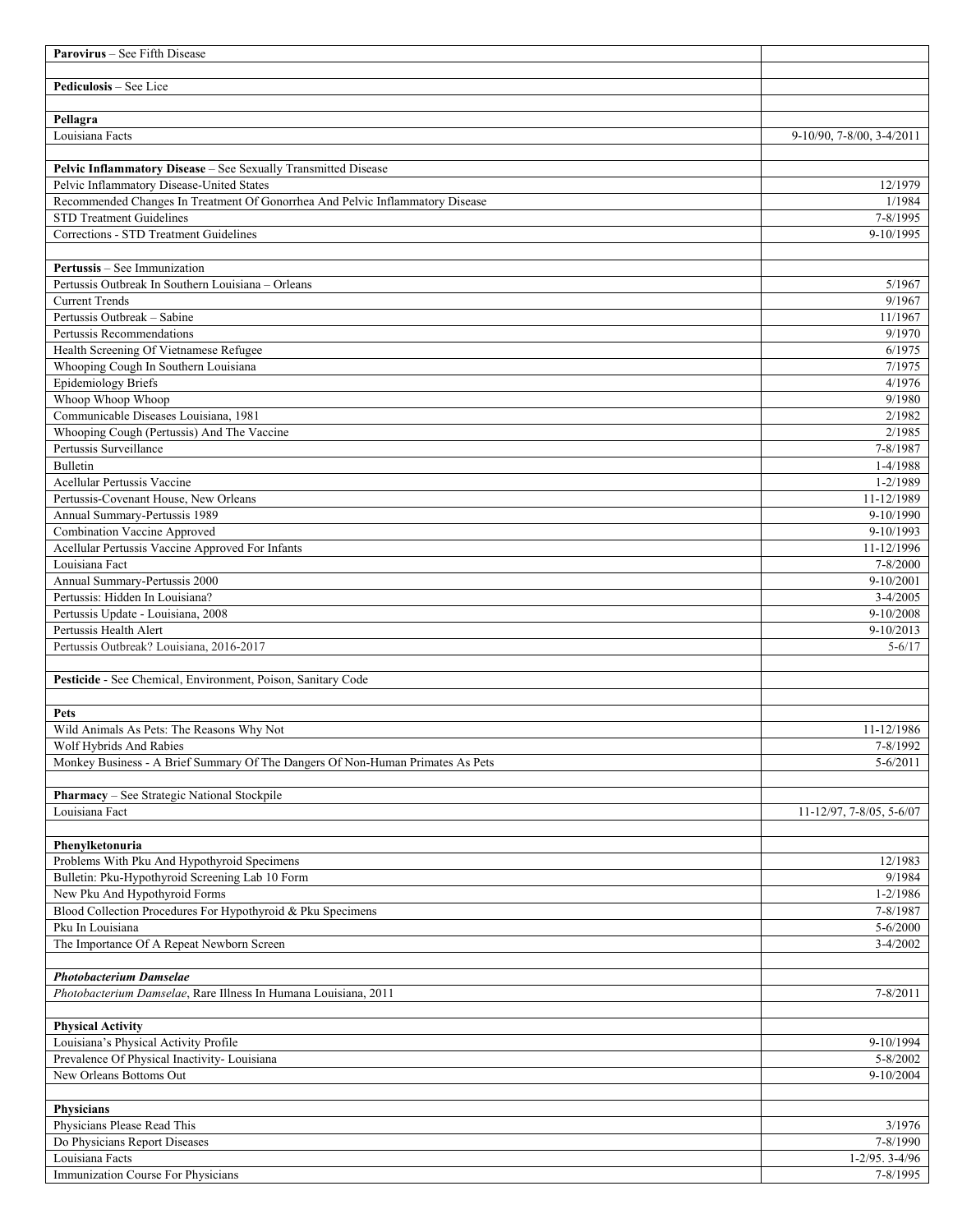| Notice To Physicians                                                                                                            | 7-8/2008                   |
|---------------------------------------------------------------------------------------------------------------------------------|----------------------------|
|                                                                                                                                 |                            |
| Plague - See Yersinia Pestis                                                                                                    |                            |
|                                                                                                                                 |                            |
| <b>Pleisiomonas</b>                                                                                                             |                            |
| Travelers' Diarrhea                                                                                                             | 9-12/1988                  |
|                                                                                                                                 |                            |
| Pneumococcus - See Immunization And Streptococcus                                                                               |                            |
| Bulletin(S)                                                                                                                     | 9/1977                     |
| Use Of Influenza And Pneumococcal Vaccines In Nursing Homes                                                                     | $3 - 4/1992$               |
| <b>Emerging Infections</b>                                                                                                      | $3-4/1994$                 |
| An Outbreak Of Pneumonia In A Workplace                                                                                         | $3-4/1995$                 |
| Pneumococcal Resistance In Day Care                                                                                             | 5-6/1995                   |
| Adenovirus Type 7 Outbreak In A Long-Term Care Facility                                                                         | 9-10/1996                  |
| <b>Emerging Pathogens Surveillance</b>                                                                                          | 5-6/1998                   |
| Notice Pneumococcal Polysaccharide Vaccine                                                                                      | 5-6/1999                   |
| Louisiana Fact                                                                                                                  | 7-8/2000                   |
| First Pneumoncoccal Vaccine Approved For Infants And Toddlers                                                                   | $3-4/2001$                 |
| Influenza, Pneumonia And Tetanus Immunizations<br>Increasing Pneumococcal Polysaccharide Vaccine Rates In Hospitalized Patients | $9 - 10/2003$              |
|                                                                                                                                 | $3-4/2004$<br>$1 - 2/2007$ |
| Influenza And Pneumococcal Vaccination Coverage Among Older Adults-Louisiana, 2004-2005                                         |                            |
| Pneumonia Among Children Five And Under - Louisiana, 1999 - 2004                                                                | 5-6/2008                   |
| Pneumocystis Carinii Pneumonia                                                                                                  |                            |
| Advisories From CDC                                                                                                             | 2/1985                     |
|                                                                                                                                 |                            |
| Poison (See Carbon Monoxide, Food Poisoning, Lead, Mercury)                                                                     |                            |
| The Louisiana Poison Control Center At New Orleans                                                                              | 2/69, 1/70                 |
| INH Poisoning - Orleans Parish                                                                                                  | 4/1969                     |
| Louisiana Poison Control Center At New Orleans - Quarterly Report                                                               | 4/1969                     |
| March 15-22 National Poison Prevention Week                                                                                     | 1/1970                     |
| Computerized Poison Information System Poison Data Link Testing                                                                 | 2/1971                     |
| Poison Control Center Statistical Report For The Year 1970                                                                      | 2/1971                     |
| Mercury Poisoning - Jefferson Parish                                                                                            | 6/1971                     |
| One Dead, Family Hospitalized, Cause Of Tragedy A Mystery                                                                       | 1/1973                     |
| Mysterious Illness In A Houma Family                                                                                            | $\frac{1}{3}$ /1973        |
| Suspected Chemical Poisoning From Orange Drink Machine-Crowley, La                                                              | 11/1975                    |
| <b>Epidemiology Briefs</b>                                                                                                      | 4/1976                     |
| Level Of PCB's And Insecticides In The Milk Of Ten New Orleans Women                                                            | $2 - 3/1977$               |
| Physician Advisory-Health Effects Of Asbestos                                                                                   | 7/1978                     |
| Impact Of The New CDC Lead Poisoning Prevention Guidelines                                                                      | $1 - 2/1992$               |
| Pilot Blood Lead Screening Program Begins                                                                                       | 9-10/1992                  |
| Algae Toxin In Lake Pontchartrain                                                                                               | 7-8/1997                   |
| Health Effects Related To Pesticide Exposure                                                                                    | $1 - 2/2002$               |
| Allergies? Asthma? ER Visits?                                                                                                   | $1 - 2/2003$               |
| Coroner Surveillance                                                                                                            | $1 - 2/2004$               |
| Misapplication Of Organophosphate Insecticide To Public School Results In Health Effects-La. 2002                               | $3-4/2004$                 |
| Scrombroid Fish Poisoning - Louisiana - December, 2006                                                                          | $3-4/2007$                 |
| Ciguatoxin Poisoning Louisiana, 2007                                                                                            | 11-12/2007                 |
| Mothballs: An Ineffective and Dangerous Remedy For Animal Invasions                                                             | $5 - 6/2013$               |
|                                                                                                                                 |                            |
| Polio                                                                                                                           |                            |
| Immunization Recommendations For Adults                                                                                         | 7/1967                     |
| Poliomyelitis - St. Tammany                                                                                                     | 11/1967                    |
| Poliomyelitis Surveillance                                                                                                      | 10/1968                    |
| Poliomyelitis Immunizations For European Travelers                                                                              | 8/1969                     |
| Health Screening Of Vietnamese Refugees                                                                                         | 6/1975                     |
| Viral Surveillance In Louisiana-1975                                                                                            | 2/1976                     |
| Revised Immunization Schedule                                                                                                   | 6/1977                     |
| Communicable Diseases Louisiana, 1981                                                                                           | 2/1982                     |
| Immunization Survey Of Two Year Olds From Day Care Centers                                                                      | 5-6/1990                   |
| Update: Polio Eradication In The Americas                                                                                       | 11/12/1992                 |
| Polio Vaccine And HIV Infection                                                                                                 | 11/12/1992                 |
| Simplifying The Reportable Disease List                                                                                         | $3-4/1995$                 |
| Global Poliomyelitis Eradication                                                                                                | $1 - 2/2000$               |
| Louisiana Fact                                                                                                                  | 7-8/2000                   |
|                                                                                                                                 |                            |
| <b>Pregnancy – See Also Smoking</b>                                                                                             |                            |
| Teenage Pregnancy In Louisiana                                                                                                  | 7-8/90, 11-12/96           |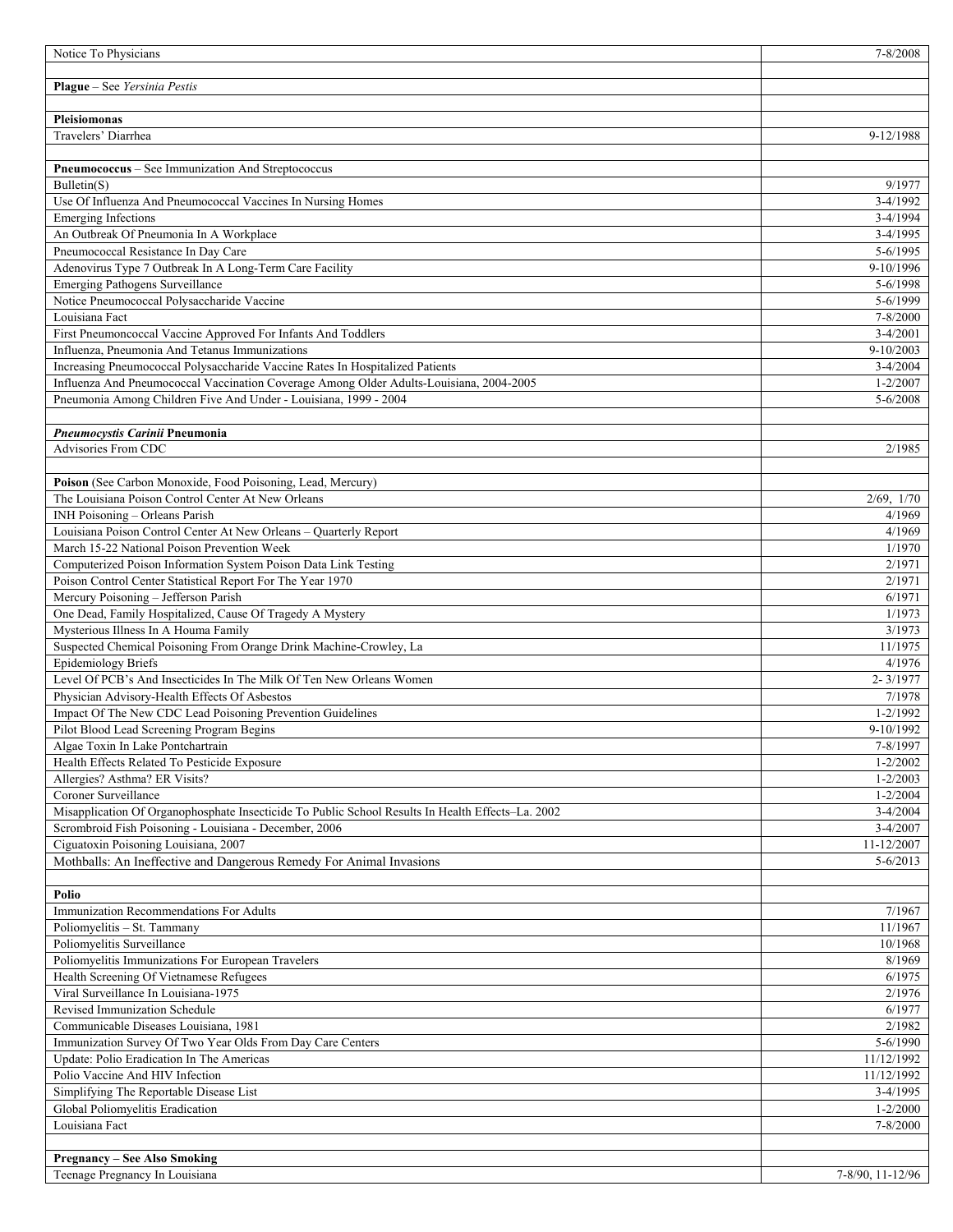| Hepatitis B Carriage In Pregnant Women                                                                             | 7-8/1992                         |
|--------------------------------------------------------------------------------------------------------------------|----------------------------------|
| Increase In Congenital Syphilis: Recommendations For Screening                                                     | 11-12/1992                       |
| Healthy Babies Campaign                                                                                            | 7-8/1993                         |
| Louisiana's Perinatal Hepatitis B Vaccination Program                                                              | $1 - 2/1994$                     |
| Azt Prevents HIV Spread To Infants                                                                                 | 5-6/1994                         |
| Pregnancy-Related Hospitalizations                                                                                 | $3-4/2000$                       |
| Prenatal Care In Louisiana                                                                                         | 7-8/2000                         |
| Louisiana's PRAMS And Prenatal Exposure To Alcohol                                                                 | $1 - 2/2003$                     |
| Adequate Prenatal Weight Gain And Birth Weight                                                                     | 9-10/2003                        |
| The Pelican Project-On The Right Track For A Right Start - The HIV/Aids Program Perinatal HIV Reduction Initiative | 5-6/2004                         |
| Strategies In Louisiana For The Title V Maternal And Child Health 2005 Needs Assessment In Perinatal Health        | 11-12/2004                       |
| Analysis Of Fetal And Infant Mortality Rates - Using Perinatal Periods of Risk Approach, Louisiana, 2000-2002      | $1 - 2/2006$                     |
| Sexually Transmitted Disease During Pregnancy, La, 1997-2004                                                       | 7-8/2006                         |
| Evaluation Of The Louisiana Pregnancy Risk Assessment Monitoring System And The Effects Of Hurricane Katrina       | 9-10/2006                        |
| GBS Assessment Prevention, Control Policies In Perinatal Women-Louisiana, January-May 2007                         | 7-8/2007                         |
| Life Stress Factors Associated With Physical Abuse During Pregnancy - Louisiana, 2000 - 2004                       | 7-8/2008                         |
| Achieving Appropriate Weight Gain During Pregnancy Requires More Than Education - Louisiana, 2001-2004             | 9-10/2008                        |
| Relationship Between Pregnancy Intention And Fruit And Vegetable Consumption-PRAMS - La., 2004                     | $3-4/2010$                       |
| The Relationship Between Health Insurance Coverage And Prenatal Care: Louisiana PRAMS, 2000-2004                   | $7 - 8/2011$                     |
| Perinatal HIV Surveillance - Louisiana, 1994 - 2010                                                                | $7 - 8/2012$                     |
| The Louisiana Pregnancy Risk Assessment Monitoring System (PRAMS): Response Rates on the Rise                      | $1 - 2/2018$                     |
|                                                                                                                    |                                  |
| Primary Amebic Meningoencephalitis - See Also Naegleria Fowleri                                                    |                                  |
| A Primary Amebic Meningoencephalitis (Pam) Fatality Louisiana, 2011                                                | $9 - 10/2011$                    |
|                                                                                                                    |                                  |
| Prion - See Chronic Wasting Disease, Creutzfeldt-Jakob Disease                                                     |                                  |
|                                                                                                                    |                                  |
| Pseudomonas Aeromonas                                                                                              |                                  |
| <b>IDEpi Question/Answer Corner</b>                                                                                | 11-12/2015                       |
|                                                                                                                    |                                  |
| Pseudomonas Aeruginosa                                                                                             |                                  |
| Hydrotherapy Pools: A Source Of Infection?                                                                         | $5 - 6/2004$                     |
|                                                                                                                    |                                  |
| <b>Psittacosis</b>                                                                                                 |                                  |
| Psittacosis                                                                                                        | 11/1969                          |
| Simplifying The Reportable Disease List                                                                            | $3-4/1995$                       |
| Unusual Cases, 2003: The Dead Parakeet                                                                             | 7-8/2003                         |
|                                                                                                                    |                                  |
| Psocoptera                                                                                                         |                                  |
| A Case Of Delusional Parasitosis - Not                                                                             | $1 - 2/2005$                     |
|                                                                                                                    |                                  |
| <b>Public Health</b>                                                                                               |                                  |
| Ten Great Public Health Achievements – United States, 1900-1999                                                    | 9-10/1999                        |
| Louisiana Public Health Association Conference-April, 2007                                                         | 7-8/2007                         |
|                                                                                                                    |                                  |
| $\mathbf Q$                                                                                                        |                                  |
|                                                                                                                    |                                  |
| Q Fever                                                                                                            |                                  |
| <b>Bulletins</b>                                                                                                   | 7/1979                           |
|                                                                                                                    |                                  |
| Quarantine                                                                                                         | $11-12/89$ , 7-8/90, 5-6/93, 11- |
| Louisiana Facts                                                                                                    | 12/93, 9-10/02                   |
|                                                                                                                    |                                  |
| $\bf R$                                                                                                            |                                  |
|                                                                                                                    |                                  |
| <b>Rabies</b> – See Animals                                                                                        |                                  |
| Immunization Recommendations For Adults                                                                            | 7/1967                           |
| <b>Current Trends</b>                                                                                              | 9/1967                           |
| Rabies Prophylaxis                                                                                                 | 5/1971                           |
| The Risk Of Rabies Prophylaxis Vs. The Risk Of The Disease                                                         | 12/1973                          |
| Rabies                                                                                                             | 11/1977                          |
|                                                                                                                    | 9/77, 3-4/79, 8/81, 2/83,        |
| Bulletin(S)/Notices                                                                                                | 11-12/84, 9-10/89, 7-8/93        |
| Recommendation Of The Public Health Service Advisory Committee On Immunization Practices                           | 11/1977                          |
| New Rabies Vaccine                                                                                                 | 6/1980                           |
| Rabies Review                                                                                                      | 7/1980                           |
| New Manufacturer Of Rabies Immune Globulin                                                                         | 5/1982                           |
| Rabbits And Rodents Rarely Have Rabies                                                                             |                                  |
|                                                                                                                    | 2/1983                           |
| Animal Rabies Incidence                                                                                            | 2/1983                           |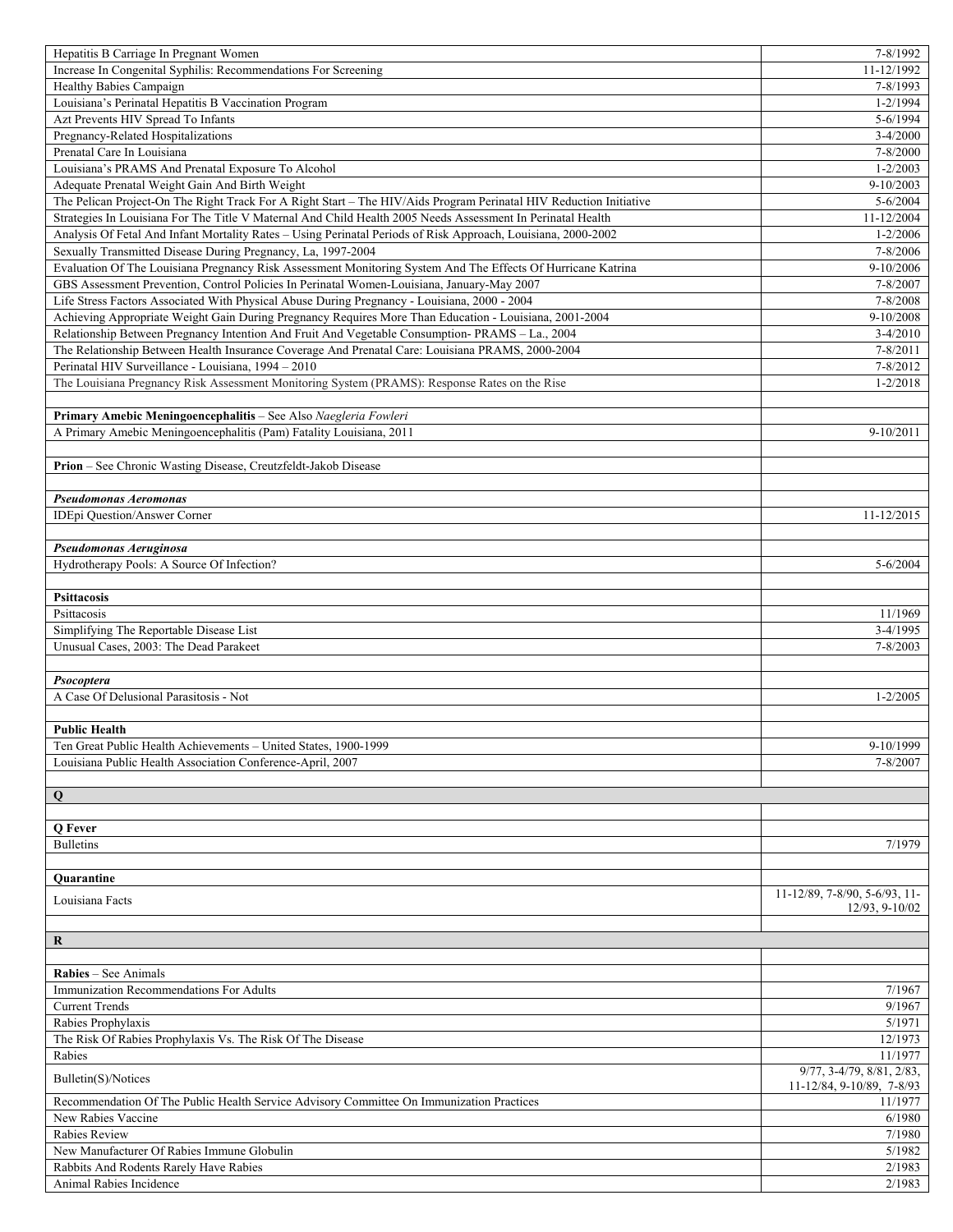| Rabies In A Horse - Webster Parish - A Case Report                                                                                | 5/1983                  |
|-----------------------------------------------------------------------------------------------------------------------------------|-------------------------|
| Skunk Rabies - Alexandria                                                                                                         | 6/1984                  |
| Rabies Prevention-United States, 1984                                                                                             | 7/1984                  |
| Rabies In Animals/January-August, 1984                                                                                            | 8/1984                  |
| Compendium Of Animal Rabies Vaccines, 1985 Prepared By: The National Association Of State Public Health Veterinarians, Inc.       | 11-12/1984              |
| Rabies Postexposure Prophylaxis With Human Diploid Cell Rabies Vaccine: Lower Neutralizing Antibody Titers With Wyeth Vaccine     | 1/1985                  |
| Bulletin FDA Approval Of Intradermal Route Of Administration Of Rabies Vaccine For Pre-Exposure Prophylaxis                       | $3-4/1987$              |
| Possible Interference of Antibody Response to HDCV (Rabies) By the Use of Chloroquine                                             | 11-12/1989              |
| Rabies Testing Comes To A Head                                                                                                    | 9-10/1990               |
| Louisiana Facts                                                                                                                   | $5-6/91, 7-8/00$        |
| Wolf Hybrids And Rabies                                                                                                           | 7-8/1992                |
| Rabies Update                                                                                                                     | $1 - 2/94, 7 - 8/94$    |
| Change In Rabies Prophylaxis Recommendations                                                                                      | 9-10/1997               |
| Louisiana Rabies Testing, 2000                                                                                                    | $5 - 6/2001$            |
| Errata: May-June 2001 - Rabies Table                                                                                              | 7-8/2001                |
| Raccoons And Human Disease                                                                                                        | $9-10/2005$             |
| Office Of Public Health Rabies Testing Policies Clarified                                                                         | 7-8/2006                |
| The Prevalence Of Animal Bites/Exposure In Relation To The Risk Of Human Rabies-Central Louisiana - January, 2000-September, 2008 | $3-4/2009$              |
| Risk Of Aerosol Transmission Of Rabies - Louisiana And United States, 2009                                                        | 7-8/2009                |
| Four-Dose Post-Exposure Rabies Vaccine                                                                                            | $3-4/2010$              |
| Rabies Control In A Community Setting - Region Iv - Louisiana, May-June, 2010                                                     | $7 - 8/2010$            |
| Dog Rabies-From 443 In 1943 To One In 2013-Louisiana Has Come A Long Way!                                                         | $3-4/2014$              |
| Wildlife and Agricultural Animal Diseases: A Reminder of Potential Hazards to Hunters-Louisiana, 2013                             | $1 - 2/2013$            |
| IDEpi Question/Answer Corner                                                                                                      | 11-12/2013              |
| Rabies: Answering Physician Questions                                                                                             | 9-10/2017               |
|                                                                                                                                   |                         |
| Rape                                                                                                                              |                         |
| Rape                                                                                                                              | 12/1972                 |
|                                                                                                                                   |                         |
| <b>Rat-Bite Fever</b>                                                                                                             |                         |
| Health Threats From Rodent Infestation                                                                                            | $1 - 2/2007$            |
| Rodent Infestations and Disease-Louisiana and U.S.                                                                                | 7-8/2014                |
| Death from Rat-bite Fever - Louisiana, 2018                                                                                       | $11 - 12/18$            |
|                                                                                                                                   |                         |
|                                                                                                                                   |                         |
|                                                                                                                                   |                         |
| Rat Lungworm - See Angiostrongylus Cantonensis; Nematode                                                                          |                         |
|                                                                                                                                   |                         |
| Red Measles - See Rubeola                                                                                                         |                         |
|                                                                                                                                   |                         |
| Reporting - See Sanitary Code                                                                                                     |                         |
| Changes In Selected Diseases Reported In La Monthly Morbidity                                                                     | $1/79, 9-12/88$         |
| Do Physicians Report Diseases                                                                                                     | 7-8/1990                |
| Responsibility For Disease Reporting Clarified                                                                                    | $1 - 2/1993$            |
| Reporting Communicable Diseases: What's The Point?                                                                                | 3-4/1993                |
| Reporting Of HIV And Aids Cases                                                                                                   | $3-4/93$ , 1-2, 5-6/94  |
| <b>Evaluation Of STD Reporting</b>                                                                                                | $3-4/1994$              |
| Disease/Conditions Added To Reportable List                                                                                       | 11-12/1994              |
| Simplifying The Reportable Disease List                                                                                           | $3-4/1995$              |
| Louisiana Facts                                                                                                                   | $3-4/1995$              |
| Revised Reportable Disease List                                                                                                   | $3-4/1997$              |
| Idris-A New Infectious Disease Reporting System                                                                                   | 11-12/2006              |
| Additions To Disease Reporting Requirement: Carbon Monoxide Poisoning                                                             | $1 - 2/2009$            |
| Important Notice: Disease Reporting In Louisiana                                                                                  | $1 - 2/2010$            |
| Reportable Infectious Disease Case Counting                                                                                       | $3-4/2014$              |
| Notice: IDRIS 2                                                                                                                   | 9-10/2014               |
| A Rapid Overview of Reportable Communicable Diseases Louisiana, 2017                                                              | $11 - 12/17$            |
|                                                                                                                                   |                         |
| Retrovirus - See HIV                                                                                                              |                         |
|                                                                                                                                   |                         |
| <b>Reyes Syndrome</b>                                                                                                             |                         |
| Reyes Syndrome In Lafayette, Louisiana                                                                                            | 6/1973                  |
| Bulletin(S)                                                                                                                       | $2 - 3/77$ , $1 - 2/86$ |
| Reye Syndrome And Salicylates                                                                                                     | 3/1982                  |
|                                                                                                                                   |                         |
| Rheumatic Fever - See Streptococcus                                                                                               |                         |
|                                                                                                                                   |                         |
| Ricin                                                                                                                             |                         |
| When There Is A Suspicious Substance In The Mail                                                                                  | 7-8/2004                |
| Rickettsia – See Typhus                                                                                                           |                         |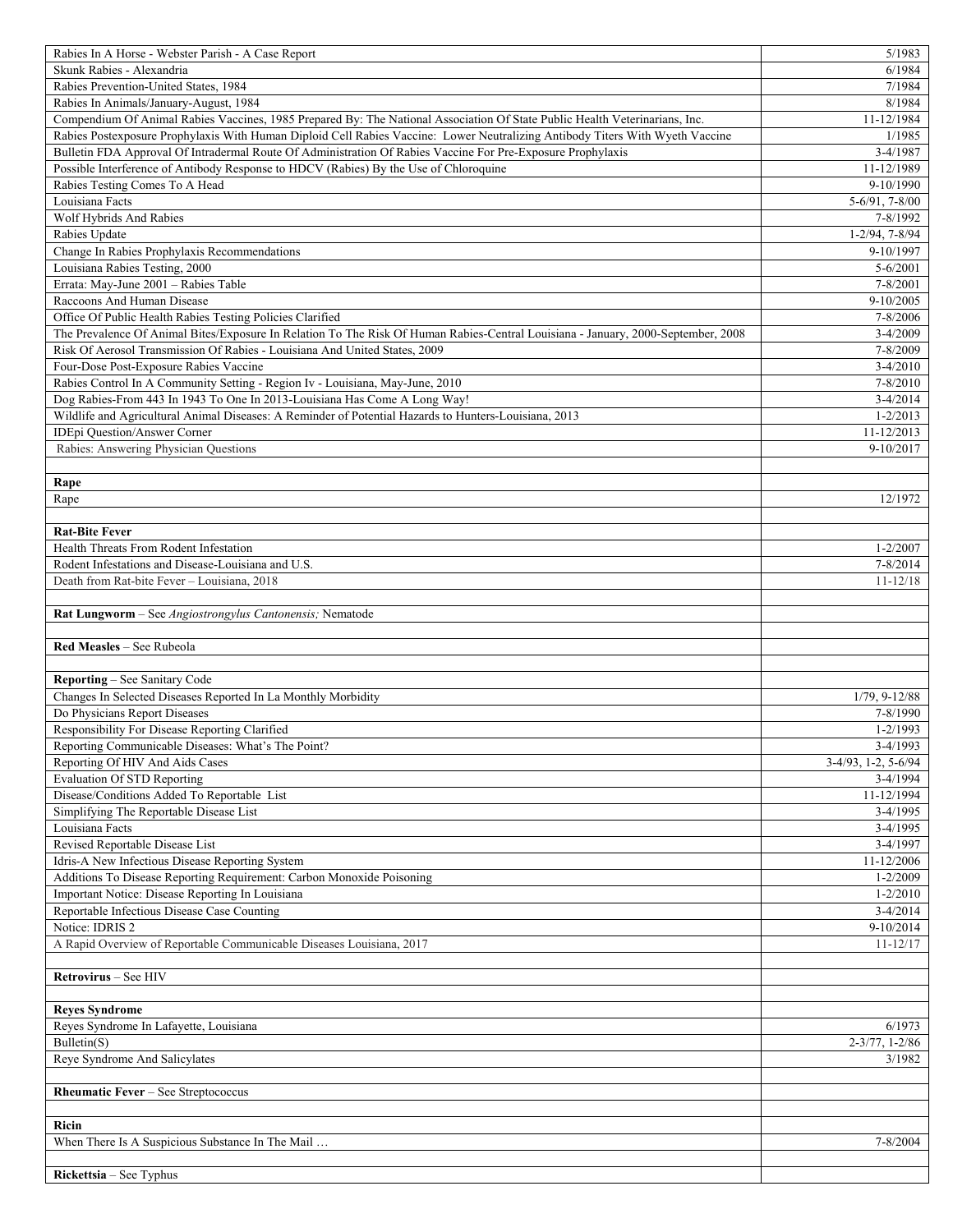| New Form For Serology                                                                                                        | 2/1981           |
|------------------------------------------------------------------------------------------------------------------------------|------------------|
| Health Threats From Rodent Infestation                                                                                       | $1 - 2/2007$     |
|                                                                                                                              |                  |
| <b>Rocky Mountain Spotted Fever</b>                                                                                          |                  |
| Rocky Mountain Spotted Fever - Jefferson Parish                                                                              | 6/1968           |
| Rocky Mountain Spotted Fever, Where Are You?                                                                                 | 9/1974           |
| Communicable Disease Bulletins                                                                                               | 7-8/1977         |
| Rocky Mountain Spotted Fever                                                                                                 | 6/1979           |
|                                                                                                                              |                  |
| Tick Bites Can Cause Serious Illness                                                                                         | 1-4/1988         |
| <b>Beware Of Ticks</b>                                                                                                       | $3-4/1990$       |
|                                                                                                                              |                  |
| Rodent – See Animals, Hantavirus, Rabies                                                                                     |                  |
|                                                                                                                              |                  |
| <b>Rotavirus</b>                                                                                                             |                  |
| Traveler's Diarrhea                                                                                                          | 9-12/1988        |
| Rotavirus And Intussusception                                                                                                | 7-8/1999         |
|                                                                                                                              |                  |
| Roundworms - See Nematode, Toxocara                                                                                          |                  |
|                                                                                                                              |                  |
| Rubella                                                                                                                      |                  |
| Test For Rubella (German Measles) Available                                                                                  | 1/1968           |
| Questions On Rubella Diagnosis                                                                                               | 3/1968           |
| Measles Outbreak - Terrebonne Parish, Louisiana                                                                              | 9/1968           |
| Rubella Immunization Program Planned                                                                                         | 5/1969           |
| Recommendation Of The Public Health Service Advisory Committee On Immunization Practices - Prelicensing Statement On Rubella |                  |
| Virus Vaccine                                                                                                                | 5/1969           |
| State Health Department Launches Rubella Control Program                                                                     | 9/1969           |
| Registry For Congenital Rubella                                                                                              | 10/1969          |
| Rubella Progress Report                                                                                                      | 2/1970           |
| Questions And Answers On Rubella (German Measles) Vaccine                                                                    | 7/1970           |
| Serologic Assistance In Rubella Diagnosis                                                                                    | 12/1970          |
| Serologic Testing For Rubella - A Warning                                                                                    | 1/1971           |
|                                                                                                                              |                  |
| Rubella Vaccination During Pregnancy                                                                                         | 4/1971           |
| Rubella Virus Vaccine Usage                                                                                                  | 9/1971           |
| Evidence Of Widespread Rubella In Louisiana                                                                                  | 3/1973           |
| Rubella Spreads Among Louisiana Young Adults                                                                                 | 3/1975           |
| Health Screening Of Vietnamese Refugees                                                                                      | 6/1975           |
| Viral Surveillance In Louisiana-1975                                                                                         | 2/1976           |
| Bulletin                                                                                                                     | 1/1978           |
| Rubella Immunization Of Post-Pubertal Females                                                                                | 3/1978           |
| Statewide Rubella Outbreak: Recommendations To Physicians                                                                    | 4/1978           |
| Red Measles - The Continuing Saga                                                                                            | 11&12/78         |
| Rubella - Changing Concepts                                                                                                  | 8/1979           |
| New Form For Serology                                                                                                        | 2/1981           |
| Communicable Diseases Louisiana, 1981                                                                                        | 2/1982           |
| Routine Rubella Testing Prior To Vaccination Not Essential                                                                   | 3/1983           |
| Rubella Screening Test Now Available                                                                                         | 5/1984           |
| Measles Outbreak Washington - St. Tammany (41 Cases)                                                                         | 7/1985           |
| Fetal Risk Associated With Maternal Vaccination                                                                              | 9/1985           |
| IDEpi Question/Answer Corner                                                                                                 | 11-12/2015       |
| Assessing Healthcare Worker Vaccination After Identification of Two Imported Cases of Measles-Louisiana, 2018                | 11-12/2018       |
|                                                                                                                              |                  |
| <b>Rubeola</b>                                                                                                               |                  |
| Measles Eradication                                                                                                          | 2/1967           |
| 15,000 Vaccinated For Measles - Rapides, Avoyelles                                                                           | 3/1967           |
| Mass Measles Campaign - Baton Rouge                                                                                          | 4/1967           |
|                                                                                                                              |                  |
| K.O. Measles Campaign In Orleans And St. Bernard Parishes<br>Measles Epidemic - Allen Parish                                 | 8/1967<br>3/1969 |
|                                                                                                                              |                  |
| Measles Outbreak - Webster Parish                                                                                            | 4/1969           |
| Measles Outbreak - East Baton Rouge                                                                                          | 6/1969           |
| Measles Returns To Louisiana                                                                                                 | 3/1970           |
| Measles (Rubeola)                                                                                                            | 5/1970           |
| Measles                                                                                                                      | 10/1970          |
| Outbreak Of Measles - West Monroe                                                                                            | 11/1970          |
| Measles Outbreaks Increasing                                                                                                 | 1/1971           |
| Measles Surveillance                                                                                                         | 4/1971           |
| Louisiana Exports Not Necessarily In Demand                                                                                  | 6/1973           |
| Measles Eradication In 1975                                                                                                  | 3/1975           |
| Health Screening Of Vietnamese Refugees                                                                                      | 6/1975           |
| Measles Tragedy In Louisiana - 1975                                                                                          | 1/1976           |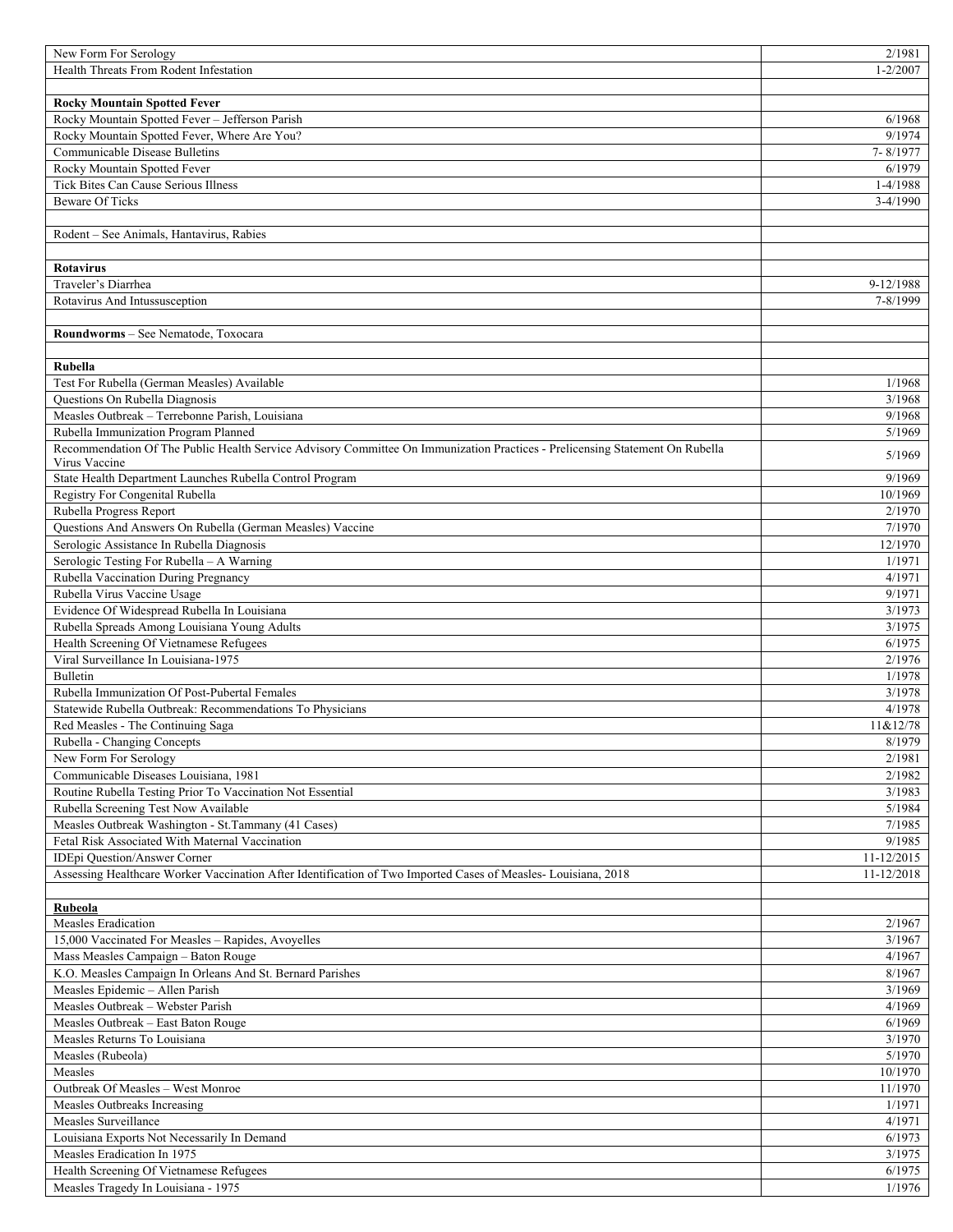| Viral Surveillance In Louisiana - 1975                                                    | 2/1976                       |
|-------------------------------------------------------------------------------------------|------------------------------|
| <b>Special Request</b>                                                                    | 2/1976                       |
| Physicians Please Read This                                                               | 3/1976                       |
| <b>Epidemiology Briefs</b>                                                                | 4/1976                       |
| Measles Outbreak In Assumption Parish                                                     | 9/1976                       |
| Rubeola Morbidity In Louisiana - 1976                                                     | 6/1977                       |
| <b>Bulletin</b>                                                                           | 1& 2/78, 1& 3-4/79, 4/83, 9- |
|                                                                                           | 12/88                        |
| Measles - Iberia Parish                                                                   | 2/1978                       |
| CF Test For Measles (Rubeola) Unsuitable For Determining Immunity                         | 7/1978                       |
| News Media Reports Of Need For Revaccination Against Measles                              | 1/1982                       |
| 1981 Measles Update                                                                       | 1/1982                       |
| Communicable Diseases Louisiana, 1981                                                     | 2/1982                       |
| Recommendations For Measles Vaccination For International Travel                          | 5/1982                       |
| Measles Outbreak In Monroe, Louisiana                                                     | 12/1982                      |
| Measles - United States, First 26 Weeks, 1983                                             | 7/1983                       |
| Measles Morbidity                                                                         | 11/1983                      |
| Measles Outbreak-(Shreveport)                                                             | $3-4/1990$                   |
| ACIP Issues Two-Dose Measles Vaccine Recommendations                                      | $3-4/1990$                   |
| Measles Outbreak In Jefferson Parish                                                      | 5-6/1995                     |
| Global Measles Eradication Summary                                                        | 11-12/1996                   |
| The Case Of Measles That Wasn't, Or 'Delusional Measles' - Louisiana, 2012                | $5 - 6/2012$                 |
| <b>IDEpi Question/Answer Corner</b>                                                       | 11-12/2015                   |
|                                                                                           |                              |
| ${\bf S}$                                                                                 |                              |
|                                                                                           |                              |
| St. Louis Encephalitis -See Encephalitis                                                  |                              |
| Epidemiologic Briefs                                                                      | 8/75, 4/76                   |
| Viral Surveillance In Louisiana-1975                                                      | 2/1976                       |
| St. Louis Encephalitis In Louisiana - 1976                                                | 10-11/1976                   |
| St. Louis Encephalitis                                                                    | 5/77, 5/78, 1-2/87           |
| Communicable Disease Bulletins                                                            | 7-8/1977                     |
| Bulletin(S)                                                                               | $4 - 5/80, 7/80$             |
| Update: Saint Louis Encephalitis In New Orleans                                           | 9/1980                       |
| Facts You May Want To Know About St. Louis Encephalitis                                   | 1-4/1988                     |
| St. Louis Encephalitis Outbreak, 1994                                                     | 9-10/1994                    |
| Update: St. Louis Encephalitis Outbreak, 1994                                             | $1 - 2/1995$                 |
| St. Louis Encephalitis Outbreak, 1998                                                     | 11-12/1998                   |
|                                                                                           |                              |
| Salmonella - See Food Poisoning, Gastrointestinal Disorders And Travel                    |                              |
| Non-Treatment Of Salmonella Gastroenteritis                                               | 4/1968                       |
| Salmonella Rides Again!                                                                   | 11/1969                      |
| Salmonella Food Poisoning Outbreak, New Orleans                                           | 11/1969                      |
| CDC Veterinary Public Health Notes, July, 1970                                            | 7/1970                       |
| Salmonella Anatum Gastroenteritis Outbreak In A Louisiana State School                    | 12/1972                      |
| Health Screening Of Vietnamese Refugees                                                   | 6/1975                       |
| Epidemiologic Briefs                                                                      | 8/1975                       |
| Salmonella Singapore Outbreak-New Orleans                                                 | 12/1975                      |
| Preventing Food Outbreaks From Poultry                                                    | 9-10/1987                    |
| Traveler's Diarrhea                                                                       | 9-12/1988                    |
| Pseudo-Outbreak Of Nosocomial Salmonellosis, Louisiana                                    | $3-4/1989$                   |
| Annual Summary-Salmonella                                                                 | 5-6/1990                     |
| Salmonellosis At A Fund-Raising Event                                                     | 1-2/1991                     |
| Annual Summary Salmonellosis                                                              | 9-10/1991                    |
| Salmonella Enteritidis Outbreak Traced To Food Handler Contamination                      | $1 - 2/1992$                 |
| Active Surveillance For Enteric Disease In Southeast Louisiana                            | $1 - 2/1992$                 |
| Annual Summary: Salmonellosis 1991                                                        | 7-8/1992                     |
| Active Surveillance Of Enteric Diseases                                                   | $5 - 6/1993$                 |
| Food-Related Complaints 1992                                                              | 7-8/1993                     |
| Annual Summary: Salmonellosis, 1992                                                       | 11-12/1993                   |
| Annual Summary: Salmonellosis, 1993                                                       | 9-10/1994                    |
| Annual Summary: Salmonellosis, 1994                                                       | 7-8/1995                     |
| Annual Summary Salmonellosis, 1995                                                        | $3-4/1996$                   |
| Annual Summary - Salmonellosis, 1996                                                      | 11-12/1997                   |
| Salmonellosis At A Fund Raising Event                                                     | $1 - 2/1998$                 |
| Salmonellosis From A Commercially Distributed Product; Annual Summary Salmonellosis, 1997 | 11-12/1998                   |
| Annual Summary Salmonellosis, 1998                                                        | 11-12/1999                   |
| Annual Summary Salmonellosis, 1999                                                        | 9-10/2000                    |
| Stuffed Bell Peppers And Salmonella Don't Mix Well                                        | $3-4/2001$                   |
| Annual Summary Salmonellosis, 2001                                                        | $3-4/2002$                   |
|                                                                                           |                              |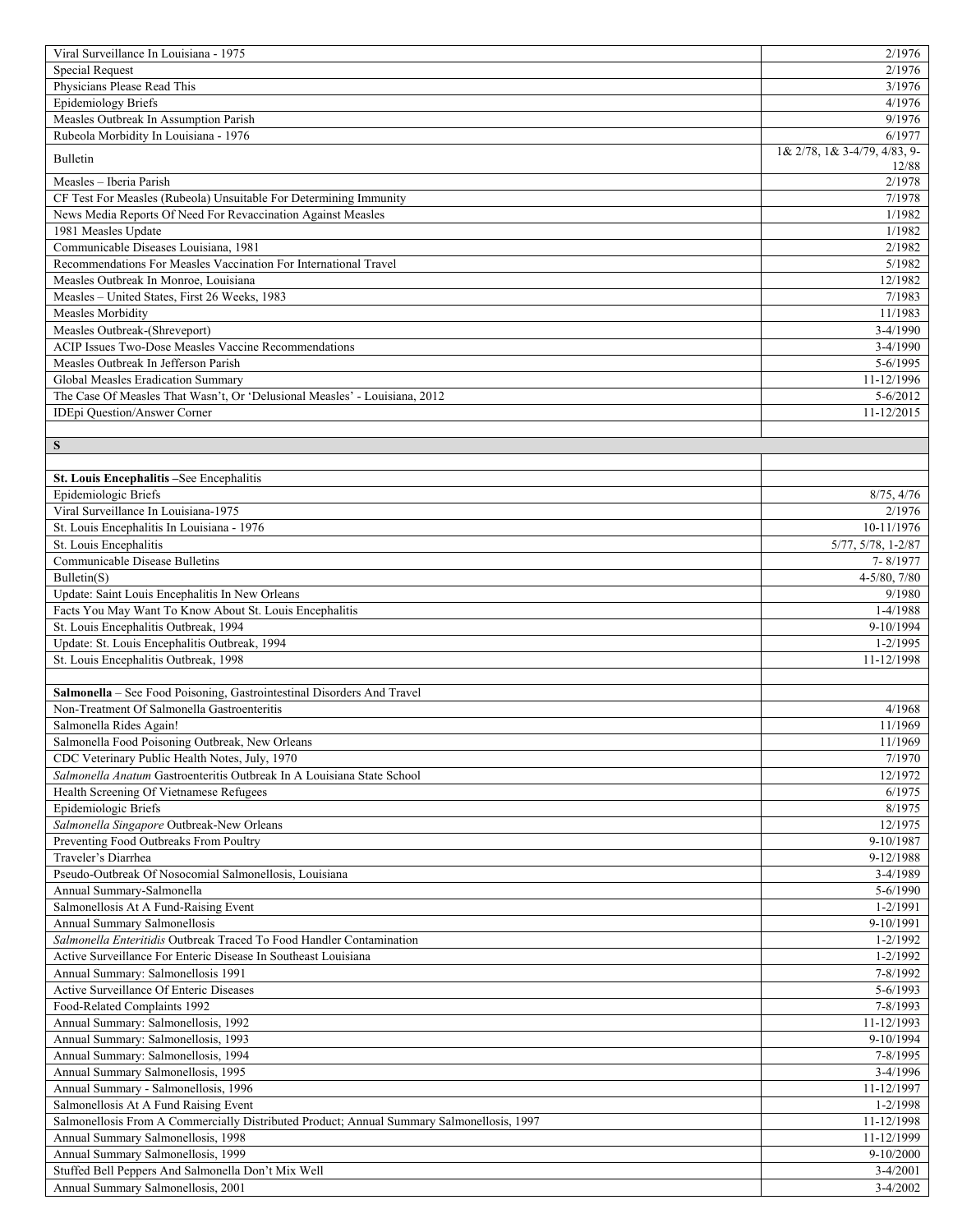| Salmonella Tennessee Outbreak In Peanut Butter - U.S. And La - 2007                                                                | 5-6/2007                     |
|------------------------------------------------------------------------------------------------------------------------------------|------------------------------|
| Wildlife and Agricultural Animal Diseases: A Reminder of Potential Hazards to Hunters-Louisiana, 2013                              | $1 - 2/2013$                 |
| Infants With Positive Salmonella Cultures-Louisiana, 2013                                                                          | $3-4/2013$                   |
| Rare Salmonella Uganda Outbreak Associated With Hog Head Cheese-Louisiana, 2012                                                    | $3-4/2013$                   |
| Multi-State Salmonella Outbreak Associates With Baby Chicks Includes Louisiana                                                     | $7 - 8/2013$                 |
| Raw Milk: Just the Facts                                                                                                           | $5 - 6/2014$                 |
| Rodent Infestations and Disease-Louisiana and U.S.                                                                                 | $7 - 8/2014$                 |
|                                                                                                                                    |                              |
| Salmonella Typhi - See Typhoid                                                                                                     |                              |
|                                                                                                                                    |                              |
| Salpingitis - See Pelvic Inflammatory Disease                                                                                      |                              |
|                                                                                                                                    |                              |
| <b>Sandfly Fever</b>                                                                                                               |                              |
| Infectious Diseases To Return From Middle East                                                                                     | 5-6/1991                     |
|                                                                                                                                    |                              |
| <b>Sanitary Code - See Reporting</b>                                                                                               |                              |
| New Revision To Sanitary Code Requires Private Laboratories To Report Positive Tests For Syphilis                                  | 11/1969                      |
| Infectious Waste Regulations Amended In Sanitary Code                                                                              | 9-10/1990                    |
| Warning Requirements On Consuming Raw Shellfish                                                                                    | $1 - 2/1993$                 |
| Simplifying The Reportable Disease List                                                                                            | $3-4/1995$                   |
| Confidential Disease Case Report                                                                                                   | 3-4 & 9-10/99                |
| Additions To Disease Reporting Requirements: Pesticides-Related Illness & Injury & Heavy Metals (Arsenic Cadmium, Lead & Mercury); |                              |
| Pesticide Exposure & Toxicity; Heavy Metal Exposure & Toxicity                                                                     | $5 - 6/2006$                 |
| Announcements-Changes to the Sanitary Code                                                                                         | $5 - 6/2013$                 |
| Revisions to Sanitary Code                                                                                                         | 11-12/2015                   |
| A Rapid Overview of Reportable Communicable Diseases Louisiana, 2017                                                               | $11 - 12/17$                 |
|                                                                                                                                    |                              |
| <b>Sanitation</b>                                                                                                                  |                              |
| Sanitation Issues B Then And Now                                                                                                   | 5-6/1993                     |
| Food-Related Complaints 1992                                                                                                       | 7-8/1993                     |
|                                                                                                                                    | 11-12/93, 11-12/95, 9-10/96, |
| Louisiana Facts                                                                                                                    | $3 - 4/00$                   |
|                                                                                                                                    |                              |
| SARS - See Influenza                                                                                                               |                              |
|                                                                                                                                    |                              |
| <b>Scabies</b>                                                                                                                     |                              |
|                                                                                                                                    |                              |
|                                                                                                                                    |                              |
| <b>STD Treatment Guidelines</b>                                                                                                    | 7-8/1995                     |
| Scabies - Louisiana, 2012                                                                                                          | $7 - 8/2012$                 |
|                                                                                                                                    |                              |
| Scarlet Fever - See Streptococcus Group A                                                                                          |                              |
| Louisiana Facts                                                                                                                    | 7-8/93, 7-8/00               |
|                                                                                                                                    |                              |
| Schistosomiasis                                                                                                                    |                              |
| Infectious Diseases To Return From Middle East                                                                                     | 5-6/1991                     |
|                                                                                                                                    |                              |
| <b>School</b>                                                                                                                      |                              |
| Louisiana School-Based Health Centers                                                                                              | $9-10/97, 1-2/00$            |
| Survey On School-Based Health Centers                                                                                              | 1-2/1999                     |
| Improved Health Outcomes - La Adolescent School Health Initiative                                                                  | $5 - 6/2003$                 |
| School-Based Health Center Post Katrina And Rita Needs Assessment Survey: Louisiana, 2006                                          | $5 - 6/2006$                 |
| School Pesticide Safety                                                                                                            | 7-8/2006                     |
| Notice: Legislative Changes In Immunization Laws For School-Aged Children                                                          | 7-8/2008                     |
| Screening For Type 2 Diabetes In School-Based Health Centers-Louisiana, 2007-2008                                                  | 11-12/2008                   |
| Group A Streptococcal Infections In A School-Based Health Clinic-Louisiana, 2003-2007                                              | $1 - 2/2008$                 |
| Schools and Vaccination Louisiana, 2017                                                                                            | $7 - 8/17$                   |
| Annual School Vaccination Rates - Louisiana, 2017-2018                                                                             | $7 - 8/18$                   |
|                                                                                                                                    |                              |
| <b>Scombroid Fish Poisoning</b>                                                                                                    |                              |
| Scrombroid Fish Poisoning - Louisiana - December, 2006                                                                             | $3-4/2007$                   |
|                                                                                                                                    |                              |
| <b>Seafood</b> – See Fish                                                                                                          |                              |
|                                                                                                                                    |                              |
| Seatbelts - See Injury Control                                                                                                     |                              |
|                                                                                                                                    |                              |
| <b>Senior Adults</b>                                                                                                               |                              |
| Aids Update: Aids In The Elderly                                                                                                   | 9-10/1992                    |
| Influenza Vaccination: Focus On Diabetics And Older Population                                                                     | $9-10/2003$                  |
| Natural Teeth Retention Among Older Adults In Louisiana                                                                            | $3-4/2004$                   |
| Septicemia                                                                                                                         |                              |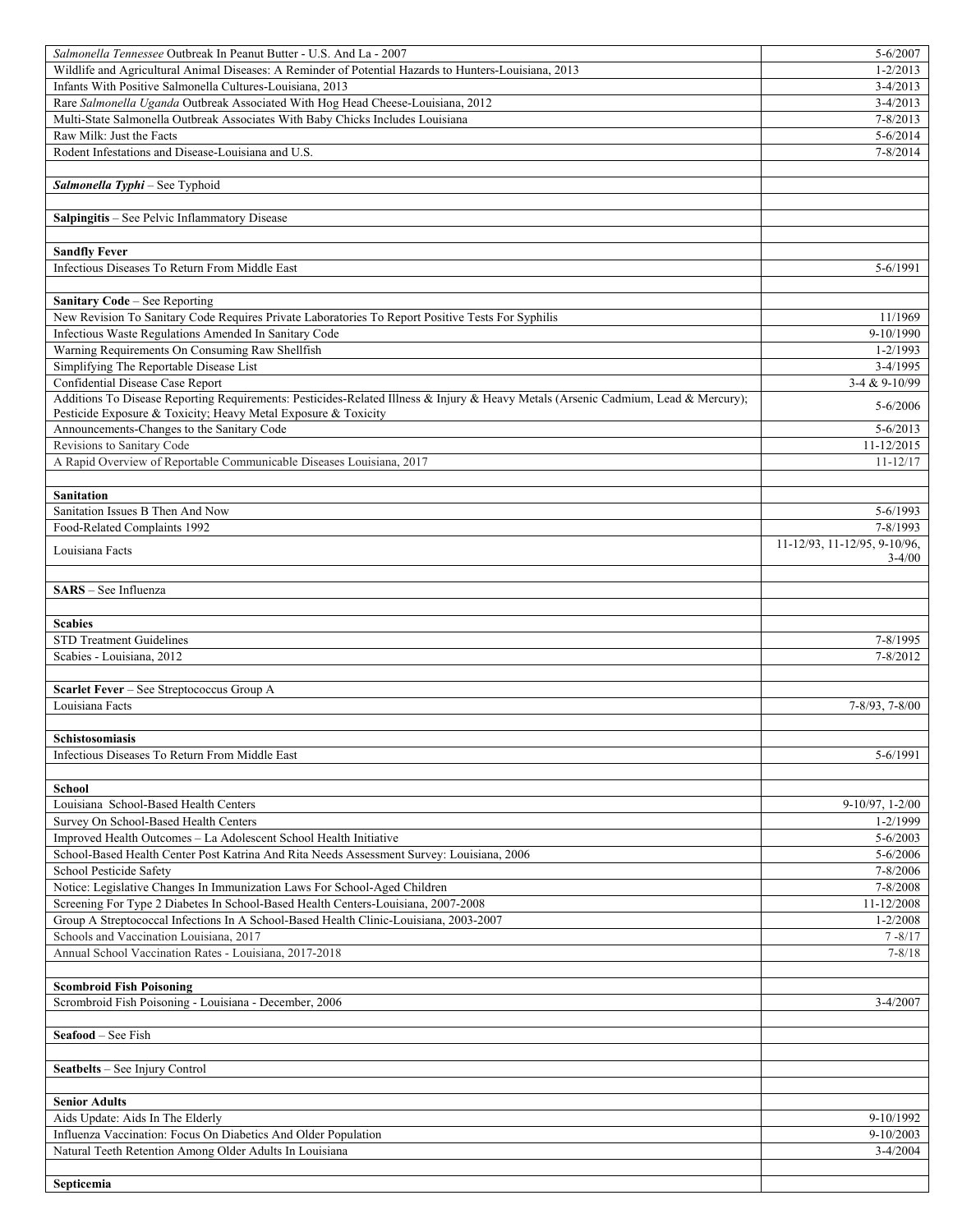| Septicemia - Louisiana, 1999-2007                                                                                                                                                                          | 9-10/2009                                                  |
|------------------------------------------------------------------------------------------------------------------------------------------------------------------------------------------------------------|------------------------------------------------------------|
|                                                                                                                                                                                                            |                                                            |
| <b>Serology</b>                                                                                                                                                                                            |                                                            |
| New Form For Serology                                                                                                                                                                                      | 2/1981                                                     |
| <b>Severe Combined Immunodeficiency Syndrome (SCID)</b>                                                                                                                                                    |                                                            |
| Pilot Testing For Severe Combined Immunodeficiency Syndrome (SCID) Begins Louisiana, 2010                                                                                                                  | $7 - 8/2010$                                               |
|                                                                                                                                                                                                            |                                                            |
| Sexually Transmitted Diseases (STD)-See Gonorrhea, HIV, Pelvic Inflammatory Disease, Syphilis And Venereal Disease                                                                                         |                                                            |
| Cooperation Asked For VD Survey                                                                                                                                                                            | 2/1968                                                     |
| New Revision To Sanitary Code Requires Private Laboratories To Report Positive Tests For Syphilis                                                                                                          | 11/1969                                                    |
| Syphilis Serology - Why Report It?                                                                                                                                                                         | 2/1970                                                     |
| Syphilis                                                                                                                                                                                                   | 4/1970                                                     |
| Diagnosis Of Gonorrhea                                                                                                                                                                                     | 11/1971                                                    |
| Penicillin Reactions                                                                                                                                                                                       | 2/1972                                                     |
| New Gonorrhea Treatment Schedules                                                                                                                                                                          | 3/1972                                                     |
| Lost To Follow-Up/ Serology Of Untreated Syphilis<br>Recommended Treatment Schedules For Gonorrhea                                                                                                         | 4/1973<br>1/1975                                           |
| Health Screening Of Vietnamese Refugees                                                                                                                                                                    | 6/1975                                                     |
| VD Course For Physicians                                                                                                                                                                                   | 8/1975                                                     |
| Syphilis: VDRL Vs. FTA-Abs                                                                                                                                                                                 | 11/1975                                                    |
| Penicillinase-Producing Neisseria Gonorrhea First Intrusion Into The U.S.                                                                                                                                  | 10-11/1976                                                 |
| Syphilis Screening For Employment                                                                                                                                                                          | 6/1977                                                     |
| Use Of The Fluorescent Treponenal Antibody (FTA -Abs) Test                                                                                                                                                 | 2/1978                                                     |
| Venereal Disease Control Activities                                                                                                                                                                        | 2/1978                                                     |
| Serologic Tests For Syphilis                                                                                                                                                                               | 2/1979                                                     |
| Bulletin(S)                                                                                                                                                                                                | 5/79, 6/79, 11-12/91                                       |
| Health Status - Indochinese Refugees                                                                                                                                                                       | 9/1979                                                     |
| PPNG-Shreveport<br>Disseminated Gonococcal Infection                                                                                                                                                       | 3/1980<br>12/1980                                          |
| Spectinomycin-Resistant Penicillinase-Producing Neisseria Gonorrhea-California                                                                                                                             | 5/1981                                                     |
| Communicable Diseases Louisiana, 1981                                                                                                                                                                      | 2/1982                                                     |
| What To Know About Genital Herpes                                                                                                                                                                          | 3/1982                                                     |
| Recommended Changes In Treatment Of Gonorrhea And Pelvic Inflammatory Disease                                                                                                                              | 1/1984                                                     |
| Penicillinase Producing Neisseria Gonorrhoeae. (PPNG) Outbreak In La                                                                                                                                       | 5-6/1986                                                   |
| Congenital Syphilis Outbreak B New Orleans                                                                                                                                                                 | 9-10/1989                                                  |
| Syphilis Cases Increase In Louisiana                                                                                                                                                                       | $5 - 6/1990$                                               |
| Annual Summary-Gonorrhea                                                                                                                                                                                   | 9-10/1990                                                  |
| Update: Syphilis Epidemic                                                                                                                                                                                  | 9-10/1991                                                  |
| Bulletin(S)                                                                                                                                                                                                | 11-12/91, 5-6/92                                           |
| Genital Chlamydia Infections In Louisiana<br>Increase In Congenital Syphilis: Recommendations For Screening                                                                                                | 7-8/1992<br>11-12/1992                                     |
| Annual Summary: Syphilis 1992                                                                                                                                                                              | 1-2/1994                                                   |
| <b>Evaluation Of STD Reporting</b>                                                                                                                                                                         | 3-4/1994                                                   |
| Jail Screening For Sexually Transmitted Diseases                                                                                                                                                           | 5-6/1994                                                   |
| Chlamydia Rates Decrease In New Orleans                                                                                                                                                                    | 9-10/1994                                                  |
| Aids Update Prevalence Of HIV Among Clients Attending The New Orleans STD Clinic                                                                                                                           | 11-12/1994                                                 |
| Update: Syphilis Emergency                                                                                                                                                                                 | $1 - 2/1995$                                               |
| <b>STD Treatment Guidelines</b>                                                                                                                                                                            | 7-8/1995                                                   |
| Corrections - STD Treatment Guidelines                                                                                                                                                                     | 9-10/1995                                                  |
| Clinic Accessibility And Delays In Seeking STD Care                                                                                                                                                        | 11-12/1995                                                 |
| Aids Update HIV Seroincidence In A New Orleans STD Clinic                                                                                                                                                  | 7-8/1996                                                   |
| Louisiana STD Update<br>Domestic Violence And Sexual Abuse Project                                                                                                                                         | 3-4/1997<br>5-6/1997                                       |
| Aids Update HIV Incidence In A New Orleans STD Clinic                                                                                                                                                      | 11-12/1997                                                 |
| STD Treatment As HIV Prevention                                                                                                                                                                            | 1-2/1998                                                   |
| 1998 STD Treatment Guidelines                                                                                                                                                                              | 7-8/1999                                                   |
| HIV/Aids Update STDs Cause HIV Spread In Louisiana                                                                                                                                                         | 11-12/1999                                                 |
| Louisiana STD Trends                                                                                                                                                                                       | $1 - 2/2001$                                               |
| Office Of Public Health Sexually Transmitted Diseases And Emergency Preparedness Program Collaborate, Baton Rouge, La                                                                                      | 7-8/2005                                                   |
| Sexually Transmitted Disease During Pregnancy, La, 1997-2004                                                                                                                                               | 7-8/2006                                                   |
| Sexually Transmitted Disease Update - Louisiana, 2007-2008                                                                                                                                                 | 5-6/2009                                                   |
| April Is STD Awareness Month                                                                                                                                                                               | $1 - 2/2009$                                               |
| An Assessment Of The Future Practice Of Medicine In Louisiana                                                                                                                                              | $5 - 6/2011$                                               |
| Sexually Transmitted Disease Exposure - Via The Internet? Louisiana, 2009-2011<br>STD Surveillance Update Louisiana; STD Surveillance Update Louisiana, 2015; STD Surveillance Update Louisiana, 2016; STD | 7-8/2011                                                   |
| Surveillance Update Louisiana, 2017                                                                                                                                                                        | $1-2/12$ , $3-4/13$ ; $5-6/16$ ; 11-<br>$12/17$ ; 11-12/18 |
| Upcoming-STD Education and Awareness Month                                                                                                                                                                 | $1 - 2/2014$                                               |
| Zika Sexual Transmission Update                                                                                                                                                                            | $3-4/2016$                                                 |
|                                                                                                                                                                                                            |                                                            |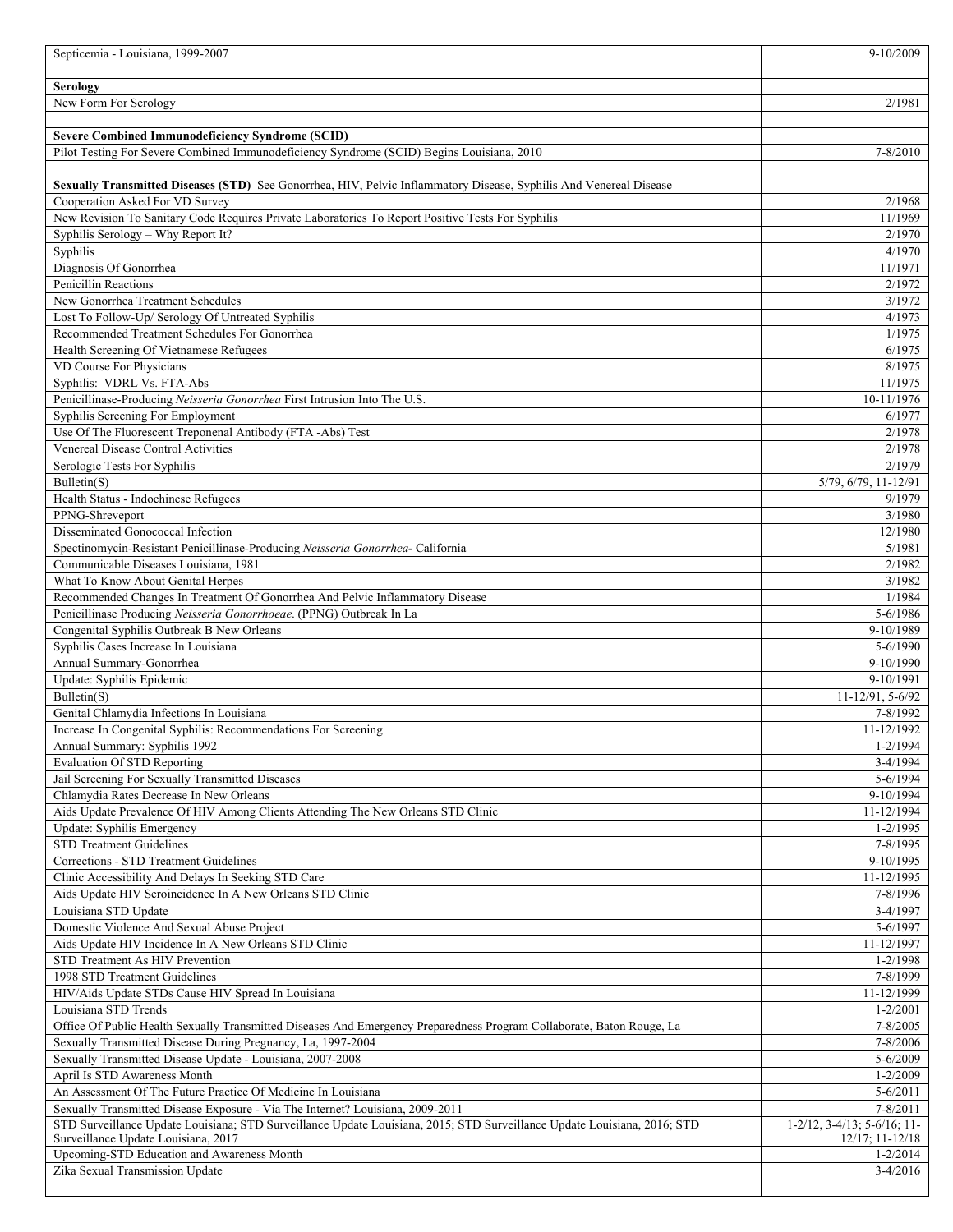| <b>Shigella</b> – See Foodborne/Food Poisoning And Gastrointestinal Disorders                                                     |                                      |
|-----------------------------------------------------------------------------------------------------------------------------------|--------------------------------------|
| Health Screening Of Vietnamese Refugees                                                                                           | 6/1975                               |
| A Foodborne Outbreak Of Shigella Sonnei Gastroenteritis May 1988                                                                  | $5 - 6/1988$                         |
| Traveler's Diarrhea                                                                                                               | 9-12/1988                            |
| Shigellosis B Caddo Parish                                                                                                        | 7-8/1989                             |
| Shigella Sonnei                                                                                                                   | 11-12/1989                           |
| Shigellosis Outbreak At Institution                                                                                               | 11-12/1990                           |
| Infectious Diseases To Return From Middle East                                                                                    | $5 - 6/91$                           |
| Shigella Outbreak In Calcasieu Parish                                                                                             | $5 - 6/1993$                         |
| Food-Related Complaints 1992                                                                                                      | 7-8/1993                             |
| Shigellosis At Institution For Developmentally Disabled                                                                           | 11-12/1993                           |
| Bulletin                                                                                                                          | $5 - 6/94$                           |
| Annual Summary, Shigellosis 1990; 1991; 1992; 1993; 1994; Annual Summary Shigellosis - 1995; Annual Summary Shigellosis - 1996;   | $1-2/91$ ; $3-4/92$ ; $9-10/93$ ; 5- |
| Annual Summary Shigellosis - 1997; Annual Summary Shigellosis - 1999; Annual Summary Shigellosis - 2000; Annual Summary           | 6/94; 9-10/95; 7-8/96; 1-2/98;       |
| Shigellosis - 2001                                                                                                                | 3-4/99; 7-8/00; 3-4/01;5-8/02        |
| Shigella In Central Louisiana                                                                                                     | $3-4/2004$                           |
| Ending An Outbreak-Shigella Region 8, Louisiana, 2010                                                                             | $3-4/2011$                           |
|                                                                                                                                   |                                      |
| <b>Sickle Cell</b>                                                                                                                |                                      |
| Neonatal Sickle Cell Screening And Follow-Up                                                                                      | 7-8/1991                             |
| Evaluation Of Newborn Sickle Cell Screening                                                                                       | 9-10/1998                            |
| Strategic Plan to Improve Sickle Cell Disease Health Care Coordination: Louisiana, 2017                                           | $5 - 6/17$                           |
|                                                                                                                                   |                                      |
|                                                                                                                                   |                                      |
| <b>SIDS</b>                                                                                                                       |                                      |
| Pulmonary Hemosiderosis Among Infants                                                                                             | 3-4/1998                             |
| Child Deaths In Louisiana                                                                                                         | 1-2/1999                             |
| Newborn Sickle Cell Screening                                                                                                     | 11-12/2002                           |
| Promoting A Safe Sleep Environment: Will It Make A Difference?                                                                    | $9-10/2005$                          |
| Reducing The Risk Of SIDS Through Educational Intervention - Region V - Louisiana, 2006 - 2008                                    | 7-8/2009                             |
| Infant Safe Sleep: Louisiana                                                                                                      | 9-10/2018                            |
|                                                                                                                                   |                                      |
| <b>Smallpox</b> – See Immunization                                                                                                |                                      |
| Smallpox Vaccination Requirement For Mexico Travelers Discontinued; Possible Smallpox Cases Investigated - Orleans - St. Bernard; | 6/1967                               |
| Vaccinia Virus Transmitted To Dairy Cattle                                                                                        |                                      |
| Immunization Recommendations For Adults                                                                                           | 7/1967                               |
| Reconsideration Of Routine Primary Smallpox Vaccination                                                                           | 8/1971                               |
| Smallpox Immunization                                                                                                             | 10/1971                              |
| <b>Special Request</b>                                                                                                            | 2/1976                               |
| Immunizations For Foreign Travel                                                                                                  | 6/1979                               |
| Bulletin(S)                                                                                                                       | 10 & 11/1979                         |
| Smallpox Vaccination                                                                                                              | 5/1982                               |
| Health Precautions For International Travelers                                                                                    | 5/1984                               |
|                                                                                                                                   | 11-12/90, 7-8/93, 7-8/95,            |
| Louisiana Facts                                                                                                                   | 1-2/96, 3-4/97, 7-8/00, 5-6/01       |
| Eruptive Fever: Besiculo-Pustular Rash Smallpox?                                                                                  | 11-12/2001                           |
|                                                                                                                                   |                                      |
| <b>Smoking</b>                                                                                                                    |                                      |
| Passive Smoking: Myth Or Reality                                                                                                  | 10/1984                              |
| Mortality And Economic Impact Of Cigarette Smoking In Louisiana, 1985                                                             | 11-12/1987                           |
| No Smoking Policy At OPH                                                                                                          | 9-10/1990                            |
| Louisiana Ranks 37th In Smoking Cessation Progress                                                                                | 11-12/1990                           |
| Mortality And Economic Impact Of Smoking In Louisiana                                                                             | 5-6/1992                             |
| Louisiana Smoking Trends: BRFSS 1991-1992                                                                                         | 3-4/1994                             |
| Smoking In Pregnancy                                                                                                              | 3-4/1995                             |
| Cost Of Smoking In Louisiana                                                                                                      | 1-2/1999                             |
| Ten Great Public Health Achievements - United States, 1900-1999                                                                   | 9-10/1999                            |
| BRFSS: Tobacco Trends In Louisiana, 1991-1999                                                                                     | 9-10/2000                            |
|                                                                                                                                   | 9-10/2001                            |
| Pregnant Women And Smoking - Louisiana<br>Tobacco Smoke Exposure In Children Under 5 Years Of Age                                 | $1 - 2/2002$                         |
|                                                                                                                                   | $3-4/2002$                           |
| Smoking Prevalence Among Public Middle School Students                                                                            |                                      |
| BRFSS: Trends In Cigarette Smoking Among Young Adults In La                                                                       | $3 - 4/2003$                         |
| Tobacco Use - Behavioral Risk Factor Survey - Louisiana, 2004-2006                                                                | 11-12/2009                           |
| Infant Secondhand Smoke Exposure - Louisiana, 1998-2004                                                                           | 11-12/2010                           |
| Tobacco Use-Behavioral Risk Factor Survey Louisiana, 1995-2009                                                                    | 7-8/2011                             |
| Relationship Between Adolescent Smoking, Student's Attitudes & Family Social Environment Favorable Toward Smoking-Louisiana, 2006 | $9-10/2011$                          |
| Maternal Perinatal Smoking Behavior And Infant Outcomes Louisiana, 2008-2009                                                      | 9-10/2013                            |
| Adult Cigarette Smoking and Smokeless Tobacco Use Prevalence - BRFSS - Louisiana and the United States, 2014                      | 11-12/2016                           |
|                                                                                                                                   |                                      |
|                                                                                                                                   |                                      |
| <b>Sphingomonas</b><br>Sphingomonas Infection - Southern Louisiana, 2010                                                          | 11-12/2010                           |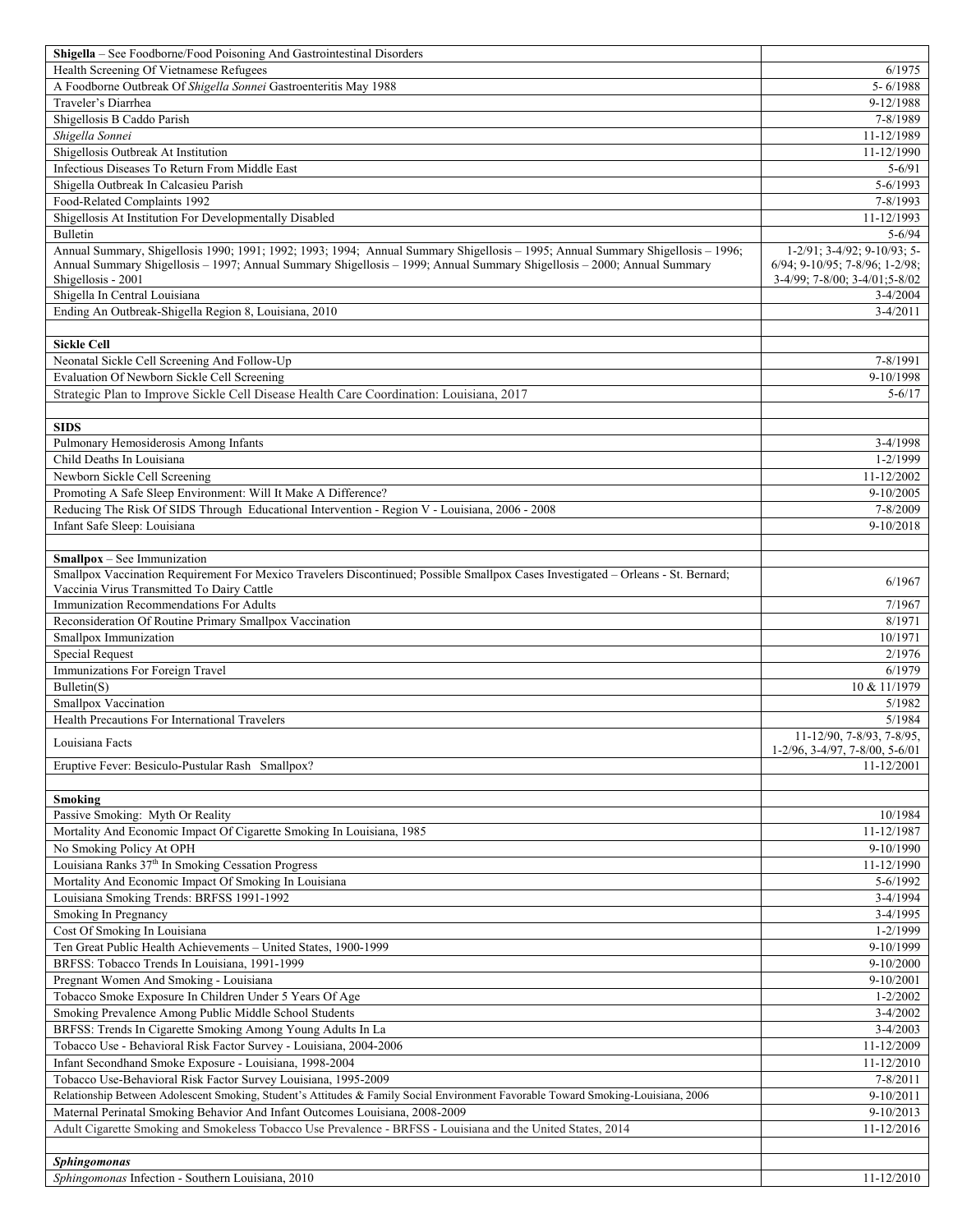| <b>Stachybotrys</b>                                                                                                                                                          |                                         |
|------------------------------------------------------------------------------------------------------------------------------------------------------------------------------|-----------------------------------------|
| Pulmonary Hemosiderosis Among Infants                                                                                                                                        | 3-4/1998                                |
|                                                                                                                                                                              |                                         |
| <b>Stalking</b><br>Stalking In Louisiana                                                                                                                                     | 11-12/2000                              |
|                                                                                                                                                                              |                                         |
| Staphylococcus - See Antibiotic Resistance/Sensitivity, Foodborne/Food Poisoning, Gastrointestinal Disorders, MRSA                                                           |                                         |
| Staphylococcal Food Poisoning On An Offshore Oil Platform                                                                                                                    | 10/1974                                 |
| Staphylococcal Food Poisoning - Terrebonne Parish                                                                                                                            | 4/1975                                  |
| Community-Acquired Methicillin-Resistant Staphyloccus Aureus Infections - Michigan                                                                                           | 4/1981                                  |
| Food Borne Attack In Rapides Parish                                                                                                                                          | 8/1985                                  |
| New Orleans Food Festival Food Borne Outbreak - June 28 & 29, 1986                                                                                                           | $1 - 2/1987$                            |
| A Restaurant's "Special" Staphylococcus Food Poisoning - Orleans Parish                                                                                                      | $1 - 2/1989$                            |
| Methicillin-Resistant Staphylococcus Aureus Infections In Nursing Homes                                                                                                      | 5-6/1989                                |
| Methicillin-Resistant Staphylococcus Aureus (MRSA) State Guidelines<br>Food-Related Complaints 1992                                                                          | 7-8/1993<br>7-8/1993                    |
| <b>Emerging Infections</b>                                                                                                                                                   | 3-4/1994                                |
| The Christmas Staph Party                                                                                                                                                    | $1 - 2/1995$                            |
| Community-Acquired MRSA                                                                                                                                                      | $1 - 2/2004$                            |
| Are There More Deaths Due To Invasive Staphylococcal Infection?                                                                                                              | 7-8/2004                                |
| Hydrotherapy Pools: A Source Of Infection?                                                                                                                                   | $5 - 6/2004$                            |
| Is Mortality From Staphylococci On The Rise?                                                                                                                                 | $5 - 6/2005$                            |
| Staphylococcal Disease                                                                                                                                                       | $1 - 2/2007$                            |
|                                                                                                                                                                              |                                         |
| <b>Statistics</b>                                                                                                                                                            |                                         |
| Infectious Disease Epidemiology Web Statistics- July-December, 2008                                                                                                          | $1 - 2/2009$                            |
| Infectious Disease Epidemiology Web Statistics - April - June, 2009                                                                                                          | 9-10/2009                               |
| $STEC - see E. coli$                                                                                                                                                         |                                         |
|                                                                                                                                                                              |                                         |
| <b>Stenotrophomonas</b>                                                                                                                                                      |                                         |
| Hydrotherapy Pools: A Source Of Infection?                                                                                                                                   | $5 - 6/2004$                            |
|                                                                                                                                                                              |                                         |
| STD - See Sexually Transmitted Disease                                                                                                                                       |                                         |
|                                                                                                                                                                              |                                         |
| <b>Strategic National Stockpile</b>                                                                                                                                          |                                         |
| Strategic National Stockpile Preparedness In Louisiana<br>Antimicrobial Resistance Update And Strategic National Stockpile Distribution Information                          | $5 - 6/2003$<br>$5 - 6/2004$            |
| A Strategic National Stockpile Update                                                                                                                                        | 7-8/2006                                |
| Federal Medical Stations - Louisiana, 2006                                                                                                                                   | 11-12/2006                              |
| Point Of Dispensing Sites                                                                                                                                                    | 5-6/2007                                |
| Cities Readiness Initiative                                                                                                                                                  | $7 - 8/2007$                            |
| Postal Plan - Louisiana, 2009                                                                                                                                                | $1 - 2/2009$                            |
| The Strategic National Stockpile And H1n1 Influenza - Louisiana, 2009                                                                                                        | 7-8/2009                                |
| Strategic National Stockpile Exercise - Louisiana, 2012                                                                                                                      | $3-4/2012$                              |
| CHEMPACK - Louisiana, 2013                                                                                                                                                   | 9-10/2013                               |
|                                                                                                                                                                              |                                         |
| Streptococcus – See Antibiotic Resistance/Sensitivity, Impetigo, Foodborne, Pneumococcus, Scarlet Fever & Toxic Shock<br>Statement On Management Of Streptococcal Infections | 4/1976                                  |
| Statement On Management Of Contacts Of Streptococcal Infections                                                                                                              | 12/1983                                 |
| Bulletin                                                                                                                                                                     | 5/1984                                  |
| Invasive Streptococcal Infection& Toxic Shock-Like Syndrome                                                                                                                  | 5-6/1990                                |
| Louisiana Facts                                                                                                                                                              | 7-8/1993                                |
| Prevention Of Group B Streptococcal Infection                                                                                                                                | $3-4/95, 3-4/96$                        |
| Pneumococcal Resistance In Day Care                                                                                                                                          | 5-6/1995                                |
| Drug Resistant Streptococcus Pneumoniae Report From Shreveport                                                                                                               | 11-12/1995                              |
| Active Surveillance Program For Drug-Resistant Pathogens                                                                                                                     | 7-8/1996                                |
| Group B Strep Prevention Guidelines                                                                                                                                          | 11-12/1997                              |
| Emerging Pathogens Advisory Committee To Develop Guidelines                                                                                                                  | 7-8/1998<br>1-2/97, 11-12/97, 11-12/98, |
| <b>Emerging Pathogens Surveillance</b>                                                                                                                                       | 5-6/99, 5-6/00, 11-12/00                |
| Prenatal Group B Streptococcal Screening                                                                                                                                     | 11-12/1999                              |
| Increasing Pneumococcal Polysaccharide Vaccine Rates In Hospitalized Patients                                                                                                | $3-4/2004$                              |
| Is Mortality In Louisiana From Invasive Streptococcal Infections Increasing?                                                                                                 | $1 - 2/2005$                            |
| Has Mortality From Influenza And Pneumonia Been Rising In Louisiana?                                                                                                         | 7-8/2005                                |
| Gbs Assessment Prevention, Control Policies In Perinatal Women-Louisiana, January-May 2007                                                                                   | 7-8/2007                                |
| Group A Streptococcal Infections In A School-Based Health Clinic-Louisiana, 2003-2007                                                                                        | $1 - 2/2008$                            |
|                                                                                                                                                                              |                                         |
| <b>Stroke</b>                                                                                                                                                                |                                         |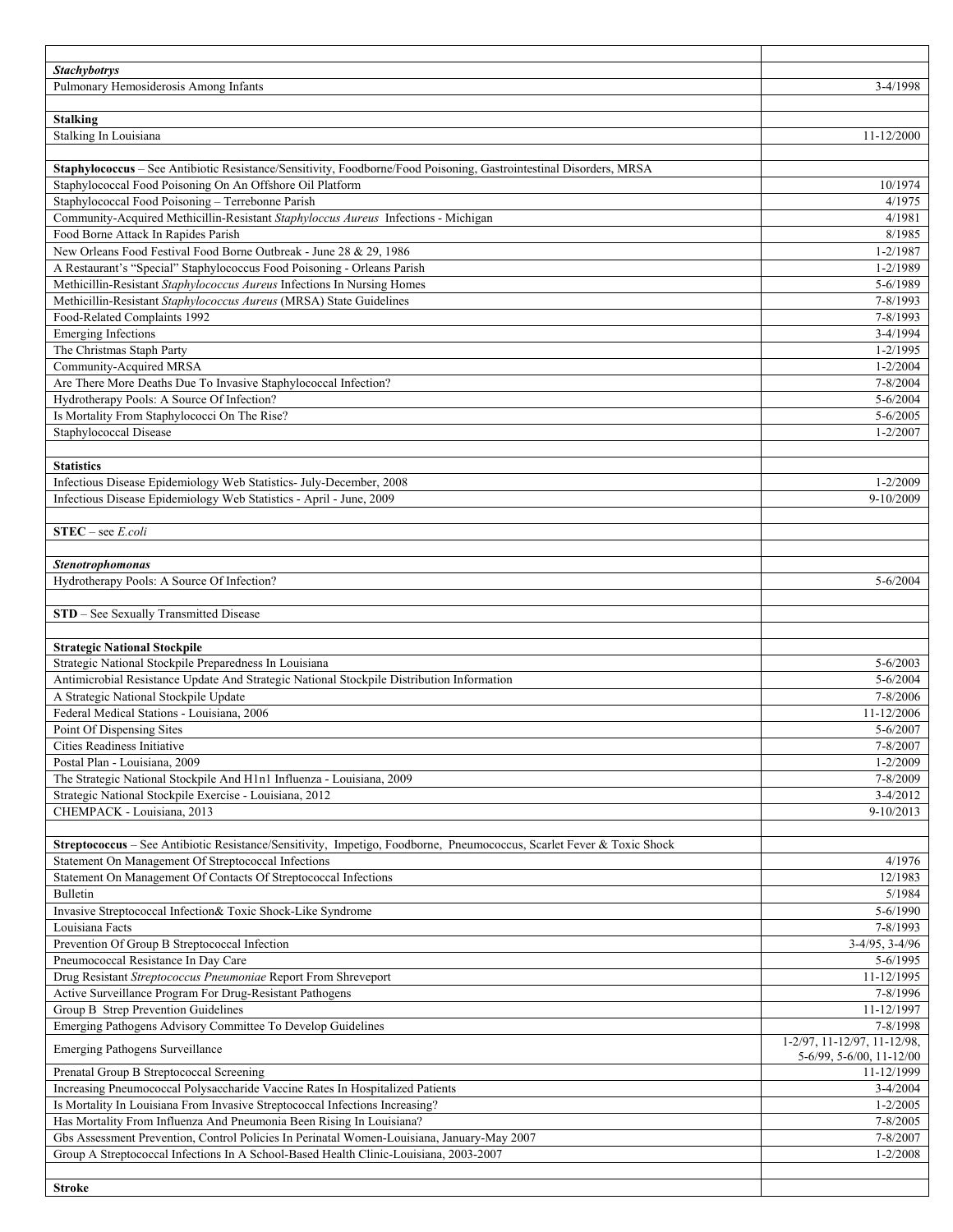| BRFSS: The Effect Of Diabetes On Stroke Disparities                                                                         | $1 - 2/2003$        |
|-----------------------------------------------------------------------------------------------------------------------------|---------------------|
| Stroke In Louisiana, 2005                                                                                                   | $9-10/2005$         |
|                                                                                                                             |                     |
| <b>Strongyloides</b>                                                                                                        |                     |
| Vietnam Refugee Notes                                                                                                       | 10/1975             |
| Traveler's Diarrhea                                                                                                         | 9-12/1988           |
| Louisiana Facts                                                                                                             | 9-10/1995           |
|                                                                                                                             |                     |
| Surveillance - See Behavior & Emergency Departments                                                                         |                     |
| Do Physicians Report Diseases                                                                                               | 7-8/1990            |
| Active Surveillance For Enteric Disease In Southeast Louisiana                                                              | $1 - 2/1992$        |
| Emergency Public Health Surveillance System                                                                                 | $5 - 6/1993$        |
| Active Surveillance Of Enteric Diseases                                                                                     | $5 - 6/1993$        |
|                                                                                                                             |                     |
| Swimming                                                                                                                    |                     |
| Healthy Swimming Louisiana                                                                                                  | $5 - 6/2013$        |
| Healthy and Safe Swimming Week- May 22-28, 2017; Healthy and Safe Swimming Week-2018                                        | $5-6/17$ ; $5-6/18$ |
|                                                                                                                             |                     |
| <b>Swine Fever (Hog Cholera)</b>                                                                                            |                     |
| CDC Veterinary Public Health Notes, July, 1970                                                                              | 7/1970              |
|                                                                                                                             |                     |
| Swine Flu - See Influenza                                                                                                   |                     |
|                                                                                                                             |                     |
| <b>Swamp Itch</b> – See Strongyloides                                                                                       |                     |
|                                                                                                                             |                     |
| Syndromic Surveillance - See Emergency Departments, LEEDS                                                                   |                     |
| Syndromic Surveillance For Emergency Department                                                                             | $1 - 2/2002$        |
| 'An Eye On The Ball Is Worth A Million Bytes'; Putting Syndromic Surveillance In Its Proper Place With Ears-Louisiana, 2007 | 11-12/2007          |
| Hurricane Isaac Syndromic Surveillance-Louisiana, August 27-September 3, 2012                                               | $3-4/2013$          |
| Super Bowl-Hospital Emergency Department Syndromic Surveillance - Louisiana, 2013                                           | $5 - 6/2013$        |
| Comparison of Three Critical Syndrome Classifications: Louisiana vs. Biosense                                               | $1 - 2/2015$        |
| Mardi Gras - Hospital Emergency Department Syndromic Surveillance: Louisiana                                                | $3-4/15 & 3-4/16$   |
| Statewide Heat Surveillance Using Emergency Department Syndromic Surveillance Data: Louisiana, 2013-2015                    | $9-10/2015$         |
|                                                                                                                             |                     |
| Flood Event - Hospital Emergency Department Syndromic Surveillance - Louisiana, 2016                                        | $1 - 2/2017$        |
| Hospital Emergency Department Syndromic Surveillance- Mardi Gras - Louisiana, 2018                                          | $3-4/2018$          |
|                                                                                                                             |                     |
| Syphilis - See Sexually Transmitted Disease                                                                                 |                     |
| New Revision To Sanitary Code Requires Private Laboratories To Report Positive Tests For Syphilis                           | 11/1969             |
| Syphilis Serology - Why Report It?                                                                                          | 2/1970              |
| Syphilis                                                                                                                    | 4/1970              |
| Lost To Follow-Up/ Serology Of Untreated Syphilis                                                                           | 4/1973              |
| Health Screening Of Vietnamese Refugees                                                                                     | 6/1975              |
|                                                                                                                             | 11/1975             |
| Syphilis: VDRL Vs. FTA-Abs                                                                                                  |                     |
| Syphilis Screening For Employment                                                                                           | 6/1977              |
| Use Of The Fluorescent Treponenal Antibody (FTA-Abs) Test                                                                   | 2/1978              |
| Serologic Tests For Syphilis                                                                                                | 2/1979              |
| Bulletin(S)                                                                                                                 | 6/1979              |
| Communicable Diseases Louisiana, 1981                                                                                       | 2/1982              |
| Congenital Syphilis Outbreak B New Orleans                                                                                  | 9-10/1989           |
| Syphilis Cases Increase In Louisiana                                                                                        | 5-6/1990            |
| Update: Syphilis Epidemic                                                                                                   | 9-10/1991           |
| Increase In Congenital Syphilis: Recommendations For Screening                                                              | 11-12/1992          |
| Annual Summary: Syphilis 1992                                                                                               | $1 - 2/1993$        |
| Syphilis Declared Public Health Emergency                                                                                   | $1 - 2/1994$        |
| Update: Syphilis Emergency                                                                                                  | $1 - 2/1995$        |
| Screening For Syphilis In Pregnant Women: Results Of A Survey                                                               | $1 - 2/1996$        |
| Usefulness Of Partner Notification For Syphilis Prevention In Louisiana                                                     | 5-6/1998            |
| Annual Summary Early Syphilis 1997                                                                                          | $5 - 6/1998$        |
| HIV Prevalence Among Persons With Syphilis                                                                                  | 7-8/1998            |
| Syphilis Elimination                                                                                                        | 5-6/1999            |
| Primary And Secondary Syphilis In Louisiana                                                                                 | $5 - 6/2003$        |
| Nationwide Syphilis Elimination Program: Focus On Louisiana, 1988-2005                                                      | $5 - 6/2006$        |
| Babies With Syphilis - Louisiana, 2006                                                                                      | 9-10/2007           |
| Erratum - September-October, 2008 Disease Statistics - Syphilis                                                             | $1 - 2/2009$        |
| Recommendation: Syphilis Screening For All Women Diagnosed Pregnant While Cared For in ED Settings                          | $3-4/2013$          |
| Announcements-Act 459-Third Trimester HIV and Syphilis Testing                                                              | $5 - 6/2014$        |
| Syphilis Surveillance Update - Louisiana, 2012-2014                                                                         | $3-4/2015$          |
|                                                                                                                             |                     |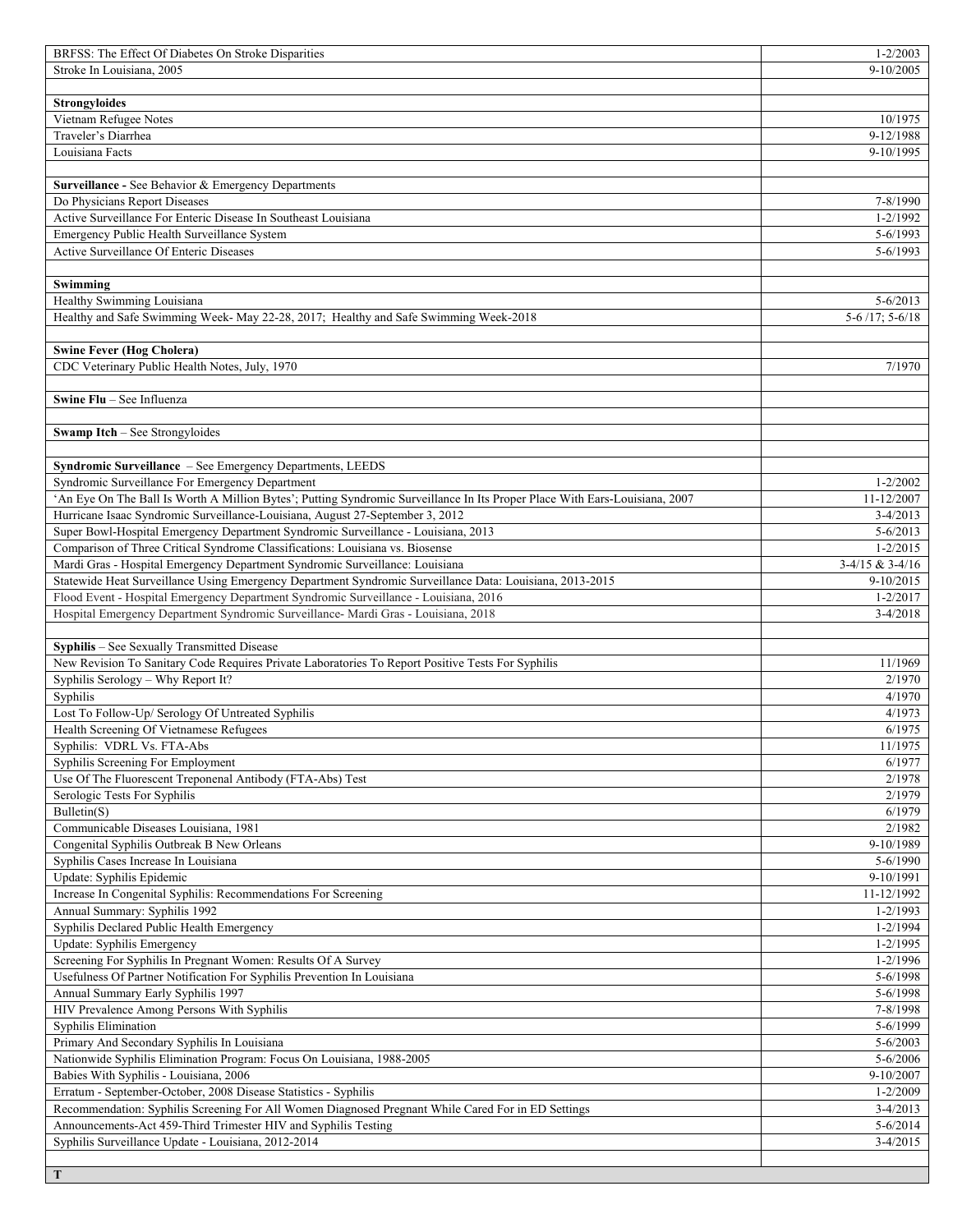| Taenia Saginata                                                          |                                                               |
|--------------------------------------------------------------------------|---------------------------------------------------------------|
| A Taenia Saginata Infection Louisiana-May, 2011                          | 7-8/2011                                                      |
|                                                                          |                                                               |
| Tapeworm - See Dipylidium, Taenia, Worms                                 |                                                               |
| <b>Teeth</b>                                                             |                                                               |
| Natural Teeth Retention Among Older Adults In Louisiana                  | $3-4/2004$                                                    |
|                                                                          |                                                               |
| Terrorism - See Bioterrorism                                             |                                                               |
|                                                                          |                                                               |
| Tetanus - See Immunization                                               |                                                               |
| Immunization Recommendations For Adults                                  | 7/1967                                                        |
| Tetanus - Louisiana                                                      | 3/1968                                                        |
| A Case Of Tetanus In A Young Louisiana Teacher                           | 8/1974                                                        |
| Health Screening Of Vietnamese Refugees<br>Revised Immunization Schedule | 6/1975<br>6/1977                                              |
| Bulletin(S)                                                              | 6/79, 12/79                                                   |
| Communicable Diseases Louisiana, 1981                                    | 2/1982                                                        |
| Tetanus: Caution In Assessing Immunization History                       | 7-8/1988                                                      |
| <b>Combination Vaccine Approved</b>                                      | 9-10/1993                                                     |
| Tetanus-Diphtheria Combination Recommended                               | 9-10/1996                                                     |
| Influenza, Pneumonia And Tetanus Immunizations                           | $9-10/2003$                                                   |
|                                                                          |                                                               |
| Ticks - See Amblyomma americanum, Babesiosis, Lyme Disease               |                                                               |
| What's "Tick"-ing?                                                       | 11-12/2006                                                    |
| Heartland and Bourbon Viruses - Updated Testing Information              | $7 - 8/18$                                                    |
|                                                                          |                                                               |
| Tobacco Use - See Smoking                                                |                                                               |
|                                                                          |                                                               |
| Tornados - See Hurricane, Injury                                         |                                                               |
| <b>Toxic Shock</b>                                                       |                                                               |
| Toxic-Shock Syndrome - Summary                                           | 8/1980                                                        |
| Invasive Streptococcal Infection And Toxic Shock-Like Syndrome           | 5-6/1990                                                      |
|                                                                          |                                                               |
| Toxocara                                                                 |                                                               |
| Toxocara Larva Migrans - Surveillance                                    | 1/1981                                                        |
|                                                                          |                                                               |
| <b>Toxoplasmosis</b>                                                     |                                                               |
| New Antibody Test Available In Toxoplasmosis Diagnosis                   | 4/1968                                                        |
|                                                                          |                                                               |
| Trachoma                                                                 |                                                               |
| Health Screening Of Vietnamese Refugees                                  | 6/1975                                                        |
| Training                                                                 |                                                               |
| Public Health Satellite Broadcast Training (Tb, Flu, Vibrio, Vaccines)   | 1-2/1999                                                      |
|                                                                          | $1-2$ , $3-4$ , $5-6$ , $7-8$ , $9-10$ & $11-$                |
| OPH Training Offerings                                                   | $12/05$ , 3-4 & 5-6/06                                        |
|                                                                          | 3-4/06, 9-10/07, 1-2/09, 9-                                   |
| Infectious Disease Epidemiology Field Epidemiology                       | $10/10$ , 3-4/11, 11-12/11, 5-6                               |
|                                                                          | $& 7 - 8/12, 5 - 6/14$<br>$9-10/06$ , $11-12/08$ , $5-6/10$ , |
| Louisiana's Infectious Disease Rapid Response Team                       | $7 - 8/11$                                                    |
| <b>Statewide Education</b>                                               | $3 - 4/2008$                                                  |
|                                                                          | $11-12/10$ , 5-6 & 11-12/13; 5-                               |
| Infectious Disease Epidemiology Training                                 | 6./14; 5-6/15; 1-2,3-4 & 7-                                   |
| NHSN Training-Metairie, Louisiana-October 13, 2014                       | 8/16<br>11-12/2014                                            |
|                                                                          |                                                               |
| <b>Travel</b>                                                            |                                                               |
| Poliomyelitis Immunizations For European Travelers                       | 8/1969                                                        |
| Immunizations For Travel To Expo '70                                     | 3/1970                                                        |
| Immunization Requirements For Foreign Travel                             | 12/1971                                                       |
| Changes In Quarantine Measures For Travelers To Europe And The U.S.S.R.  | 2/1972                                                        |
| Prevention Of Travelers' Diarrhea                                        | 5/1972                                                        |
| Are International Travelers Overimmunized?                               | 10/1974                                                       |
| Recommendations For Measles Vaccination For International Travel         | 5/1982                                                        |
| Health Precautions For International Travelers                           | 5/1984                                                        |
| Health Hints For The International Traveler                              | 9-12/1988                                                     |
| Travelers' Diarrhea                                                      | 9-12/1988                                                     |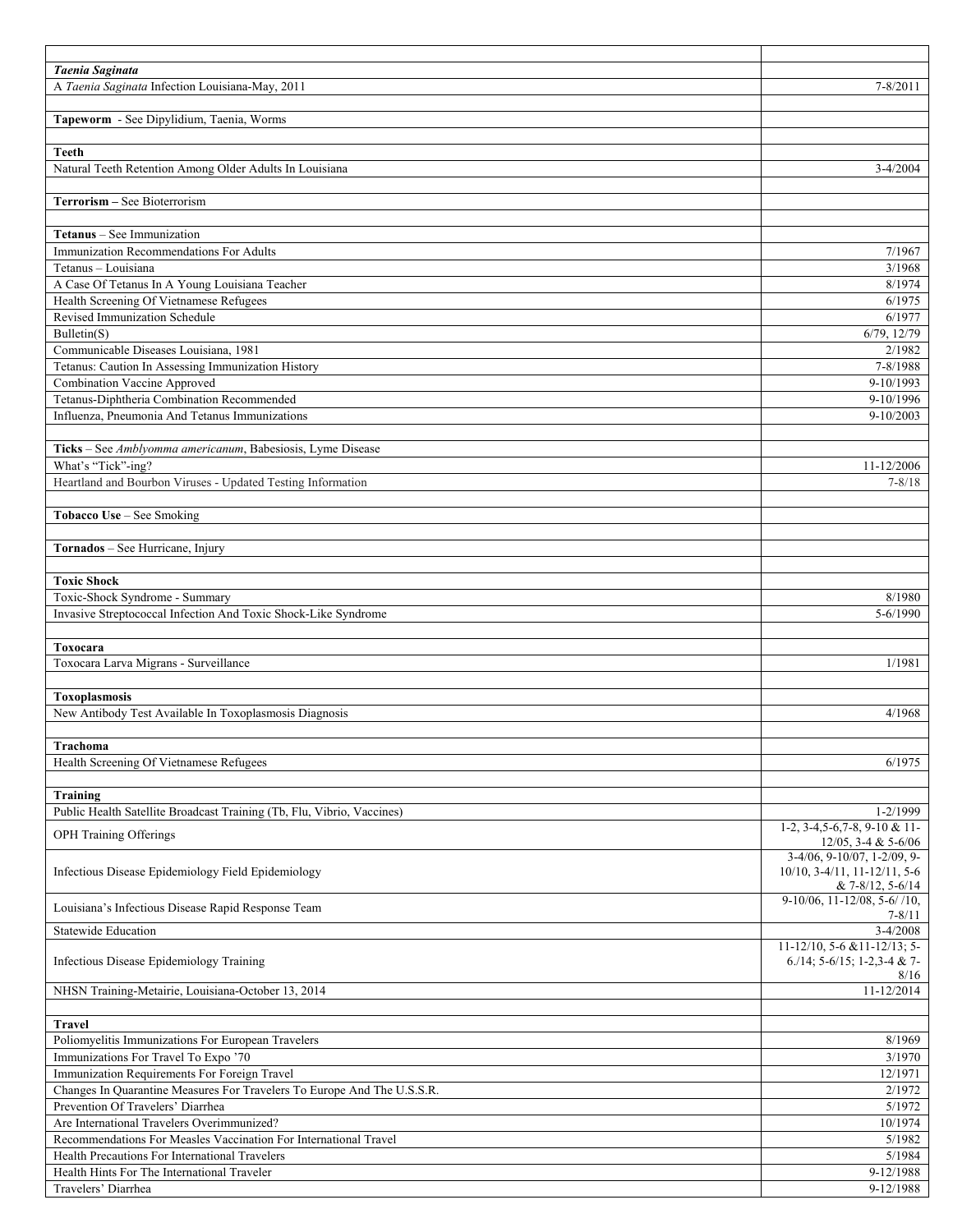| Bulletin(S)                                                                                                                                            | $3-4/1989$                     |
|--------------------------------------------------------------------------------------------------------------------------------------------------------|--------------------------------|
| Health Information For International Travel - United States Public Health Service Recommendations                                                      | 9-10/1989                      |
| CDC's Voice Information System For International Travelers                                                                                             | 7-8/1991                       |
| Visceral Leishmaniasis In Returning Soldiers Causes Blood Donation Ban                                                                                 | $1 - 2/1992$                   |
|                                                                                                                                                        |                                |
| <b>Trichinosis</b>                                                                                                                                     |                                |
| Simplifying The Reportable Disease List                                                                                                                | $3-4/1995$                     |
| Trichinellosis-Region 3- Louisiana, 2010-2011<br>Wildlife and Agricultural Animal Diseases: A Reminder of Potential Hazards to Hunters-Louisiana, 2013 | $3-4/2011$                     |
| Feral Hogs and Trichinellosis - Louisiana, 1961-2016                                                                                                   | $1 - 2/2013$<br>$11 - 12/2016$ |
|                                                                                                                                                        |                                |
| <b>Trichomoniasis</b>                                                                                                                                  |                                |
| <b>STD Treatment Guidelines</b>                                                                                                                        | 7-8/1995                       |
|                                                                                                                                                        |                                |
| <b>Trichuris</b>                                                                                                                                       |                                |
| Health Screening Of Vietnamese Refugees                                                                                                                | 6/1975                         |
| Vietnam Refugee Notes                                                                                                                                  | 10/1975                        |
| Health Status - Indochinese Refugees                                                                                                                   | 9/1979                         |
| Louisiana Fact                                                                                                                                         | 7-8/2000                       |
|                                                                                                                                                        |                                |
| Tropheryma Whipplei - See Whipple's Disease                                                                                                            |                                |
|                                                                                                                                                        |                                |
| Tuberculosis - See Isoniazid                                                                                                                           |                                |
| Family Outbreak Of Tuberculosis                                                                                                                        | 3/1969                         |
| The Reporting Of Tuberculosis<br>Preventative Treatment For Tuberculous Infection                                                                      | 7/1969                         |
| Tuberculin Testing In Louisiana                                                                                                                        | 7/1969<br>6/1970               |
| CDC Veterinary Public Health Notes, July, 1970                                                                                                         | 7/1970                         |
| Isoniazid And The Liver                                                                                                                                | 12/1971                        |
| Tuberculin Testing Of Children                                                                                                                         | 5/1975                         |
| Health Screening Of Vietnamese Refugees                                                                                                                | 6/1975                         |
| Ethanbutol And The Tuberculosis Patient                                                                                                                | 2/1976                         |
| Tuberculosis Epidemic Richland Parish, La                                                                                                              | 3/1976                         |
| Recommendations For Health Dept. Supervision Of Tb Patients                                                                                            | 5/1976                         |
| New Concepts In The Care Of Tuberculosis                                                                                                               | 4/1977                         |
| Guidelines - Tuberculosis Case Management And Referral                                                                                                 | 1/1978                         |
| Health Status - Indochinese Refugees                                                                                                                   | 9/1979                         |
| Short Course Chemotherapy For Tuberculosis                                                                                                             | 3/1980                         |
| Tuberculosis In Louisiana                                                                                                                              | 6/81, 7/81                     |
| Tuberculosis Control Highlights-Abstracted From The Tuberculosis Control Manual                                                                        | 9/1981                         |
| Communicable Diseases Louisiana, 1981                                                                                                                  | 2/1982                         |
| Bulletin(S)                                                                                                                                            | 1/83, 7-8/89, 5-6/90           |
| Tb Control Program In 1982 A Step In The Right Direction<br>Notification Of Contact With Infectious Disease (Act 805)                                  | 3/1983<br>11-12/1987           |
| Tb And Aids In Louisiana                                                                                                                               | 5-6/1989                       |
| Annual Report - Tuberculosis                                                                                                                           | 7-8/1990                       |
| Update: Resistant Tuberculosis In Vermilion Parish                                                                                                     | $1 - 2/1991$                   |
| Transmission Of Mycobacterium Bovis Tuberculosis At The Zoo                                                                                            | $3-4/1992$                     |
| Multidrug-Resistant Tuberculosis And Aids                                                                                                              | 5-6/1992                       |
| Annual Summary Tuberculosis 1992                                                                                                                       | $3-4/1993$                     |
| Louisiana Facts - Vaccination 1878                                                                                                                     | $3-4/1993$                     |
| Tuberculosis In An Elementary School                                                                                                                   | 5-6/1993                       |
| Tuberculosis Legislation                                                                                                                               | 9-10/1993                      |
| Changes In Tb Therapy Regimen; Aids Update Tuberculosis And Aids                                                                                       | 11-12/1993                     |
| <b>Emerging Infections</b>                                                                                                                             | 3-4/1994                       |
| Tuberculosis In 1993                                                                                                                                   | 7-8/1994                       |
| Louisiana Facts - Tuberculosis 1906-1916                                                                                                               | 9-10/1994                      |
| Tb Transmission Guidelines<br>Tb Cases Increase In 1994                                                                                                | 11-12/1994                     |
| Louisiana Facts -1928-38                                                                                                                               | $5 - 6/1995$<br>5-6/1995       |
| An Outbreak Of Tuberculosis Among Workers On A Group Of River Barges                                                                                   | 7-8/1995                       |
| Tuberculosis Clinical Materials Available                                                                                                              | 11-12/1995                     |
| New Masks Approved For Tuberculosis Protection                                                                                                         | $1 - 2/1996$                   |
| Inpatient Tuberculosis Treatment Unit Available                                                                                                        | 11-12/1996                     |
| Annual Summary Tuberculosis - 1995                                                                                                                     | $1 - 2/1997$                   |
| Tuberculosis In Louisiana 1996                                                                                                                         | 9-10/1997                      |
| Tuberculosis - 1997                                                                                                                                    | $3-4/1998$                     |
| Tuberculosis In Louisiana 1998                                                                                                                         | $3-4/1999$                     |
| HIV/Aids Update HIV/Aids And Tuberculosis                                                                                                              | $1 - 2/2000$                   |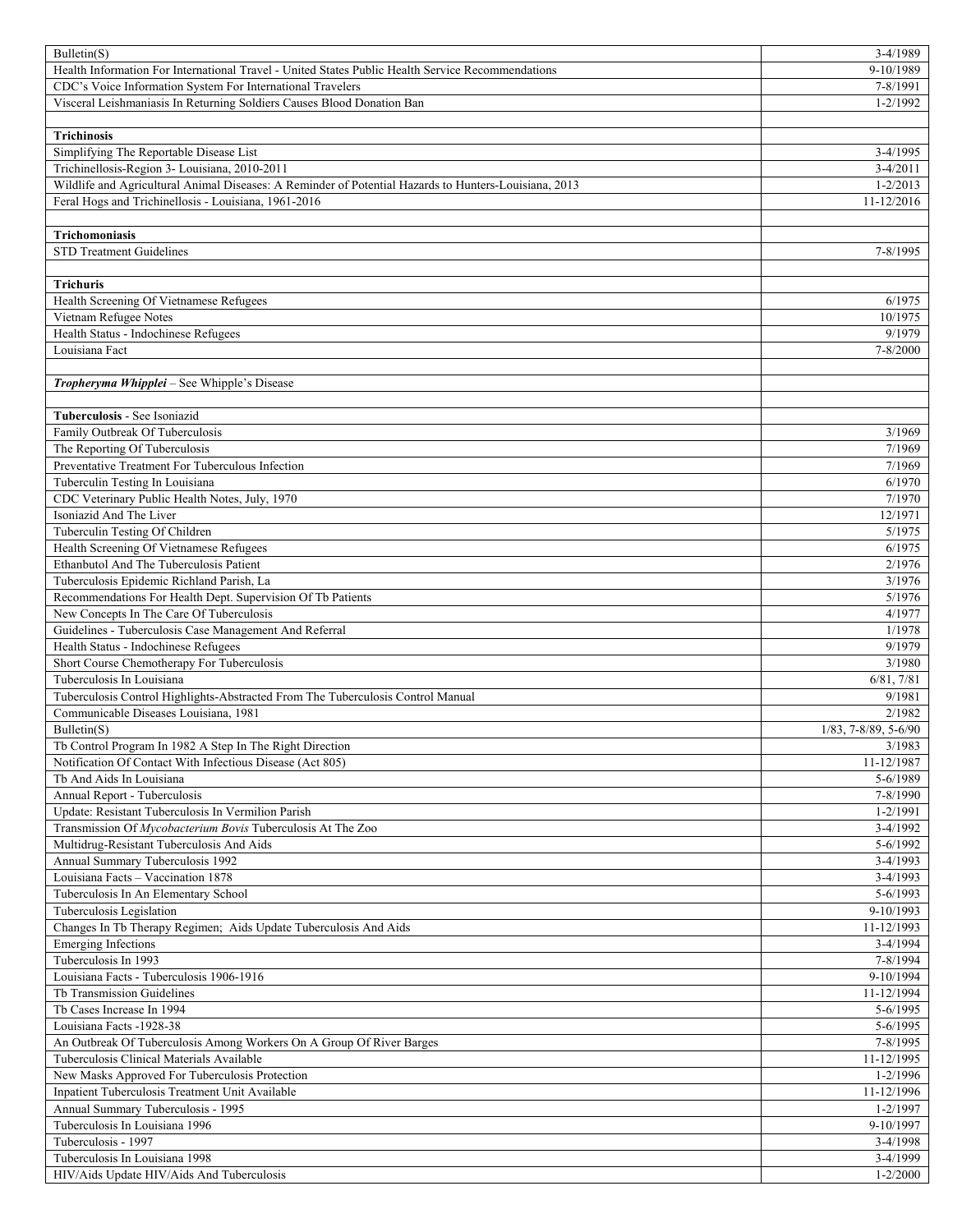| Tuberculosis - Louisiana, 1999                                                                             | $3-4/2000$                |
|------------------------------------------------------------------------------------------------------------|---------------------------|
| High Rates Of Reported Tuberculosis Cases In Some Specific Population Groups                               | 7-8/2001                  |
| Changes In Tb Treatment                                                                                    | $5 - 8/2002$              |
| Tuberculosis In Louisiana                                                                                  | $3 - 4/2003$              |
| LOUISIANA FACT-1840s-1910                                                                                  | 11-12/2003                |
| Tuberculosis In Louisiana; 2003 Update                                                                     | $9-10/2004$               |
| Tb Strain With Strong Persistence And with Highly Efficient & Rapid Transmission-Louisiana, 2004           | $9-10/2004$               |
| Hurricane Katrina's Impact On Tuberculosis Control In The Gulf States                                      | $3-4/2006$                |
| What Should Be Done With Suspect Tuberculosis?                                                             | $5 - 6/2013$              |
| Upcoming-World TB Day                                                                                      | $1 - 2/14$ ; $1 - 2/15$   |
| Is It Tuberculosis?-Louisiana, 2014                                                                        | 11-12/2014                |
| Tuberculosis Rate Cut Nearly in Half from 2010 to 2014 in Louisiana                                        | $5 - 6/2015$              |
| Treatment of Latent Tuberculosis Infection (LTBI) in the Louisiana Tuberculosis Control Program, 2011-2015 | $7 - 8/2018$              |
|                                                                                                            |                           |
| Tularemia                                                                                                  |                           |
| A Case Report: Tularemia In Webster Parish                                                                 | 8/1973                    |
| Simplifying The Reportable Disease List                                                                    | 3-4/1995                  |
| When There Is A Suspicious Substance In The Mail                                                           | 7-8/2004                  |
|                                                                                                            |                           |
| <b>Typhoid</b>                                                                                             |                           |
| Family Outbreak Of Typhoid Fever - Caddo, Red River                                                        | 4/1967                    |
| Immunization Recommendations For Adults                                                                    | 7/1967                    |
| Typhoid Vaccine                                                                                            | 11/1968                   |
| Immunizations And Hurricanes                                                                               | 7/1970                    |
| Typhoid Fever In Mexico                                                                                    | 5/1972                    |
| Health Screening Of Vietnamese Refugees                                                                    | 6/1975                    |
| Typhoid Fever-1975                                                                                         | 9/1975                    |
| Typhoid Fever - New Orleans Area                                                                           | 10/1975                   |
| Typhoid Fever Outbreak In Natchitoches Parish                                                              | 5/1976                    |
| Health Status - Indochinese Refugees                                                                       | 9/1979                    |
| Communicable Diseases Louisiana, 1981                                                                      | 2/1982                    |
| New Oral Typhoid Vaccine                                                                                   | 5-6/1990                  |
| Infectious Diseases To Return From Middle East                                                             | 5-6/1991                  |
| Bulletin(S)                                                                                                | $1 - 2/1995$              |
| Louisiana Fact                                                                                             | 5-6/2001                  |
| Health Threats From Rodent Infestation                                                                     | $1 - 2/2007$              |
|                                                                                                            |                           |
| Typhus - See Animals                                                                                       |                           |
| Typhus In Louisiana                                                                                        | 11/1968                   |
| Murine Typhus - Caddo Parish                                                                               | 12/1969                   |
| Endemic Murine Typhus, New Orleans Metropolitan Area                                                       | 5/1972                    |
| Bulletin(S)                                                                                                | 9/79, 1-2/89              |
| Simplifying The Reportable Disease List                                                                    | 3-4/1995                  |
|                                                                                                            |                           |
| $\mathbf U$                                                                                                |                           |
|                                                                                                            |                           |
| <b>Under-Nutrition - See Nutrition</b>                                                                     |                           |
|                                                                                                            |                           |
| <b>Urethritis</b>                                                                                          |                           |
| STD Treatment Guidelines                                                                                   | 7-8/1995                  |
|                                                                                                            |                           |
| $\mathbf{V}$                                                                                               |                           |
|                                                                                                            |                           |
| Vaccination - See Hepatitis & Immunization                                                                 |                           |
|                                                                                                            |                           |
| Vaccinia - See Smallpox                                                                                    |                           |
|                                                                                                            |                           |
| Varicella - See Immunization                                                                               |                           |
|                                                                                                            | 11/1974                   |
| Zoster Immune Globulin Program: Zig<br>Bulletin(S)                                                         | $3/80, 9-10/99$           |
| Excluding Sick Children From Day Care Centers                                                              | 9-10/1991                 |
|                                                                                                            |                           |
| Newly Licensed Varicella Virus Vaccine<br>Varicella Vaccine Now Available At Health Units                  | 5-6/1995<br>5-6/1997      |
|                                                                                                            |                           |
| Bulletin Varicella Vaccination                                                                             | $5 - 6/2000$              |
| Louisiana Fact                                                                                             | 7-8/2000                  |
| Eruptive Fever: Besiculo-Pustular Rash Smallpox?                                                           | 11-12/2001                |
| Varicella Vaccination Update: New 2003 School & Day Care Entry Requirements                                | $7 - 8/2003$              |
|                                                                                                            |                           |
| Varicella (Chickenpox) Survey - Louisiana, 2010-2011<br>Varicella Outbreak In A Daycare - Louisiana, 2011  | 9-10/2011<br>$1 - 2/2012$ |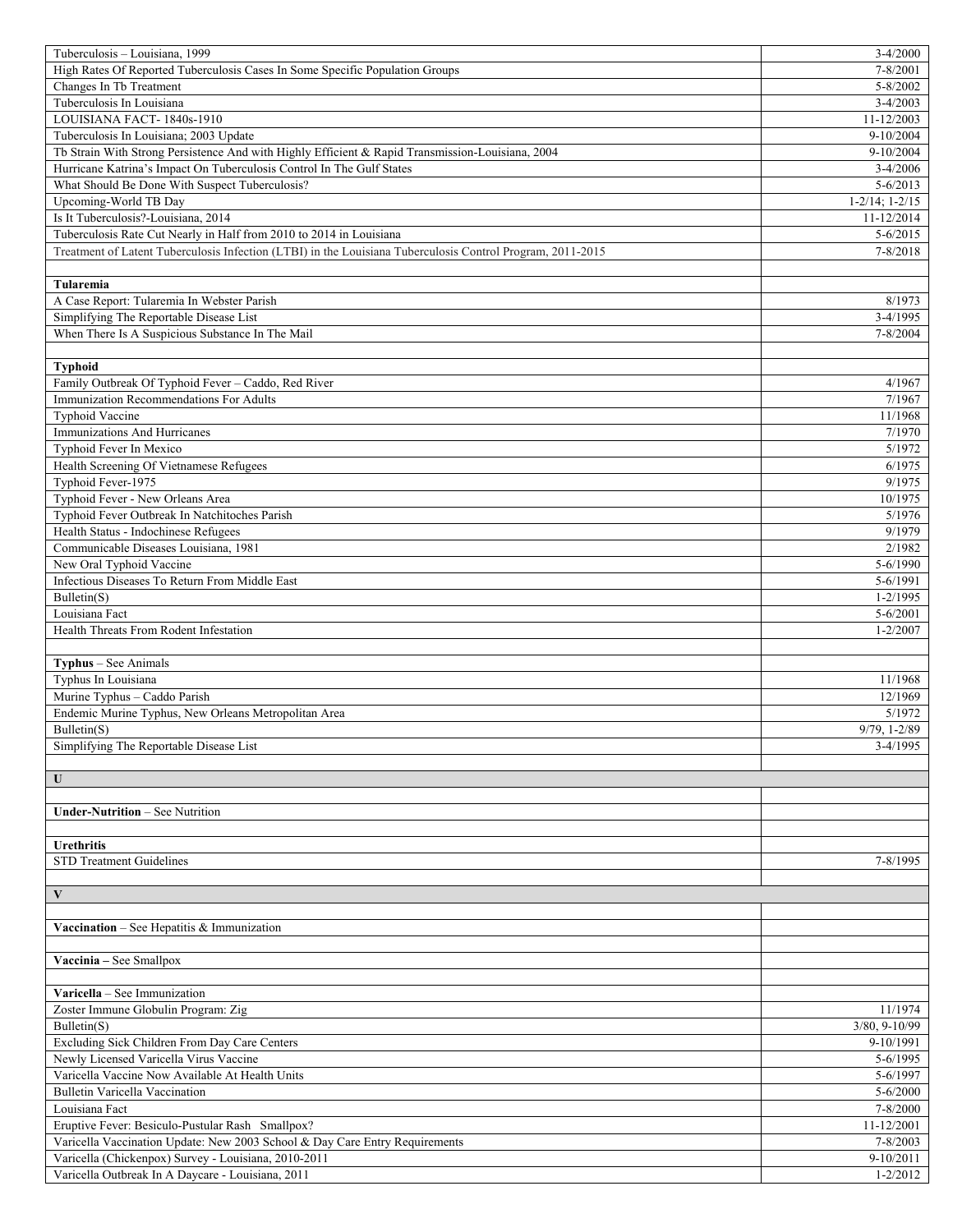| Varicella Update Louisiana, 2017                                                                                                          | $5 - 6/2018$                             |
|-------------------------------------------------------------------------------------------------------------------------------------------|------------------------------------------|
|                                                                                                                                           |                                          |
| Venereal Disease - See Gonorrhea And Syphilis                                                                                             |                                          |
| Cooperation Asked For Vd Survey                                                                                                           | 2/1968                                   |
| New Revision To Sanitary Code Requires Private Laboratories To Report Positive Tests For Syphilis<br>Syphilis Serology - Why Report It?   | 11/1969<br>2/1970                        |
| Syphilis                                                                                                                                  | 4/1970                                   |
| Diagnosis Of Gonorrhea                                                                                                                    | 11/1971                                  |
| Penicillin Reactions                                                                                                                      | 2/1972                                   |
| New Gonorrhea Treatment Schedules                                                                                                         | 3/1972                                   |
| Lost To Follow-Up / Serology Of Untreated Syphilis                                                                                        | 4/1973                                   |
| Recommended Treatment Schedules For Gonorrhea                                                                                             | 1/1975                                   |
| Health Screening Of Vietnamese Refugees                                                                                                   | 6/1975                                   |
| Vd Course For Physicians                                                                                                                  | 8/1975                                   |
| Syphilis: Vdrl Vs. Fta-Abs                                                                                                                | 11/1975                                  |
| Penicillinase-Producing Neisseria Gonorrhea First Intrusion Into The U.S.                                                                 | 10-11/1976                               |
| Syphilis Screening For Employment                                                                                                         | 6/1977                                   |
| Use Of The Fluorescent Treponenal Antibody (Fta-Abs) Test                                                                                 | 2/1978                                   |
| Venereal Disease Control Activities                                                                                                       | 2/1978                                   |
| Serologic Tests For Syphilis                                                                                                              | 2/1979                                   |
| Health Status - Indochinese Refugees<br>Bulletin(S)                                                                                       | 9/1979<br>$5/79, 6/79, 11-12/91, 5-6/92$ |
| PPNG-Shreveport                                                                                                                           | 3/1980                                   |
| Disseminated Gonococcal Infection                                                                                                         | 12/1980                                  |
| Spectinomycin-Resistant Penicillinase-Producing Neisseria Gonorrhea - California                                                          | 5/1981                                   |
| Communicable Diseases Louisiana, 1981                                                                                                     | 2/1982                                   |
| What To Know About Genital Herpes                                                                                                         | 3/1982                                   |
| Recommended Changes In Treatment Of Gonorrhea And Pelvic Inflammatory Disease                                                             | 1/1984                                   |
| Penicillinase Producing Neisseria Gonorrhoeae. (PPNG) Outbreak In La                                                                      | 5-6/1986                                 |
| Congenital Syphilis Outbreak B New Orleans                                                                                                | 9-10/1989                                |
| Syphilis Cases Increase In Louisiana                                                                                                      | 5-6/1990                                 |
| Annual Summary-Gonorrhea                                                                                                                  | 9-10/1990                                |
| Update: Syphilis Epidemic                                                                                                                 | 9-10/1991                                |
| Genital Chlamydia Infections In Louisiana                                                                                                 | 7-8/1992                                 |
|                                                                                                                                           |                                          |
| Increase In Congenital Syphilis: Recommendations For Screening                                                                            | 11-12/1992                               |
|                                                                                                                                           |                                          |
| Veterinary                                                                                                                                |                                          |
| CDC Veterinary Public Health Notes, July, 1970                                                                                            | 7/1970                                   |
| A Web-Based Integrated Veterinary Surveillance System For La                                                                              | $3-4/2005$                               |
| Louisiana Fact                                                                                                                            | 11-12/2007                               |
|                                                                                                                                           |                                          |
| Vectorborne - See Dengue, Mosquito, West Nile Virus<br>OPH Training Offerings – Videoconference Courses; Vectorborne Disease Epidemiology |                                          |
| Videoconference Course "Bugs Are Us" - An Update On Vectorborne Disease Epidemiology In Louisiana                                         | $3-4/04$ , 5-6/05<br>$5 - 6/2004$        |
| Upcoming-World Health Day-Focus on Vector-borne Diseases                                                                                  | $1 - 2/2014$                             |
|                                                                                                                                           |                                          |
| Vibrio - See Foodborne/Food Poisoning And Gastrointestinal Disorders                                                                      |                                          |
| Recommendation Of The Public Health Service Advisory Committee On Immunization Practices                                                  | 5/1968                                   |
| International Notes - Cholera                                                                                                             | 8/1970                                   |
| The Cholera Threat                                                                                                                        | 9/1973                                   |
| Are International Travelers Over Immunized?                                                                                               | 10/1974                                  |
| Health Screening Of Vietnamese Refugees                                                                                                   | 6/1975                                   |
| Special Request                                                                                                                           | 2/1976                                   |
| Bulletin(S)                                                                                                                               | 6/78, 2/80, 7/81, 1/85, 5-6/91<br>7/1978 |
| Vibrio Parahemolyticus Food Borne Outbreak - Louisiana<br>Cholera                                                                         | 9/1978                                   |
| Cholera Update                                                                                                                            | 10/1978                                  |
| Cholera - Follow-Up On 1978 Louisiana Outbreak                                                                                            | 5/1979                                   |
| Immunizations For Foreign Travel                                                                                                          | 5/1979                                   |
| Health Status - Indochinese Refugees                                                                                                      | 9/1979                                   |
| Non-01 Vibrio Cholera                                                                                                                     | 11/1980                                  |
| An Outbreak Of Cholera On A Gulf Coast Oil Rig                                                                                            | 11/1981                                  |
| Vibrio Vulnificus Infections                                                                                                              | 8/1982                                   |
| Gastroenteritis Associated With Raw Oyster Consumption                                                                                    | 5/1983                                   |
| Health Precautions For International Travelers                                                                                            | 5/1984                                   |
| Cholera In Louisiana                                                                                                                      | 7-8/1986                                 |
| Vibrio Infections Become Reportable                                                                                                       | $5 - 6/1988$                             |
| Traveler's Diarrhea<br>Warning                                                                                                            | 9-12/1988<br>7-8/1989                    |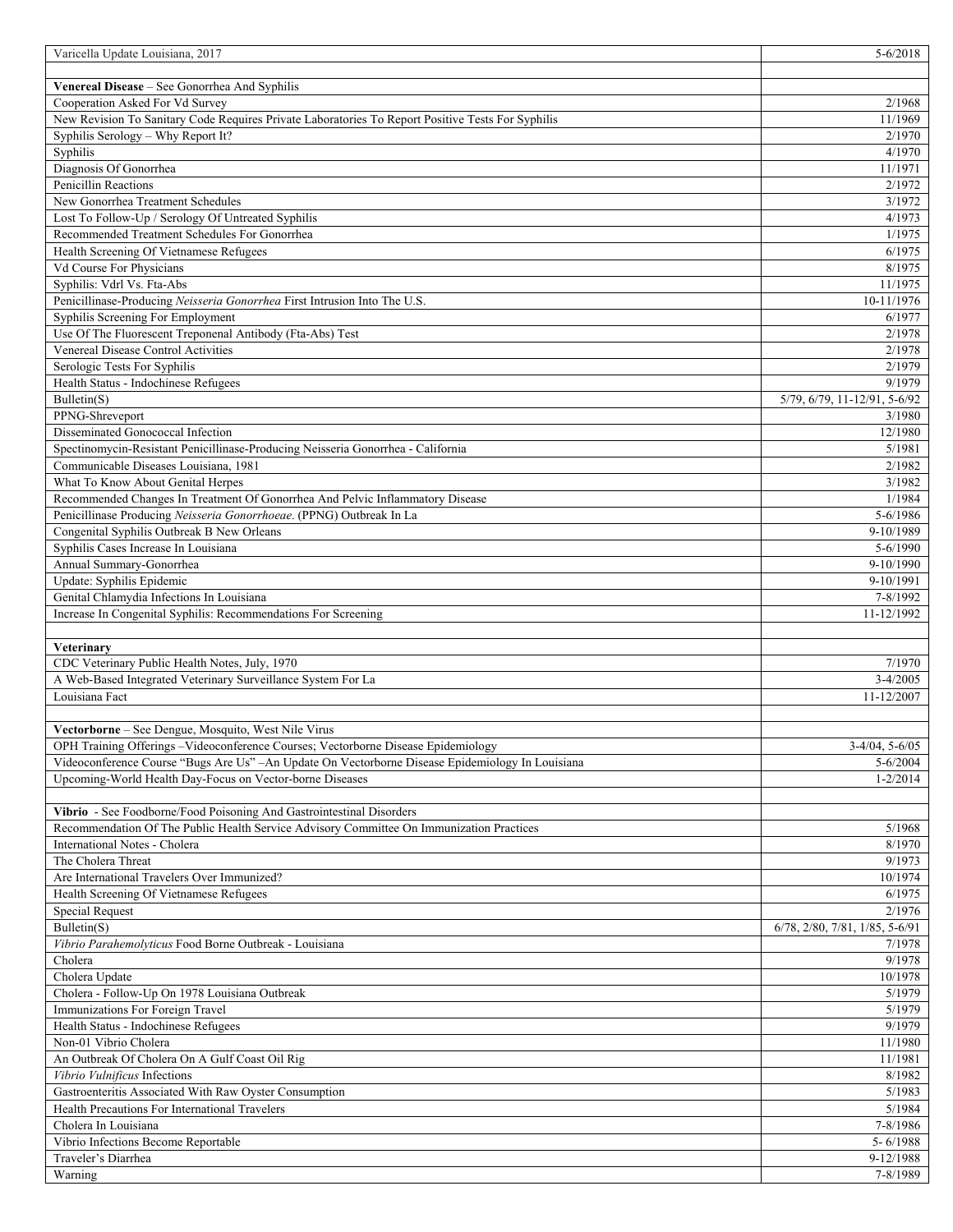| Annual Summary Non-Cholera-01 Vibrio Infections                                                                                   | 5-6/1991                     |
|-----------------------------------------------------------------------------------------------------------------------------------|------------------------------|
| Cholera And Travelers To South America                                                                                            | 7-8/1991                     |
| Update - Cholera In Louisiana And South America                                                                                   | 11-12/1991                   |
| Active Surveillance For Enteric Disease In Southeast Louisiana                                                                    | $1 - 2/1992$                 |
| Cholera In Vermilion Parish                                                                                                       | 9-10/1992                    |
| Vibrio Infection In Louisiana                                                                                                     | $3-4/1993$                   |
| Active Surveillance Of Enteric Diseases                                                                                           | $5 - 6/1993$                 |
| Vibrio Cholerae O1 Inaba Case                                                                                                     | 7-8/1993                     |
| Food-Related Complaints 1992                                                                                                      | 7-8/1993                     |
| Vibrio Cholerae Serogroup 0139: A New Toxigenic Serogroup                                                                         | 9-10/1993                    |
|                                                                                                                                   | 7-8/94; 5-6/95; 5-6/97; 1-   |
| Annual Summary: Vibrio Infections 1993; 1994; 1996; 1997; 1998; 2000                                                              | $2/99$ ; $3-4/00$ ; $5-6/01$ |
| Vibrio Vulnificus Infection 1985-1994                                                                                             | 9-10/1995                    |
| Louisiana Fact                                                                                                                    | 11-12/2000                   |
| Vibrio In Louisiana, 1993-2002, Summary                                                                                           | 11-12/2003                   |
| Vibrio In Louisiana, January-October, 2003                                                                                        | 11-12/2003                   |
| To Close Or Not To Close                                                                                                          | $3-4/2004$                   |
| Cholera: Forgotten, But Not Gone                                                                                                  | 7-8/2004                     |
| Non-Cholera Vibrio Infections Reported In Louisiana, January–September 2004 (N=26)                                                | 11-12/2004                   |
| Online CME-Approved Course For Physicians-Deadly Delicacy: V. Vulnificus In Raw Oysters                                           | $5 - 6/2005$                 |
| Vibrio Illnesses After Hurricanes Katrina And Rita - Louisiana, August29-October 15, 2005                                         | 11-12/2005                   |
| Vibrio, Summer And Seafood                                                                                                        | 11-12/2006                   |
| Summary Of Vibrio Surveillance - Louisiana, 2008                                                                                  | $1 - 2/2009$                 |
| Vibrio Hollisae Causes Illness - Region Ii - Louisiana, 2009                                                                      | 7-8/2009                     |
| Vibrio - Not Just A Foodborne Illness - Louisiana, 2011                                                                           | 9-10/2012                    |
| Louisiana, 2012-A Big Year For Vibrio Fluvialis                                                                                   | $1 - 2/2013$                 |
| Vibrio metschnikovii, A Rare Pathogen: Louisiana, 2014                                                                            | $1 - 2/2015$                 |
|                                                                                                                                   | 7-8/2016                     |
| Physicians, Infectious Disease and Laboratory Personnel                                                                           |                              |
| Spotlight: Vibriosis                                                                                                              | 7-8/2017                     |
|                                                                                                                                   |                              |
| Violence - See Injury                                                                                                             |                              |
|                                                                                                                                   |                              |
| Viral Meningitis - See Meningitis                                                                                                 |                              |
|                                                                                                                                   |                              |
| <b>Vital Statistics</b>                                                                                                           |                              |
| Attention Physicians                                                                                                              | 10/1982                      |
|                                                                                                                                   |                              |
| VRE - See Enterococcus                                                                                                            |                              |
|                                                                                                                                   |                              |
| W                                                                                                                                 |                              |
|                                                                                                                                   |                              |
| Waste                                                                                                                             |                              |
| Infectious Waste Regulations Amended In Sanitary Code                                                                             |                              |
|                                                                                                                                   | 9-10/1990                    |
|                                                                                                                                   |                              |
| Web                                                                                                                               |                              |
| Announcement: Recent Updates To The Infectious Disease Epidemiology Webpage                                                       | 7-8 & 9-10/06                |
|                                                                                                                                   |                              |
| Weight – See Obesity                                                                                                              |                              |
| Achieving Appropriate Weight Gain During Pregnancy Requires More Than Education - La, 2001-2004                                   | $9-10/2008$                  |
|                                                                                                                                   |                              |
| <b>Western Blot</b>                                                                                                               |                              |
| Bulletin                                                                                                                          | $1 - 2/1986$                 |
|                                                                                                                                   |                              |
|                                                                                                                                   |                              |
| Western Equine Encephalitis - See Encephalitis                                                                                    |                              |
|                                                                                                                                   |                              |
| <b>West Nile Virus</b>                                                                                                            |                              |
| West Nile Virus Activity, Louisiana                                                                                               | $5 - 8/2002$                 |
| West Nile Virus Update                                                                                                            | 11-12/2002                   |
| Update: West Nile Virus                                                                                                           | $3-4/2003$                   |
| Difficulties In The Interpretation Of WNV Test Results                                                                            | $5 - 6/2003$                 |
| Perception Of West Nile Virus Activity                                                                                            | $9-10/2003$                  |
| Alligators and West Nile Virus                                                                                                    | 11-12/2003                   |
| Birds & West Nile Virus                                                                                                           | $1 - 2/2004$                 |
| Your Tax Dollars At Work                                                                                                          | $3-4/2004$                   |
| Dead Birds Positive For WN Virus As Of June 30, 2003                                                                              | $3-4/2004$                   |
| Funding                                                                                                                           | $5 - 6/2004$                 |
| Are Hunters At Increased Risk Of Contracting West Nile Virus?                                                                     | $3-4/2005$                   |
| A Web-Based Integrated Veterinary Surveillance System For La                                                                      | $3-4/2005$                   |
| One-Year Sequelae In Patients With West Nile Virus Encephalitis And Meningitis In Louisiana<br>West Nile Virus Summary, 2002-2005 | $5 - 6/2005$<br>7-8/2006     |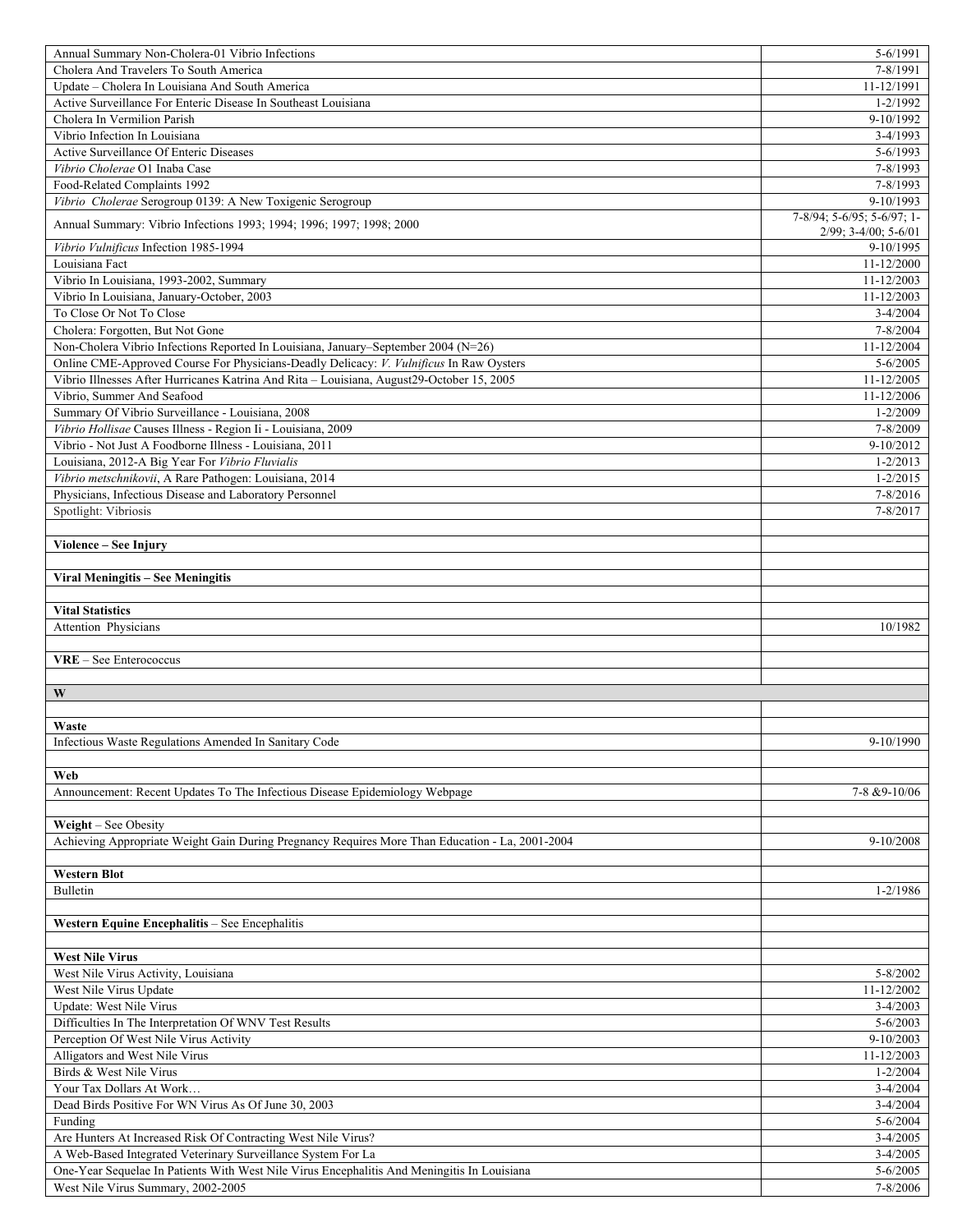| Summary Of West Nile Virus - Louisiana, 2006                                                                                   | $3-4/2007$                  |
|--------------------------------------------------------------------------------------------------------------------------------|-----------------------------|
| West Nile Virus Manifestations As Chorioretinitis - Louisiana, 2006-2007                                                       | $5 - 6/2007$                |
| Summary Of Human West Nile Virus - Louisiana, 2007                                                                             | $3-4/2008$                  |
| West-Nile Virus Infections - Region 5 - Louisiana, 2011                                                                        | 11-12/2011                  |
| Collaboration Against West Nile Virus - Louisiana, 2012                                                                        | $9-10/2012$                 |
| Why The Sudden Increase Of West Nile Infections In Louisiana?                                                                  | 11/12/2012                  |
| West Nile Infections-Louisiana, 2013                                                                                           | $1 - 2/2014$                |
| (WNV) Reportable Infectious Disease Case Counting                                                                              | $3 - 4/2014$                |
| Is There a Correlation Between the Frequency of West Nile in Louisiana and the United States?                                  | $9-10/18$                   |
|                                                                                                                                |                             |
| <b>Whipple's Disease</b>                                                                                                       |                             |
| Whipple's Disease - Region 2 - Louisiana, 2012                                                                                 | $5 - 6/2012$                |
|                                                                                                                                |                             |
| Whipworm - See Trichuris                                                                                                       |                             |
|                                                                                                                                |                             |
| <b>Whooping Cough - See Pertussis</b>                                                                                          |                             |
| Wild Animals - See Animals                                                                                                     |                             |
|                                                                                                                                |                             |
| <b>World's Fair</b>                                                                                                            |                             |
| World's Fair Disease Surveillance Project                                                                                      | 4/1984                      |
| World's Fair Surveillance Project Update                                                                                       | 5/84, 6/84, 8/84            |
|                                                                                                                                |                             |
| Worms - See A. Cantonensis, Animals, Ascaris, Baylisascaris Procyonis, Cestoidosis, Dipylidium, Helminths, Hookworm, Nematode, |                             |
| Schistosomiasis, Strongyloides, Taenia, Toxocara, Trichinella, Trichuris,                                                      |                             |
| Health Threats From Rodent Infestation                                                                                         | $1 - 2/2007$                |
| An Ocular Worm In Central Louisiana, 2008                                                                                      | 11-12/2008                  |
| An Ocular Worm: South Louisiana, 2015                                                                                          | 11-12/2015                  |
|                                                                                                                                |                             |
| $\mathbf X$                                                                                                                    |                             |
|                                                                                                                                |                             |
| <b>Xanthomonas</b>                                                                                                             |                             |
| IDEpi Question/Answer Corner                                                                                                   | 11-12/2015                  |
|                                                                                                                                |                             |
| Xenopsylla cheopis (Rat Flea)                                                                                                  |                             |
| Rodent Infestations and Disease-Louisiana and U.S.                                                                             | 7-8/2014                    |
| Flea-borne Illnesses in Louisiana, 1968-2015                                                                                   | $7 - 8/2015$                |
|                                                                                                                                |                             |
| X-Rays                                                                                                                         |                             |
| Bulletin                                                                                                                       | 1/1983                      |
| Chest X-Ray Screening Statements                                                                                               | 10/1983                     |
|                                                                                                                                |                             |
| $\overline{\mathbf{Y}}$                                                                                                        |                             |
|                                                                                                                                |                             |
| Yellow Fever - See Immunization                                                                                                |                             |
| Health Units Recently Designated As Yellow Fever Vaccination Centers                                                           | 10/1967                     |
| Are International Travelers Over Immunized?                                                                                    | 10/1974                     |
| <b>Special Request</b>                                                                                                         | 2/1976                      |
| Health Precautions For International Travelers                                                                                 | 5/1984                      |
|                                                                                                                                | 11-12/89, 3-4/90, 11-12/92, |
| Louisiana Fact                                                                                                                 | 9-10 & 11-12/93, 1-2/97, 3- |
|                                                                                                                                | 4/98, 1-2/00, 1-2&3-4/02    |
| Simplifying The Reportable Disease List                                                                                        | $3-4/1995$                  |
| <b>Yellow Fever Case</b>                                                                                                       | $5 - 6/2000$                |
| Chikungunya, Dengue, Zika, Yellow Fever Virus Traveler's Alert: South America and Africa, 2017                                 | $5 - 6/17$                  |
|                                                                                                                                |                             |
| Yersinia                                                                                                                       |                             |
| <b>Special Request</b>                                                                                                         | 2/1976                      |
| Travelers' Diarrhea                                                                                                            | 9-12/1988                   |
| Simplifying The Reportable Disease List                                                                                        | $3-4/1995$                  |
| Yersinia Enterocolitica                                                                                                        | 9-10/2003                   |
| When There Is A Suspicious Substance In The Mail                                                                               | 7-8/2004                    |
| Louisiana Fact                                                                                                                 | 5-6/2009                    |
| Rodent Infestations and Disease-Louisiana and U.S.                                                                             | 7-8/2014                    |
| Flea-borne Illnesses in Louisiana, 1968-2015                                                                                   | $7 - 8/2015$                |
|                                                                                                                                |                             |
| $\mathbf{Z}% ^{T}=\mathbf{Z}^{T}\times\mathbf{Z}^{T}$                                                                          |                             |
|                                                                                                                                |                             |
| $\chi$ ika – See Mosquito                                                                                                      |                             |
| Zika Sexual Transmission Update                                                                                                | $3-4/2016$                  |